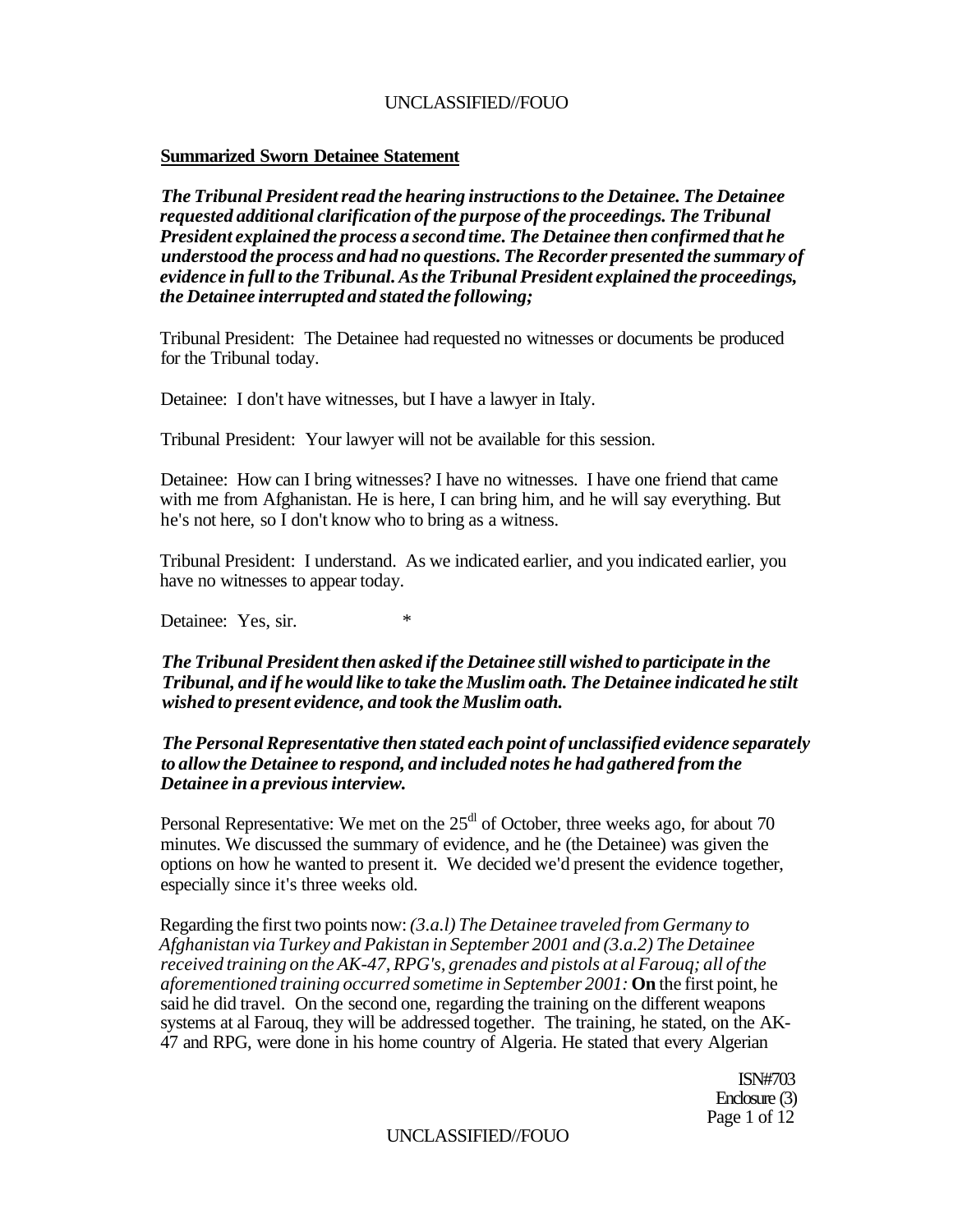was asked to perform two years of military training. When asked if he went to al Farouq, he said yes, he went there for 12 days and got some training; of course he received training, he stated he didn't go there as a tourist. For a matter of record, the Detainee stated he only received training on the AK-47. (To the Detainee): Is there anything you would like to add regarding this item?

Detainee: The five accusations, I confessed myself. What hurt me hurt my kids. I talked to interrogators for 2 14 years. I didn't speak to them to harm me, I was telling them the truth. I didn't want to lie to them, or (for) those to be used to harm me.

Personal Representative: And I think as we proceed through the remaining evidence, that will come forward; your story and what you have said to be your truth.

Detainee: Yes.

Personal Representative: *(3.a.3) The Detainee received camouflage and physical training at a facility near Kabul known as "Camp Nine " after America was attacked.*  Regarding this, he stated in our previous meeting that he did not receive physical training or camouflage training. Others had gotten physical training, but the Detainee claims he did not.

Detainee: Yes.

Personal Representative: *(3.a.4) The Detainee was captured in a house where he stayed with a senior al Qaida leader in Faisalabad, Pakistan.* On this fourth point, he stated yes, he was in Pakistan. And you (the Detainee) may need to help me on this because there's a lot of information here. The houses, he stated, each had supervisors. The house you stayed at was (affiliated with the) al-Tabligh (Jamaat al-Tabligh) society. Their mission was to recruit Muslims. The people of al-Tabligh would move people between different houses, and he stayed at two houses. The first house was for two months, and the second one was for one month and ten days. You waited there until at such time you were told where to go next, and you were told to go to Faisalabad until people would come to give you your passport, and then send you back to Germany, which is where you lived. You stated you were with three people, a Yemeni, a Russian and yourself. You went by car to this house, and the supervisor of that house was Abu Khalid. Abu Khalid would go to get food and supplies because he had a motorcycle. When you were at this house, you were all three told that you were brought to this house by mistake. You were told that after the evening prayer, you'd all be moved to another house. You told them you would not leave. Can you clarify the reasons you would not leave?

Detainee: Yes. I was here for about three months. They transferred me because of problems with people inside of house. There were always a lot of people. There were problems with food and sleeping areas. They didn't let me sleep or eat well, and nothing was organized, so I always had problems. One of the people from the Tabligh group told me they would take us to another house so we could be relaxed. A car came, and he

> ISN# 703 Enclosure (3) Page 2 of 12

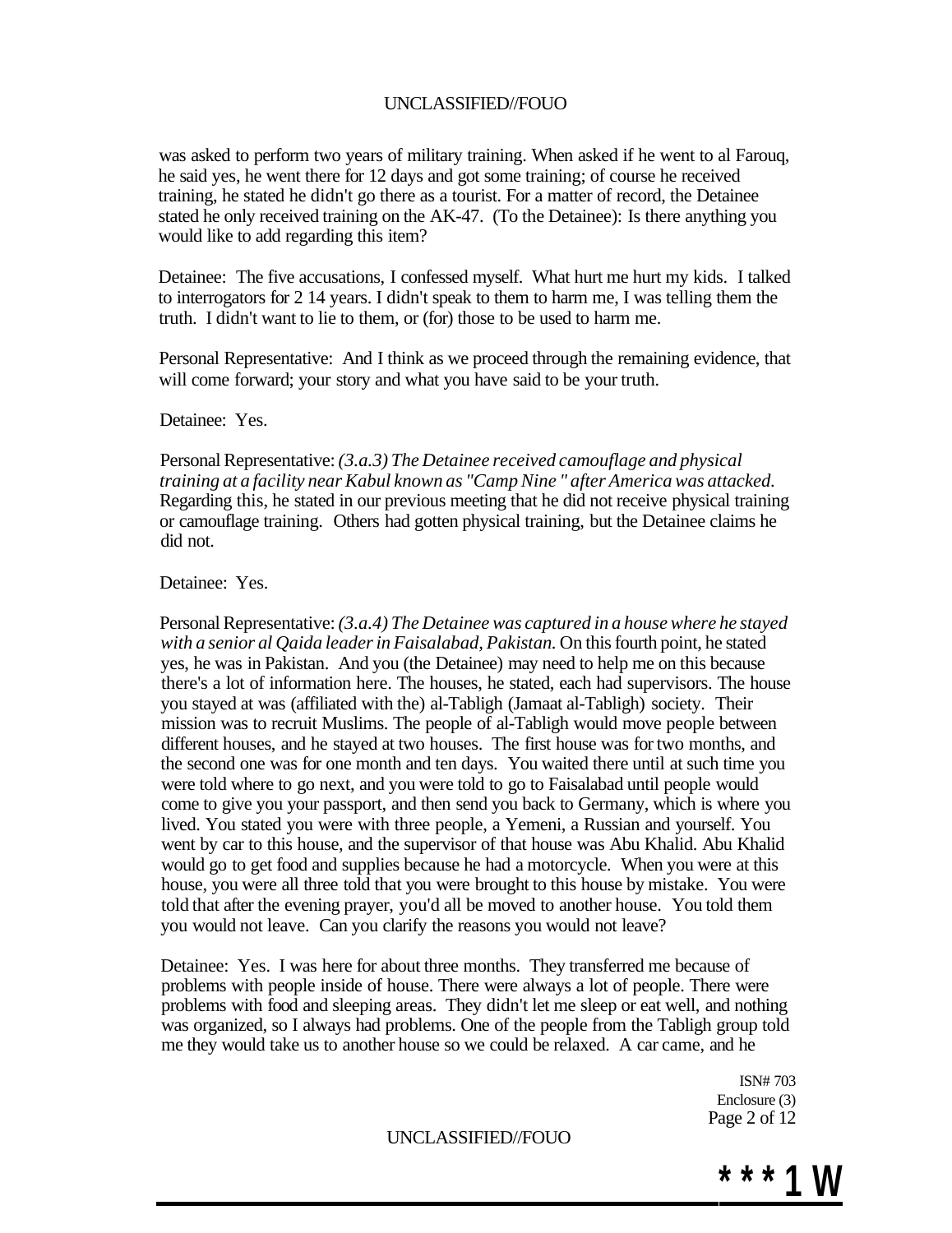brought us all three to Faisalabad. After going there, we stayed in one house. And then a vehicle came and took me to the house I was arrested. We stayed in that house for maybe an hour to an hour and a half. The supervisor of the house was a Pakistani named Abu Khalid. He told us you have to go to another house because it was a mistake. The house was big and nice, everybody had their own room, and I didn't want to leave. I had my own room and put my clothes and belongings in that room. I told him I wouldn't leave there until I get back my passport and then I'll leave. After the evening prayers, they brought the vehicle, and I was told to take my belongings and go with the Pakistani, but I refused to leave. I stayed there about two days. The guy from al Qaida, Daoud, questioned me as to who I was, what I was doing here and who brought me. 1 said I'm from Germany waiting on my passport. When I get it, I will leave. He said, no problem, you can stay here for a week. I stayed there for about twelve days and the Pakistani police came. They took us to prison. Daoud was arrested with us, you can ask him about us.

Personal Representative: That was consistent with the notes of our meeting on  $25<sup>th</sup>$  of October. And it also covers the unclassified evidence, up to item 4, the circumstances of his capture. Regarding *(3.b.l) The Detainee carried an AK-47 on the battlefield* and *(3.b.2) The Detainee volunteered to fight on the Northern front in the vicinity ofBagram, and did so for a period of approximately two months,* you told me you did not carry an AK-47 on the battlefield. You stated you were with the Taliban because they were giving you freedom. When you were ordered to leave Afghanistan, you left the Taliban, and gave back the AK-47 you were given in Kabul. Regarding fighting on the Northern front, you explained that during that time there were three lines. The first line was the Taliban, the second line was the Pakistanis, and the third line was the Arabs, You told me you had no animosity or hate towards Americans, and that you did not come to Afghanistan for the purpose of fighting. You stated you came for personal reasons, and mentioned you wanted to express those reasons to the Tribunal. Do you still want to express those personal reasons to the Tribunal?

Detainee: I left Germany. I went to prisons in Germany and in Italy, a lot of prisons. In July 1999 was the last day I was in prison in Germany. I didn't have anything but my Polish girlfriend. 1 was told to go there to buy heroin because it was cheaper there; in Europe it is very expensive. We agreed that we would leave and buy (heroin) and come back. 1 went to Afghanistan and found everything. The Taliban officials did not let me leave Afghanistan. I had no passport or identification. They told me you cannot leave unless you are given an order. So for two months or so, they bought vehicles and told us to put our weapons in those vehicles, and then we left for Pakistan. That's it. I didn't enter there to fight with the Taliban. Even in Algeria when I was in the military, I did not complete my duty; I left before. Every time I was given a month for leave, I would leave for a year, I didn't like military training. I didn't like Afghanistan; I wanted to live in Europe. It was a mistake going to Afghanistan.

Tribunal President: Does this conclude your statement?

ISN# 703 Enclosure (3) Page 3 of 12

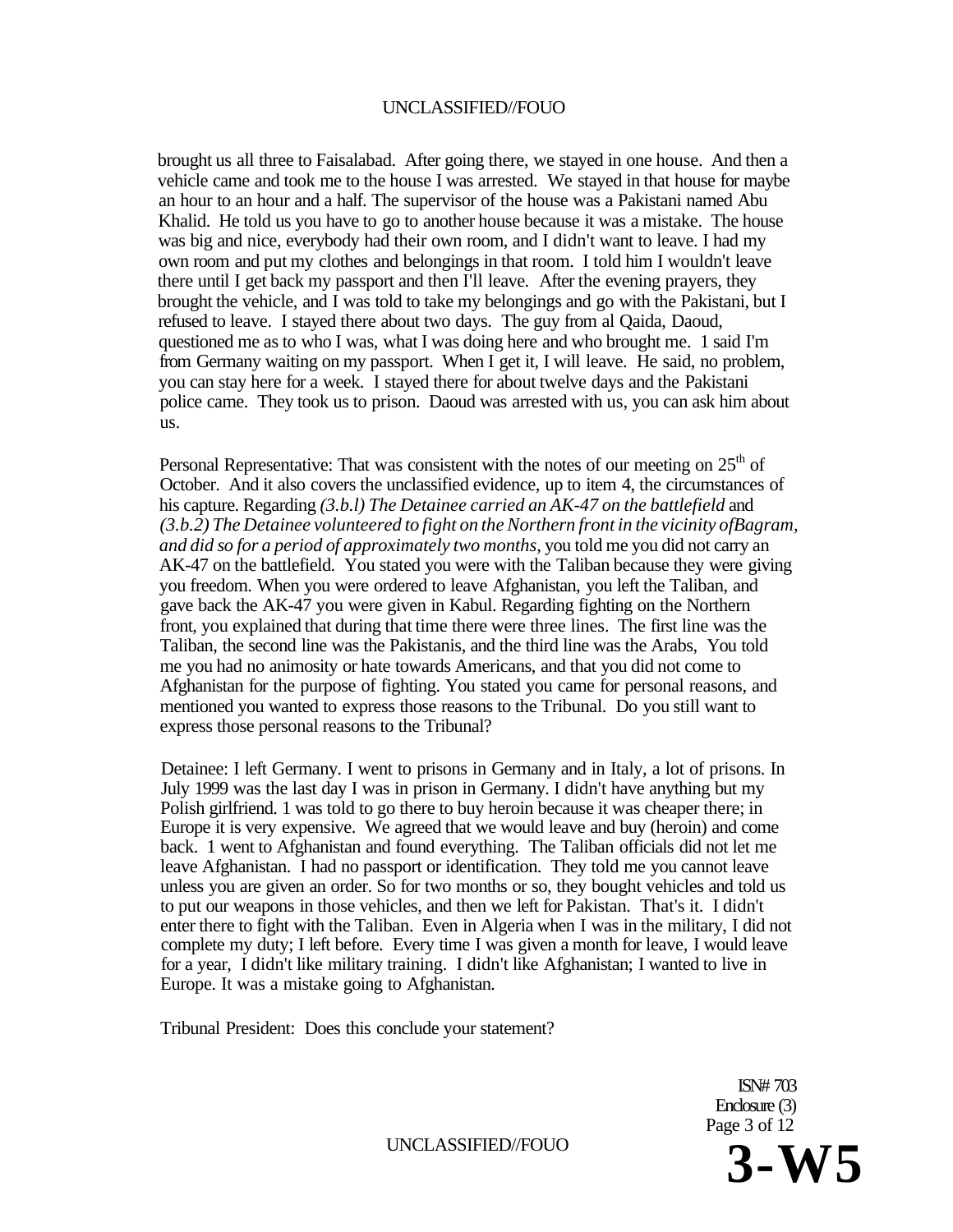Detainee: I don't understand. I have questions about the five points. The training at Camp Nine, I told the interrogators that I didn't have the training; I just told them the truth about the training others were doing. I could've said I never went to Afghanistan, they would've believed me. I didn't go there to fight. I didn't want to die; I have a wife, children and a girlfriend. I told them the truth from the time I left Germany until I went to Afghanistan. I didn't have the training. That was the first time I went to Afghanistan, so when I was told to go here or there, I went because I didn't know where to go. I chose to go with the Taliban because there were problems with the Arabs every day. The Taliban gave me the freedom to go anywhere. Arabs are given certain times to get up and certain times to go to the market. My friend and I had a lot of problems. We went to the Taliban and were relieved. The Taliban never told us anything and we were free to go to the market or anywhere. At that place, there were airplanes flying, they told us to leave that place and go to our families. I had a Kalashnikov, and gave it to them when the vehicles came, and went to Pakistan. I was the one that told them this. They asked (the interrogators), and I told them the truth. There's no lies in this story. There's no negative or positive, or anything added or taken from it.

Tribunal President: We understand. This is why we welcome your testimony here today to clear up any questions we might have.

Detainee: Now I was able to say it, and it is out.

Tribunal President: We certainly welcome the truth, and appreciate your openness with these statements that you have made. We'll have some questions, but before that, is there anything else you'd like to make known to us?

Detainee: If you have a question, I will answer you.

## *The Tribunal President then asked the Personal Representative if he had any questions for the Detainee, or had any additional information to present to the Tribunal.*

Personal Representative: (to the Tribunal) Sir, the one point is that the statement he has made to this Tribunal was consistent with the session we had three weeks ago. I just have a couple questions for the Detainee.

Q: When did you move to Germany?

- A: I was in Italy, then Germany.
- Q: When did you go to Germany?
- A: 1994.

Q: Are you still a citizen of Algeria or Germany? What country do you claim for citizenship?

> ISN# 703 Enclosure (3) Page 4 of 12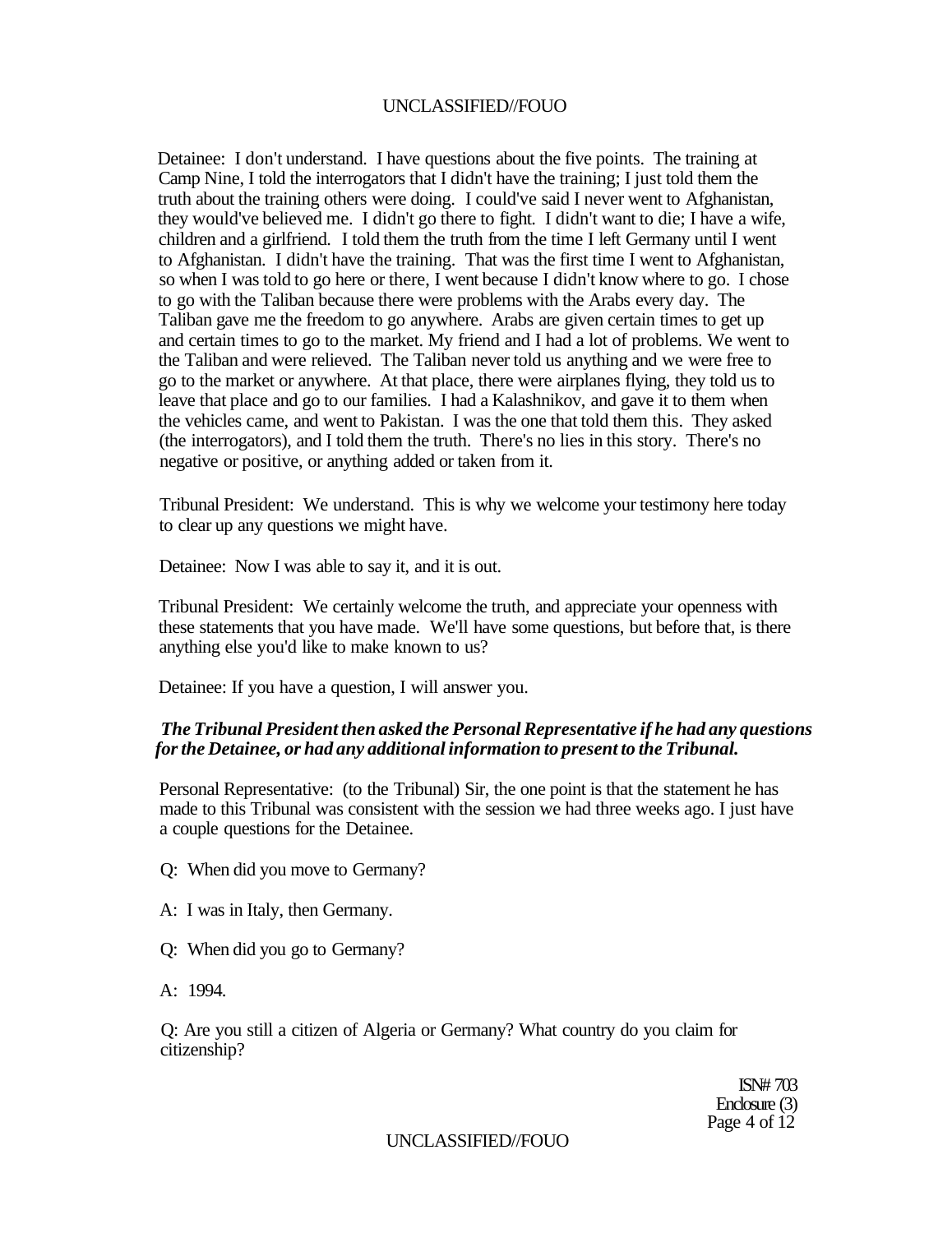A: I have Algerian citizenship and am a permanent resident of Italy.

Q: Did you travel to Afghanistan with legal papers?

A: No. It was a fake passport. It was not original.

Q: What was the reason why you traveled with a fake one?

A: In Germany, they wouldn't give me a passport, only a permit to just move from Hamburg. Even from Hamburg to Bamburg (phonetic)(another city in Germany), they would punish you.

Q: Is that because you had prison time?

A: Yes.

Q: So you traveled illegally, and for illegal reasons, to get pure heroin?

A: Yes.

Q: And who gave you the money?

A; I had money. And a person from Tabligh (Jamaat al Tabligh) brought me the tickets.

Q: Your main, prime reason to go to Afghanistan was for what?

A: Drugs.

Q: You did go to al Farouq to train on a Kalashnikov. Could you explain why you did that?

A: The person that brought me the tickets from Hamburg told me to go to Pakistan. He told me there'd be one or two people waiting for me. He gave me his name. When we got to airport at 2 a.m., they saw us because we didn't look like Pakistanis. We got a rental car, went to a hotel. We stayed there about three days. He showed us the way and bought us clothes. He bought us plane tickets from Karachi to Quetta. The reasons I went were not known to them. I didn't want them to kill me or anything. And they showed me where to go to get to the Taliban center. We stayed for two or three hours before we went to Kabul. They brought us a car just to get to Kabul, and then to Kandahar. WhenwegottoKandahar, they took us to a guesthouse for Arabs. When we went there, there were about 25 or 26 Arabs in the house. We stayed there about 3-4 days; we were divided into two groups, and we walked to al Farouq. Then the incident happened in the U.S., so they told us to leave al Farouq and go to the mountains. We were there for 12 days before we were taken to Kabul.

> ISN# 703 Enclosure (3) Page 5 of 12

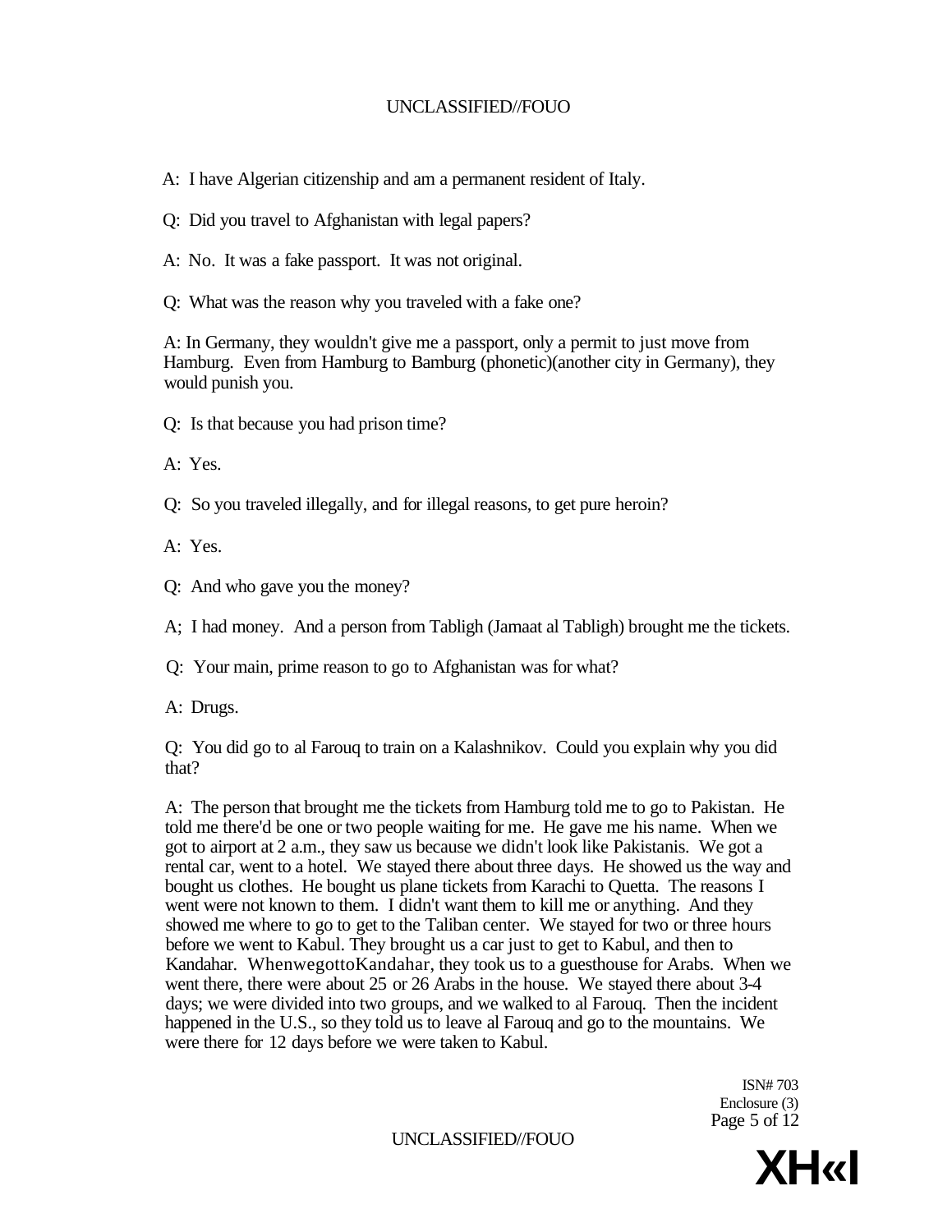# UNCLASSIF1ED//F0U0

# *The Tribunal President then asked any Tribunal Members if they had any questions of the Detainee.*

Q: Good afternoon. I just have some things I want to clarify from what you told us today. I'll go to the most recent first since it's fresh in our mind. When did you first realize you were going to al Farouq - in the guesthouse or before that?

A: When I got to it.

Q: You didn't know you were going until you actually got there?

A: We got to the place where there were a lot of military personnel; then I saw the flag, and it was what 1 remembered from a tape I saw in Germany. The flag had al Farouq written on it like 1 saw on the tape.

Q: What was the tape about that you saw in Germany?

A: A Moroccan missionary was the one that bought me tickets to Pakistan and was the one that showed me the tape. I saw a tape in which one was for Chechens, and one for Afghans. He would show the tapes and ask if you wanted to be a jihad fighter, and would buy them tickets to send them there.

Q: This man was not a Jamaat al Tabligh person, he was someone else?

A: He walked by himself, and you would always see him at the mosque.

Q: Is that where you first met him was in a mosque?

A: Yes.

Q: And that was in Germany; the mosque you attended?

A: Yes.

Q: So he wanted you to go to be a fighter, but you went for other reasons as you said?

A: Just go and train and come back, he told me if you want to stay, then stay. I told him I would go, but inside myself I knew I was coming back.

Q: Did you believe or know him to be an al Qaida person?

A: Before I didn't know, but right now, I think he is.

Q: When you went to Afghanistan to get the drugs, was it to sell them to earn a living or use them because you needed to?

> ISN# 703 Enclosure (3) Page 6 of 12

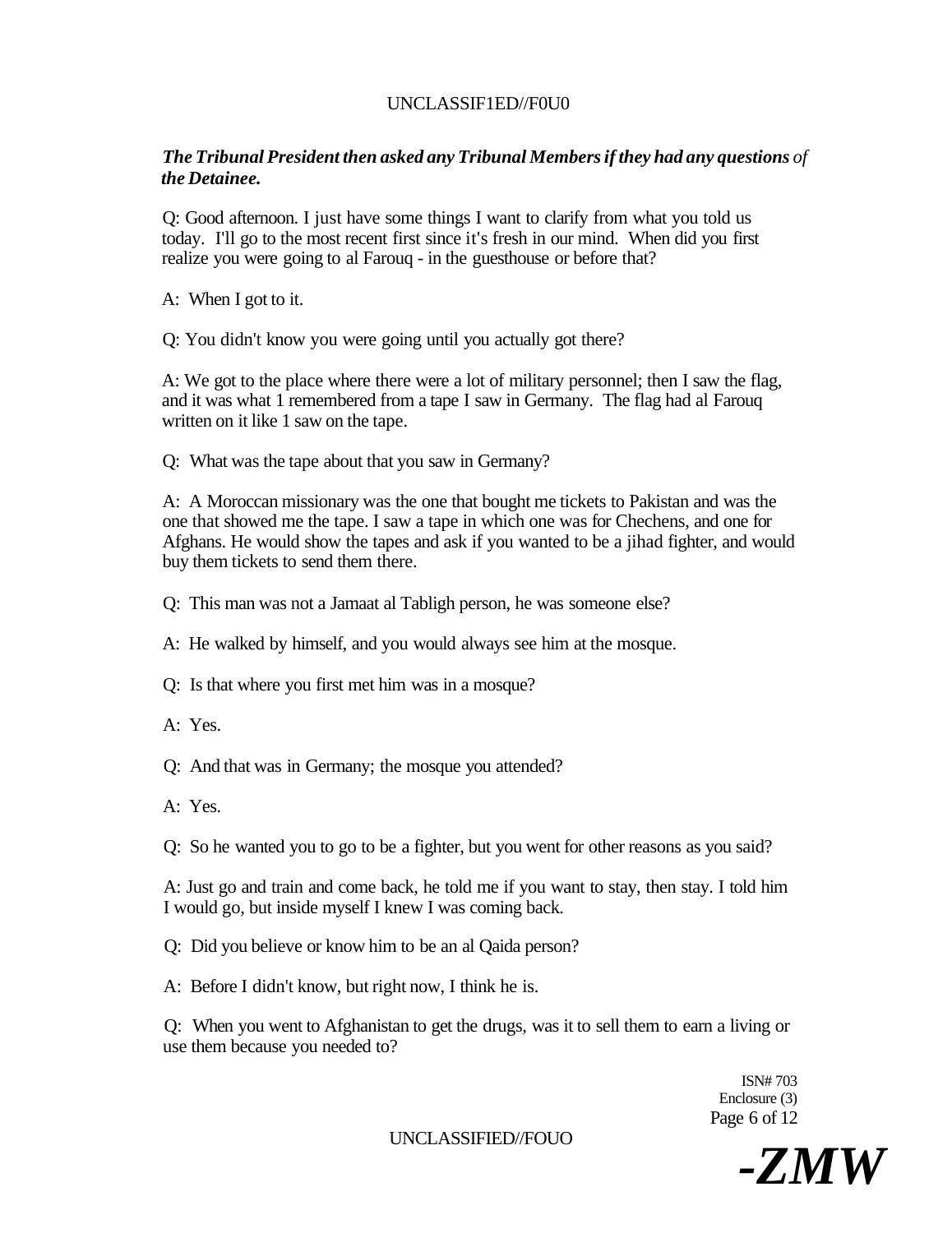A; I didn't want to use them. I wanted to earn money to open a club with my girlfriend in Germany. If you can contact her, you can ask her.

Q: And she encouraged you to do this?

A: We both chose this together. I knew her from before when we used to go to dance clubs together and do cocaine together. In 1999 when I got out of prison, I found out a kilo is cheaper in Afghanistan. It was \$700 per kilo in Afghanistan, but in Germany, it would be worth \$330,000 for one kilo. I wanted to bring 5 or 6 kilos back, sell it for money and buy a club. I hated being in prison.

Q: Reference your timeline of the things you were doing in Afghanistan; which happened first, when you were in al Farouq and you tried to leave, or when you went there and got the drugs, tried to leave but they wouldn't let you?

A: First thing I went to Kandahar. We didn't know directions or the language, and the Moroccan guy told us where to go. When we entered Kandahar walking, we just wanted to make it to our goal. We got to Camp 9, and they wouldn't let us leave. I had problems with them until the Taliban came, and I went with them, Then I wenttoBagram. Any crowd that came in with the food, I went with them, no problem. I was free, no one was telling me to sit, get up, move; no one was telling me to do that Even the Taliban told us to go to Pakistan, and we went.

Q: I thought there was a part where you mentioned that you were trying to leave, but you weren't permitted to because you hadn't received an order to leave?

A: In Camp 9,1 was told not to do anything without an order. They wouldn't even let us by food from the outside. Every day, rice and tea, rice and tea, rice and tea. It was like a house with no neighbors,

Q: How long were you at Camp 9?

A: About a month or 25 days.

Q: You mentioned you didn't get the camouflage or physical training, but others did; what did you do instead?

A: Even in the morning they would tell me to get up and run to do the physical training, and I would curse them. I did not want to run. I always had a problem running. Especially when you are sleeping, they would come and wake you up to run; this is why I left the military there in Algeria.

Q: They just let you do your own thing for a month?

ISN# 703 Enclosure (3) Page 7 of 12

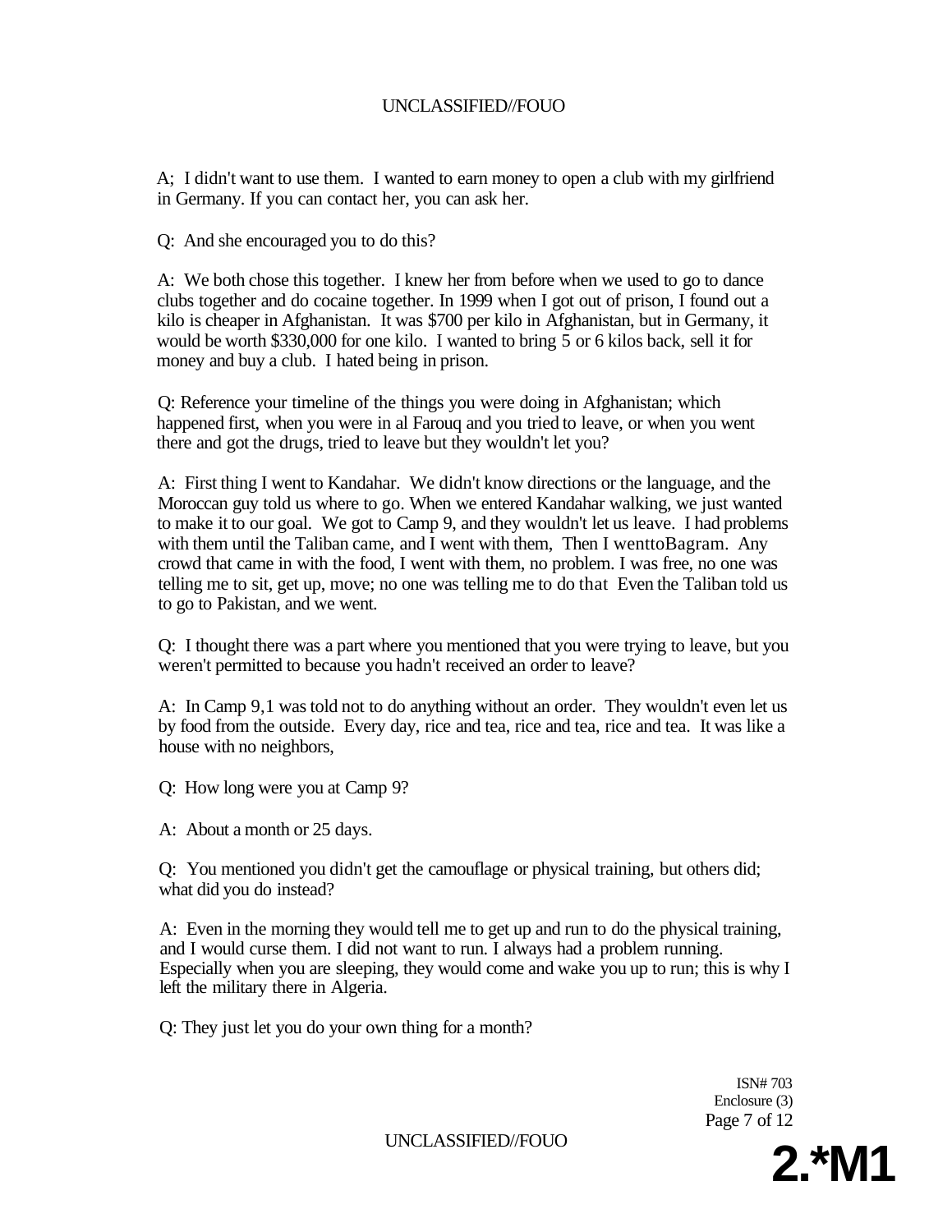A: They couldn't do anything; I was in my room sleeping. I would put a big piece of wood on my door so they couldn't open the door until about 9 a.m. in the morning. They gave me and my friend bad treatment.

Q: You mentioned you gave your rifle back to someone; where did you get it in the first place?

A: The Taliban gave it to me. When we were leaving, they took them from us. The magazines were taken, too.

Q: Was this at Bagram that this happened?

A: Yes.

Q: So at al Farouq and Camp Nine, you didn't have a weapon?

A: There was training, but they don't give you one.

Q: What kind of training did you have in the Algerian military?

A: We trained a lot, for about six months. We trained on Kalashnikov and RPGs; mostly old Russian weapons.

Q: And there was a time you decided you didn't want to do that anymore and you went to Italy?

A: I don't understand.

Q: I thought you said you finished your Algerian service before it was supposed to end. Is that correct?

A: No, I was finished and detained in prison. I was then given my papers in January 1979. I left the prison in February 1984. It was about 5 years. In the law, it says two years. The rest of the time was all prison. I would be arrested, then released, then arrested again, then released so I got my papers and left. In 19861 left and got married. In 1990,1 went to Italy and haven't been back to Algeria since.

Q: You said you had a wife and children. Are they in Algeria or Italy?

A: Algeria. I have 4 kids.

Q: So when you were in Italy, you had permission to live there. In Germany did you have permission?

> ISN# 703 Enclosure (3) Page 8 of 12

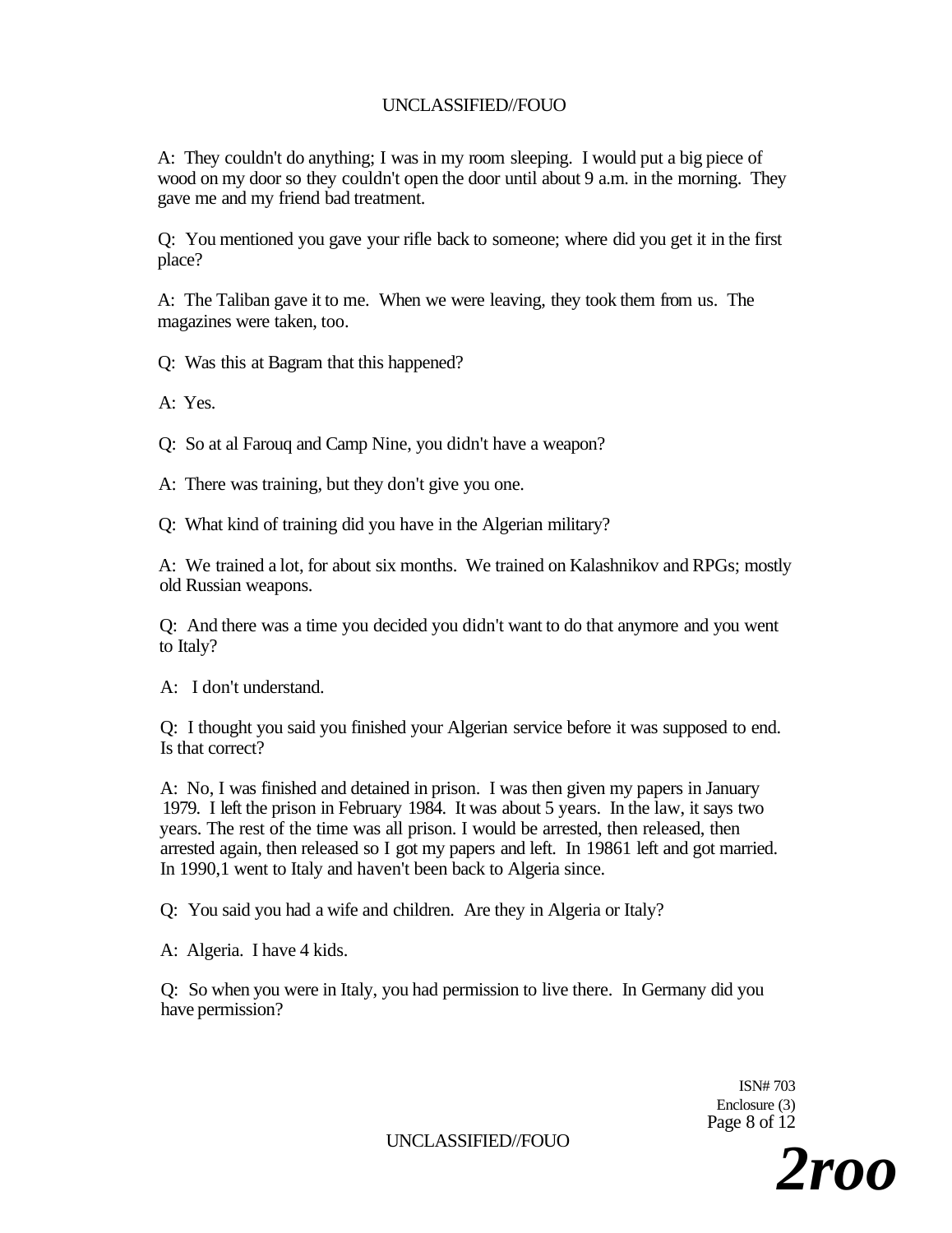A: I didn't give them my true name in Germany. In Italy, I had given my real name, and they will not give you permission for both places at the same time. I went to visit Germany and liked it so I decided to stay. I stayed for a month until I met a German, and so I got married. I stayed with her and forgot about Italy.

Q: Going back to the house in Faisalabad; when they mentioned you were in a house with a senior al Qaida leader, was that Daoud or someone else?

A: I didn't know his name, but after we were arrested, they showed us a picture and told us it was Abu Zubaydah.

Q: Was that the person you knew as Daoud?

A: Yes, he came in and said, "My name is Daoud." We all knew him by that name until we were arrested.

*At this time, the other Tribunal Member addressed the Detainee.* 

Q: Just a few questions. How long did you spend on your plan to leave Germany to go to Afghanistan to buy drugs to finance a club; how long did you think about that?

A: It was in my head a long time ago. I always heard about the product being cheaper there. I had a chance to go because of the Moroccan. When the chance came, then I planned.

Q: Just for the cheap drugs?

A: Yes.

Q: Would it make any difference to you who you had to work with to get those cheap drugs?

A: Yes. I brought a lot of information with me from Afghanistan.

Q: I don't think you understood the question. You took a free ticket to get to Afghanistan; you had help to get there,

A: The person that showed me the tape paid for the ticket.

Q: And the person that showed you the tape showed you military training camps?

A: He didn't tell me anything. After showing me the tape, he asked me if I wanted to go to Chechnya or Afghanistan. I will buy you a ticket to this country or the other.

Q: To do what?

ISN# 703 Enclosure (3) Page 9 of 12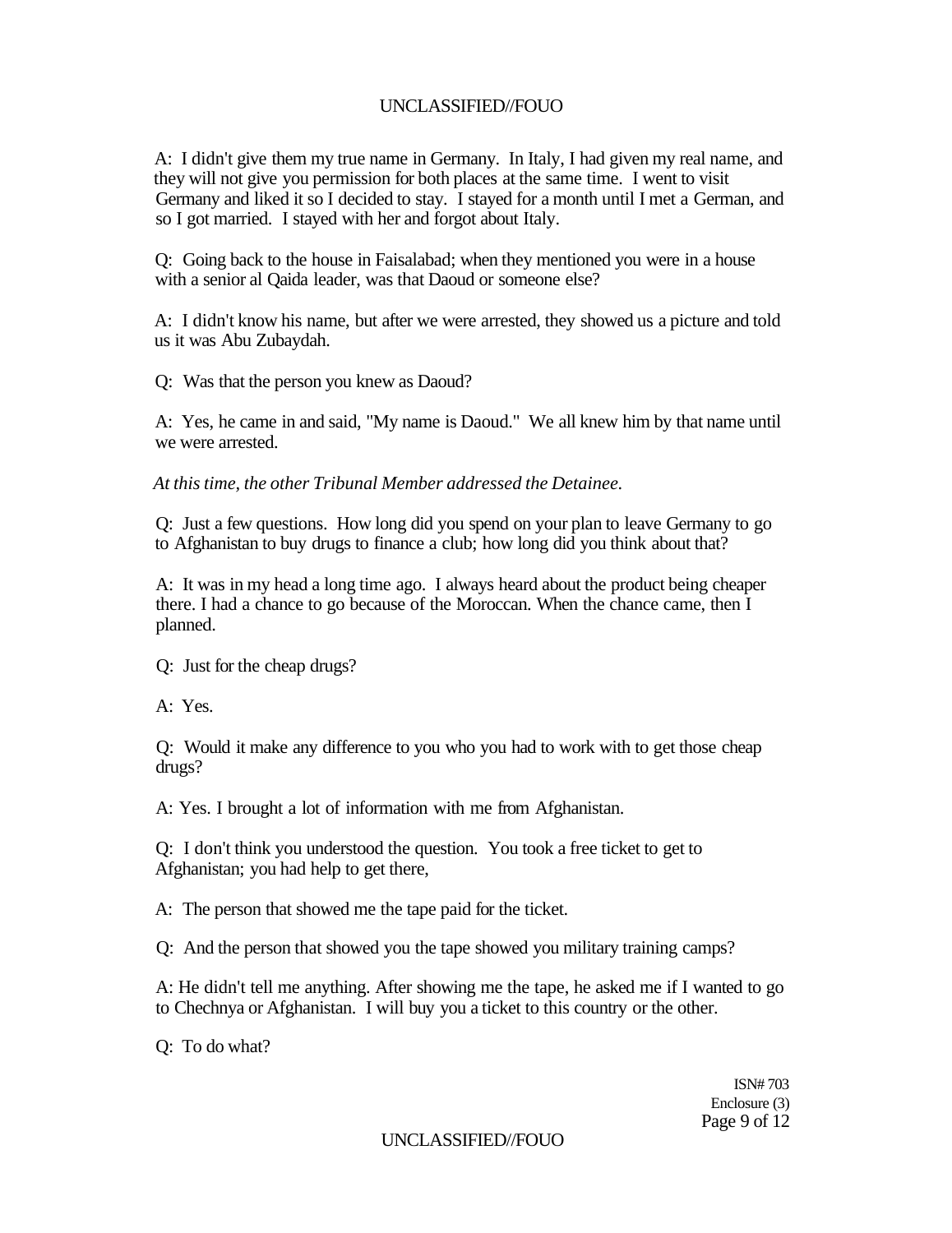A: To train; to become a mujahadin. The Chechen tape was difficult, and so I decided to go to Afghanistan.

Q: With your love of the military it seems strange you would want to go to Afghanistan to get training even though you could get drugs there. They just bought you a free ticket to get into the country.

A: Not because I couldn't get the tickets, I did this because I didn't know the way to get there.

Q: What did you do for a living when you were not in prison?

A: Which prison?

Q: What did you do for a living; what was your occupation? In Germany and Italy?

A: I was helping a cook, and I was selling vehicles. I was also a thief. In Italy and Germany we were thieves. We would steal things.

Q: How much cash did you have on you when you left Germany for Afghanistan?

A: I had 17,000 Marks. I took 11,000 for my girlfriend, and took 6,000 with me.

Q: And it was 700 Marks per kilo?

A: At the beginning, I didn't want to buy anything yet.

Q: You left Germany for Afghanistan with about 17,000 Deutschmarks?

A: In Germany, I had 17,000 marks. When I left, I took 6,000 Marks, and 11,000 with my girlfriend.

Q: When you were in Camp Nine, who was your friend? Did he travel with you?

A: When he saw the tape of Afghanistan, he just wanted to visit. He bought a ticket that was a two-way ticket to go and come back. I didn't even tell my friend I was going there for drugs. When I went to the market, I didn't take him with me, I went alone.

Q: So he bought his own ticket from Germany to Afghanistan?

A: The Moroccan bought it. He showed us a Pakistani visa and passport, and he was the one that showed us the way and bought us the tickets. The visa was for three months, or 90 days.

> ISN# 703 Enclosure (3) Page 10 of 12

UNCLASSIFIED//FOUO

**2SJ2**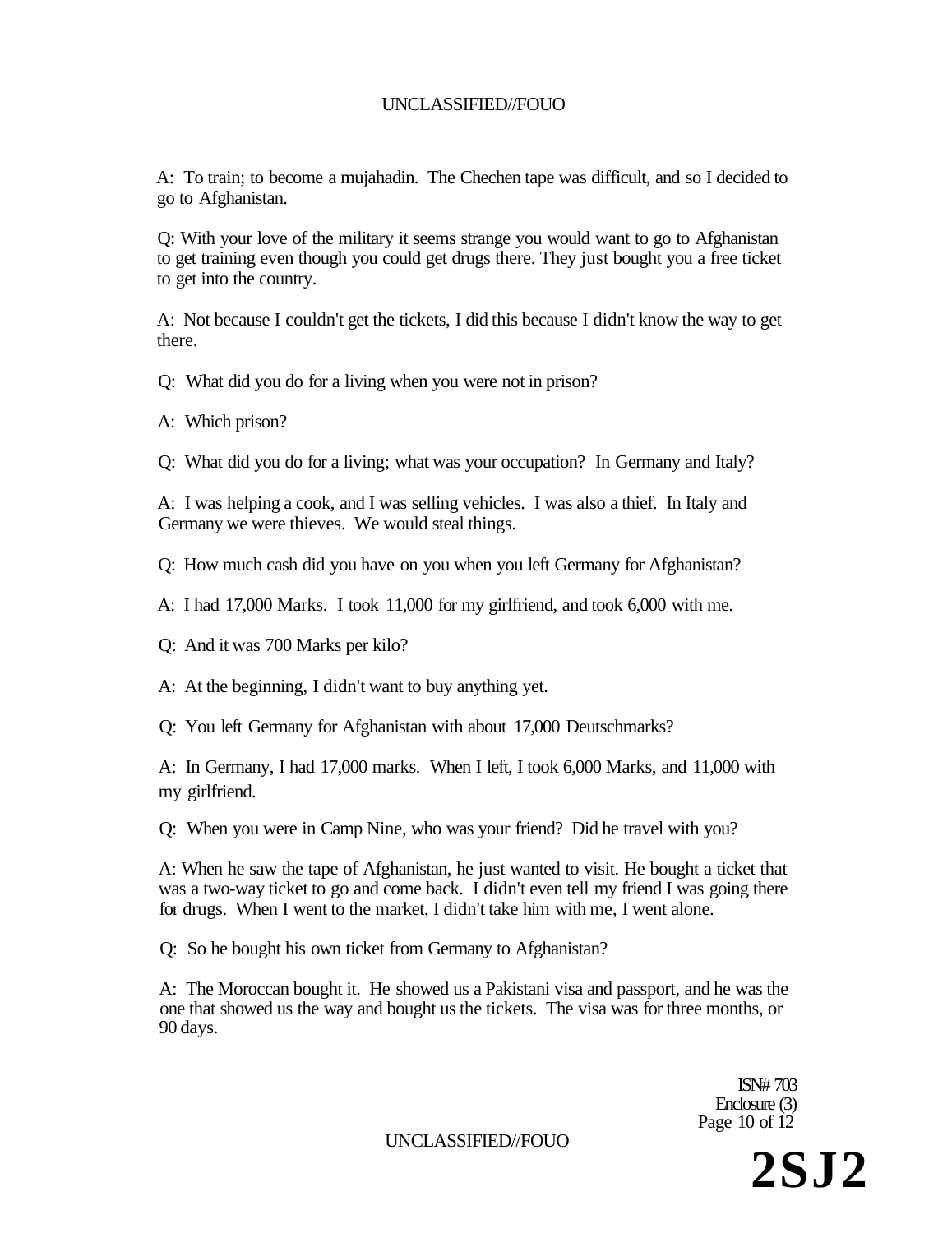Q: So basically you worked with the Taliban to try to get drugs?

A: No, no. If the Taliban knew, they would kill me.

Q: I don't mean you told the Taliban what you were going to do. I meant you worked with the Taliban to get what you wanted.

A: Yes, because they don't tell anyone where to go, and you are not afraid to go wherever.

*The other Tribunal Member then addressed the Detainee a second time.* 

Q: If you were to be released, where would you go and what would you do?

A: My goal is to go back to Germany and open a club and relax. I've told everyone that. I don't want to live in any Arab country. I want to live in Europe; I like Europe. We would meet in Germany or Italy. Italian interrogators came here two years ago. They interrogated me about when I went to Germany. They told me they didn't have a problem with me. They have my passport and everything. Germany or Italy is where I'd like to live. I would want to bring my kids from Algeria. That's what is in my thoughts.

*The Tribunal President then asked if anyone else had questions for the Detainee.* 

Personal Representative: One short question; I remember when we talked during our session, you talked about your Muslim religion. Could you clarify to me if you consider yourself a strong and dedicated Muslim, or to what level do you consider yourself a Muslim?

Detainee: I just know my parents would pray and fast. They passed away. I don't have any problems.

Personal Representative: But you did not go to Afghanistan to answer a fatwa or to fight for any religious cause?

Detainee: No, I don't know, not a fatwa. My parents raised us not to cause problems and to be peaceful.

*The Tribunal President thanked the Detainee for his testimony, and began explaining the rest of the Tribunal process. The Detainee interrupted and stated the following:* 

Detainee: I would also like to tell you that I do not have any problems with the United States of America, or any other country. From my side, in my heart, I don't have anything against (the U.S.).

> TSN# 703 Enclosure (3) Page II of 12

UNCLASSIFIED//FOUO **ZStt**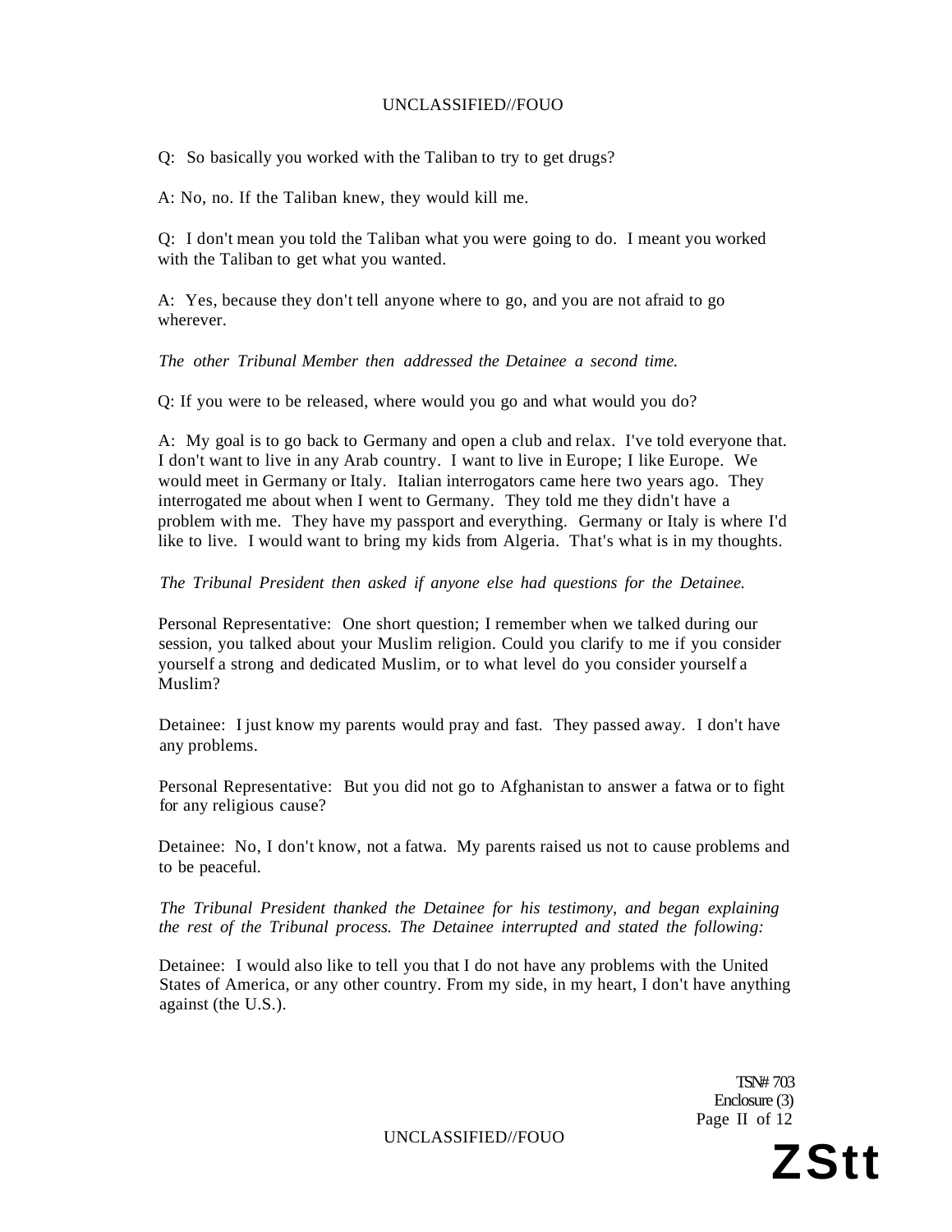*The Tribunal President again thanked the Detainee for his testimony, then completed his explanation of the remainder of the Tribunal process, and adjourned the open session.* 

# **AUTHENTICATION**

I certify the material contained in this transcript is a true and accurate summary of the testimony given during the proceedings.

Colonel, U.S. Marine Corps Tribunal President

> ISN# 703 Enclosure (3) Page 12 of 12

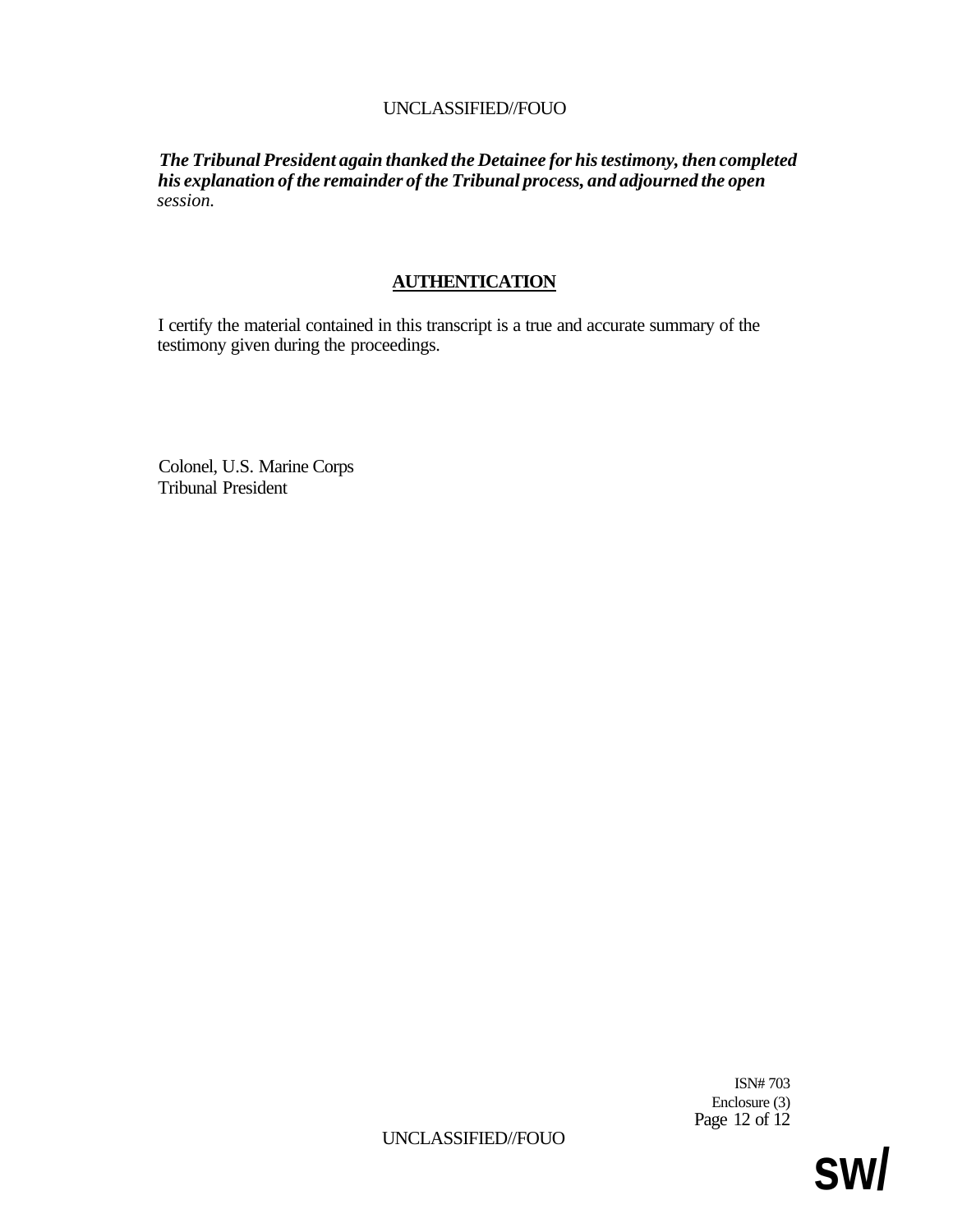### Summarized Unsworn Detainee Statement

*The Tribunal President read the hearing instructions to the detainee. The detainee confirmed that he understood the process and had no questions.* 

*The Recorder presented Exhibits R-l and R-2 into evidence and gave a brief description of the contents of the Unclassified Summary of Evidence (Exhibit R-l).* 

*The Recorder confirmed that he had no further unclassified evidence or witnesses and requested a closed Tribunal session to present classified evidence.* 

*Tribunal President stated that the detainee wants to participate and has requested two witnesses, which will be present later on during the tribunal hearing and the other, Abdullah Hakeem (ph) who is currently located in Afghanistan. Both witnesses have been ruled relevant to this case. The first witness request was sent to the Department of State on 20 December 2004, the second on 29 December 2004 and a third request was sent on 3 January 2005, all contacting the Afghanistan embassy. As of this date, 13 January 2005, we have not received a response from the embassy on the status of this witness. The witness has been deemed not reasonably available.* 

*The Recorder administers the Muslim oath to the detainee.* 

Detainee: I swear to Allah what I say in this tribunal will be all truth.

*The Personal Representative read the accusations to the detainee so that he could respond to the allegations. The allegations appear in italics, below.* 

*3. a. The detainee is associated with the Taliban.* 

*3.a. 1. The detainee traveled to Afghanistan 26 September 2001.* 

Detainee: Everybody is entitled to go to their home, their country at any time. But, if I were to go to Afghanistan to join the Taliban, I wouldn't have taken medical supplies; I would've taken weapons to go and help the Taliban. When you are going to go fight a wax or go to a war zone you wouldn't take your children or your family. This situation, we wanted to start a medical facility in Afghanistan, it was well thought of, and we thought about it a long time ago, before we left. When we built this house, there were no signs of Taliban or Americans at this time. I had no idea I would ever see Americans stationed right next to our house. I would like to know, which basis, that you consider this a crime; please tell me why this is a crime? Why is it a crime that I went to Afghanistan with my family, to my home?

Tribunal President: This is just a statement.

ISN#835 Enclosure (3) Page 1 of 15 00^505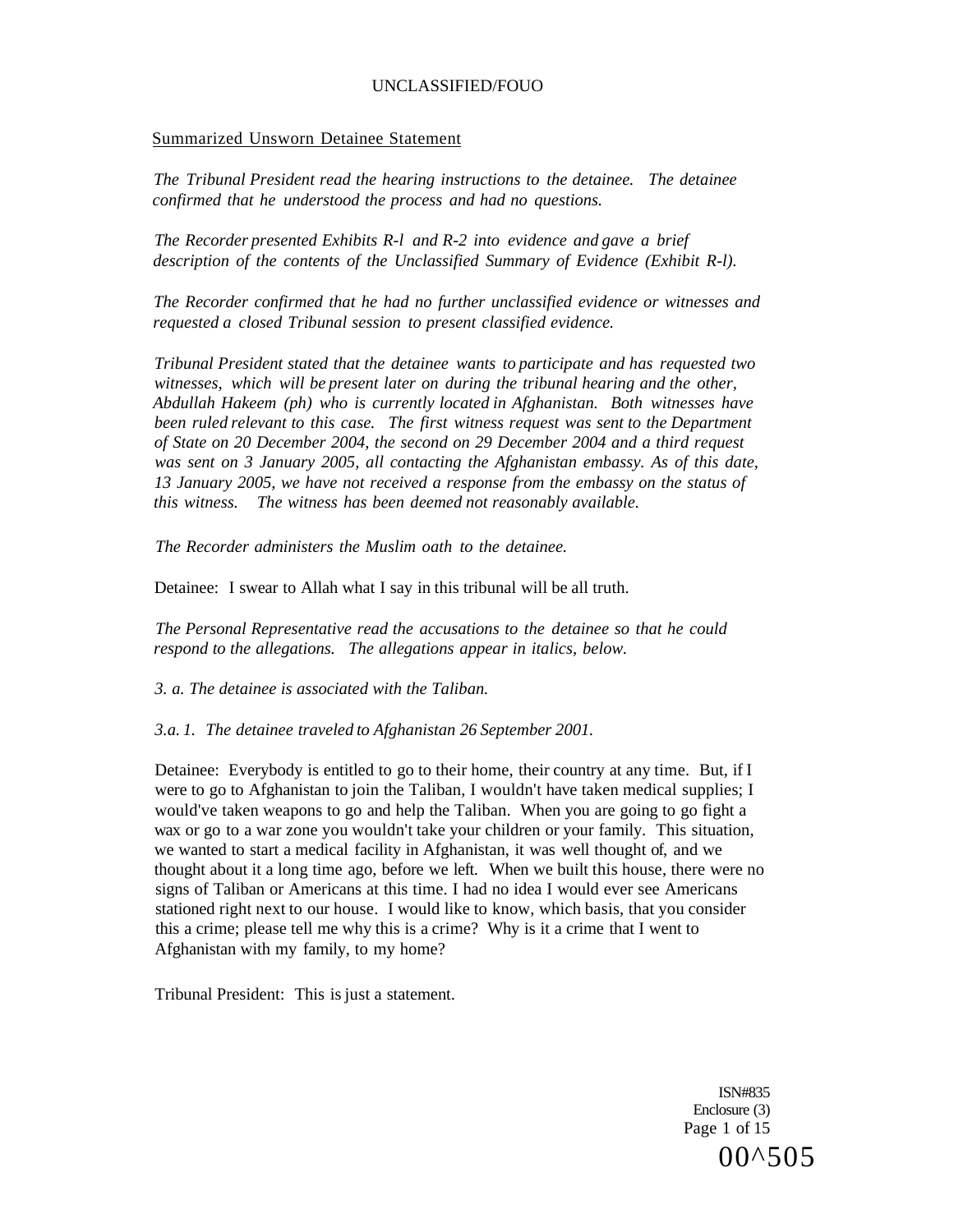### *3.a. 2. The detainee operated medical equipment at a local clinic, but no such equipment was found.*

Detainee: I don't think the basis of this accusation is a very strong. The Americans came to our house; they never went to our clinic. If someone says that I'm accused for having medical equipment, then all the whole Americans should be accused of this, because there is a lot of medical equipment there. If this is a crime, everyone is a criminal. This machine was there to cure problems and people. Not hurt anyone. The machine that we had, the biggest machine was an x-ray machine. You can use this machine only for x-rays. No way possible to use this machine to hurt someone.

Tribunal President: Maybe we need a clarification. The allegation said that you operated medical equipment at the clinic. They did not find any equipment at the clinic, is what they are trying to say. Not that it's bad to have medical equipment, it just that they didn't find equipment there.

Detainee: They came and captured us at our house. I did not operate from my house. We have a clinic about five to six minutes away from our house; the facility was not there when they searched.

### *3. a. 3. The detainee can fire anAK and a pistol*

Detainee: No doubt about it that I can use weapons. Those are there used for protection. It is a duty for every man. There is not a possible way for someone to live in that environment, in those conditions where there is no security, no rules, no law, that someone can defend themselves with no weapon just on his own, especially in a country like Afghanistan. You know better, how Afghanistan, if that becomes some sort of offense, or accusation, maybe you should put all Afghanistan in this area.

### *3.a. 4, Two rifles, a pistol, and a signal mirror were located in a center building, also referred to as the "Target Compound".*

Detainee: We have admitted to that situation that there is a target area in our house. You know better than that, that we have the right to have weapons and to know how to use them. If the law allows us to have these things, then why is it a crime? When you are referring to these signal mirrors, they are not just in our house; they're in every house. Every house has about a dozen sitting around. We use for routine, daily use, to look at ourselves in the mirror. Not for signaling. The fact that they are talking about some type of targets, wall, they are very common. This house is our house, it's no different than other houses in area. It is a typical house of that area. It was built five to six years earlier. How is that possible if their children and women and then you use the same place for targeting? Not a huge house, it's thirty meters in width, not made for big there. Not a target house, it is a family house.

> ISN#835 Enclosure (3) Page 2 of 15

> > 00^506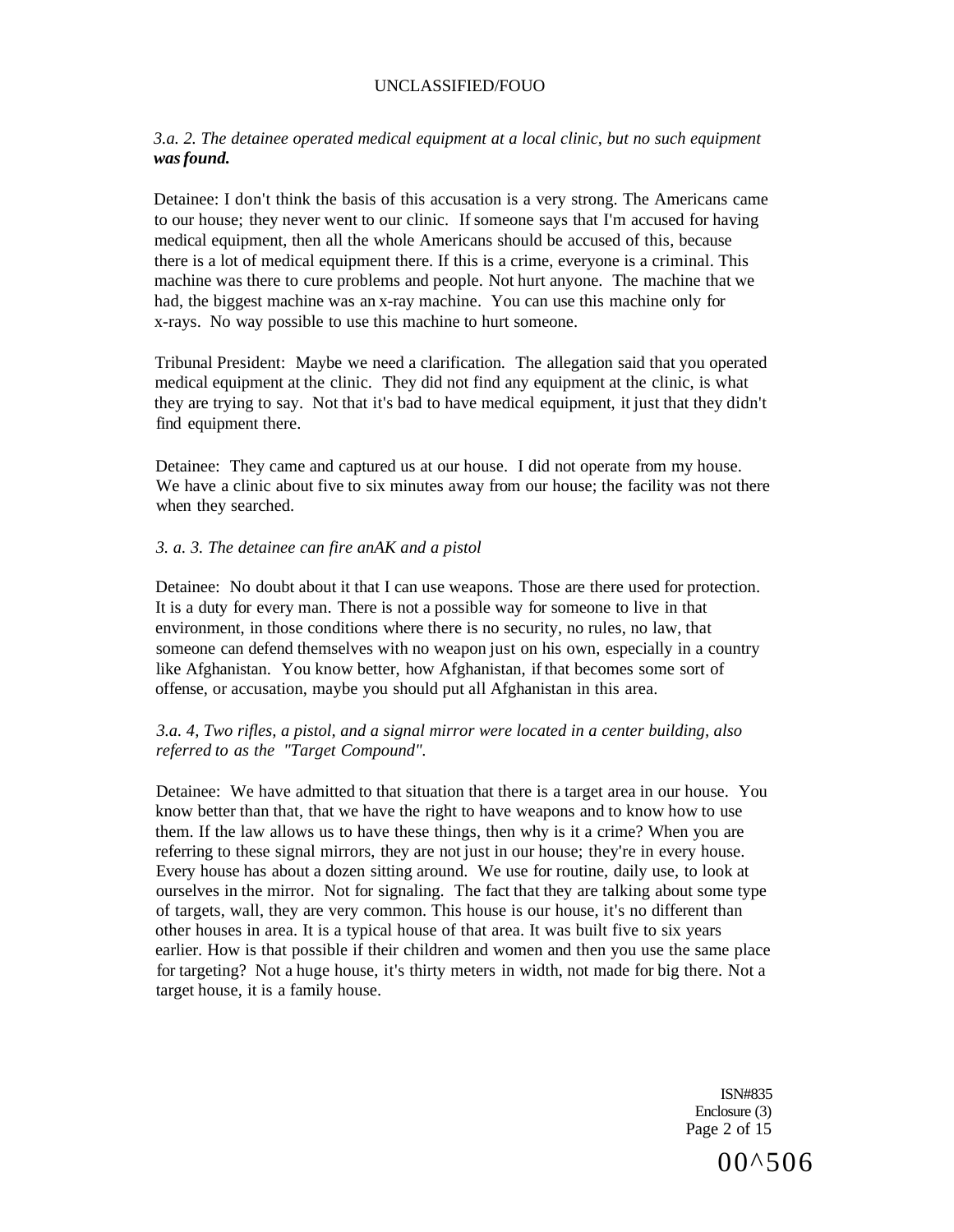*3. b. The detainee participated in military operations against the United States and its coalition partners.* 

### *3.b.l. The detainee was arrested in the house into which someone entered after firing rockets at United States forces.*

Detainee: What I agree with all of this is that I know after rockets were fired, we had company. Those people were Abdullah Hakeem and his family. Hakeem (ph) is a wellaged individual; he's well over fifty to fifty-five years old. He was captured sometime and transferred to same American firing base. As you know, he was captured with us, then, we are all here, he is there. If someone entered my house, that might have anything to do with the rockets being fired, strangely enough, he came to our house. He's in his house there, and I'm in my house here in prison. If you think he is the guy, then why isn't he there? Why am I being accused of this? I get the feeling that maybe the Americans that were there somehow did not like me. That they wanted to do something to me, because they don't like me, they captured me for punishment.

### *3.b.2. The detainee exhibited the burnt hair, gunpowder smell, and oil stains on his clothes, indicative of the recent firing of a rocket launcher.*

Detainee: I do not have burnt hair and never smelled like gunpowder, not true at all. How is this possible that I have gunpowder and explosion and I am alive and right there? They have evidence about my hair. The got samples from my hair, it was easy. They were supposed to take a piece of my hair, part of my hair, for testing purposes for what they accused me of. According to that, they could've made the right decision, but, they didn't make the right decision. If they think that I had yellow marks on my hair, and that I caused them, then all of you then, have fired rockets. Those who have yellow hair, then you fired rockets also. They never told me when they caught me I had burnt hair. They told me that I looked like that my hair might have been on fire. There is a big difference between burnt and regular hair. That is big evidence, that my hair was not on fire and that I did not get burnt. All this is a complete lie.

Tribunal President: Does that conclude your statement?

Detainee: There is one follow-up on the oil spots on the clothes. The fact there was some spots on my clothes, you know that I was working in a lab. We used different sorts of chemicals in the lab. It's always a possibility and it happens to someone all the time, to someone who works in a lab. You know, they get their share of spots on their clothes ftom all the chemicals. We use oil in our daily cooking. If that is some type of evidence or crime, then ninety percent of Afghanistan has spots on their clothes. For what reason, what logic, do those spots relate to a situation that might have come from firing rockets? I do not know how to fire rockets; I have not seen one up close. It's not what I do for a living. My duty was to bring harmony, take care of them, and give them treatment for the people. I was not there to kill people and ruin their security. A person like that, a person who wants to help, these accusations not right. All these accusations are so far from my mentality; I have never caused any of this. I don't want to accept any of them.

> ISN#835 Enclosure (3) Page 3 of 15

> > 002507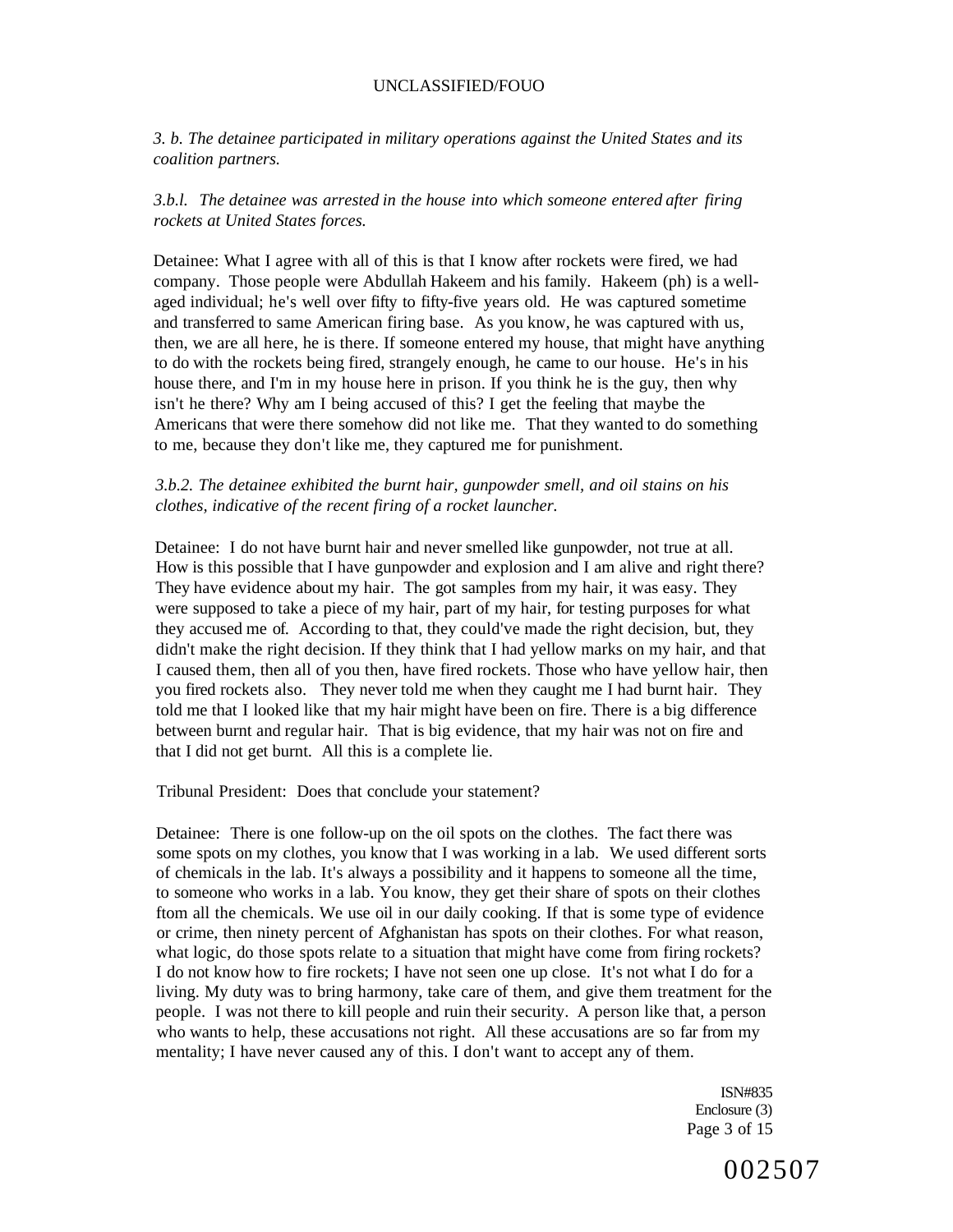Tribunal President: At this time, we may have questions for you. Will you be willing to answer some questions for us?

Detainee: Yes.

Tribunal President: Personal Representative, do you have any questions for the detainee?

Personal Representative: Yes Ma'am. When you went to Pakistan to Afghanistan, were you aware that Americans were sending military forces over to Afghanistan?

Detainee: 1 had no idea; I had no information about that situation at all, either radio and television.

Personal Representative: During our initial meeting, you had said that you lived in Pakistan for twenty-five years. During that time, did you go to Afghanistan, even temporarily?

Detainee: Maybe once a year, if there was an emergency type of situation. Something I had to go do. I would make a trip, to Afghanistan to where they were and then that was it.

Personal Representative: Did you have family in Afghanistan?

Detainee: My family, my uncles, my nephews was there. My other family was in Pakistan.

Personal Representative: Prior to arrest, had U.S. forces ever been to your clinic?

Detainee: Yes, they have been to the clinic.

Personal Representative: Inside?

Detainee: Yes, they did.

Personal Representative: Regarding the target in the compound. Did you or did you not, shoot your weapon from inside compound?

Detainee: If you have a house that's about thirty meters in width and there are four different rooms around it, you can't use that area for training purposes. Children and our wives walk around there all the time.

Personal Representative: So, no you did not.

Detainee: No, I did not.

ISN#835 Enclosure (3) Page 4 of 15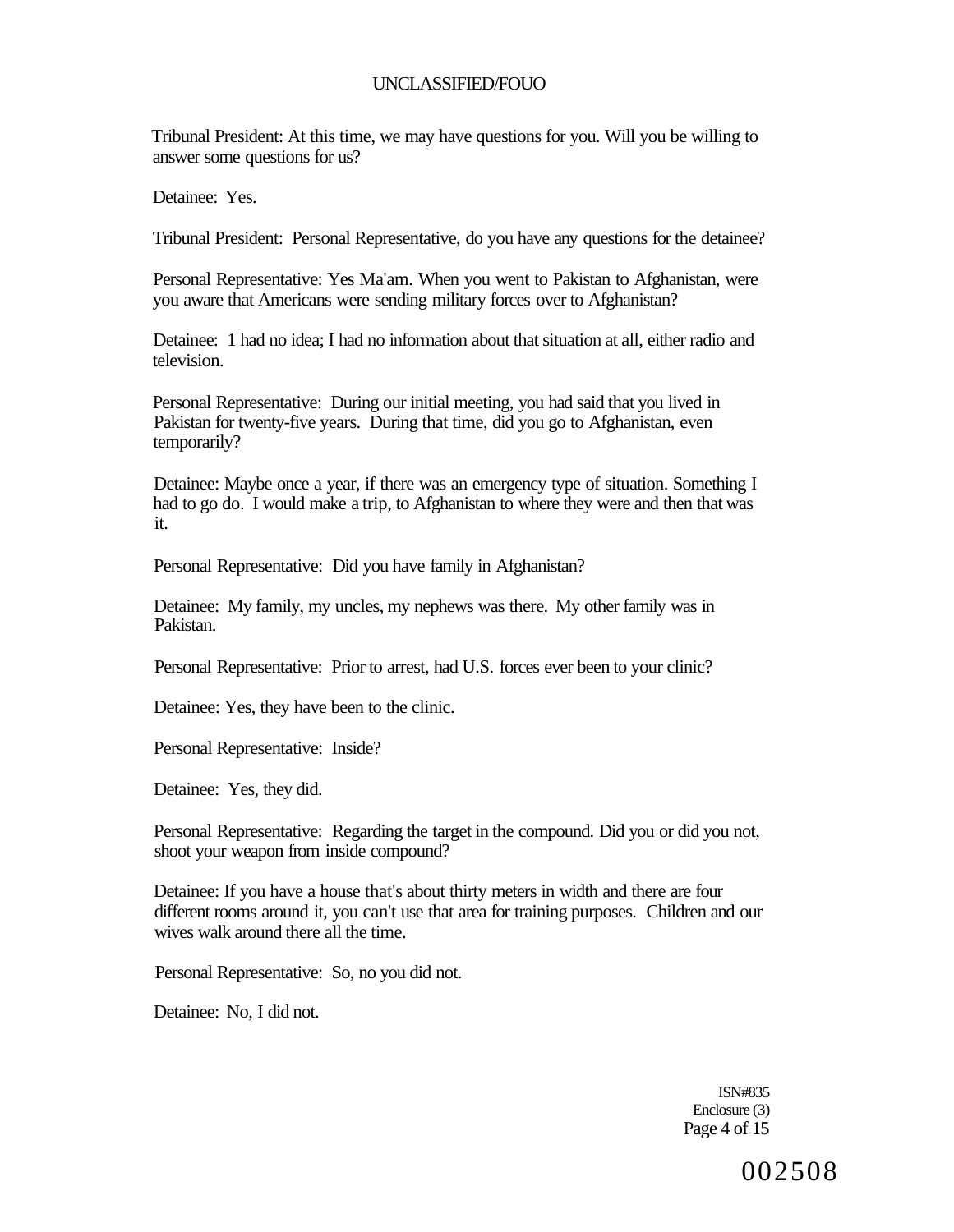Personal Representative: Regarding the clothes that you had on when you were captured, do you normally wear work clothes to bed?

Detainee: It has been part of my imagination, during the past year, I've been thinking about it, that when they brought me here, at the time of the capture. I do not remember if I had work clothes on, at that time I was taken away. But usually, I changed into sleeping clothes.

Personal Representative: You said you had visitors that night. Is it possible that you changed clothes when visitors came?

Detainee: No.

*The Personal Representative and the Recorder had no further questions.* 

Tribunal Members' questions

- Q. Were you wearing a hat?
- A. No.

Q. Why did you have a visitor that night?

- A. Which visitor? Hakeem? (ph)
- Q. Yes.

A. Hakeem? I previously verified that Abdullah was living in a more vulnerable area where the bombings were occurring on usual basis. He came to our house so he could refuge his family, his kids and his family, because our house was in a safer area, his was right on the skirt of the mountains.

Q. Any other visitors that night?

A. No other guest. The only guest was Hakeem, and he only came there to protect himself.

- Q. Did he drive out there?
- A. He walked.

Q. Do you, your brother, or your wives have a car?

A. No.

Q. Are there any cars parked outside your house?

A. I did not see a car, did not know a car came there, and did not see a car.

Q. When Americans came, were they in cars? A. Yes.

> ISN#835 Enclosure (3) Page 5 of 15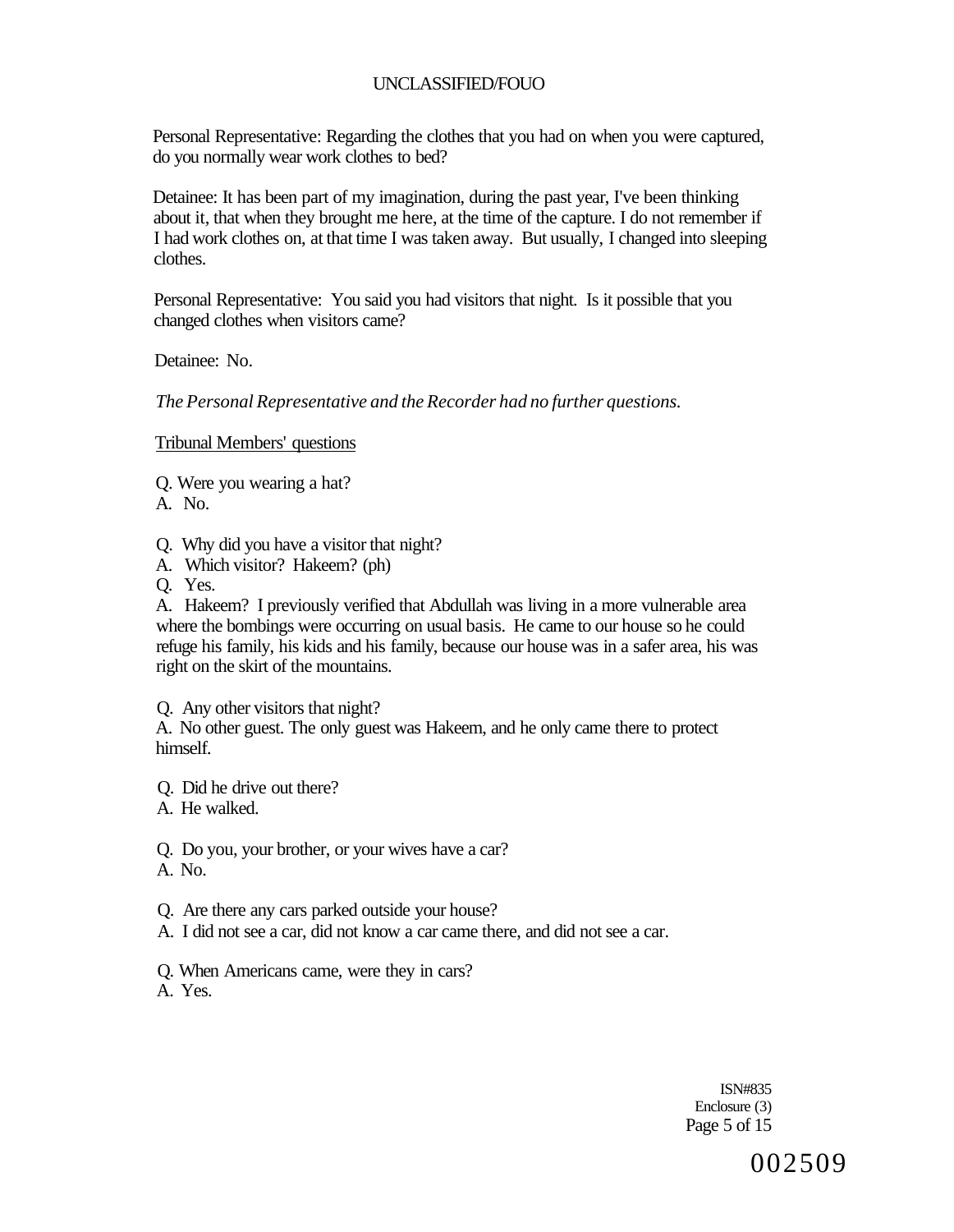Q. When you went outside, did all the vehicles look like their vehicles?

A. HMMWV, all lights were at us, Army cars. I could not recognize the difference in the cars that much.

Q. The X-ray machine, you might have misunderstood the allegation, but the allegation is that you say that you are a technician for the equipment, and the allegation is that there is no equipment. Can you describe the x-ray machine?

A. We have someone that always guards the clinic. When Americans went there, to look for those machines, no one was there, they must've taken them.

Q. Does the machine use electricity?

A. It uses the generator at the clinic.

Q. Where did you get training to operate the x-ray machine?

A. Two years in Pakistan with a professor.

Q. Before you were working in the lab, what did you do prior to this?

A. Before I was worked in our lab, I worked with that guy I told you about in Pakistan.

Q. You indicated that you have weapons, did you have any formal military training? A. No, I have not done any formal training in Afghanistan. Weapons usage is common, used all the time. Mainly in the liberated areas, borders of Pakistan and Afghanistan.

Q. Do you know what dynamite (gunpowder) is?

A. I have not seen any gunpowder or dynamite before.

Q. When you were working in the clinic, were you paid?

A. Everything. I worked with my brother. I never got paid by him, our property and our assets are the same. Got paid by brother.

Q. You indicated that you went back to Afghanistan with your family, who was that? How many wives and children went back with you?

A. We were six to seven people in house, me and my brother, his wife, and my wife. When we came, my third brother, and his wife had come along as well. He was not there in that house. There were seven or eight people there when everything happened. When we came, to Afghanistan, we came as a whole family. Other sisters and other brothers were there too.

Q. The house in the clinic did you and your brother own that, or were you renting it?

A. It's a (inaudible) (sounds like either board house, or own house) house.

Q. You said earlier that the U.S. soldiers might not like you. Do you know why would they not like you?

A. The only reason I said that, that I do not have any records of that, but it was because if there was somebody at all responsible for the accusations, then it wouldn't have been me, because I was never out. It was Hakeem (ph) who came. So, when I see the situation

> ISN#835 Enclosure (3) Page 6 of 15

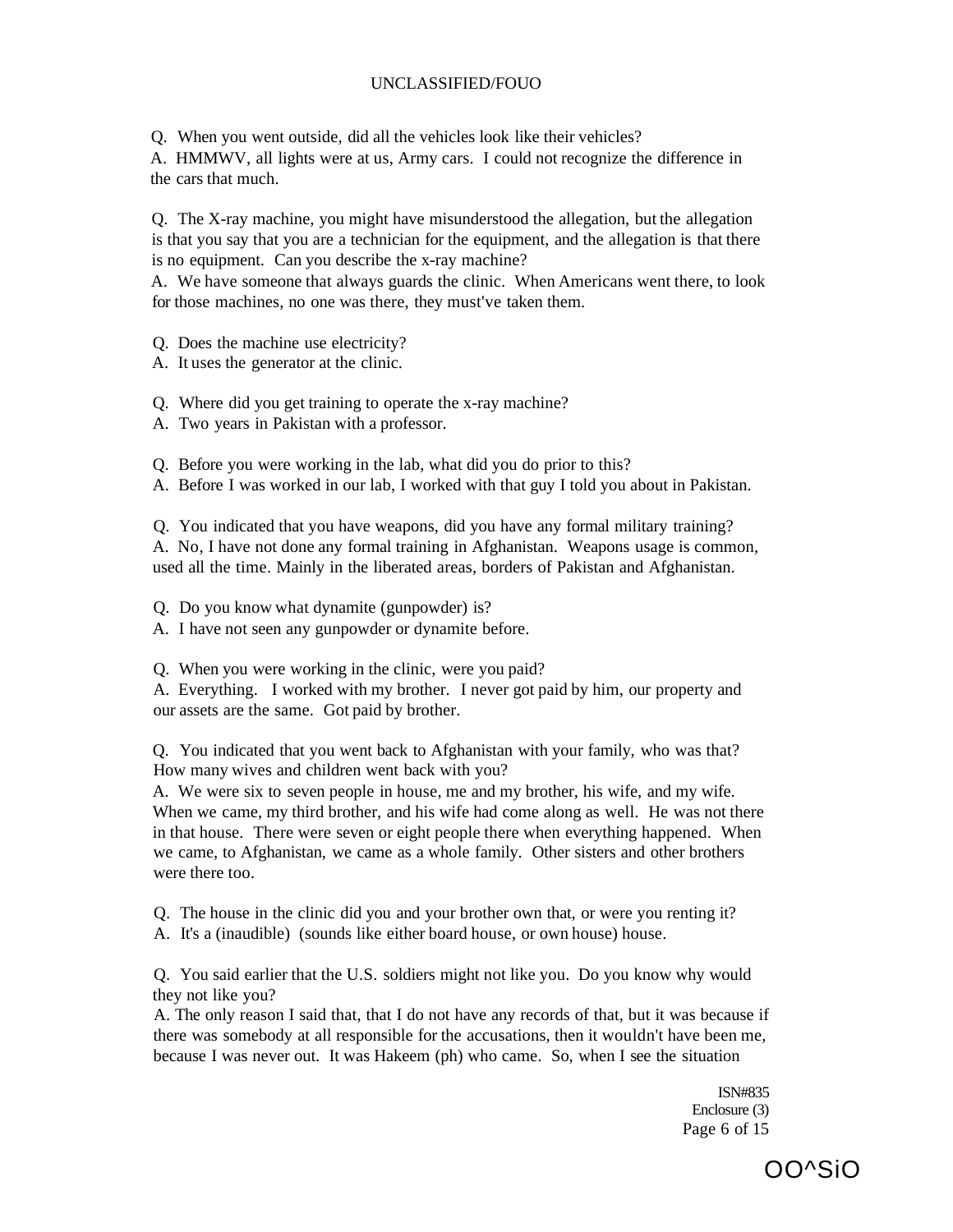that if the Americans came to captures someone, with a probable cause. He is not even here, so, I'm drawing this solution from it, that maybe this was something personal against me. I'm here. I don't know why they did that to us, no specific reason.

Q. You indicated earlier that you were not wearing a hat. Did you wear routinely wear a turban to cover your hair?

A. There is a typical hat, pakol (ph), that's wool. We wear it during the daytime, but not at night or at home I did not wear that.

Q. You said sometimes you get oil on yourself when you cook. Were you cooking the day that everybody was arrested?

A. My older brother, we respect him a lot, whatever he says, when he has visitors, when people came to see him, when sick people came to see him for consultation, we always feed them too, they are our guests as well. So, I always did his duties and always took care of things. I always transfer food to his guests all the time. The food always had oil in it But I did not cook.

Q. Were you in charge of lab or did you work for someone else other than your brother?

A. Nobody else there, but me and my brother.

Q. What were you doing when the American forces came to your house that night? Were you awake or asleep?

A. When rockets fired, usually do to the humungous impact, sound, and destruction of the bombs, usually every time something got fired, or the airplane shot, fired missiles, the whole area shook, our children get scared, and we come to the front of the house, still inside the house. In the middle of compound, in a flatter area it's like an earthquake, everything shakes. When all of this was done we went back and we went back to sleep. I could still hear other bombs, fired, or launch, but they were far away. It was not effecting us, not shaking our area, so, we felt safe and we went back to the house. Specifically, I was sleeping when Americans came.

Q. How long after the rockets were launched did the Americans show up?

A. More or less thirty minutes, half an hour.

Tribunal President's questions.

Q. When you were taking your family to Afghanistan, how did you prepare for them, did you build house, or buy one from somebody?

A. We had built the house, five or six years ahead. It was built already; it was not a challenging situation, just to be around the area.

Q. You went from Pakistan to Afghanistan to build the house?

A. When we were in Pakistan, my father had the project to build the house for us, with workers. He built the house for us.

> ISN#835 Enclosure (3) Page 7 of 15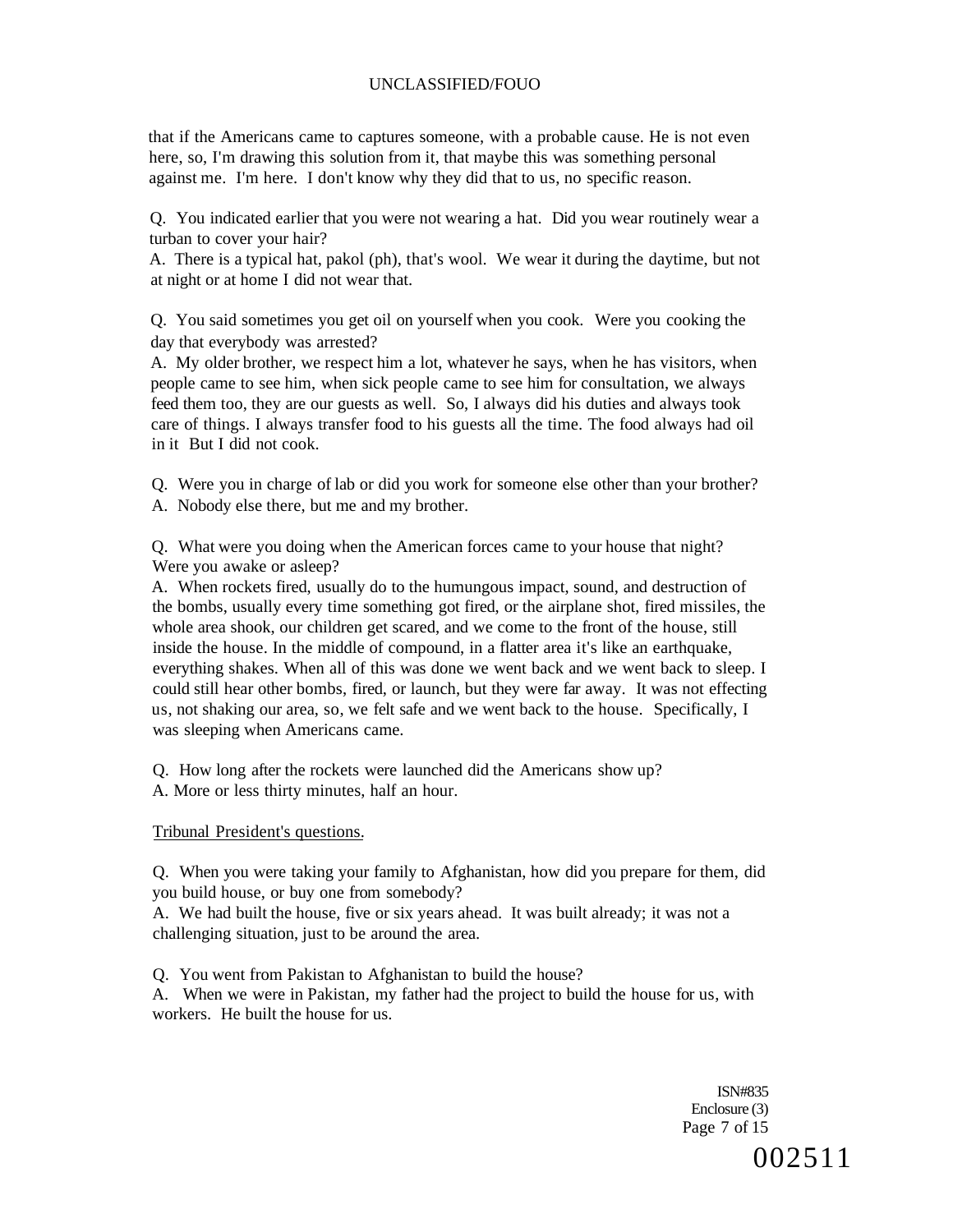Q. I thought you had indicated that, I just want to clarify, that obviously there weren't any Americans there, but also no Taliban, when house was built?

A. During all this time, I live near the border, there is no sign of Taliban, they can't even make it there, it's too far, there's no presence of Taliban, at any time at all.

Q. If you built the house, and I'm assuming you want to live in Afghanistan, why didn't you move back when the house was built?

A. My brother was still in medical school.

Q. You were waiting for him to move back together?

A. Yes.

Q. When you moved back, was the clinic was already built?

A. Yes, it had been built before.

Q. Did you guys build it in prep before you were moving back, or did you buy it from somebody?

A. The tribe leaders, people who lived there, the elders had built the clinic there. They are residents there. When we went there, we got it from them and we are paying rent. We did not build it from scratch. I do not remember paying any rent for it. But the way things go, if there was nobody in the house, in that area, it was empty and we picked it, that spot for the clinic.

Q. Who would you say most of the time, who were your patients? Were they locals, poor people?

A. They were mainly people from the area that were living in that region.

Q. Did they pay you for your service, for services received from your clinic? A. Of course, we gave them medicine. We bought the medicine, so we had to give it to them. They paid for the medicine and the visit.

Q. I know normally things like x-ray machines are very expensive pieces of equipment. How did you pay for x-ray machine?

A. We purchased that machine for 2000,000 rupees, and it's 50 rupees for each dollar, it equals out to 3,000 to 4,000 dollars. We invested that money we wanted to buy that. That much money a whole family can come up with the money.

Tribunal President: Is there anything else at this time you want to tell us?

Detainee: No. I do not have any questions at this time.

Tribunal President: Personal Representative, did you have any other evidence or does the detainee have any previously approved witnesses to present to this tribunal?

Personal Representative: No documentary evidence, but we have a pre-approved witness, his brother is available, and is ready.

> ISN#835 Enclosure (3) Page 8 of 15 002512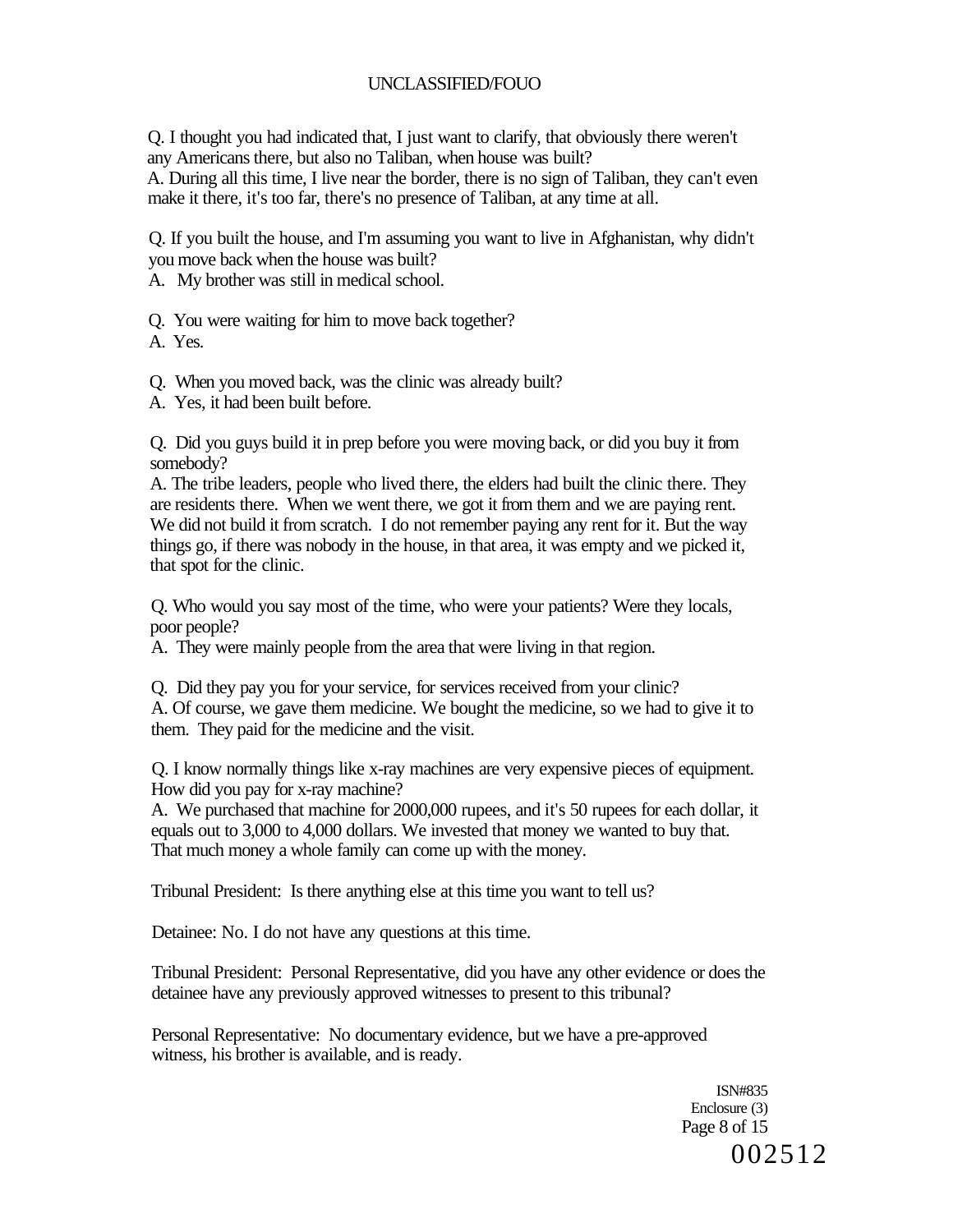Tribunal President: At this time, let me explain to you how the witness process occurs. Since you already have been a witness, you already know what to expect. Basically, we will have the witness brought in, and I'll ask him to state his name for the record. The Recorder will administer the oath. At that time, then you will be allowed the first opportunity to ask him questions to get him to present information that you think is relevant to your case. Then the Personal Representative, the Recorder, and the Tribunal Members will be able to ask questions. Please keep in mind everything needs to be translated, and please allow time for that as you are asking questions. You are certainly welcome to give him a brief greeting or brief exit greeting, orally. Again, please remember, that it all needs to be translated. Do you have any questions?

Detainee: No, that's fine.

Tribunal President: You are certainly welcome to give him a brief greeting or brief exit greeting, orally. Again, please remember, that it all needs to be translated.

*The Tribunal President called for a brief recess while the witness is brought into the room.* 

#### *Hearing is reconvened with witness and detainee present*

#### *The detainee and witness exchange greetings.*

Tribunal President: This tribunal has been reconvened with the witness in the room. Would you please state your name for the record?

Witness: My name is Naquibullah.

Tribunal President: You are here today to testify for Mohammed Rasoul, are you still willing to do so, and are you willing to do so under oath?

Witness: Yes.

#### *The recorder administered the oath to the witness.*

Tribunal President: I will tell you that we are having difficulties picking up with the recording device, we may, even though you speak to us in English, we may repeat it againjust to make sure she has it in the record. Detainee, do you have any questions for the witness?

Detainee: I do not have any questions for witness, but if wants to make a statement about me, he can.

Tribunal President: That will be fine.

1SN#835 Enclosure (3) Page 9 of 15 002513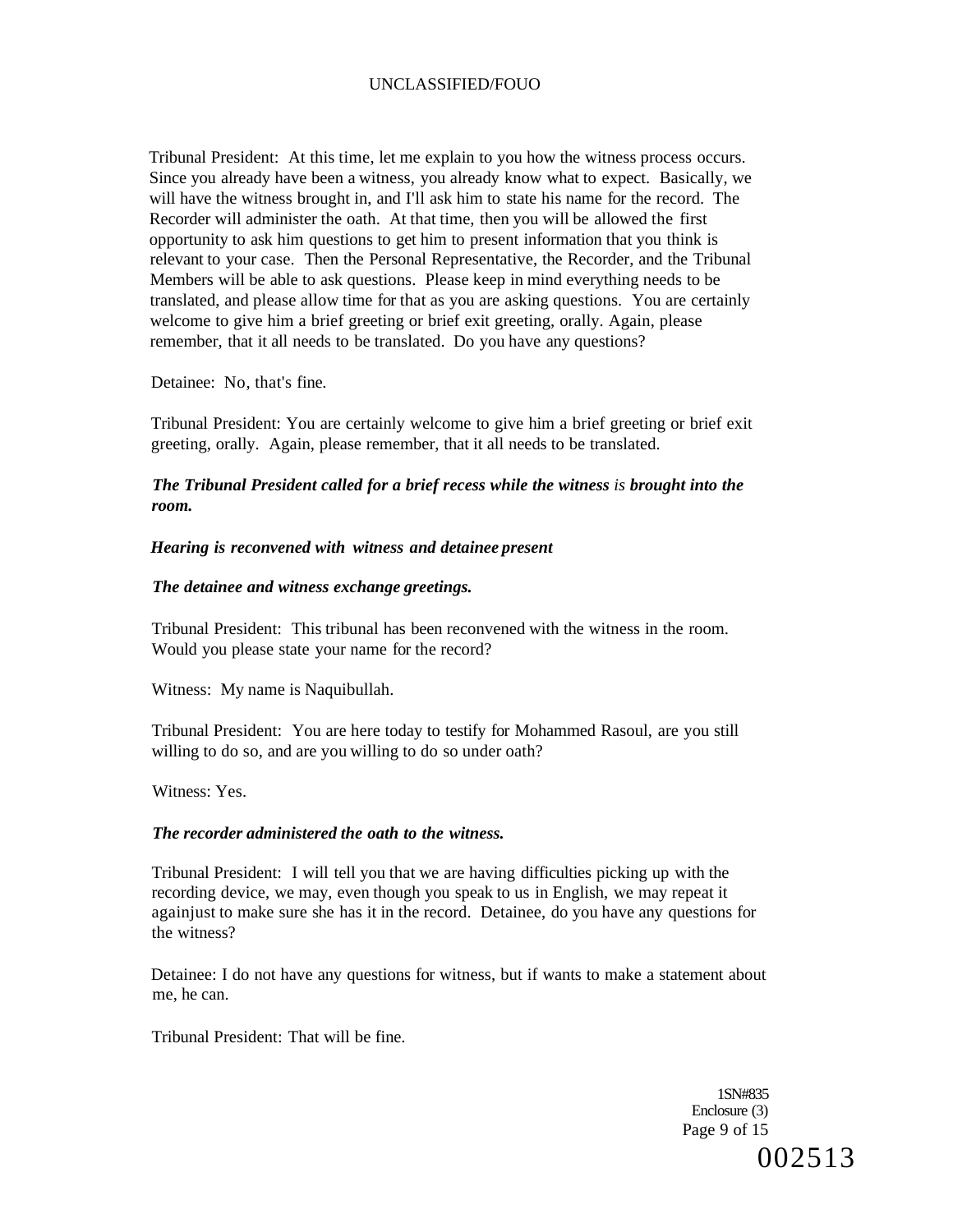Witness: Before I say something. I mentioned it before. In my country, in the different area, we live as a giant family. We know everyone. My brother, my sister and everyone. If some people, are living separately you can make a mistake. You don't know about his brother or sister, you don't know who is living in his home, who belongs from different families. Last time I told you, me and my brother and my whole family, for the last twenty years we were living in Pakistan. My brother, his job was just to study. He studied for around ten years. Later on for some reason he doesn't continue his education, and he finished his education about ten years later. He joined the laboratory; he was working in the laboratory for two years, more or less. He was learning laboratory courses I was studying in college, and when I completed my education I go back to my country, and he was also with me. He was working with me as a laboratory technician. If you have any questions about my brother, you can ask them.

Tribunal President: Personal Representative, do you have any questions for the witness?

Personal Representative: Yes Ma'am, 1 do. While you were going to college, yourself, how did you pay for it?

#### *Tribunal President tells witness to wait for translation to his brother before he answers.)*

Witness: Family financed, I already mentioned that my father, my dead father, he was working in Dubai, for ten years, and he was there and he was sending money back for me and my whole family, there is no problem for me to go to college. Here in the United States and other countries, the fees to the schools and colleges compared to Pakistan, is very expensive, compared to there. For example, from the beginning often years there is no fee in the schools. I went to a school, not a private school. After two years, I went to the college, the fees were round about, for one year, it will be less 1,000 rupees (Pakistan rupees) about \$20. My college before this, three years before, I mentioned everything, that where I studied, I give you the college numbers and high school numbers I give you everything. This college, in Pakistan, there are more than four colleges. They are not from Pakistan; you get help from United Nations and some other countries. So the fees were way, way less. Everybody knows about these colleges, their programs and their fees. My education expenses were books, uniforms and eating. These are the main expenses. It is not difficult for me, because of my dead father, this is what I studied.

Personal Representative: Did you and your brother always have a plan to go to college and start a clinic back in your own country.

Witness: In childhood, no one thinks of future that you will be a doctor. When mature, then he knows about his future. My brother is younger than me. I already decided to be a doctor. For more than eighteen years, I lived outside my home. From my country and my home. I would only go for vacation to my home. For long, long time. Four or five years, this was my decision, before, I want to be doctor; I will come back to my country. My brother wants to be a doctor too. He doesn't continue his education he remains in the middle. I was already in college; I was studying. For me, there was no way. I knew in Afghanistan, that I decided when I become a doctor I will go back to my country. For me

> ISN#835 Enclosure (3) Page 10 of 15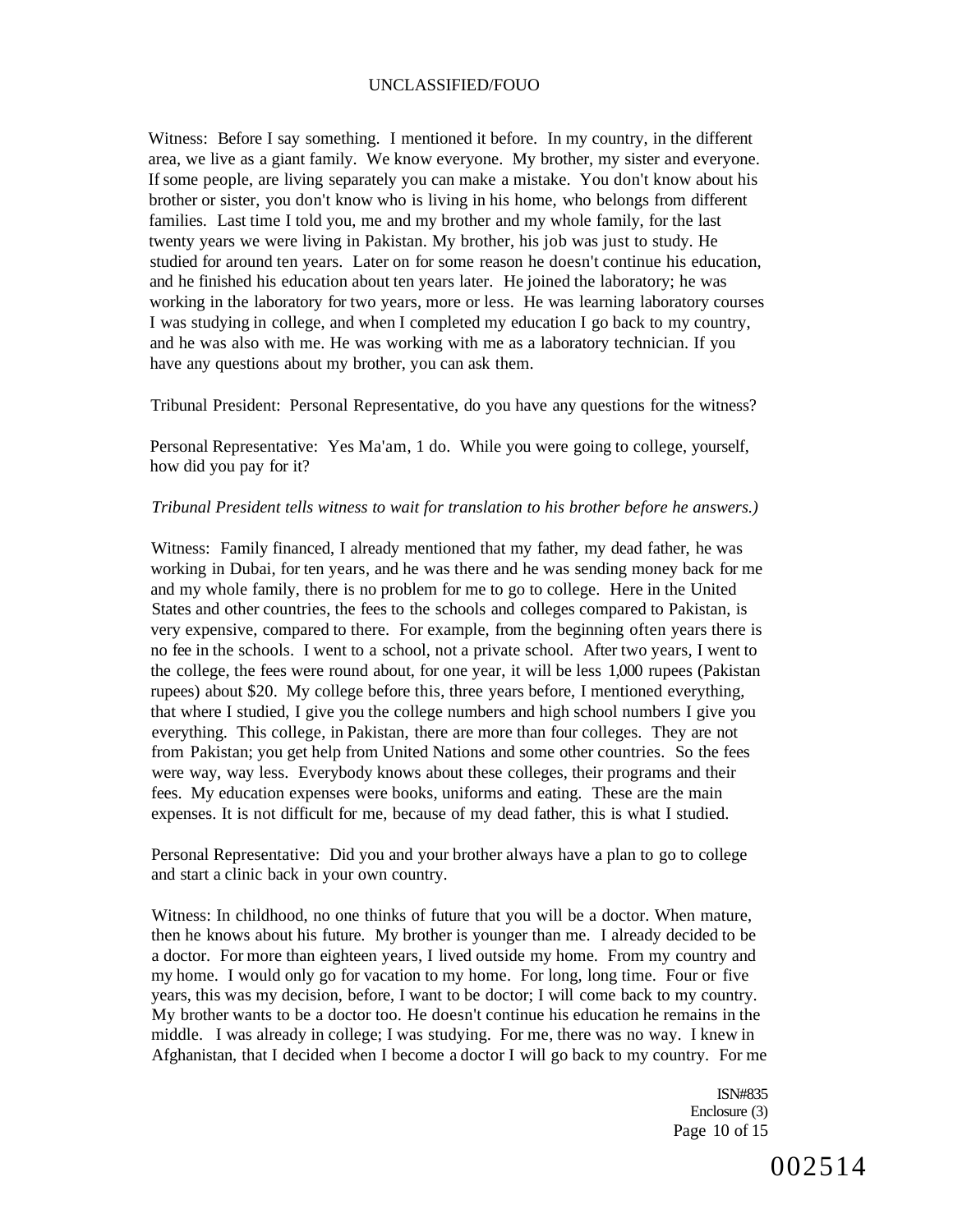there is no chance, because if you are a doctor, and you have nothing, it's more difficult for you to diagnose any patient. You need x-ray, laboratory, all these things, we use in the medical profession. Nobody is ready to work with you in the mountainous area, in the backwood area. All those people, have something, they are going to a different area, a more developed area, for example, the United States or any other countries. Nobody wants to become a doctor and then come back to a backwoods area but my mission was different than other people. I was not thinking of myself. I was trying to become a doctor, and to get more money. My job was different, so, if no one working with you, not possible to do x-ray, running laboratory. I requested my brother, he was not interested in these things, he was interested in the business, but requested his time, without him I would face a lot of problems, I can't do these things by myself, I need brother and family.

Personal Representative: When did you graduate from medical school?

Witness: 1998.

Personal Representative: Why did you decide to go back to Afghanistan at that time to open clinic?

Witness: This was my program from the beginning, and before, we started this, five or six years earlier. When I go back to my country, this is our plan before. When I was in college, my dead father, said for the sake, you will work here. The bazaar any patient or poor person that was coming in that area, it is a big problem, not everyone has a vehicle. My home is situated near the bazaar, so that any patient coming to me, he can stay there, and there is transport facility.

Personal Representative: I understand the reason you came back, but my question is more directed to when. You graduated in 1998, there are two to three years in between.

Witness: I worked for one year as an intern, a practical job. That's a rule, for the medical college, that when you are finishing the theory, for practice you go to a big hospital and you will practice for one year. I was working for year working as a psychiatrist and a physician at the hospital. Everybody knows there, in Pakistan, the first day, when the interrogator asked where do you work, I have him all the phone numbers, and all the names of the hospitals and where and which time I was working there. When I completed all this, I went back to my country.

Personal Representative: The night of your arrest, did anyone come to your house seeking medical attention?

Witness: No.

ISN#835 Enclosure (3) Page 11 of 15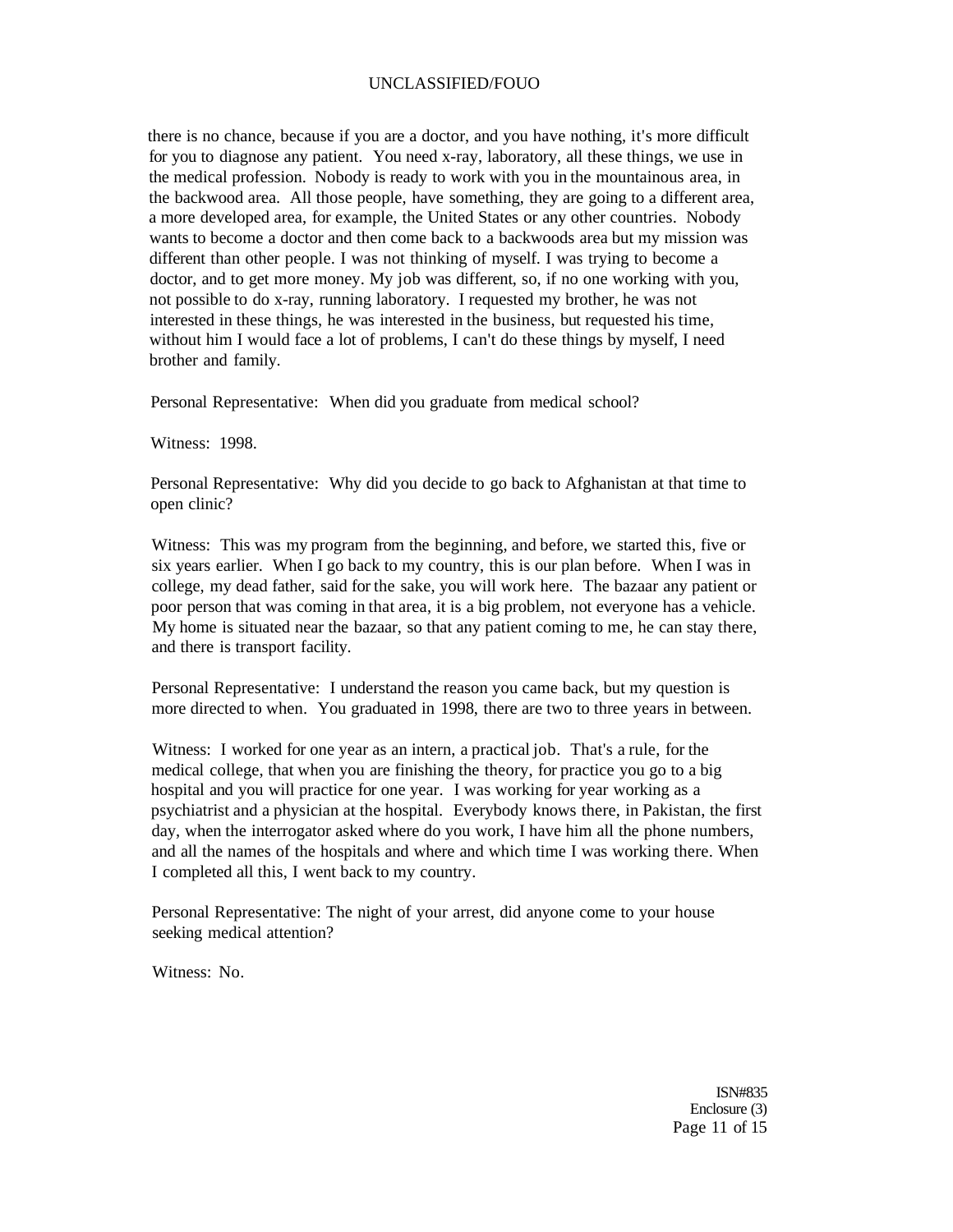Q. You were paying monthly on this x-ray machine. \$8,000 rupees a month, and you said it cost about 300,000, how many payments did you make before you were arrested? Was it paid off or did you still owe?

A. Three to five months that I paid. I bought this machine five or six months before. I did not have machine.

Q. The person you were renting this machine from, did he know where clinic was? A. He was living in that area, and knows about me.

Q. If you stopped making payments on this x-ray machine, would it be possible that he would come and retrieve it and rent it to someone else, in another village? A. I don't know about this. I am here. Everything is possible. This is useless for him. Nobody else knows how to use it. They have no other person to use it. For example, if you know how to use it, then it's precious, but, if you don't know how to use it, then it's useless. My other brothers, they are working. Everybody is trying to be respectable, my brothers, they work day and night. For example, I don't know the exact mentality of that person, if ruthless person, (inaudible) It's not impossible. I don't think so. (Inaudible)

#### *The Personal Representative and the Recorder had no further questions.*

#### Tribunal Members' questions

Q. Before when you were giving an answer, you said, you told us before, I just wanted to clarify that his case goes to Washington, and your case goes to Washington. Each file is separate, and that there may be something that you told us before that needs to be in his record. One of his allegations is that he smelled like gunpowder and he had stains on his clothes. So maybe he fired rocket. You previously told us that where the rockets were firing, you couldn't get there in half an hour. Can you explain again for the record? A. I already showed you everything on the map, on the towel paper. It showed everything, rockets, and different areas, no other area. This area isn't only one mountain, not two mountains, there are a lot of mountains, and I did not see that from where they fired the rockets, I don't know about the area, but I don't know the exact area more than 1.5 hours maybe the distance may be more than that, because of the area is not only one mountain to be measured. We think that the distance will be one hour, or one and half hours. The second thing is, this smell is distinct. I know if its head, but, the chemical dynamite (gun) powder, he does not shower. He does not change his hair; he does not have artificial hair to be changed from that one to another one. We arrived at the same time, they took the same hair, the blood samples, everything. They wear the gloves, and the uniform. There was nothing. This stain was of the chemical used in the (inaudible) you should understand, you have laboratories too. How is it possible, that he smelled of gunpowder? I don't know about gunpowder, if there was too much gunpowder, at the time, he should be dead, and if he's firing the rocket. The rocket, the people are using powder. How you can say if there was smell, if you know there was smell, that's ok. They took hair, blood samples. Still you are working on this process, for the last two and half years, it's not a difficult job.

> ISN#835 Enclosure (3) Page 12 of 15 002516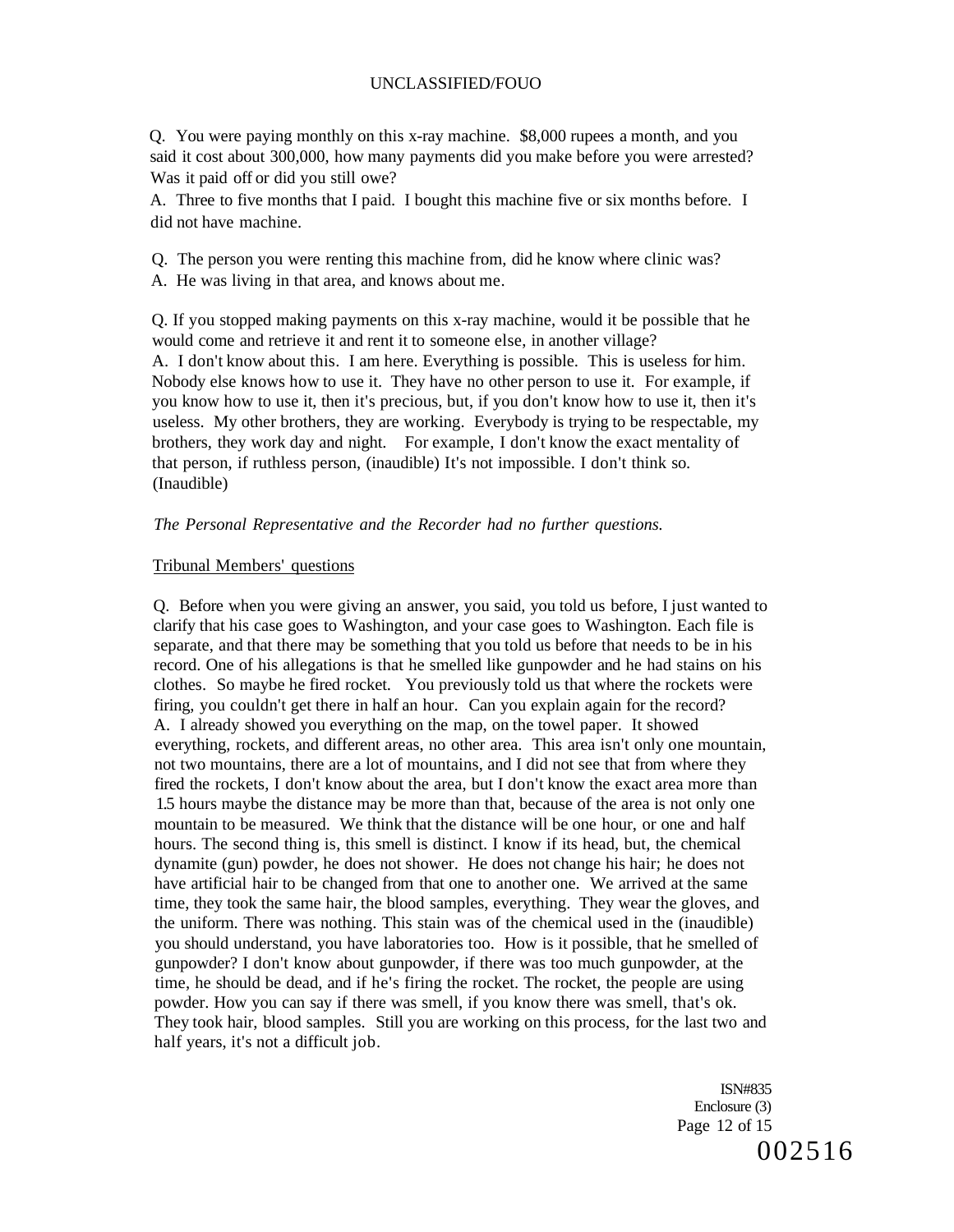Q. One of the allegations said that he was a lab technician. But, when they went to look at your clinic, no medical equipment found. So, I'm to assume they went to the medical clinic and they didn't see a machine. So, I want you to verify that he did use the machine.

A. They went to my home, not clinic, at clinic. The machine is at my clinic, not at my home. The second thing is no one can say that you can't use the medical equipment these are the medical machines. These are required and should not be an allegation. Every country build their own machines in the United States, you are making a big mistake, because we are having one machine, and you having a lot of machines. A medical machine is not an allegation; this is not a machine not known to everybody. The U.S. soldiers before have seen this machine, and this machine is not to be used to lire the rockets, this was just for used for medical. We also have a small machine that we use for tests. I don't know the name.

- Q. Did you have electricity at clinic?
- A. Yes, generator.
- Q. The night you were arrested, was it night, moon or dark?
- A. I don't know.

Q. When you went to bed that evening, were there any cars around house? A. No.

Q. Did you have any visitors at the time you went to bed, staying at house when you went to bed?

A. No.

Q. Did anyone besides Abdullah Hakeem (ph) and his family, did any other visitors come?

A. No.

Q. After your arrest, did you identify your clinic location to the American Forces?

- A. No one asked me.
- Q. No one specifically asked you?
- A. No, no one asked me.

Q. Your brother indicated you served food at the clinic sometimes. How often, at all, did he cook or for you, or the people who would come to the clinic?

A. I don't understand.

Q. One of the allegations is oil stain. Your brother indicated that you would serve food in your clinic, and that he would sometimes cook. How often would he do that?

A. No, we never cooked any food in the clinic. The clinic was a profession, not used as a kitchen. But, he was bringing food from home sometimes; my younger brother would do this. For example, in according to tradition, if a patient is coming, and he is the

> ISN#835 Enclosure (3) Page 13 of 15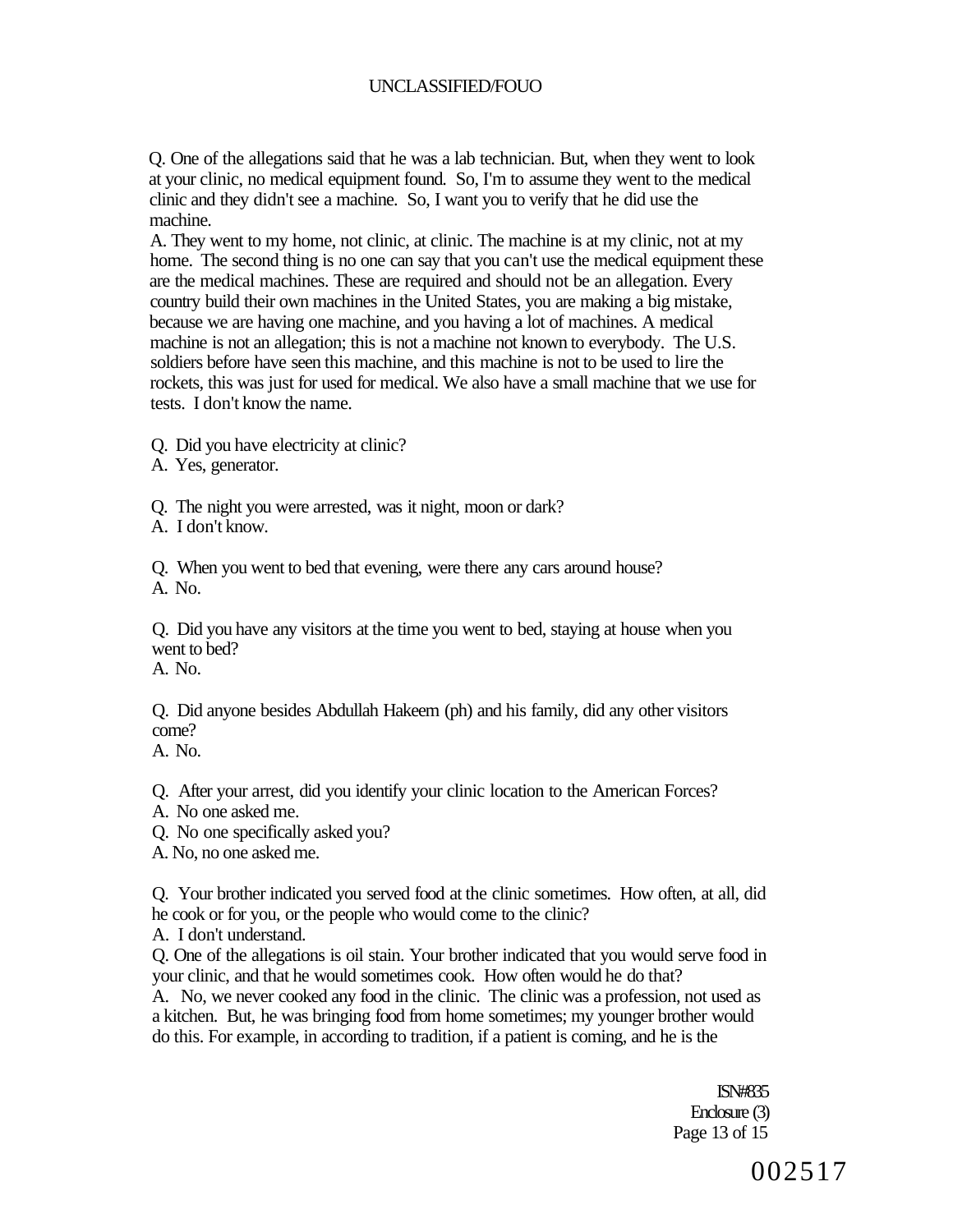caretaker, the facility is not available. You are to bring food for them in your home. But, that is for those patients that are admitted.

Q. Just for clarification purposes, the area you were living when captured, is that the original home in Afghanistan?

A. Yes, this is my original home. But, before, I already mentioned, we constructed this one five, six, seven years before. We have our own village, we have our uncle and my whole family is living there, the distance is about six to ten kilometers. Yes, this is our original home, but before we weren't living here, we were living in village.

Q. It was six to ten kilometers.

A. Roundabout.

Q. Was there ever an occasion that you ever saw your brother with any sort of burnt hair, and type, arm, leg, head hair, ever on occasion when it was burnt?

A. I never smelled his head, but his hair color you can see that his hair is weak. But, when his hair is long, the ends of his hair they become double, double, they are different than remaining hair. I never smelled his hair, his head, to feel his head. His hair is split ended, weak hair, smelly head.

### Tribunal President's questions

Q. After you were captured, did the U.S. forces ask you any questions that would lead you to believe that they had went to your clinic after your arrest and searched it? A. No. Nobody asked me at the Firebase, nobody asked me at Bagram or here. Nobody asked me if they went to my clinic.

Q. How expensive, I know they are pretty expensive, how expensive was your machine? A. It was a second hand machine, not a new one. 300,000 Pakistan Rupees. I was not paying this money. I took money, this money from the other person as a profit. I repay monthly, 8,000. In my room, I have documents, agreement letter. Some months I pay 8,000 rupees. I took from other person and the profit I would pay monthly.

Q. Was this a portable machine, as in you could move it from room to room, or was it a stationary, large machine?

A. It was fixed. I don't exact weight, but six or seven people can move it.

Tribunal President: Thank you for participating in this tribunal. We will take a brief recess while the witness is removed from the room.

### *Tribunal is recessed until after witness is removed from the room.*

ISN#835 Enclosure (3) Page 14 of 15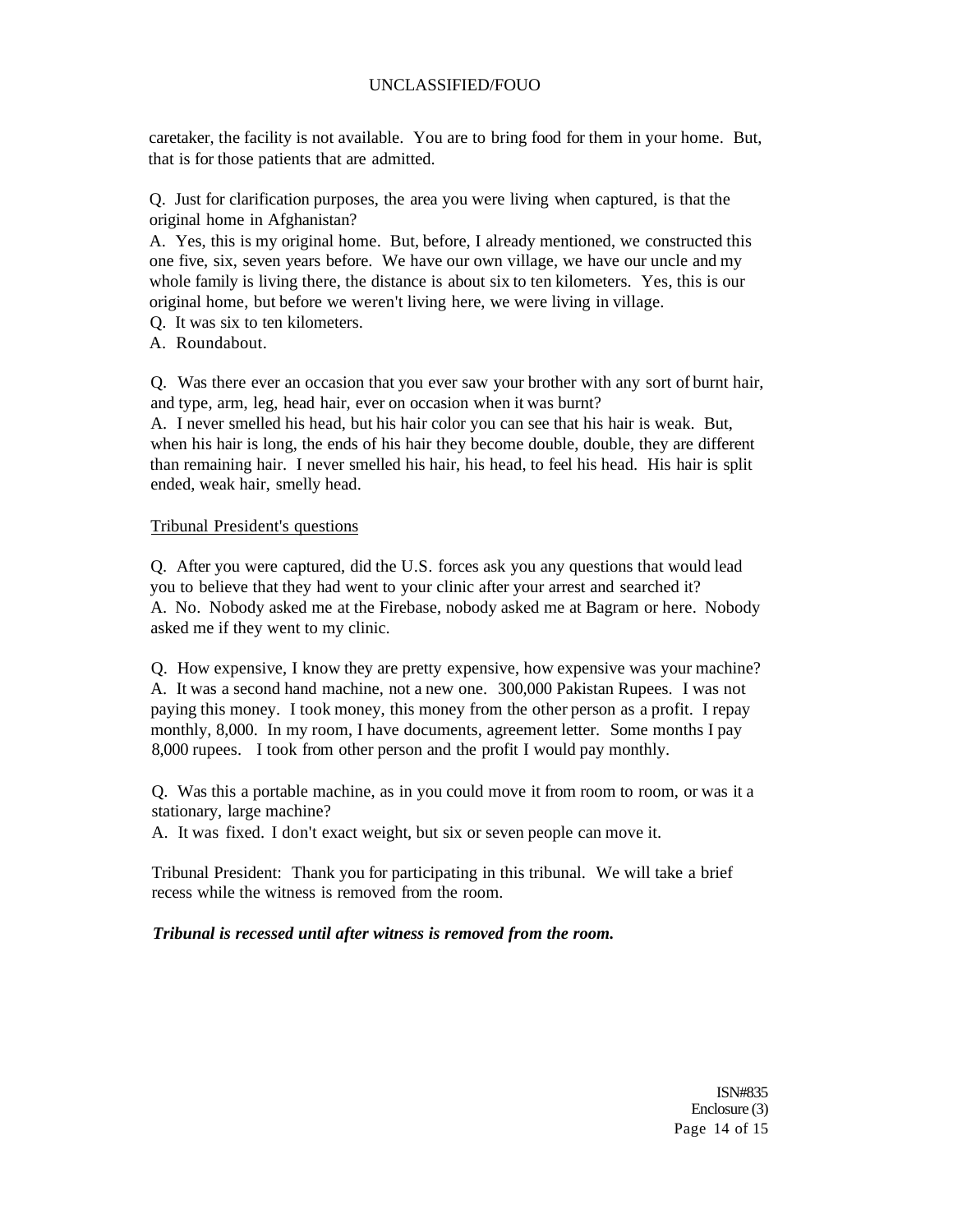*The Tribunal President confirms that the detainee had no further evidence or witnesses to present to the Tribunal, The Tribunal President explains the remainder of the Tribunal process to the detainee and adjourns the Tribunal.* 

## **AUTHENTICATION**

I certify the material contained in this transcript is a true and accurate summary of the testimony given during the proceedings.



Colonel, United States Army Tribunal President

> ISN#835 Enclosure (3) Page 15 of 15 **002519**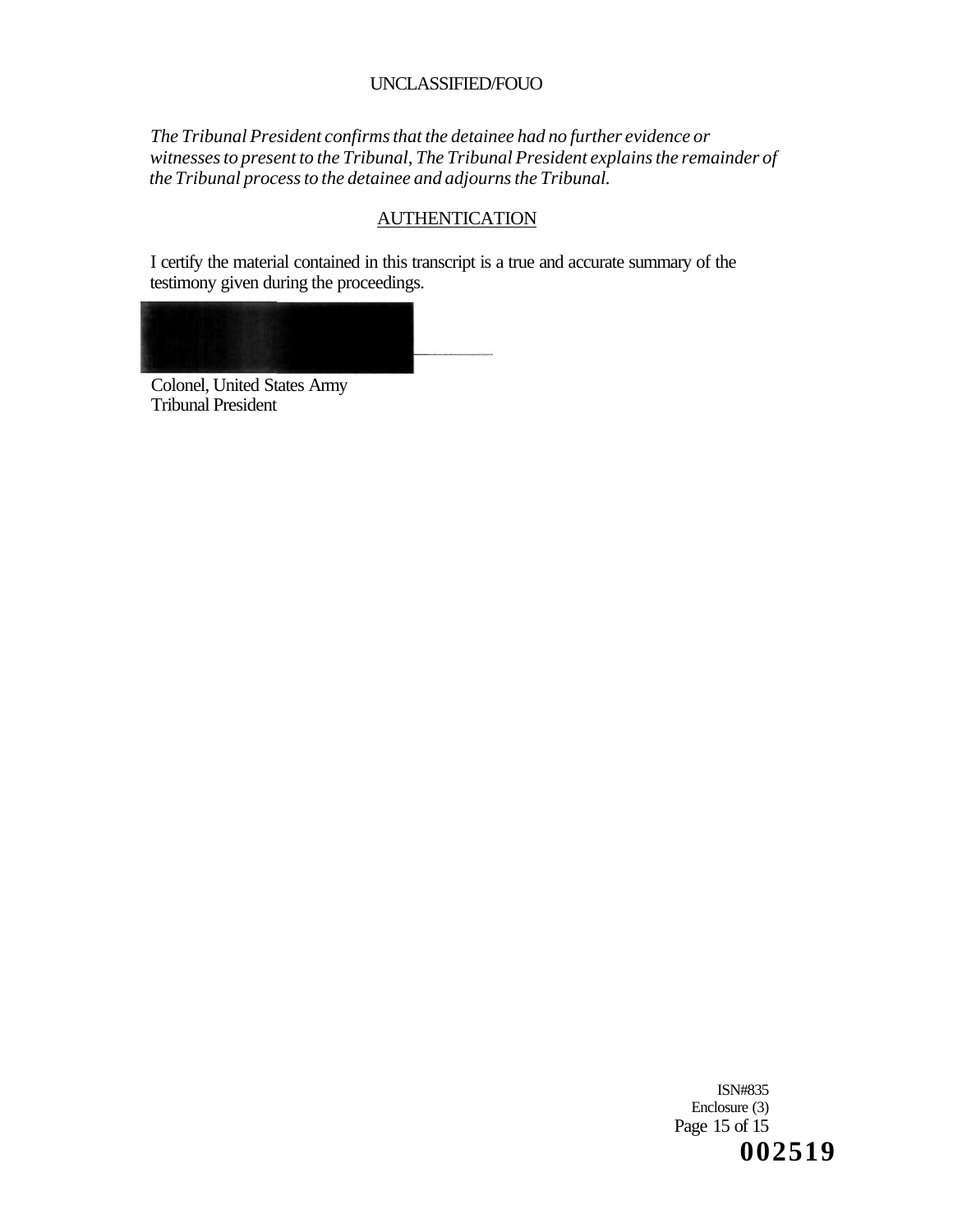#### Summarized Sworn Detainee Statement

*The Tribunal President read the hearing instructions to the detainee. The detainee confirmed tiiat he understood the process and had no questions.* 

*The Recorder presented Exhibits R-l thru R-2 into evidence and gave a brief description of the contents of the Unclassified Summary of Evidence (Exhibit R-l).* 

*The Recorder confirmed that he had no further unclassified evidence or witnesses and requested a closed Tribunal session to present classified evidence.* 

*The detainee did take the Muslim oath.* 

*The Personal Representative read the accusations to the detainee so that he could respond to the allegations. The allegations appear in italics, below.* 

Detainee: It has been three years since I have been detained here. I have been wrongfully accused. I did not do anything at all. I am not an enemy combatant. All the allegations against me, if they are true then I would not mind if the tribunal gave me any punishment to keep me here for the time I have been here. None of this is true. They do not have any evidence that I did these allegations against me. I am looking for justice, because I have been wrongfully accused and I am innocent. In my entire life I only seen Padsha Khan for five minutes and that was after the Taliban left and the Americans came. He was with the Americans. I only saw him for five minutes, he did not know me and I do not know him. The second allegation that I secured the village of Khumdi, I do not know where this village is. If anyone in my area knows this village then I would be wrong because I have no idea where this village is. I did not secure any village by this name. I didn't do anything like that. Padsha Khan I only know his name. I did not know him personally and he did not know me. I am not a member, friend, soldier or have any relation with that person. Why would I do something like secure the village or work for him? I have never done that type of work because I don't know that person. If I knew him then you could say that I worked for him, but I never worked for that person. About the gun, this was my personal gun. I had a license from the security commander Misure Ha(ph) that they issued to me so I can carry it by law. I understand that he issued me a permit, but I did not have any particular way of how I would use the weapon it was my personal choice. When I was in possession of this gun I never did anything wrong with it, I never fight with it or shoot anyone with it. If you have any evidence of someone saying that I did something with that gun and you have proof then I would ask of that proof, but I never used that weapon. I just used it for personal safety and I was carrying it. About the 40 to 50 personal that I was a member of their group, it was the people who were helping the Americans when they first came to the area. We were helping the Americans with security to make sure the are secured and I worked for Mohammad Yousef(ph) the commander at that time. All of those people are still working for the American base in the area. Whatever we did, we did not do against the government, we actually did to help the American government because they were new in the area and it was our job to protect them and let them know about the area. Out of all the things I said,

> ISN#631 Enclosure (3)

' . : ' s'.i s.'.,TP;,-•?' / >-.:V'v Paget of9

002C20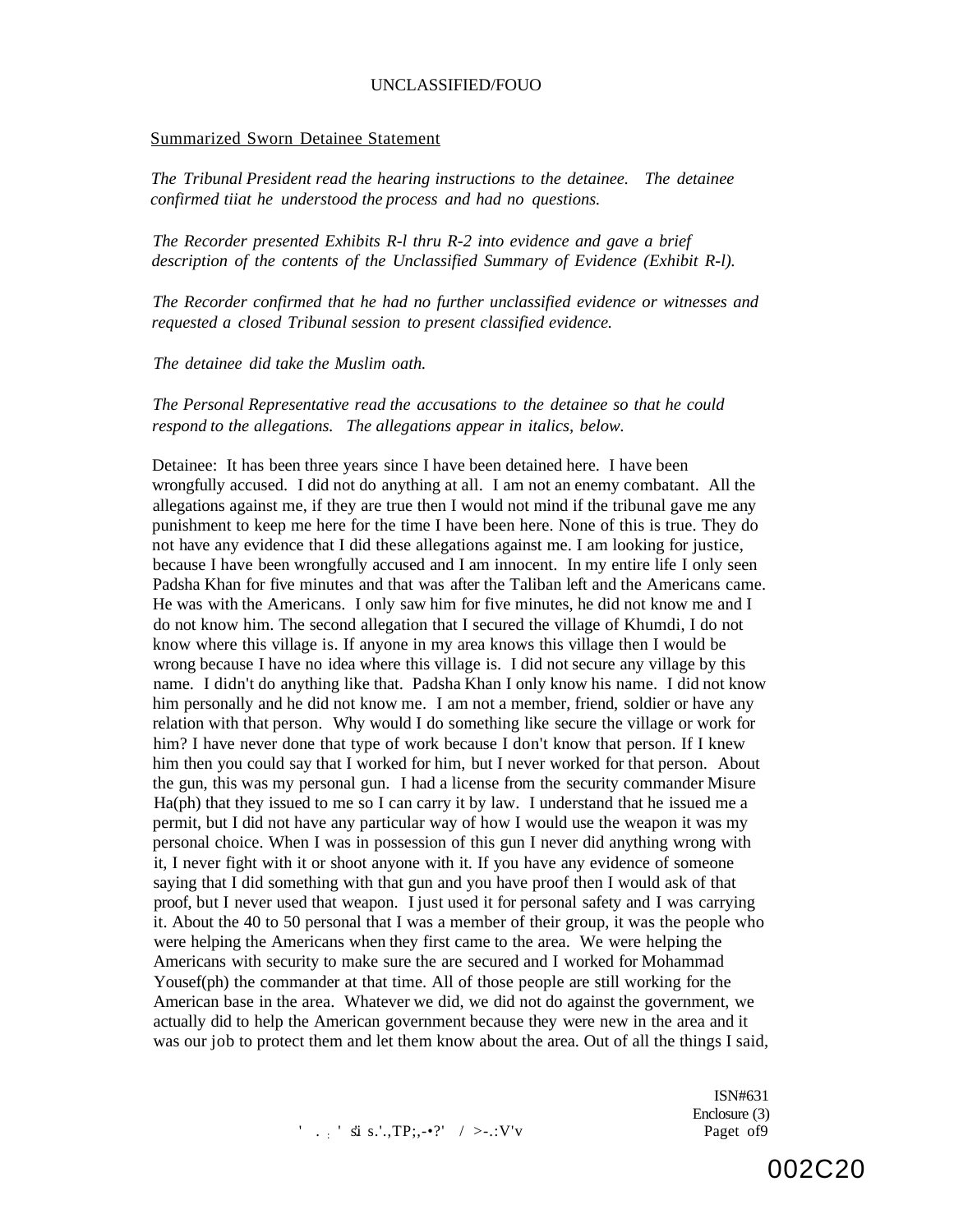if anyone says that I lied even one word then you could say all my statement is a lie, but everything I say is true. The only thing I did to help the (inaudible) of my country was that I came back to my country and help the Americans because they were new and I knew the area and I know the people so I worked and helped them. That was the only thing I did in my life relating to the government other than that I never did anything with any group or anybody else. If I worked for Padsha Khan like they said then he would not have turned me over to the Americans if I was his soldier. He did it because I did not know him. I have never worked for him. In the beginning when the Americans first came to the area Padsha Khan was the one who was the helping the Americans and working for the Americans. They were providing him money and weapons and he was recruiting people for the Americans to help in the region. He was a good man at that time working with that Americans. Now if he is a bad man I did not have anything to do with him. I never had anything to do with him before but I know him at that time because he was working with the Americans and when I captured he was the one who did it. Now if he is a bad man I should not have anything to do with that. The person I worked for, Mohammed Yousef(ph) he was the Commander of the Afghan military working with the American base at that time when I worked for him and he is still working for the American base in the area. That is why I put him down as a witness because he can testify to that, I use to work for him. Three years ago anyone who was working with the Americans when I was in the country, if they turned against the Americans I should not be responsible for that. The Americans worked with him and they should know where this person is. They can also check my records of what I did when I was in the country and you can also ask the Afghan Commander, he should have a record of me when I was working for him. The only is that I have been here for three years and I was telling people that I was a friend of the Americans and I worked for them. The people here are either Taliban or al Qaida. If I was them then I would say you could keep me here for that long, but I help them and now in return I got three years in the prison over here. In the past three years that they have had me here anytime they come and ask me any questions or for any information I have helped the Americans I have never refused to answer any questions. I gave them any information that I knew, but I have been here three years and now they are saying that I might be an enemy combatant. That is why they are keeping me here. I have seen in the past three years that there were people who worked for Taliban and the al Qaida they are gone but I got these three and I am still here just because I worked and helped the Americans.

Tribunal President: Does that conclude your statement?

Detainee: There are a lot of things that they say I did, but I just want to make sure to answer all the allegations on me and just let the tribunal know what is right and what is not true. That is why just told the whole story other than that if they ask me more questions I will answer them but I don't have anything else to add to it.

Tribunal President: We may have some questions. I appreciate that.

*The Personal Representative had a question.* 

*i* 'VLu..k v. 'JV VJ / ; "••''' Page2of9

ISN#631 Enclosure (3)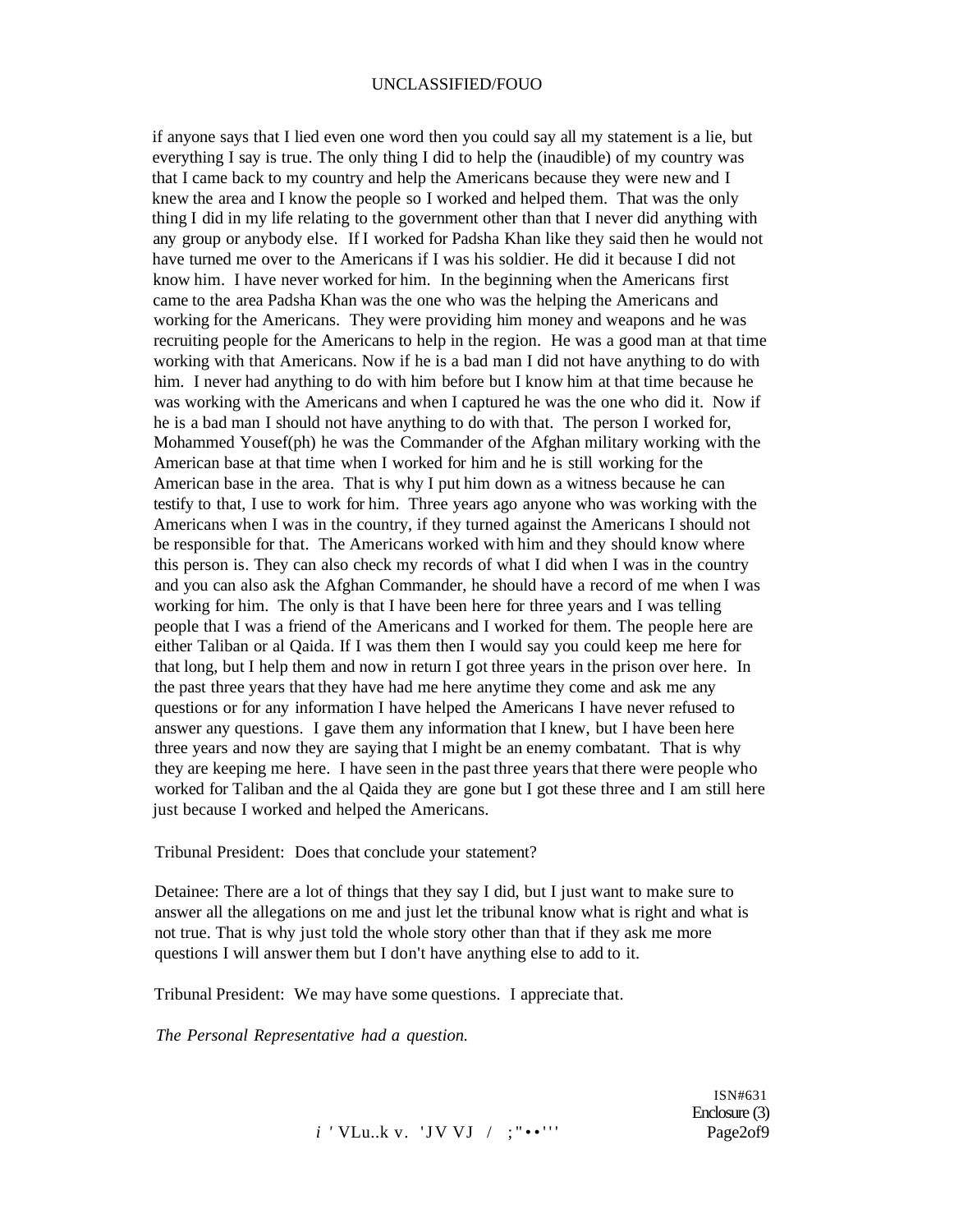Personal Representative: When you were at the checkpoint and taken into custody can you tell us what happen at that checkpoint.

Detainee: It was about 1:30pm in the afternoon. I was going to Mediamshaw(ph), Pakistan because I have family there. It was four people in a corolla car. I was going on the road to Pakistan when I saw American and Afghan soldier at the checkpoint. When we got to that checkpoint they ask me to give them the weapon. They ask me to give them my weapon and I told them that I worked for the same government. The people with the American soldiers were Padsha Khan soldiers; they asked me to give them my weapon. I told them that I work for the same government and the same Americans and I have a permit from the government to carry it. You can check the permit and if I'm wrong then yes you can have the gun and if I'm right then I can carry it. I asked the commander of the Afghan military does he mind because I did not give him my weapon. He said that you couldn't leave the area; you will not go with those people. He went and talked to the American. Nobody ever asked who I am, what did I do, or where did I live. They just handcuff me. I'm not saying anything about the Americans because the American didn't probably know me and we could not speak the same language. The only thing is the Afghan people know me and they knew that I was saying that I work for the same government but they told the American something else and then they handcuff me. If I did anything wrong then I can say that they are right. They let the other three people go, my brother and two other friends they had weapons but they let them go. Since I argued with that Commander, I guess he considered it as an insult. That is why he lied to the American and probably told him a different story and then they captured me and brought me here. If carrying a weapon was a bad thing then they should not have let the other three people go home. It wasn't actually the weapon he just took it personally.

#### *The Recorder had no further questions.*

#### Tribunal Members' questions

- Q. What is you occupation?
- A. I was a shopkeeper.
- Q. Did you have travel as part of that job?
- A. What kind of travel?
- Q. Let me take a step back. What did you sell in your shop?
- A. Grocery and food.
- Q. Did you have to go get the products or did someone bring the products to sell?
- A. Yes sometimes I would go and buy the groceries at a store. Sometimes I would ask my brother if he could get it. If he can't then I would keep him in the store and then I would go and get his stuff, yes I do go and get the stuff sometimes. I would go for a week and buy the stuff and come back.
- Q. What village are you from?

ISN#631 Enclosure (3)

f . .,-.-r~ .... • ... Page 3 of 9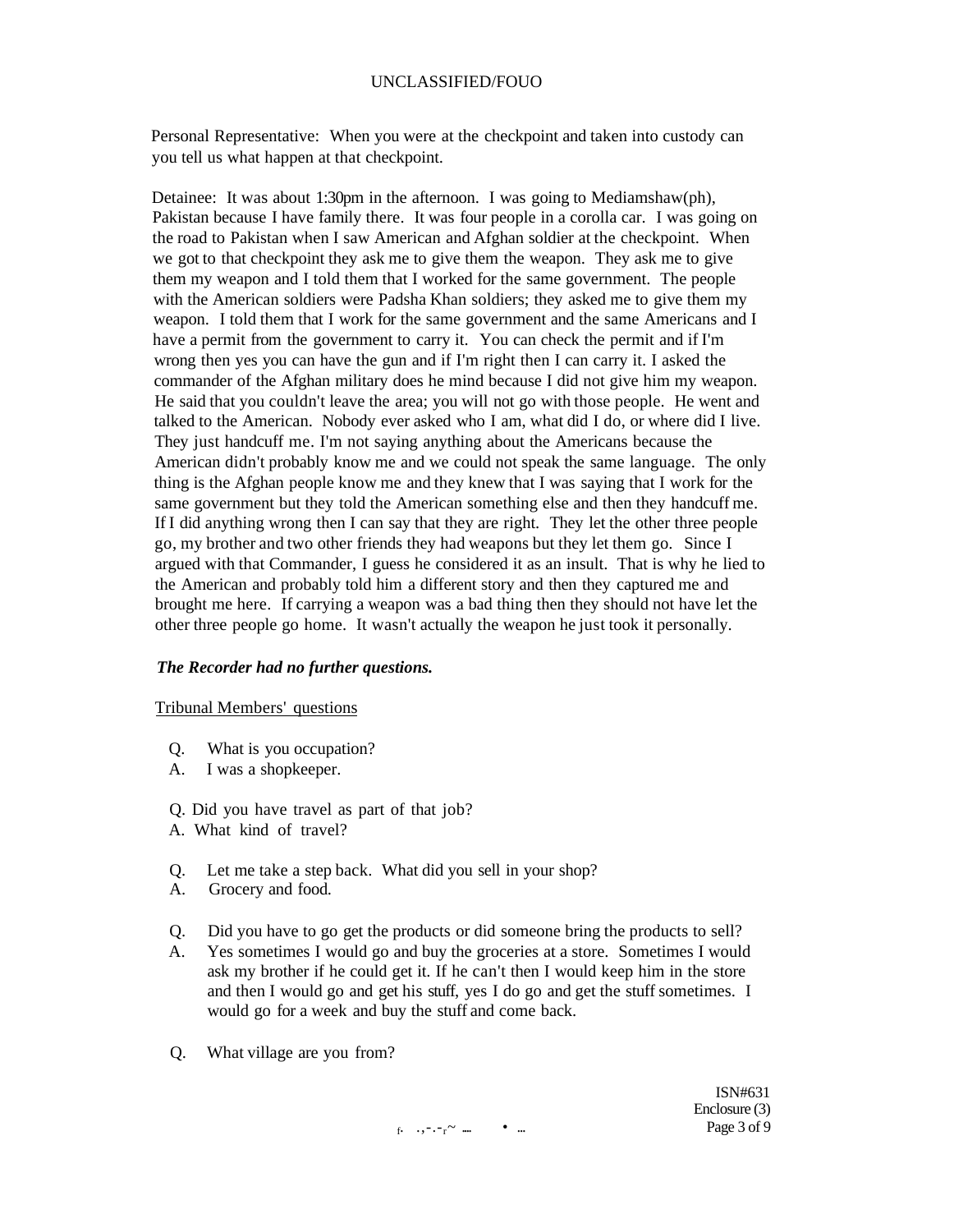A. When I got captured I was in Afghanistan, but before I was living in Muzaffargarh(ph), Pakistan and the village name was Darga.

Is your store in Pakistan? Yes before it was in that village.

Do you have a passport? What country?

Either Afghanistan or Pakistan? I have an Afghanistan passport.

When you were caputered you were living in Afghanistan, is that correct? During the Taliban tirae we were living in Pakistan. When they left I was bring my family back to Afghanistan. That is why I was working on bring everything back to Afghanistan, then I got captured before I could finish the transfer. Now all of my family has moved back and now they live in Afghanistan.

When you wer captured do you know who was the governor of Pakia(ph)? Bothcho Han(ph)

I noticed you said that your three year point is this month or next month. This says March 2002, so do you think it was January 2002? That is wrong. It should be over three years next month.

Are you married? Yes.

One wife? Yes, Just one.

Do you have children Yes

How many? Three.

Do you speak english? No

Your education? No education.

Q. Did everyone carry a gun for safety?

ISN#631 Enclosure (3) Page 4 of9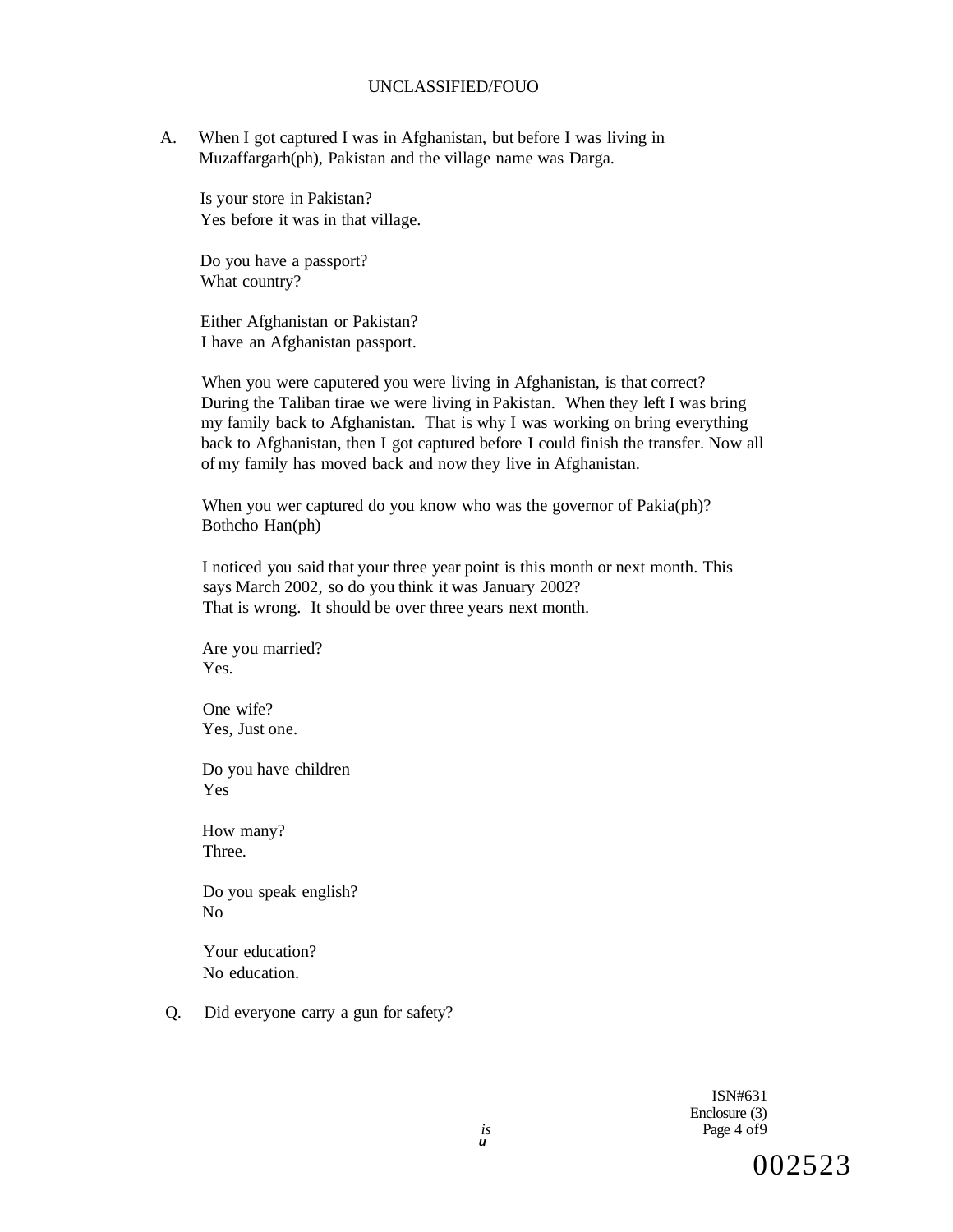#### UNCLASS1FIED/F0U0

- A. Outside the city area everybody carry a weapon because they might have a personal dispute or enemies. In the city only the people who carry a license or a permit from the government could carry a gun.
- Q. Have you ever had any military training?
- A. No.
- Q. Padsha Khan and Mohammed Yousef(ph) were they both helping the United States.
- A. Yes they both work with the Americans.
- Q. Were the both helping the same Americans at the same base?
- A. Yes the both work with the same Americans because when the Americans first came to the area they had a base in Sarobagh(ph) the one mentioned in the allegation. Mohammed Yousef(ph) was the commander of AMF (Afghan Military Force) for that base and Padsha Khan was the governor of Khowst with the base of the American soldier.
- Q. Is Mohammed Yousef(ph) or Padsha Khan against the Americans now?
- A. It has been three years since I have been here so I don't know if they are still working with the Americans or if they went against Americans because I have been here.
- Q. Do you know any Taliban or al Qaida member?
- A. No. I do not know them. I left Pakistan because of the Taliban and I came back when they left. In the beginning if I do know some people that were working with the Taliban then I probably mentioned in my interrogation.
- Q. When you were working for Mohammed Yousef(ph) what did you do?
- A. The American base was in Sarobagh(ph). That area belongs to the tribe. It was our area. We were helping the American when they first came. There was a main road going from Khowst to across the border and going through other cities. I was going through our property also. We put a check a point on that road to make sure that nobody would bring a weapon across the border and to help Americans so people would not bring any weapons to use against them. After the Taliban left there was no government in the beginning so everybody was fighting and getting weapons. Other tribes were trying to protect their area, so our people decided to go out and put a checkpoint on each road and make sure no one would bring a weapon to the area and harm their tribe, that's why we were actually doing it to keep the area safe and help the American soldiers.
- Q. You say your brother and two friends were in the car. Did they have weapons as well?
- A. Yes.
- Q. All three of them?

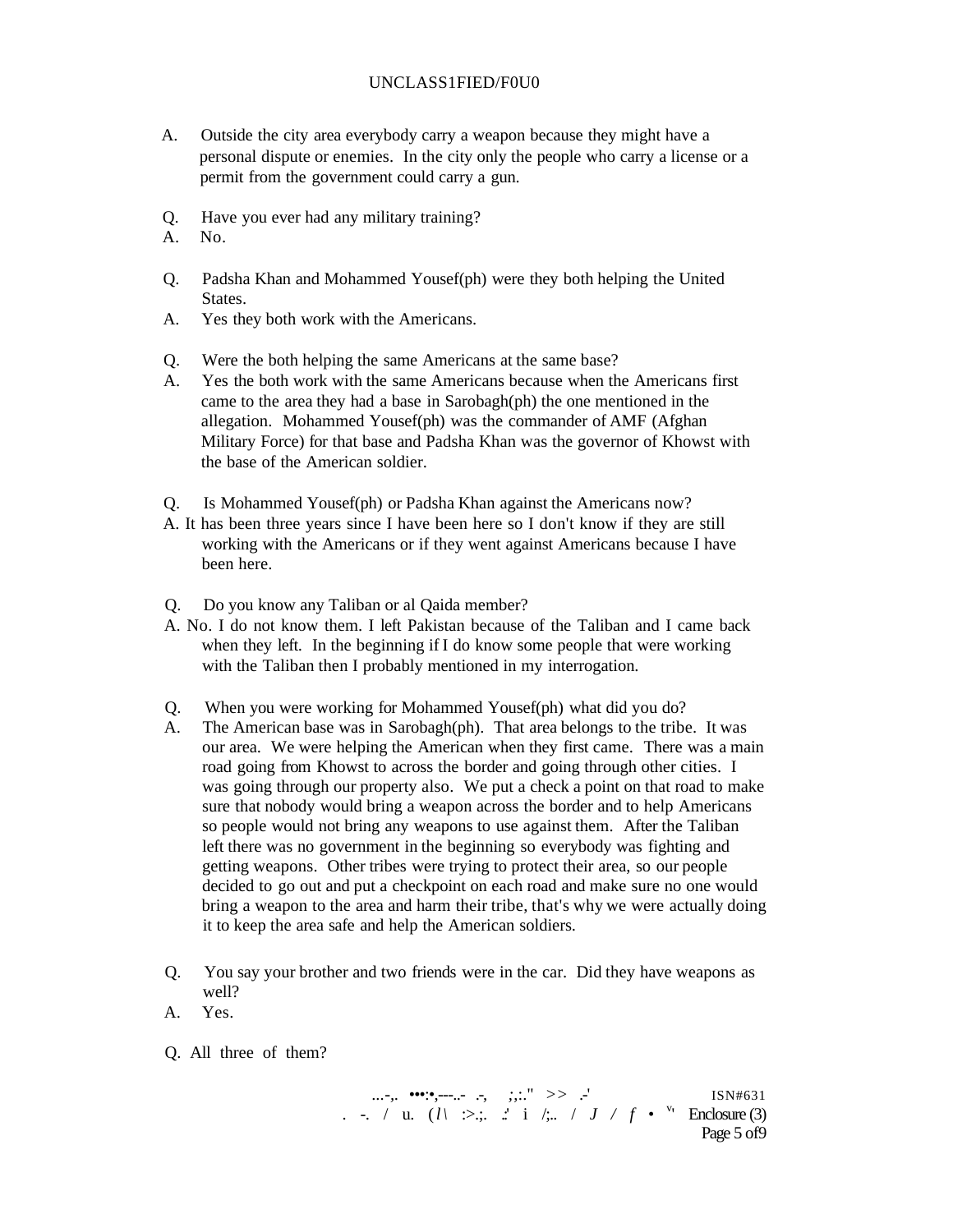- A. My brother had a weapon, but the other two people didn't.
- Q. Your brother and the other two were let go?
- A. Yes.

Tribunal President's questions.

- Q. I understood you say that when you were captured you on your way back to Pakistan?
- A. Yes.

Q. Is there a problem carrying a weapon over the border?

- A. No, that is tribal area. There is no problem if you have a license from the Afghanistan government. There is no problem to carry a weapon on either side, it is a tribal area and there no Pakistan government controlling the area so you can carry a weapon freely.
- Q. So actually your tribe controls the border is what you're telling me?
- A. All the border is tribal area and it is free.
- Q. You said at the checkpoint there was an American and an Afghan, was the Afghan a member of your tribe?
- A. Their faces were covered. I just knew one of the Afghan soldier commander Sabad(ph) who was working for Padsha Khan. When they first stop me they were asking me. I was giving up the weapon because I do have personal enemies. I thought maybe that if they all are working with the government, not because their faces were covered. That is why I wanted to keep the gun with me. They went and told the Americans something else and then they came and handcuff me.
- Q. You talked about working with Mohammed Yousef(ph) did you receive pay for this work?
- A. It was the beginning because the Taliban had just left. There was no official government in Afghanistan so we did not receive any salary from the government but we were getting money from the security commander for the area. It was not that much money that you have regular pay. After the Americans build a new government later on they started paying people salary monthly. In the beginning we were just getting money to support the family from the security commander.
- Q. You talked about having personal enemies, was there anyone in particular that you had a problem with?
- A. I don't know of anyone specifically that did that to me. When I was working for the American base somebody shot my brother in the leg, so we do have enemies that we have to watch for all the time that is why we carry weapons. I don't know which enemy did that to him. There was a personal difference somebody paid three hundred thousand Pakistani currency to kill my brother or me. We ask the person why did you take the money? He said "No I didn't take any money" and

ISM 631 .... /. . • / T • T*l* \\ • "(. *j* Enclosure (3) [ .'.' L £-%n ' '"' ' Page 6 of 9

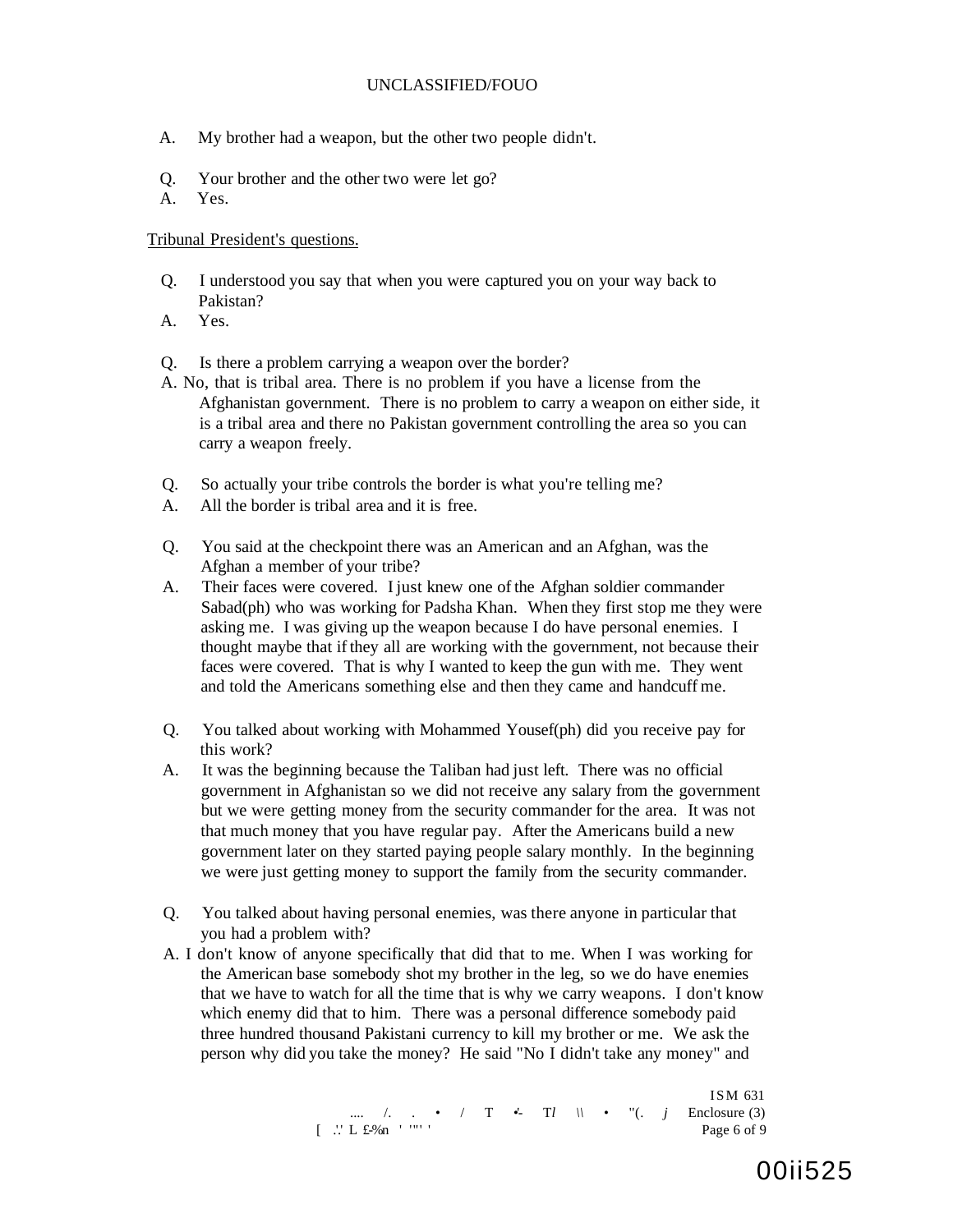then we brought all the elders together and they found out that he did get some money. They blame him for that and later on when they got a chance they shot my brother. I was working with Mohammed Yousef(ph) at the base for two weeks when my brother got hurt and I took him to Pakistan. I spent two months in a hospital over there. When he got healthy we came back so we could bring the entire family to Afghanistan, They captured me and turned me over to the Americans.

Tribunal President: I would like to thank you for participating in this tribunal today.

Detainee: Thank you for giving me the opportunity and when you make a decision I would hope you will consider everything and all the truth I told you.

Tribunal President: Do you have anything else that you would like to say to us at this time.

Detainee: No I do not have anything else to say, but in the past three years I have told them everything that they have asked me, so when you look at my file later on any questions you may have, you will find it in my files, I answer every question that they asked me and sometimes they ask me to draw a map for them about the area and you will see that in my file. I answered all the questions that they asked me. Bill was my interrogator's name, he asked me how would I feel when I go back. I told him that if anything happen to me it was the American because they did not know about the people. They don't know who is a good guy or a bad guy. It was our own people that actually given them the wrong information. The only thing is that it has been three years and it shouldn't take that long for Americans to find the truth but once they find the truth and send me home. I told them anytime that they need me for any help or they come in my area and ask for my help I will still help them in the future. It has been a year since 1 don't tell anyone because he told me not to tell anyone. He told me when I go back, I can work for the American base again. I can actually go and give my name and they should have my record. I never told anyone again, this is the first time because in the past year nobody had interrogated me. It was the last interrogation that he did with me and he said the Americans did not have anything against me.

*The Tribunal President confirms that the detainee had no further evidence or witnesses to present to the Tribunal, The Tribunal President explains the remainder of the Tribunal process to the detainee.* 

Tribunal President: Do you have a question?

Detainee: I gave them all the information about my family, my village and my entire tribe, and where they live. The Americans can find anything I did, my family did. They can fmd any information. I hope that after these three years of being here that when they make a decision, they know that the decision is based on the truth. The review board is looking to see if that person would still pose a threat to the U.S. or it allies. The

|                                                                                                                                                                              | ISN#031       |
|------------------------------------------------------------------------------------------------------------------------------------------------------------------------------|---------------|
| $\ldots$ , $\ldots$ . $\bullet$ $\ ?$ $\bullet$ $\cdot$ $\cdot$ $\bullet$ $\cdot$ $\cdot$ $\circ$ $\ldots$ $\cdot$ $\ldots$ $\cdot$ $\ldots$ $\cdot$ $\cdot$ $\cdot$ $\cdot$ | Enclosure (3) |
| $(\cdot \ldots \mathbf{I}, \ \cdot \cdot \mathbf{L}, \cdot \mathbf{m}; \ \cdots \ r \cdot \mathbf{I}, \ \cdots \cdot \mathbf{L}, \cdot \mathbf{L})$                          | Page 7 of 9   |

 $T(T)$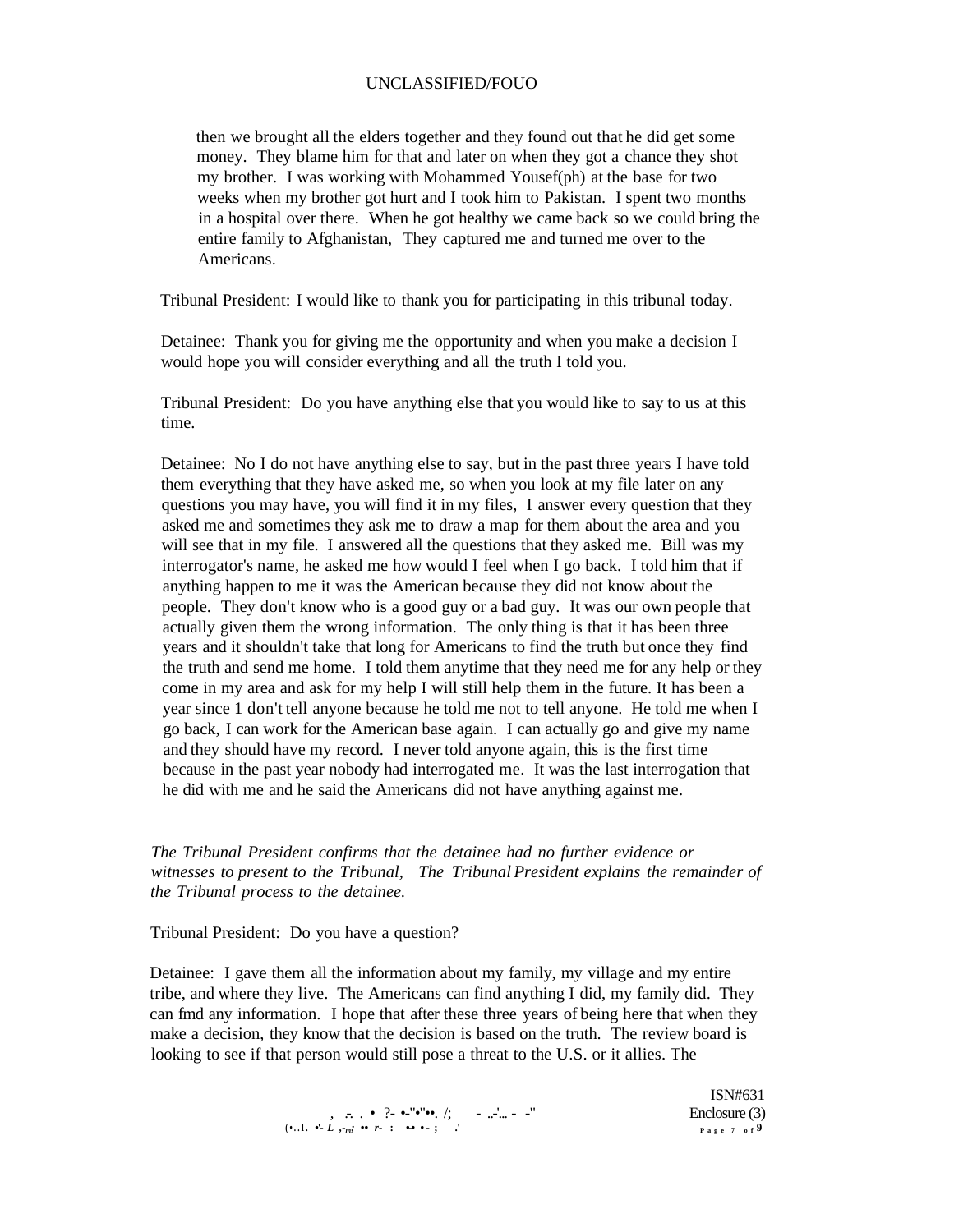Americans are not my enemy and I'm not their enemy. Whatever happened to me it was my own people did it to me. They handed me over to them. Once they find the truth then I will be happy with it because at least they found the truth even if it is after this long time. Hopefully when the decision comes they know everything and they know the entire truth. I hope that I get justice.

### *The Tribunal President finish explaining the remainder of the Tribunal process to the detainee.*

Detainee: What kind of information should 1 gather?

Tribunal President: Unfortunately the Administrative Review Board is outside of what we do here but at a later date there will be an military officer assigned to you. If we confirm your status as a enemy combatant a military officer will be assigned at a later date to assist you in the Administrative Review Board process.

Detainee: What kind of people do they consider as an enemy combatant?

Tribunal President: We weight all the facts and based on the definition of enemy combatant.

Detainee: The definition of an enemy combatant. Does enemy combatant mean that I fought; I was a member of Taliban or al Qaida. If they do have evidence to support that then they can say a person is an enemy combatant other than that if the person never fought or brought any harm against them then that person should not be under that definition. They should look what did he do, what type of work he did, and what kind of damage he did to them or to the allies. That is why I was asking what type of people are they considering as enemy combatant. Are they putting everybody in that enemy combatant or just the people that did some bad things?

Tribunal President: We have pretty strict definition but in general it's a person that was Taliban or al Qaida or associated forces that were engaged in hospitalities against us or our allies.

Detainee: I don't understand the process how they define someone as enemy combatant because in the beginning I was in Kandahar for three months. They had twenty people with me in one cell. I was the only person who was not a member of the Taliban or al Qaida. I didn't support or help them fight against the Americans. All the other people were members or captured in the battlefield. I know them, they were with me for three months there and then we came here and after the first year all of them are gone. I was the only person still here and it has been three years. I don't understand the process, how come they release the people that are either a member or part. Now I'm here under the definition which I did not do anything.

Tribunal President: I can't address whom they released and whom they haven't. I have no knowledge of that, but I will tell that we look at two things. We look at your oral

|          |                                                          |      |                                                       |        |   | ISN#631       |
|----------|----------------------------------------------------------|------|-------------------------------------------------------|--------|---|---------------|
|          | $\ldots'$ $\bullet'$ > $\mid'$ $n'$ ?" $i$ $\bullet'$ /" |      | $\frac{118}{118}$ $\frac{118}{118}$ $\frac{118}{118}$ |        |   | Enclosure (3) |
| $> Ii^*$ |                                                          | ,,,, | ••"                                                   | ,,,,,, | " | Page 8 of 9   |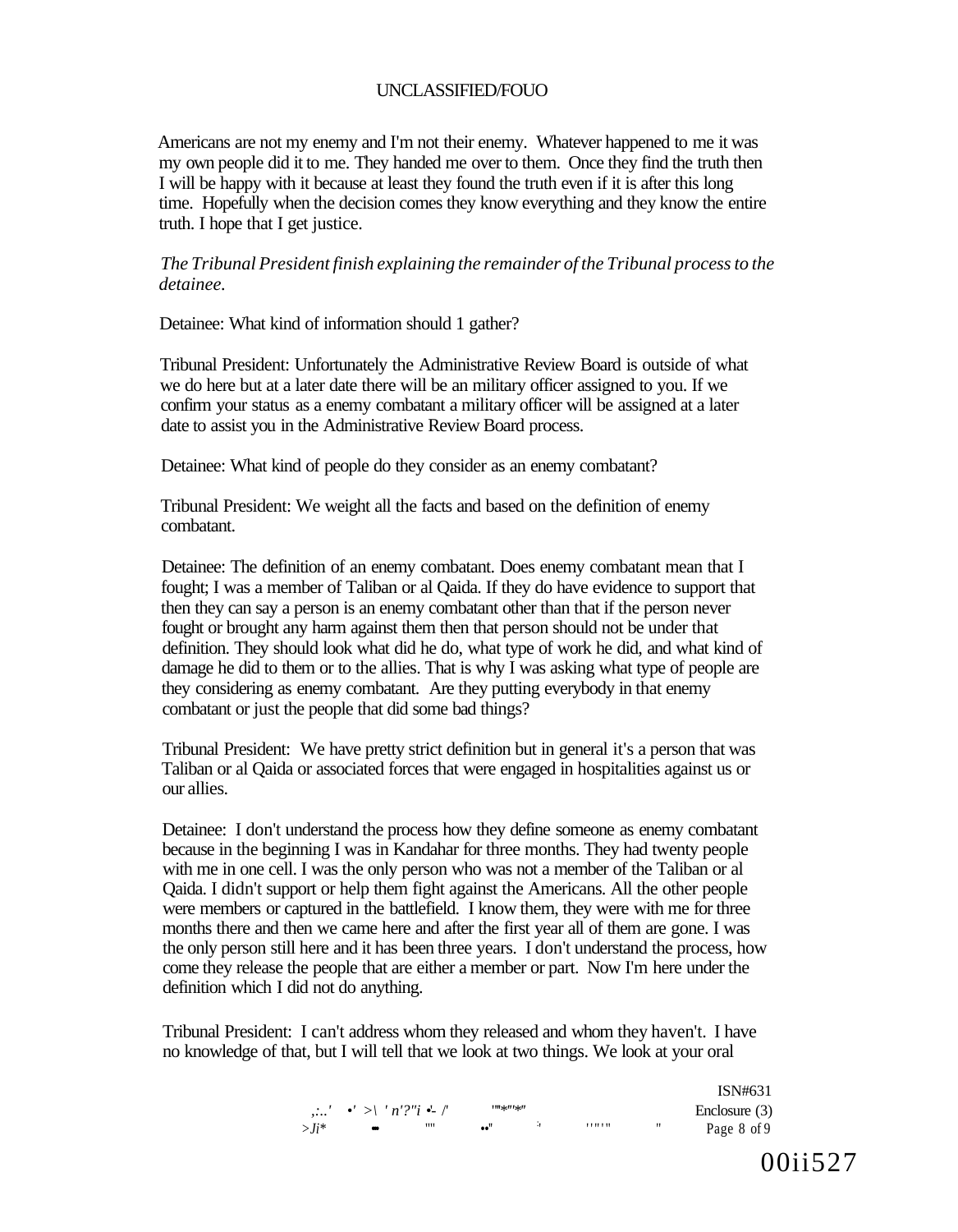statement and we look at the information that the Recorder will present to us to make our decision today.

Detainee: All of those people, they are gone. They should go in front of a tribunal because they were captured in the fight in Mazar-E-Sharif(ph). It was **a** lot of people that surrender to the northern alliance. Those people should go and face a tribunal. What did I do to wait all these years to see the tribunal? They will decide what happens to me. Those people, they just sent them home without facing the tribunal and some of them are still here. Those are the people that they should bring to the tribunal, why should they bring people like me that never did anything wrong. I don't understand how the process works. How are they going to find out that the people they are sending was the people that was helping the Taliban or al Qaida and the people like me who have never did anything wrong.

Tribunal President: Your opinion is noted for the record.

## *Tribunal President adjourns the Tribunal*

# **AUTHENTICATION**

I certify the material contained in this transcript is a true and accurate summary of the testimony given during the proceedings.

Colonel, United States Army Tribunal President

> $, -$ .  $, -$ .  $, -$ .  $, f/$ .  $, -$ .  $, -$ . ISN#631 / ./. *L l'* // ' ' " Enclosure(3)

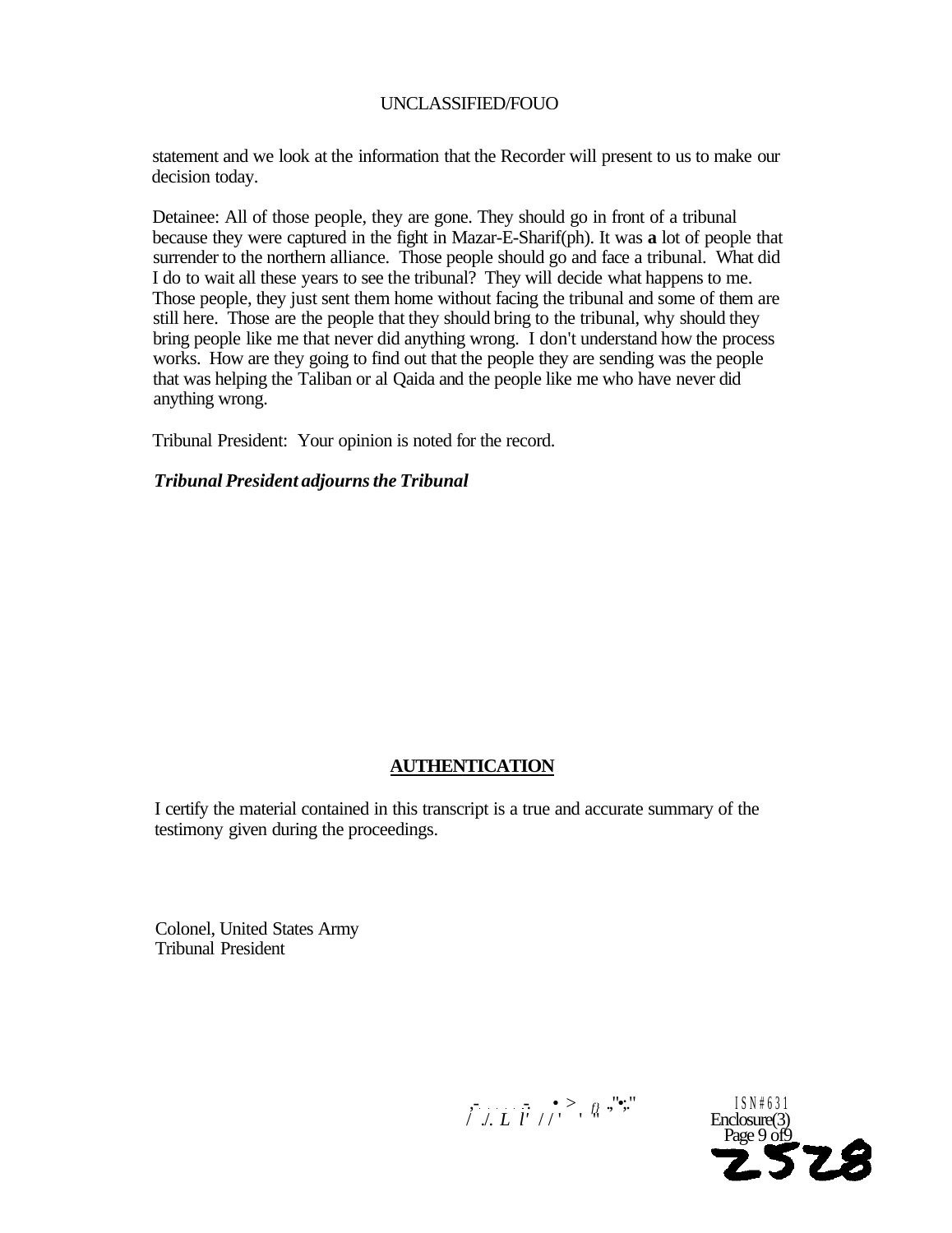#### **Summarized Unsworn Detainee Statement**

*The Tribunal President was explaining the hearing instructions to the Detainee. The Tribunal President asked the Detainee if he had any questions about the Tribunal process.* 

Detainee: When you spoke about the witnesses, **I** did not understand that **part.** 

Tribunal President: That your Personal Representative asked you whether you had any witnesses for this Tribunal.

Detainee: What for?

Tribunal President: It was an option if you wanted to address any of the issues on the unclassified summary of evidence.

Detainee: I don't know if I should present my witnesses here or in Afghanistan or where?

Tribunal President: That was an option we had. To be honest, we place a lot of weight on your oral statement

Detainee: Basically, you should explain to me what would I need the witnesses for. I cannot have witnesses present here in Cuba.

Tribunal President: Most of the people that request witnesses do so to collaborate their story or to specifically address a point of the unclassified summary of evidence.

Detainee: I understand.

#### *The Detainee elected not to take an oath but chose to make a statement.*

Detainee: I speak but I don't swear.

Tribunal President: That's fine. You may begin.

Detainee: May I start now?

Tribunal President: Yes.

Detainee: In the name of Allah, the compassionate, the merciful. I am very happy to see you, that you took an oath in front of me and I the trust on that oath and if you don't do what you swear to, may Allah punish you.

> ISN# 832 Enclosure (3) Page 1 of 5

UNCLASSIFIED//FOUO

00\*529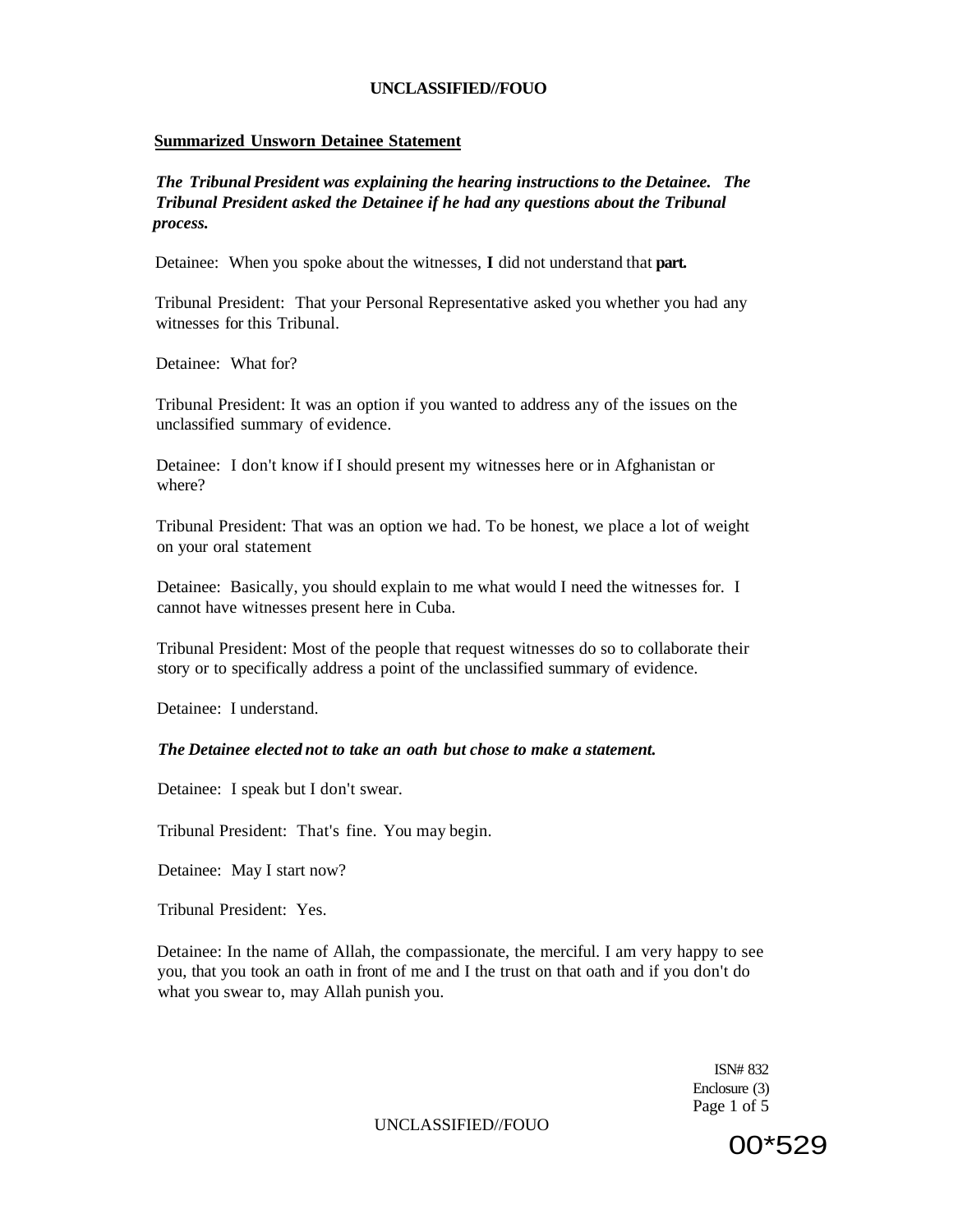If anyone could prove that I was a member of the Hizb-I Islami Gulbuddin or if I had any involvement with that organization, then I am guilty. If anyone could prove that I reported to any al Qaida leaders or if I had any connections with al Qaida, I am guilty again. If anyone could give you proof that I helped al Qaida or members in any way to go from Afghanistan to Pakistan then I am guilty as charged.

I did the job that was given to me by an American. I went to Pakistan and I tried very hard. Anything I did in Pakistan, Mark is a witness. Mr. Mark.

I did work for the government of the Taliban, I confessed it and I will confess again. I don't see anything wrong with it. The charges that you are telling me that I was in charge of the border. I was, but that was before the Americans came to Afghanistan.

I don't want to make it too long because for the past two and one-half years, we were speaking with the interrogators about the ten charges. The interrogators were telling me that I was with al Qaida and I was trying to tell them that I was not. They did not give me any benefit from what I told them and I don't think without making this longer, that I will get any benefit in the future.

The things are against me now are because I helped the government of Afghanistan and I helped the United States of America. I don't know that much where you can be charging me about helping al Qaida or to be a Hizb-I Islami Gulbuddin or that I did anything against the Americans. I don't know about these charges.

Now I am detained here and I think I will be detained here for a long time to come. There will be a time when you realize that keeping me here or what benefits I have for you or what benefits for you if my enemies are charging me with wrong accusations. You will all realize in the future. If this is guilt, that you give me a job to go find out about al Qaida, I tell you that yes, I went and I wanted to find out about al Qaida for you.

There are lots of good people and bad people that are in Kwost. You asked all of the bad people and did not ask any of the good people in Kwost about me. This Tribunal, I think that probably in 10 years time will be finished. I think it will never be finished.

I am here for this Tribunal for you to decide if I am guilty. You will tell me for how many years I will be here and if I am not proven guilty you should tell me that someday I might go home.

If you are here to decide to make a judgment about me or against me, I want you to use your humanity towards another human being. That is all I want from you. I'm sorry for taking your time and I'm sorry if I said something wrong.

Tribunal President: You covered some of the points on the unclassified summary, do you want to address each one with your Personal Representative?

> ISN# 832 Enclosure (3) Page 2 of5

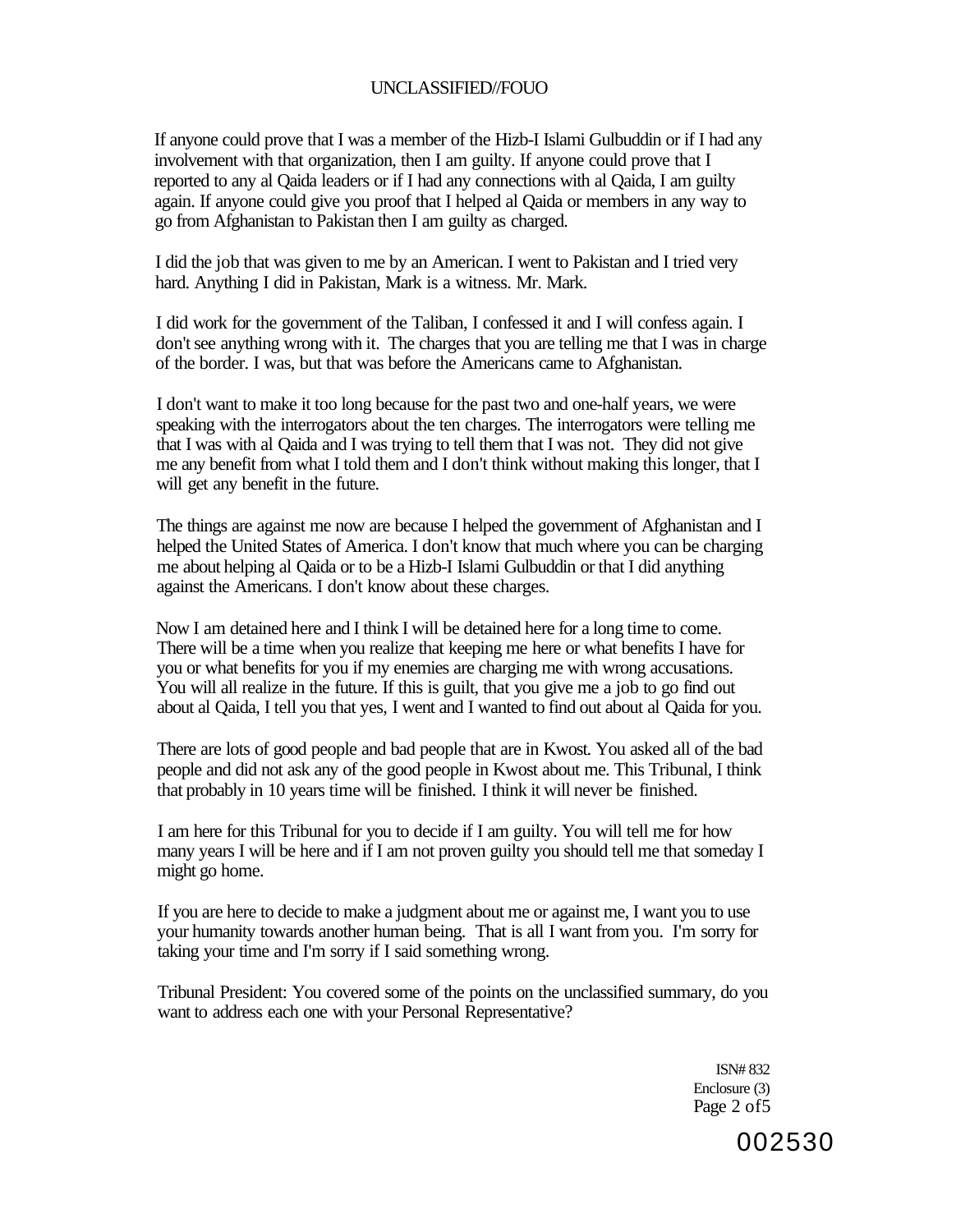Detainee: I don't want, but if you want, I don't have any problem with it. If she has any proof then she could interrogate.

Tribunal President: Let me tell you at this point, this unclassified summary of evidence is the only piece of evidence that this Tribunal panel has seen about you. We look at two things when we come into a Tribunal. One of the things that we look at is the information that the Recorder presents to us (unclassified summary of evidence), and the second thing is your statement We may have some questions for you at this time. Will you be willing to answer our questions?

Detainee: Yes.

Tribunal Members' Questions to Detainee

- Q: One of the allegations here, sir, is that your name and phone number was discovered in a senior member al Qaida's house?
- $A^{\dagger}$  Like whom?
- Q: At this point that is the only information that we have. Based on that information, do you have any reason to believe that it may be true?
- A: First, I don't believe my telephone number was found in anybody's house. Second, even if it was found, you provided the telephone number. The American made it up because everybody wants to be connected to one person or one group.

Are you saying that you worked for the United States?

I think my file is full of these kinds of things.

Do you have a point of contact that you actually made contact with while working for the United States?

I said previously that his name was Mark and that he was an American.

And when was this?

Five to six months prior to my capture.

And you were specifically doing what with this person named Mark?

I think that you are trying to make me tell you what's already in all my files. If you want, I will do it If you want to give me something to do again, I'll try,

Q: So you'll give me the information to this Mark person?

ISN# S3 2 Enclosure (3) Page 3 of 5

# UNCLASSIFIED//FOUO  $U O £531$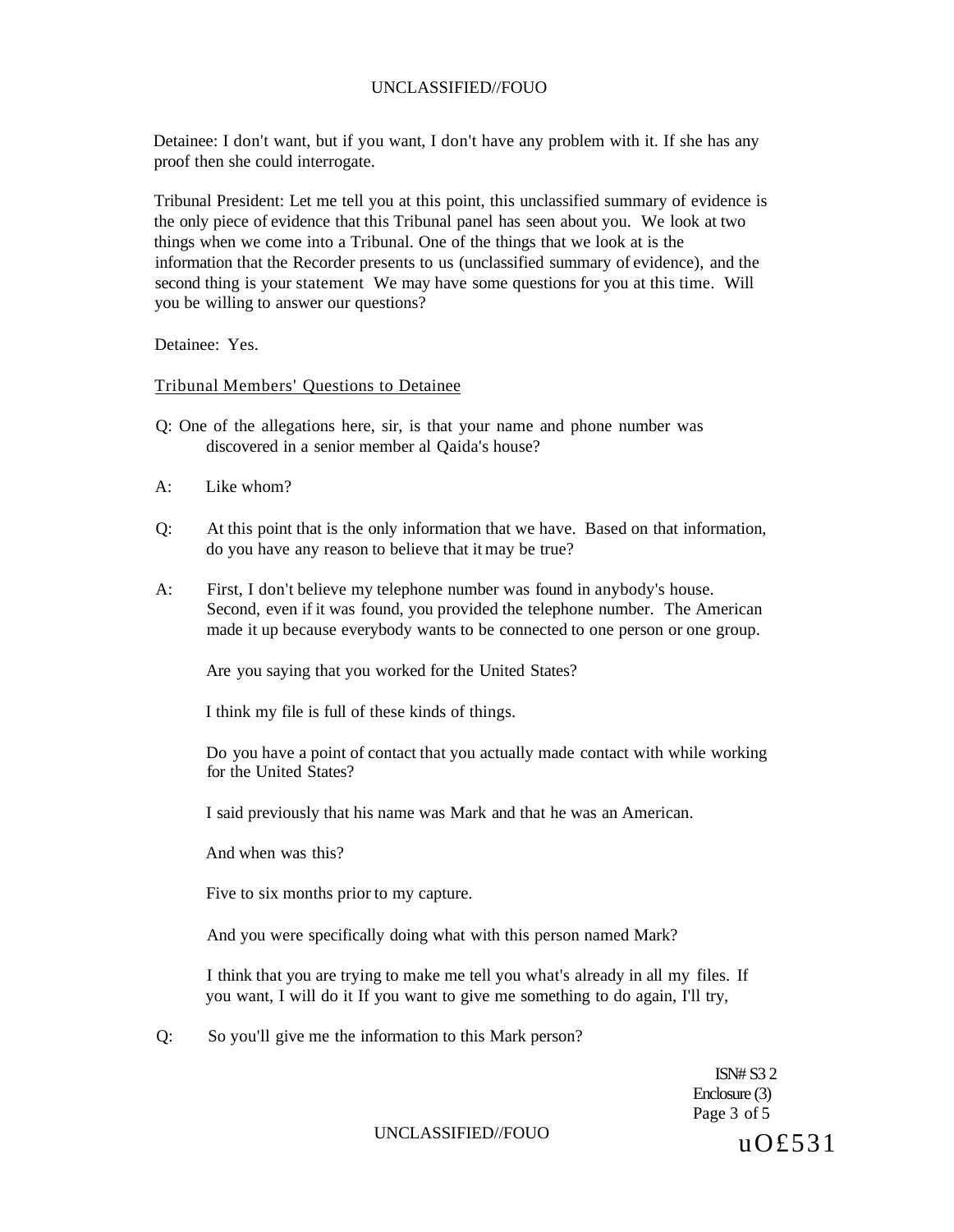- A: Yes. After that Mark was gone from Kwost and after Mark left the job our connection was with another individual by the name of Nasir to Mark.
- Q: Do you know what organization Mark worked for in the US?

A: I don't know but he was working in the province of Kwost.

#### Tribunal Members\* Questions to Detainee

- Q: Is it ever OK for a Muslim not to tell the truth?
- A: No. For an infidel and for a Muslim, it's no good to tell a lie.
- Q: Do you know any al Qaida members?
- A: No. I swear to Allah that I don't know members of al Qaida. I heard the name al Qaida and I heard the name Bin Laden but I do not know.
- Q: Have you ever worked with the organization Hizb-I Islami Gulbuddin?
- A: I never did. If anyone can prove that I did work for that organization, then I am guilty.
- Q: Have you ever belong to any organization or charity group?
- A: At the time of the Jihad, at the time of the refuge, I belonged to a group called Haraket-e-Inqlab-e-Islami.
- Q: Was this the Jihad against the Russians?
- A: This was during the time of the refuge. The wounds on my body don't mean that I was part of Gulbuddin and the Jihad against the Russians. At that time I was a young boy, but I wish I fought against the Russians.
- Q: I understand. I was trying to find out when did you belong to the organization.
- A: That was during the time when President Rabani was in power of Afghanistan. That was long before the Taliban come.
- Q: Do you have the spelling of the charity group?
- A: Haraket-e-Inqlab-e-Islami.

ISN# 832 Enclosure (3) Page 4 of 5

UNCLASSIFIED//FOUO  $t/0$  ^ 5 3 2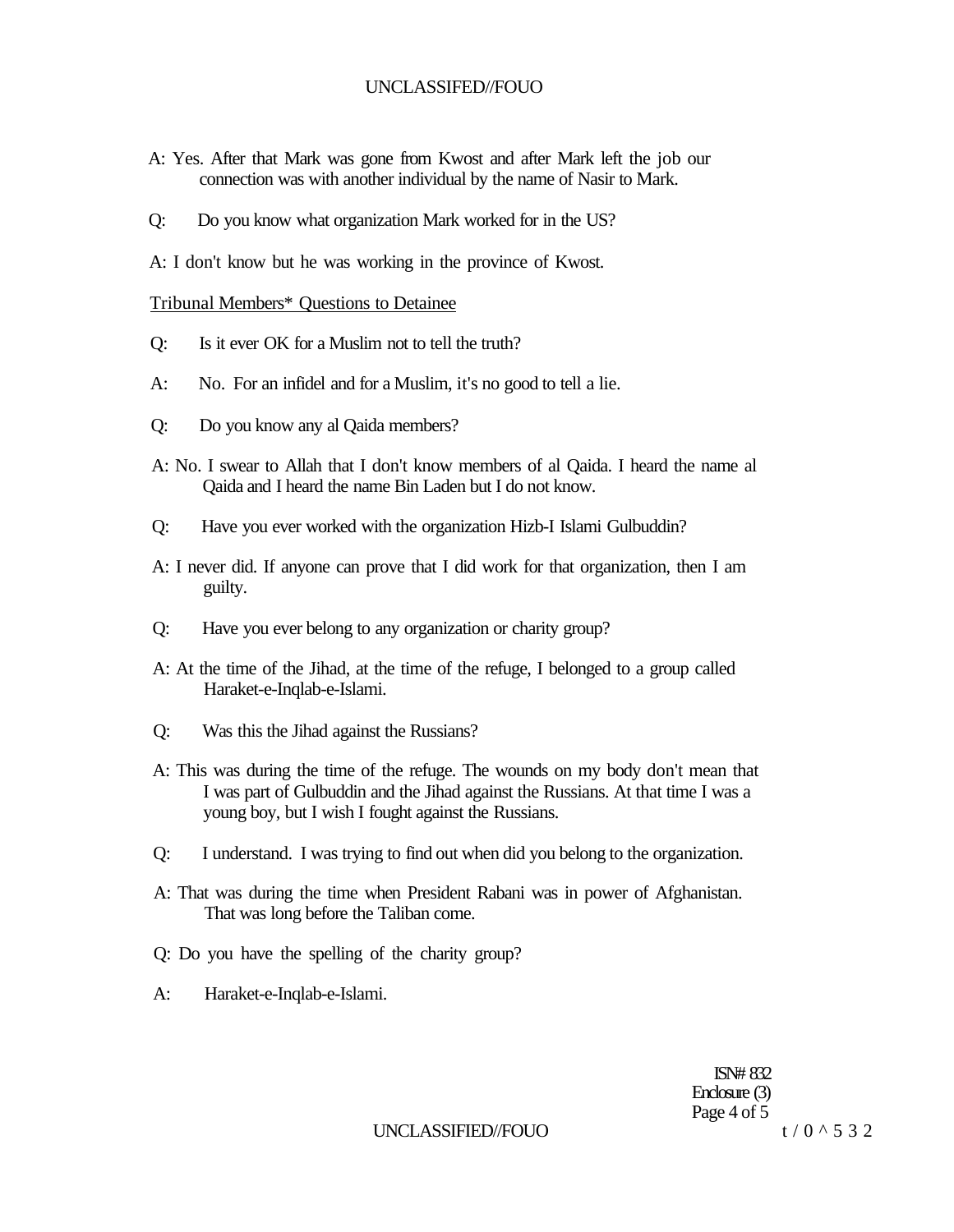## **Tribunal Members' Questions to Detainee**

- Q: When you worked for the Taliban, what did you do? How did you support the Taliban?
- A: I was sitting in an office and working in an office.

## **AUTHENTICATION**

I certify the material contained in this transcript is a true and accurate summary of the testimony given during the proceedings.

Colonel, U.S. Army Tribunal President

> ISN# 832 Enclosure (3) Page 5 of 5<br>If Ui£ \*":\* \*\*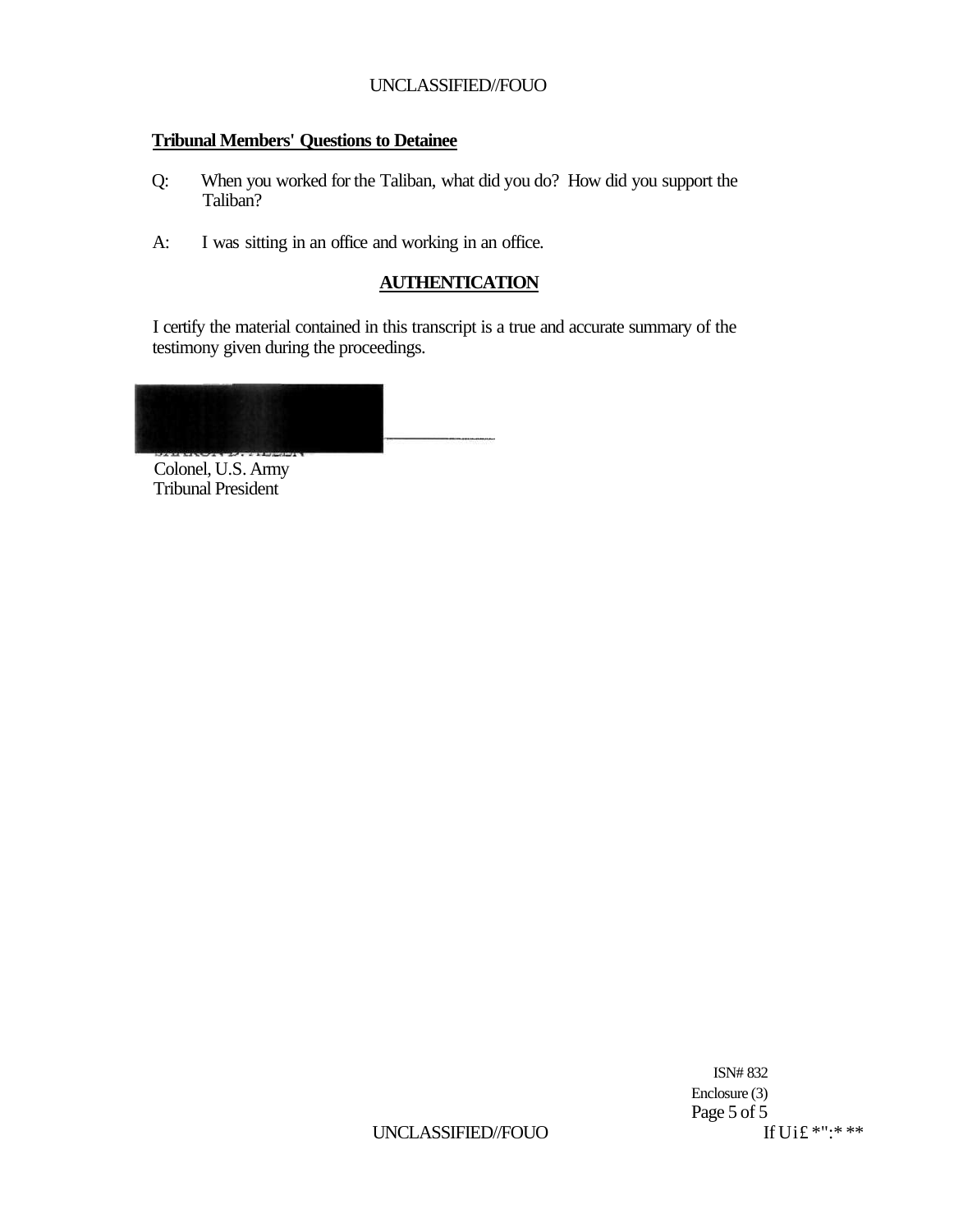## Summarized Unsworn Detainee Statement

*The Tribunal President was explaining the hearing instructions to the Detainee, The Tribunal President asked the Detainee if he had any questions about the Tribunal process.* 

Detainee: I have only one thing to say and that is I requested very good witnesses. These witnesses work for the current government of Afghanistan. What happened to my witnesses?

Tribunal President: I will tell you in just a few minutes about the witnesses that you requested but we are aware of it.

## *The Tribunal President explains about the witnesses.*

Tribunal President: I see by the Detainee Election Form that you have elected to participate today as evidence as you being here. I also see that you did in fact request three witnesses. And as such, we did submit a request through our State Department for theses individuals and the initial request noted a suspense date of 28 November 2004. In addition to the first request, we sent two additional requests for the suspense date of the 22 and 26 of November. Again, there was no response. As of this morning the State Department has not receive any response back concerning these three individuals. I will tell you, if the testimony becomes available at a later date the Tribunal will consider reopening your case. Based on this information at this time, these witnesses are deemed unavailable.

Detainee: The charges that are alleged against me, can I answer them now or not?

Tribunal President: In just one more minute.

Detainee: No problem.

Tribunal President: Are you willing to make your statement under oath?

Detainee: Yes, Ma'am. I am willing to say anything under oath but there are witnesses that I wanted to present to this Tribunal. The current government of Afghanistan, chief of the district, it would be very easy to find them. They have telephones. The same way that you are talking to me under oath is the same way I will talk to you under oath and then it is up to you. You know in your gut.

> 1SN# 890 Enclosure (3) Page 1 of7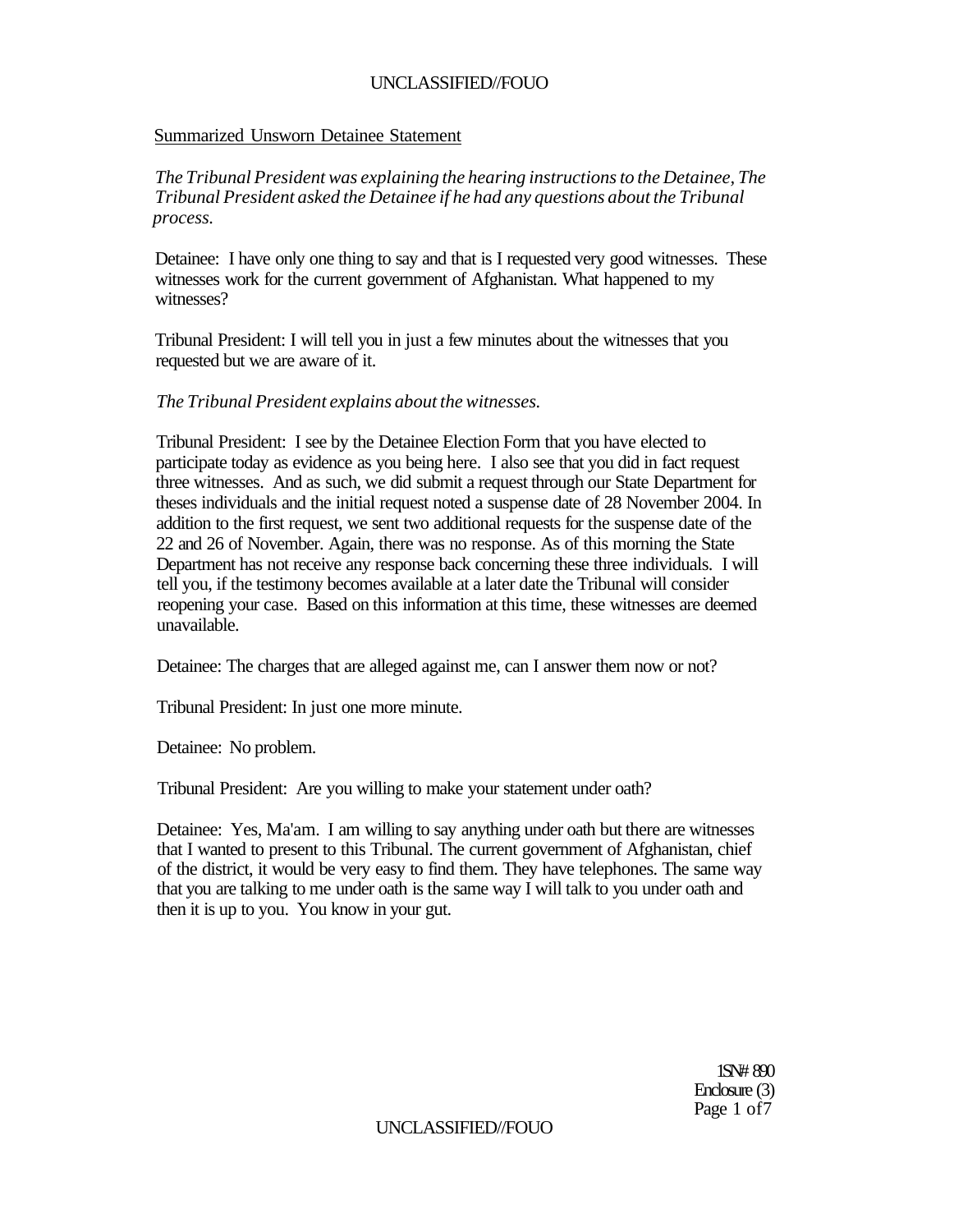#### Summarized Sworn Detainee Statement

*The Tribunal President instructed the Detainee that he (the Detainee), could make an oral statement and could present any evidence with the assistance of his Personal Representative.* 

Personal Representative: What we discussed, this is the best way to present your information. You and I met almost a month ago and our meeting was approximately two hours long. I think you will find that the story he is going to tell and the evidence he is going to present to address the alleged allegations will have a lot of longevity to it and a lot of complexities to it. It will be best if we present the information together and I can refer to the notes during our meeting. Would you like to address each of the pieces of evidence?

Detainee: One by one. What do you mean?

Personal Representative: Yes, one by one.

Detainee: Yes, I want that.

Personal Representative: It is the best way but what I think you are going to find to be able to preferably understand it, is that a lot of these areas are going to blend together. But after I think that you hear them, it will be clear. Can you tell us looking at the summary of evidence about being a Taliban military commander and you knew many former Taliban commanders.

#### • **3(a) The detainee** is a **member of the Taliban.**

I was not a member of the Taliban. I was Mujahidin, a single soldier and not a Taliban member.

• **3(a)(1) The detainee was a Taliban military commander.** 

I was not a commander of the Taliban. I was a Mujahidin, a freedom fighter. I was against the Taliban.

#### • **3(a)(2)** The **detainee knew of many former Taliban Commanders.**

That is not correct

## • **3(a)(3) The detainee was the director of the Hizb-I Islami Gulbuddin (HIG) cell operations in Kandahar, Afghanistan.**

I was not a member of the Hizb-I Islami Gulbuddin, nor was I a commander or a leader. I fought against Gulbuddin Hekmatyar in the Sarubi area.

> ISN# 890 Enclosure (3) Page 2 of7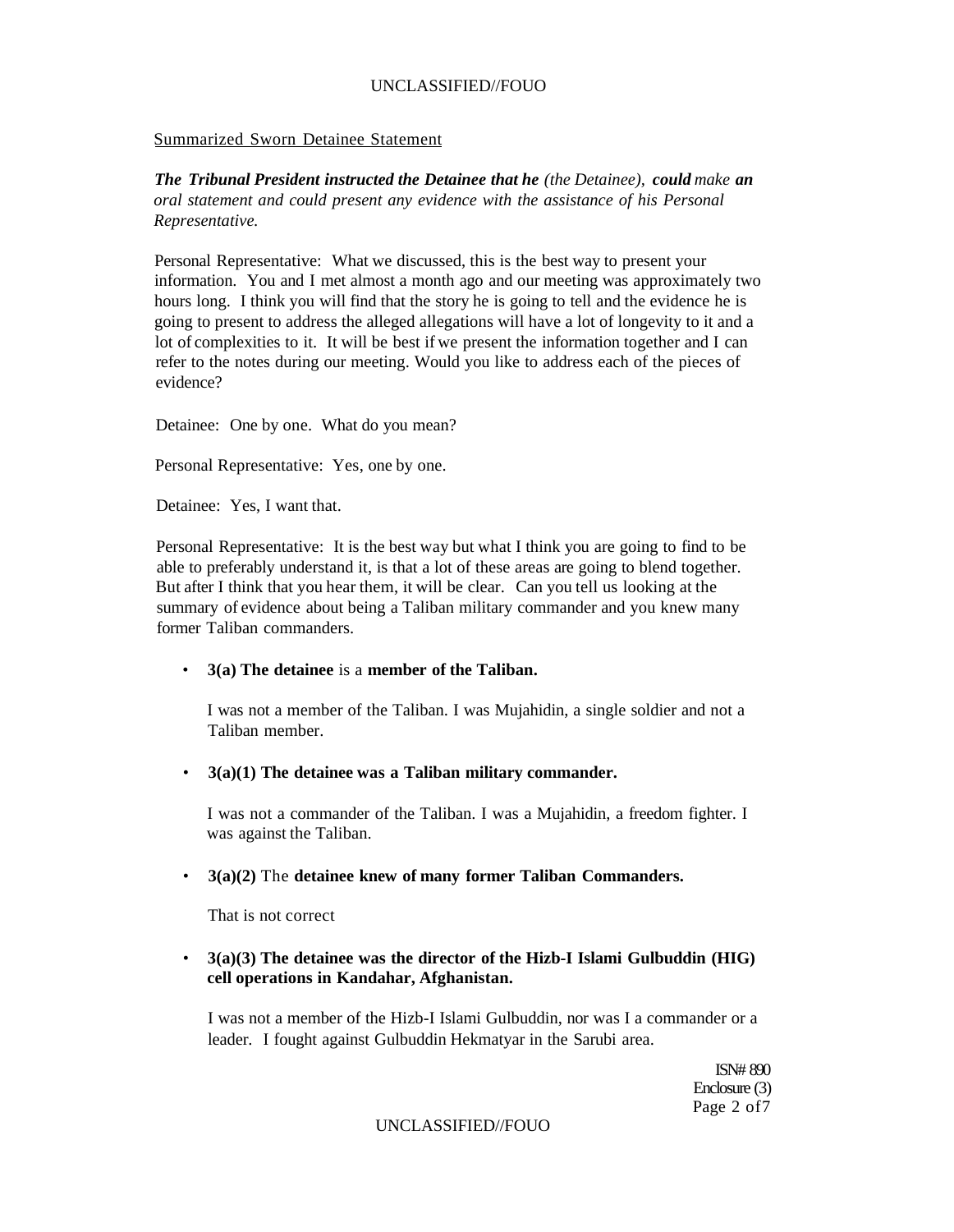• **3(a)(4) Hizb-I Islami Gulbuddin (HIG) is a terrorist group.** 

I fought against them.

• **3(a)(5) The detainee paid others to warn him when American forces were in his area.** 

I did not pay anybody any money. I was sitting and rebuilding my house. Anybody who is against the Americans, they would not stay in their hometown and rebuild their house. I did disarm people with weapons and captured bad people and thieves to bring peace to my area.

• **3(b) The detainee engaged in hostilities against the United States or its coalition partners.** 

I did not fight against the US and its coalition partners. I fought against the Russians in the 1980s.

• **3(b)(1) The detainee admitted fighting against the United States or its coalition partners.** 

This is false. I did not fight against the US and it's coalition partners.

• **3(b)(2) The detainee reportedly was the commander of the front lines in the Tagab and Nejrab district.** 

**I** did not go to Tagab and Nejrab but I fought against Hizb-I Islami.

• **3(b)(3) The detainee was a member of a 40-man unit primarily operating against U.S. personnel, intending to bomb or strike soft targets.** 

I was the leader of a 40-man group in the military division. It still exits in the area and everyone knows about it. When the rumor started about the Americans coming, I begin to shut down my group. I told everyone to go to their own homes and no bullets were fired. You can ask in Afghanistan. No one attacked any military division nor did the military division attack anyone in the area.

Detainee: Four days before Masoud died, I was wounded and placed in a hospital. **The**  Masoud and the HIG was against the Taliban. I was at home when I was captured. I was in my military division when Masoud died. At that time, I went to the military division and wanted to hand over my weapons. I told all of the members of my group that you can go and sit at your homes and keep your weapons with you and at a later date I will come and gather all of the weapons and turn them into the government.

> ISN# 890 Enclosure (3) Page 3 of7

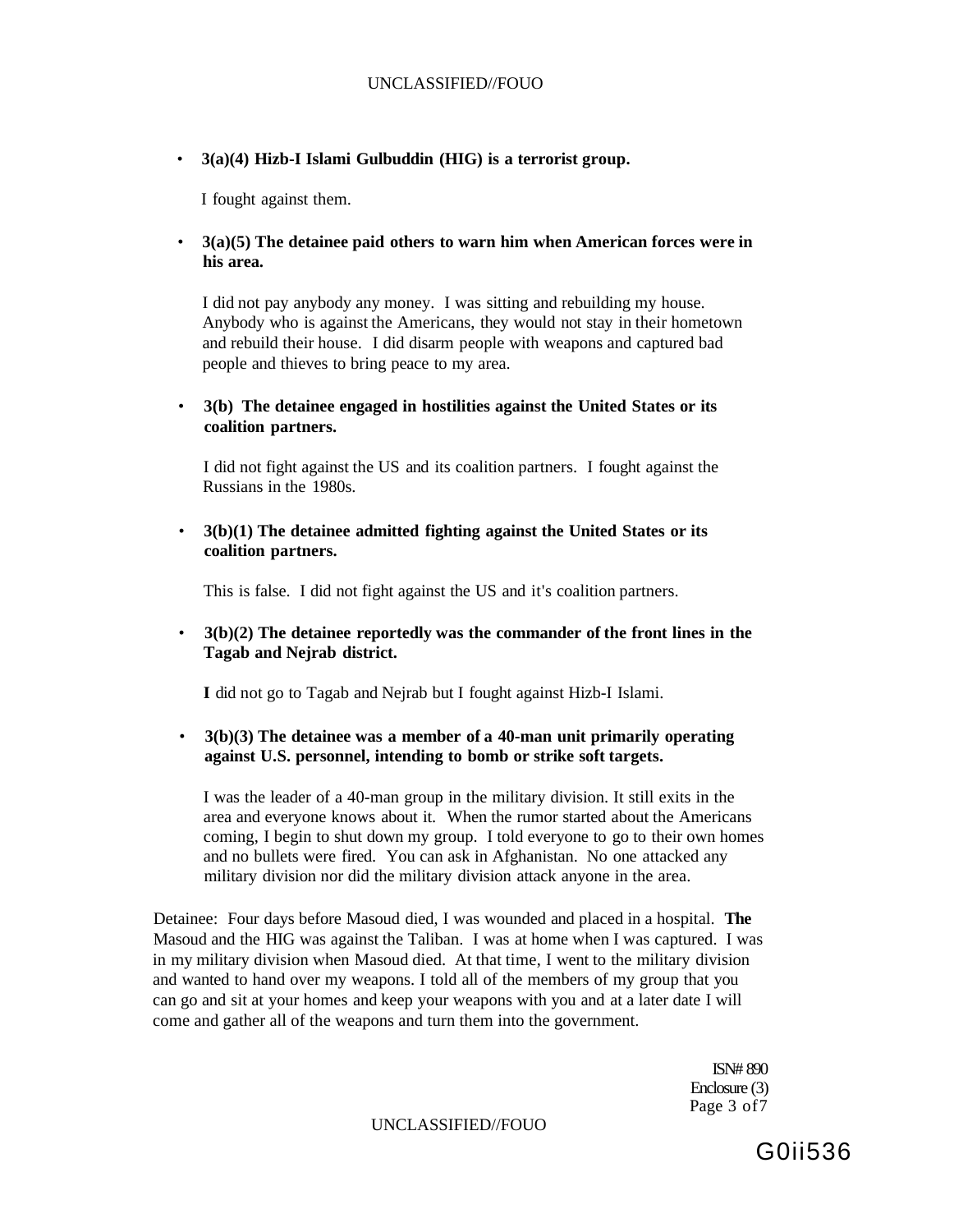After that, because of my wounds, I stood behind the military division. No on attacked my military division and nor did my military division attacked anyone else. I then took the path toward Ghazni, I did not go to Qandahar. I went to my province, which is the province of Orizgan. I went to Orizgan and I gathered all of the weapons because our district was separated in two and we have enemies. I did not want to hand in the weapons until the American forces came into the area.

Also, the official commission of the government came into the area and I wanted to hand in my weapons to them. Then I went to the governor of the Qandahar province and I was told not to hand in my weapons to any district chief but to wait until the official commission of Afghanistan come and you hand in your weapons and get a proper receipt. After that, they told me to go and sit at home and not to worry about it until the official commission come and surrender the weapons. When the official commissions arrived, I went and surrendered my weapons and I have the receipt of all of the members of the commission in which they signed the receipt.

The two individuals delivered a letter to me and I wanted to hand it to the district chief in which I forgot his name. I wanted to hand the two individuals who delivered a letter for me and I wanted the chief district to captured them in the area. After that, I sat at home, I was not against no one and no one was against me. I was sitting at home, and rebuilding my home. A long time ago, Afghanistan was a place of guns and no government, when the governments arrived, we surrendered the weapons and I sat at home.

The reason why I was against the Taliban is because the Taliban took one of our elders of the tribe body from his grave and threw it on the streets. That is why we became the Taliban enemy and we were fighting against the Taliban. My tribal elders went to the leader of the Taliban and told him to rebury the body that you took from the grave. We told him, if you don't rebury his body, we would fight against you. That is why my whole tribe is against the Taliban and the entire world knows about it. My tribe was very happy when the Americans came and we are not against the Americans. I am not telling you this because I am a detainee. As I am here or if I was free I would say the same thing. All I want to say is that I was not treated as a detainee; instead I was treated as a freedom fighter. They took care of all my wounds and I am very happy for all the Americans and the guards here. Now I don't have anything else to say, but if you have a question, I will answer them.

Personal Representative: Why do you think you were brought here?

Detainee: I don't know. Before my capture, I was at home for one year. When they captured me, they didn't tell me that I was going to be detained. I don't know why I am here.

Personal Representative: You are telling the Tribunal that you were not a military Taliban commander?

> ISN# 890 Enclosure (3) Page 4 of7

UNCLASSIFIED//FOUO - -,  $\frac{6}{5}$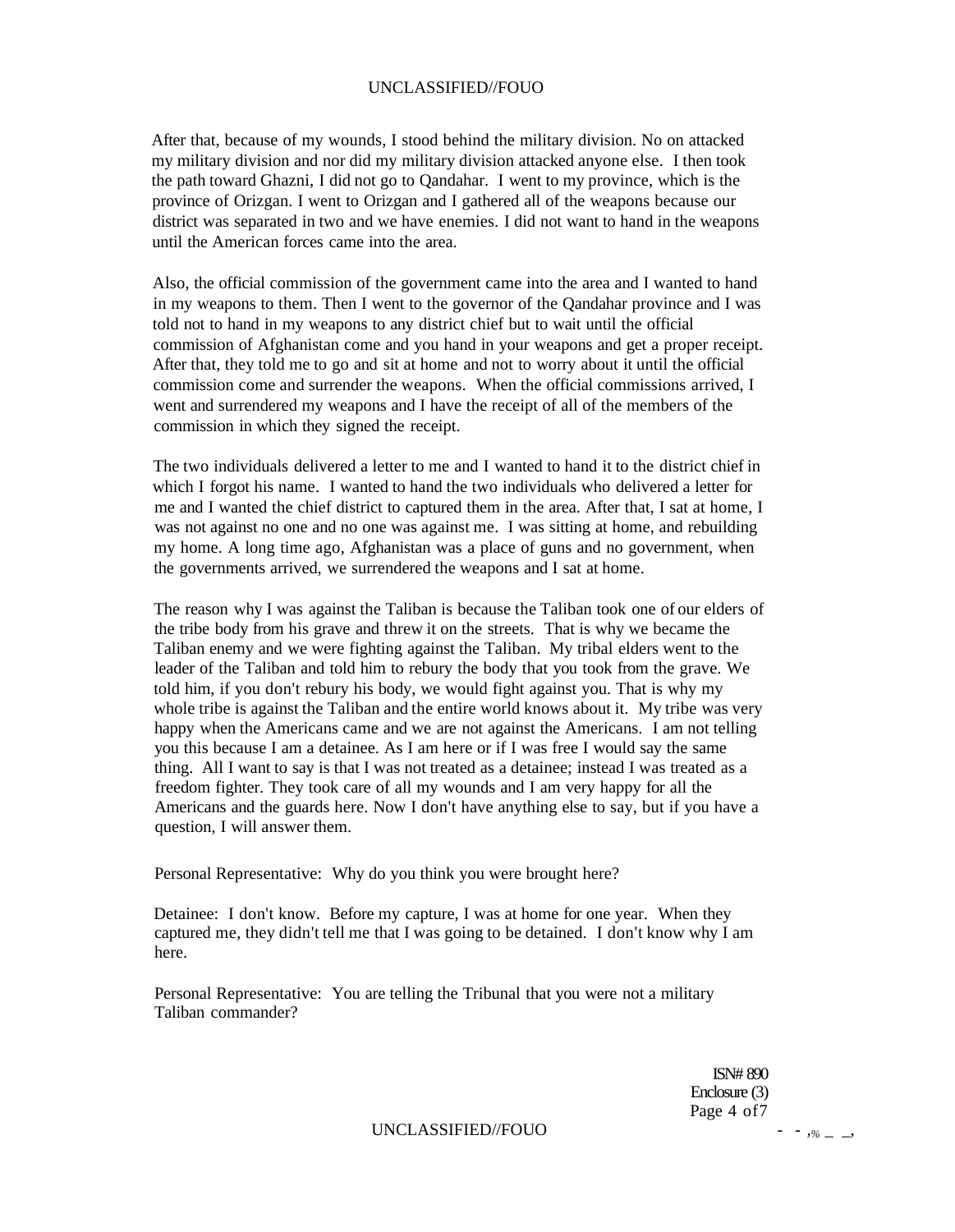Detainee: I was not a member of the Taliban, nor a military commander of the Taliban. I did help the Taliban disarm the thieves and that is all I did with the Taliban.

Personal Representative: You are also saying that you were not the director of the Hizb-I Islami Gulbuddin?

Detainee: Never. I fought against them.

Personal Representative: You never fought against the United States or it's coalition?

Detainee: No. I did not fight against the Americans. I am happy with the Americans and their coalition partners.

Personal Representative: Ma'am that summarizes and concludes the information from the meeting we had on 28 October 2004.

#### Tribunal Members' Questions to Detainee

- Q: Sir. Are you a native Afghan?
- A: Yes.
- Q: You ever travel outside of Afghanistan?
- A: No Sir.
- Q: During the Taliban, what was your job?
- A: My position in the Taliban era was a soldier.
- Q: Who paid you?
- A: We did not get paid. We got up against the thieves to disarm them and nobody paid us for it.
- Q: How did you support yourself?
- A: They provided us with logistical support but no money.
- Q: Do you have a family?
- A: Yes Sir.
- Q: How did you support your family?

1SN# 890 Enclosure (3) Page 5 of 7

#### UNCLASSIFIED//FOUO

**002538**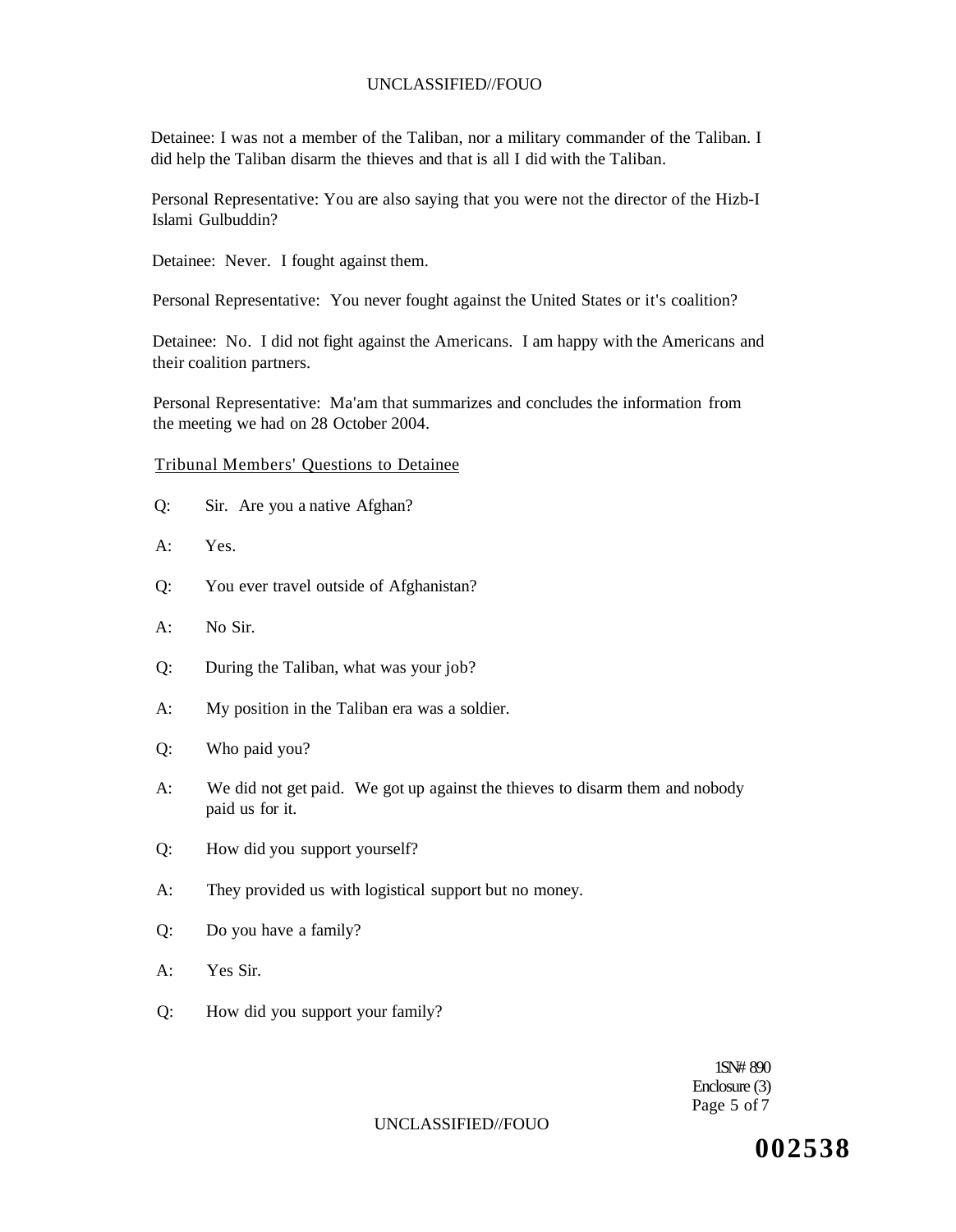A: We have land and we have a garden. We lived off of that.

- Q: After the Taliban fell, what did you do?
- A: I had my own land and my own garden; I was working on it and I was planting wheat
- Q: Were you also a soldier after the Taliban fell?
- A: No. I was rebuilding my house.
- Q: Did you fight against the remaining Taliban after they fell?
- A: No. I did not fight against the Taliban but if I saw an individual who were against the current government, I reported them to the government.

#### Tribunal Members' Questions to Detainee

- Q: You had made a statement that you turned in your weapons right after Masoud was killed.
- A: Yes Sir.
- Q: Prior to him being killed, you fought against the Taliban?
- A: I did not fight against the Taliban.

## Tribunal President's Questions to Detainee

- Q: Do you have any idea why in the unclassified summary they have linked you to HIG? In your opinion, why have they linked you to this group?
- A: I was not a member of the HIG. I don't know why they are accusing me of that. I fought against the HIG. The check post that they had to collect taxes; I attacked those check posts and everybody knows it
- Q: The check posts. Who were you collecting taxes for?
- A: The cars that passed by they collected the taxes. It's not only me, the whole nation of Afghanistan got up against the HIG. I was a member of those people fighting against them.

Detainee: What are my charges? So far the interrogators did not ask me the accusations that you are accusing me of here today. They never talked about these things. If you

> 1SN# 890 Enclosure (3) Page 6 of7

UNCLASSIFIED//FOUO  $_{\text{An}}$   $\sim$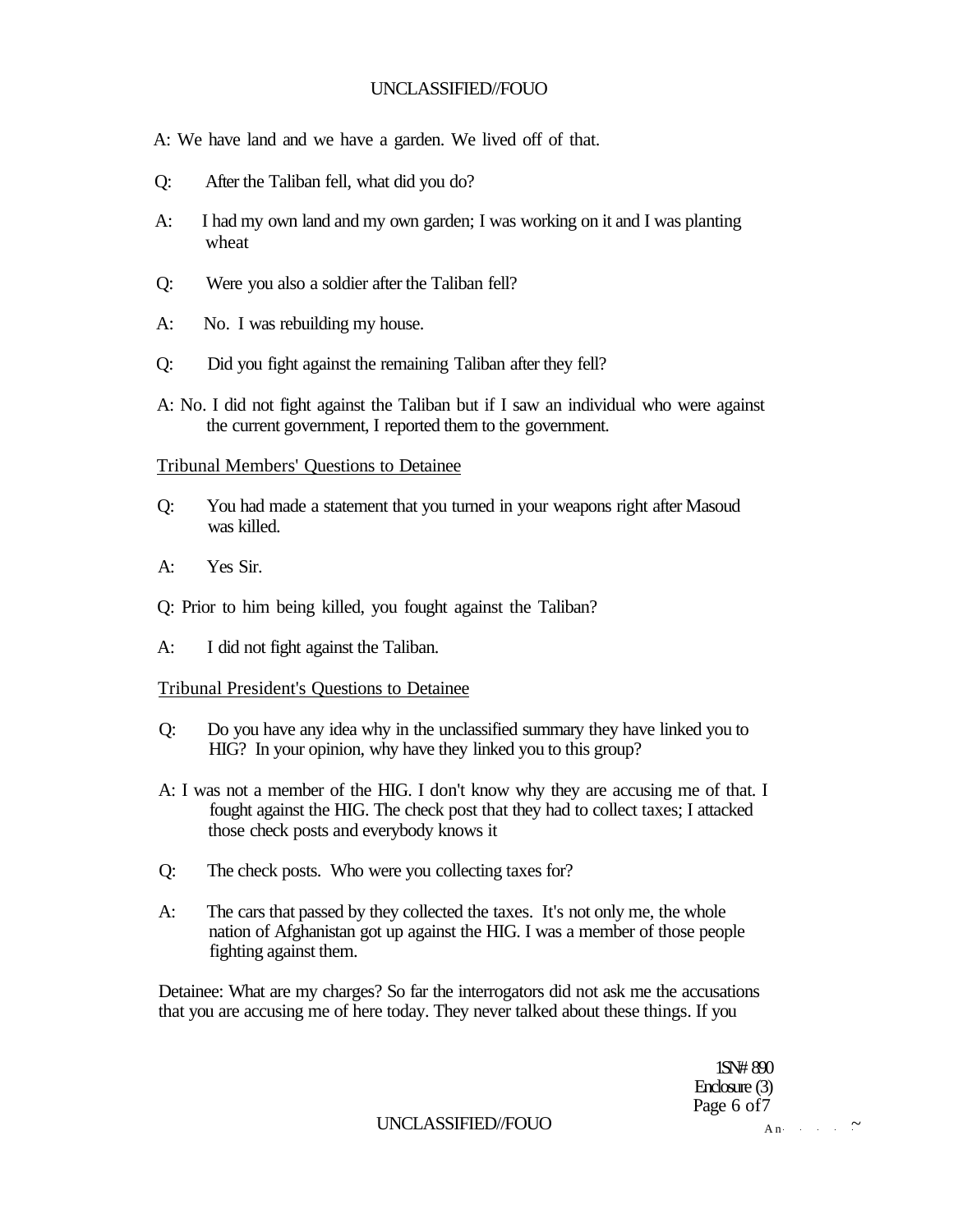think that I am guilty to fight against the Russians or to fight against the bad groups in Afghanistan. Yes I did that.

## **AUTHENTICATION**

I certify the material contained in this transcript is a true and accurate summary of the testimony given during the proceedings.



Colonel, U.S. Army Tribunal President

> ISN# 890 Enclosure (3) Page 7 of7

UNCLASSIFIED//FOUO

002540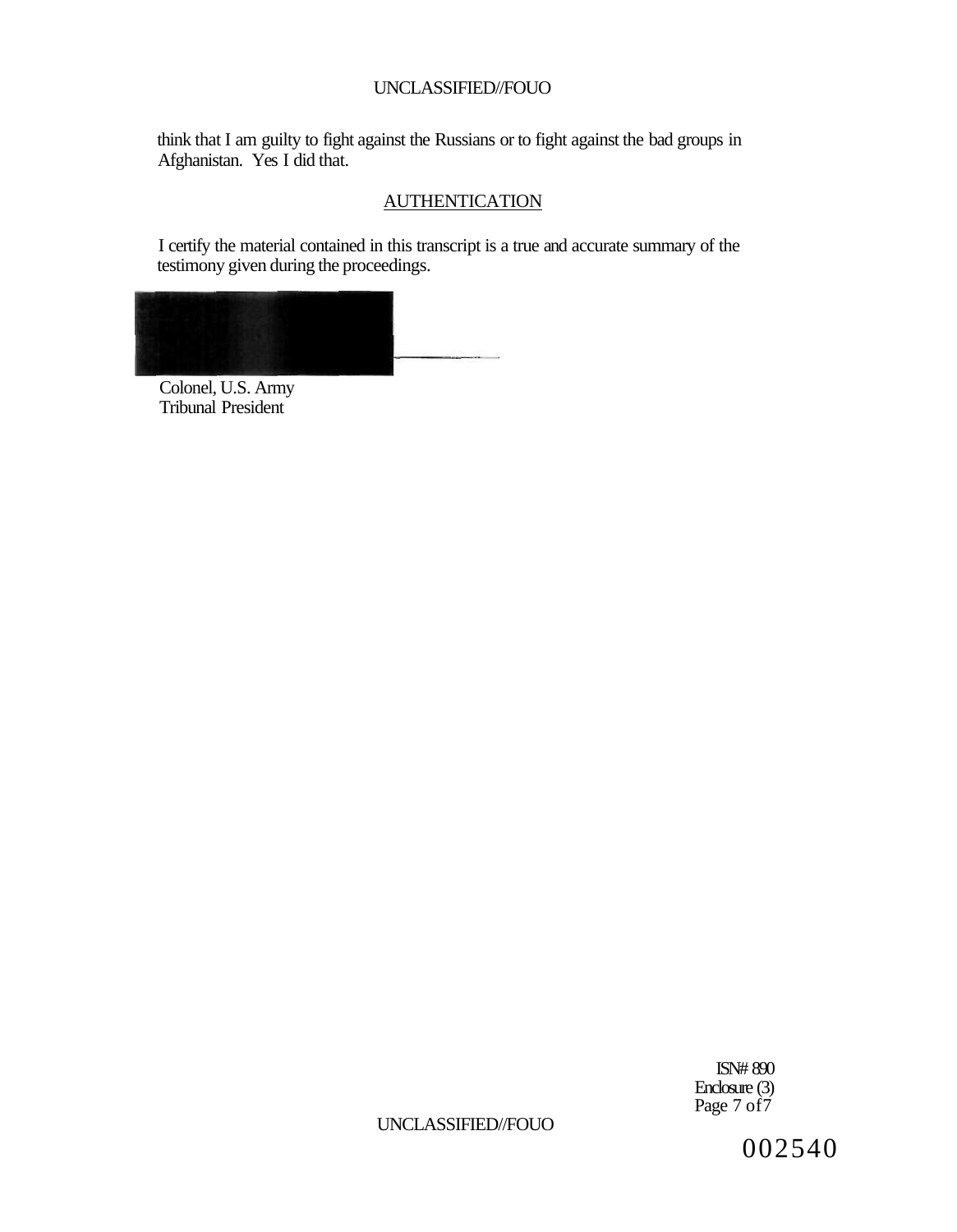## **Summarized Unsworn Detainee Statement**

*The Tribunal President read the hearing instructions to the detainee. The detainee confirmed that he understood the process and had no questions,* 

*The Recorder presented Exhibits R-l andR-2 into evidence and gave a brief description of the contents of the Unclassified Summary of Evidence (Exhibit R-l),* 

*The Recorder confirmed that he had no further unclassified evidence or witnesses and requested a closed Tribunal session to present classified evidence,* 

*Tribunal President suited that the detainee wants to participate and requested one witness and that the witness is present* 

*The detamee questioned the reasoning for having a witness for these allegations as follows:* 

Detainee: I have to say in response to this tribunal, and to my witness, I'm asking why would without any witnesses, these allegations be brought against me?

Tribunal President: The government may have some suspicion or evidence that you participated in these activities.

Detainee: If they have it, prove it and bring it in front of me, the witnesses. Otherwise, if it's lies, I will not accept it.

Tribunal President: There may not be witnesses, it may be just documentation. But, what this is for you is an opportunity for you to respond to these allegations. Before we go on any further, would you like to make a statement under the Muslim Oath?

Detainee: I want to confess, my speaking with my oath, and my oath, by Islamic oath and this two years, when I'm in the jail, nobody asked me are you a member of the Islami Gulbuddin.

Tribunal President: I understand. Would you like to take a Muslim Oath?

Detainee: Yes, I will, because my part will be in truthfully.

Detainee: Do I have to stand?

Tribunal President: No.

ISN#902 Enclosure (3) Page 1 of 10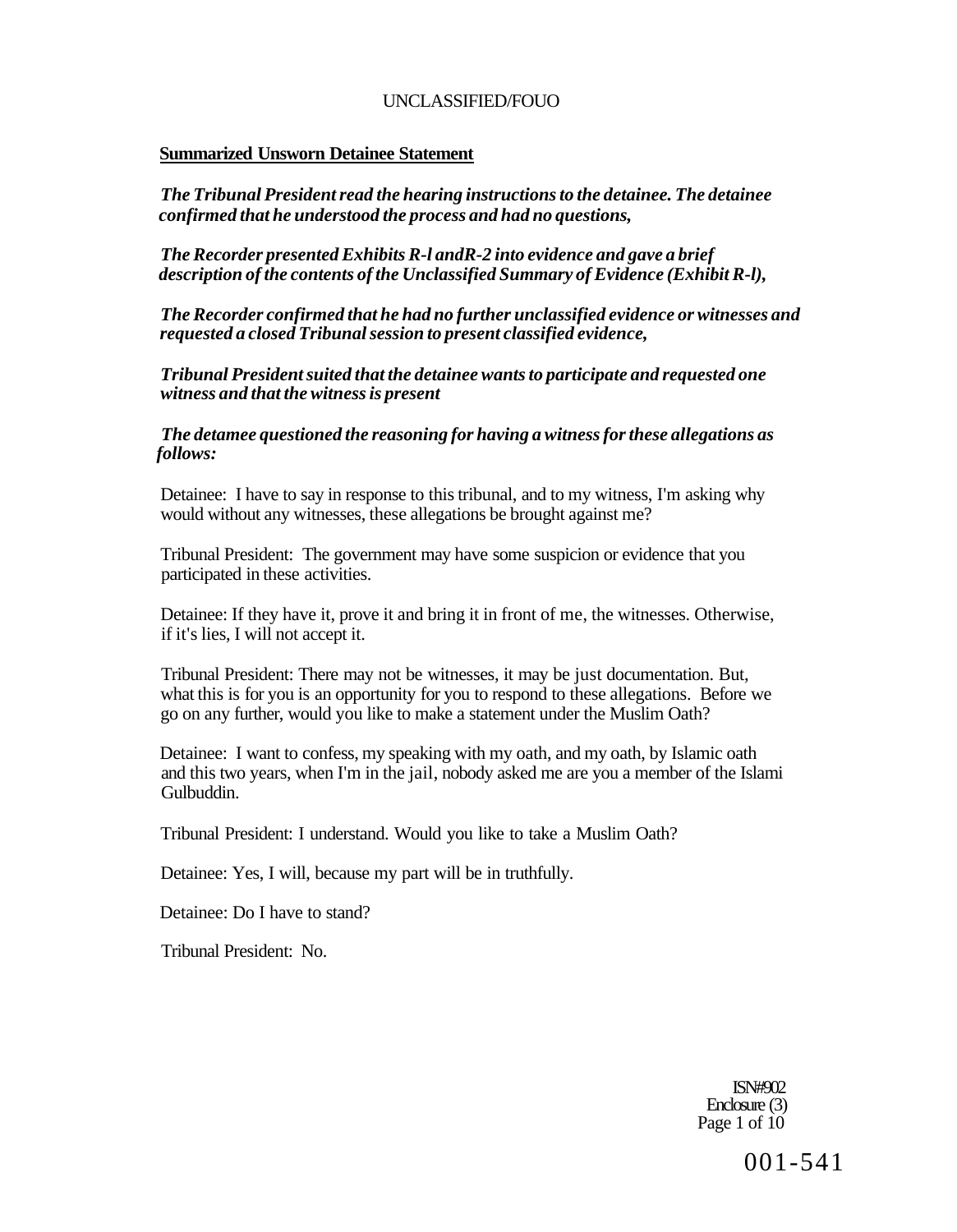## *The Detainee was given the Muslim oath.*

## *The Personal Representative read the allegations to the detainee so that he could respond. The allegations appear in italics, below\**

*3.a. The detainee is associated with forces that are engaged in hostilities against the United States or its coalition partners.* 

Detainee: I didn't do such a thing, and I'm not aware of it I'm not a preacher or head of the tribe to collect people around me, and give them advice. I'm a shepherd; nobody will go by my words.

## *3.a. 1. The detainee is a member of the Lashkar-e-Tayyiba group.*

Detainee: I never have been a member of the Lashkar-e-Tayyiba. I was working in sugar cane. That's a product of sugar, brown sugar in Afghanistan and Pakistan and I was only faced with one member of Lashkar-e-Tayyiba, he asked me only, you are a good guy, and you want to be with us, I said no, I want to work in my sugar cane business, and I didn't know who is that guy. If you detain me by this question that guy told me, then I'm in here. Otherwise, I swear to god, who are these Lashkar-e-Tayyiba?

*3.0.2. The Lashkar-e-Tayyiba is listed in the U.S. Department of Homeland Security, Terrorist Organization Guide due to its ties to al Qaida.* 

Detainee: I do not know about it. If they have ties with the al Qaida or not, and I'm not with it.

*3.a.3. The detainee volunteered to round up people for the Lashkar-e-Tayyiba to fight in jihad.* 

Detainee: I'm not a very senior guy in the vDlage to get everybody to accept my requests or prepare them for jihad. I do not know about it, or not aware of it. Somebody lied about me.

*3.a.4. The detainee was a soldier in the Hizb-IIslami Gulbuddin (NIG).* 

Detainee: I didn't work with none of them.

Tribunal President: (to translator) Excuse me; please translate exactly what he said.

Detainee: I never worked with none of them, not even with the Hizb-1 Islami or other groups.

*3.a.5. The HIG is listed in the U.S. Department of Homeland Security, Terrorist Organization Reference Guide as having long-established ties to Usama Bin Ladin.* 

> ISN#902 Enclosure (3) Page 2 of 10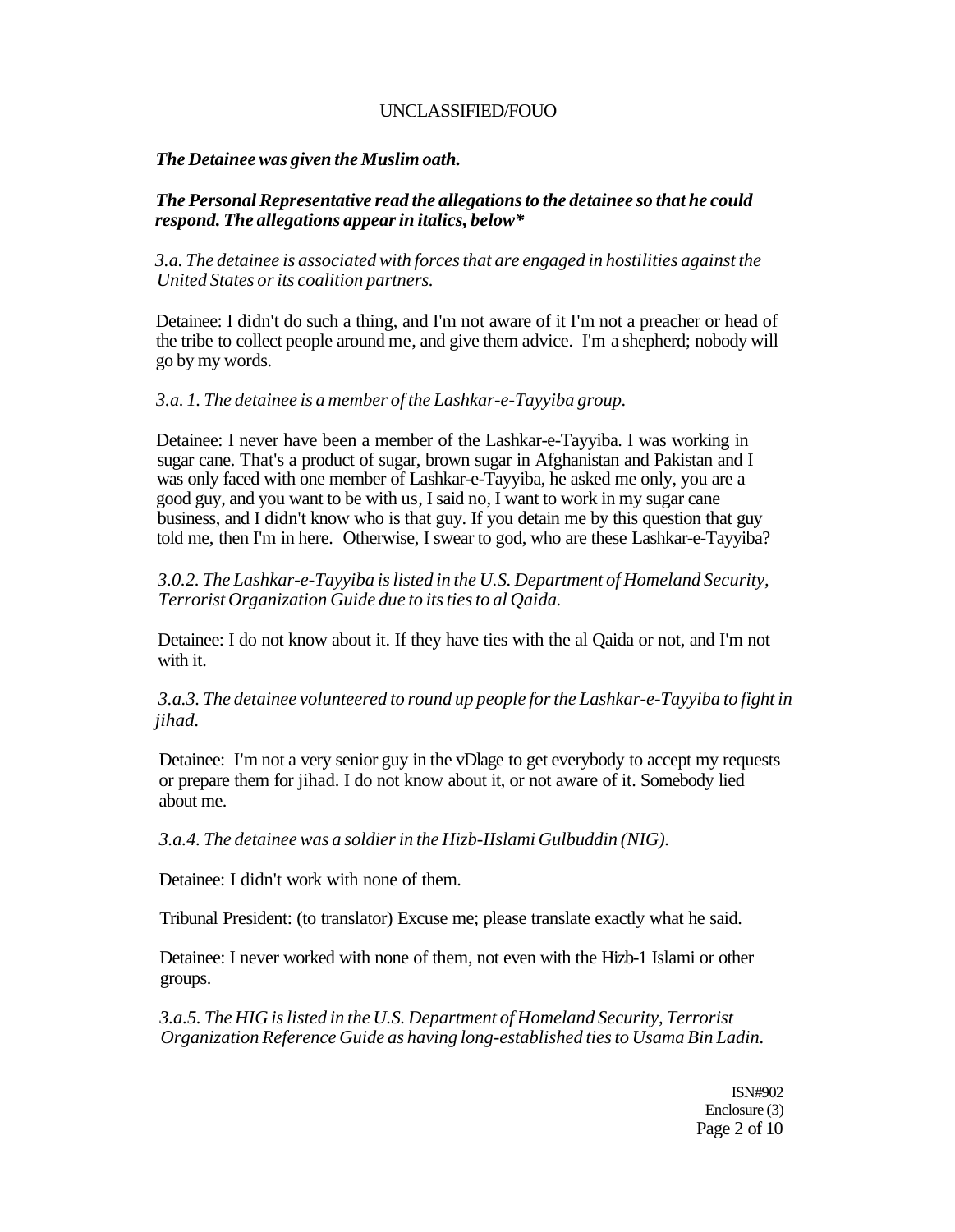## UNCLASSDRIED/FOUO

Detainee: I don't know about it

#### *3.a.6, The detainee is associated with members of the Taliban.*

Detainee: I took care of my goats on the mountain; I was a shepherd, and I never can even go out very much, and I was always with my goats on the mountain. They didn't ask me these questions in my interrogation. Why do they write these lies about me? Alt of these interrogations, interviews I was asking why they. If they came in front of me, they never asked such a question from me in the interrogation.

### *3.a. 7. The detainee was paid for the attack on an American military base.*

Detainee: Nobody gave me money for such dealing and I'm a poor guy that's why I keep my goats on the mountain. If I had that much money, to have an attack on an American bases, today nobody could arrest me.

. Tribunal President: Taj Mohammed, do you have anything else that you would like to add?

Detainee: I'm a poor guy and you can ask about me, my mother and my father in the village, they are poor people. These are all lies about me. For these lies, I've been living two years in jail. I don't want more lies about me. I'm a Gujar (ph) in the tribe and you can ask from the village about the Gujar (ph) people and how poor they are and they are my witness. I was a shepherd on the mountain. I will never He and I don't want somebody lie to about me and I will not accept it. This is two years and I don't want to be more than two years with these lies in the jail.

Tribunal President: Does that conclude your statement?

Detainee: Yes, this concludes my confession, and I don't want to accept the lies. If you bring paper and pen for me, I can write lies on everybody.

### *The Personal Representative and the Recorder had no further questions\**

Tribunal Members' questions

- Q. You arc from Pakistan, correct?
- A. No, who says that's correct?
- Q. I'm asking, is that correct?
- A. No, I'm from Afghanistan.

#### Q. Have you ever had any military training?

A. I was a shepherd, except for working the sugar cane. I hit that son of the bitch and he lie about me, said I was member of al-Qaida and Islami. The gods gave you good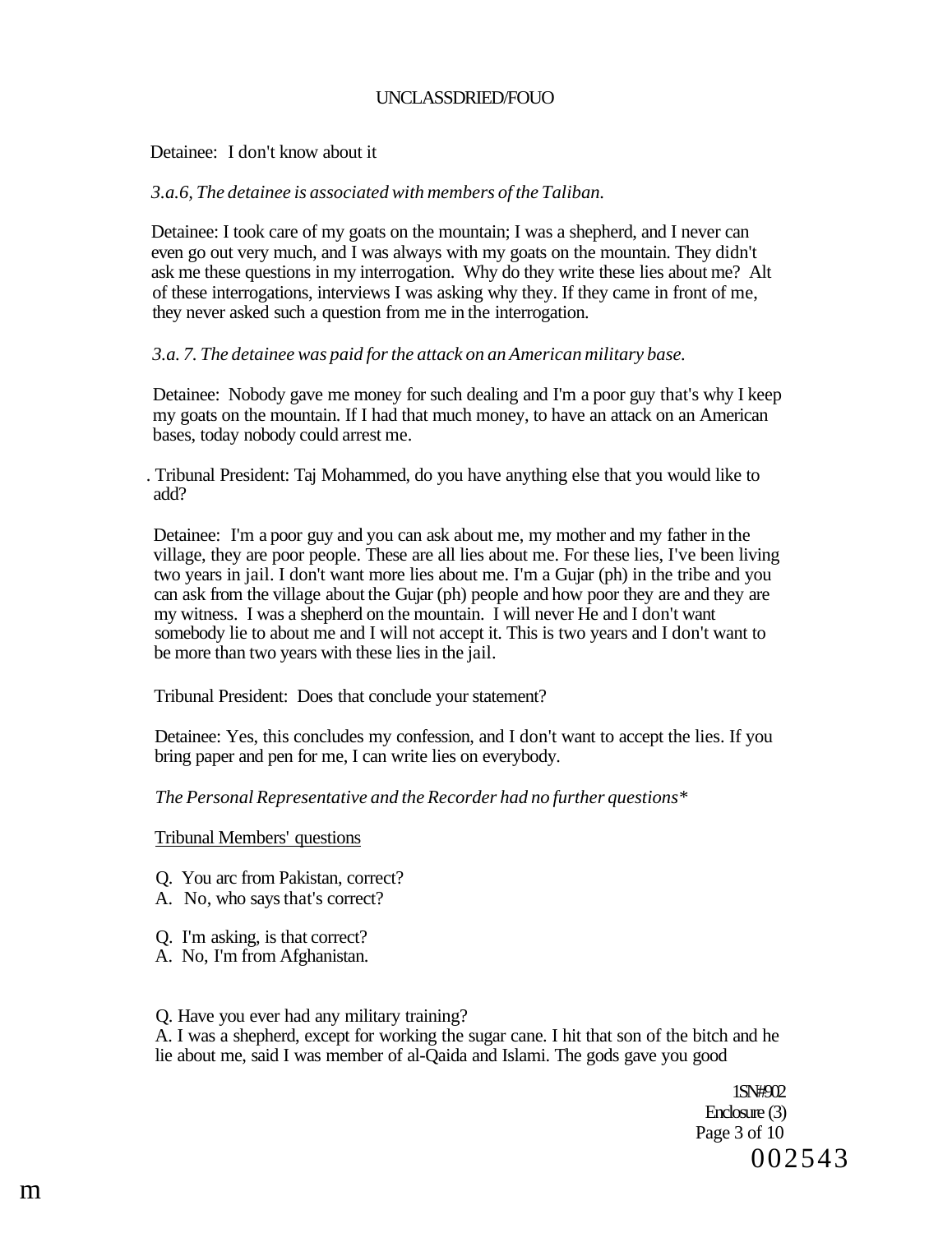#### **/**

thinking and good judgement. You can think about my family and me and what situations we are living with over there. Those people lied about me, you can realize it.

Q, What province of Afghanistan are you from?

A. Kojar?(ph)

Q. Your witness, what is he going to testify for? Why is he important?

A. This is the request from the tribunal. He has to testify that I'm a shepherd for the tribunal to believe and he is the only witness I have in here, he can do that

Q. Who is it that is lying about you?

A. I will tell you the whole story and you listen to it, and then you can realize who lied about me. I was working in a sugar cane product in Pakistan when I came back to my home. Americans bring the water pipes in our houses to be used the water pipes. And my cousin, he built all the pipes for all village, except our house. And my mother told me he didn't give us water pipe. When I came to him at the Late afternoon, I asked him why did you give everybody in the village a line of water, and you didn't give us one. We start arguing and I beat him pretty bad. When I beat him up, after four days, Americans came over to my home arid they told me they wanted to talk to me. And they took me. They asked me to go with them; they didn't tie my hands or handcuff me. I was willing, walking by myself, and when we went over there, they didn't ask me anything, they just tied my eyes and they told me that this is our regulation and translator was translating also. And finally they asked me why did you hit this guy? I told them the problem is about this water issue and this is the main problem and this is why we start fighting with each other. The American guy, he asked me why I didn't come to me, he was working for us, why did you hit him? You should come to us. And, I told them, I didn't know you guys, I didn't know where you are to come blame for you, I know this guy and I hit him in the argument And, finally, the translator says you have to sit down, I will tell everything about your problem. And I was calm, and not talking, and the translator did whatever he did. After three days, they transported me to Bagram. In Bagram they told me that 1 confessed over there to attacks on American bases. I told them no, I didn't say such a thing. And they told me we will bring that translator in front of you, confront with you, and see that he will tell you that you confess that and up to today, they didn't bring him in front of me and face me. When my interrogation finished, the American shook hands with me. He said we are all brothers and you have to tell me the with truth and from your heart and I confess whatever I know from my heart to him, and he says I will release you, but he send me in here, up to today, I am in here.

Q. You didn't actually answer the question earlier, have you received military training? A. No, I didn't

Q. Do you know what attack on which American base; do you know anything about that allegation?

A. No, I don't. Americans are close to our house, they are somewhere close to our house, but I don't know where it is. At the time of the attack, I was in Pakistan. When I came they were over there, but I don't know about the attack.

> ISN#902 Enclosure (3) Page 4 of 10 002544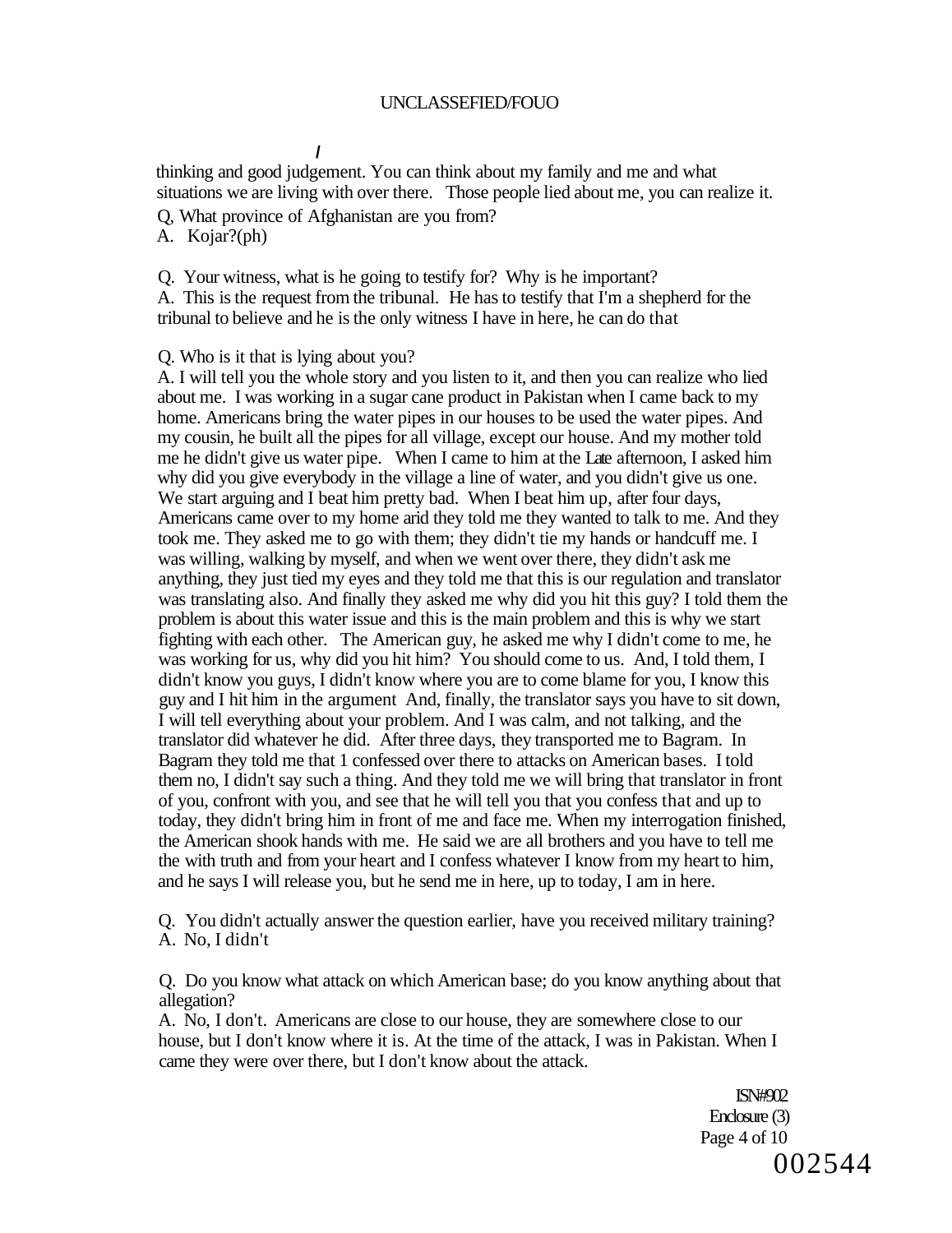## UNCLASSIF1ED/F0U0

## Q. Do you own a weapon?

A. When they search ray house, they couldn't find any weapons. Only a mirror and one comb for here. If I'm fighter for this stuff, yes I am.

Q. Again, do you own a weapon?

A. No, I don't.

Q. Does anybody in your village own a weapon?

A. Now a days, I don't know who has a weapon or not, but, what I saw, except for my cousin, nobody has any weapons. At the time of Taliban, everybody had one weapon with them, but since Taliban came from exile and everybody collected their weapons and delivered it to the government I don't know after that who has weapons, except my cousin.

Q. So, should I infer that during the time of Taliban, you had a weapon? A. No, I didn't have any weapon. The weapon I had at time of Taliban it was borrowed from somebody, and as soon as Taliban came on to power, they took it from me.

## Tribunal President's Questions.

Q. Did you ever see any fighting going on in your province between the Northern Alliance or the Taliban, or the Americans? A. No, I didn't

Q. So, at no time, did you have to protect your family against the Northern Alliance, Taliban or Americans?

A. No, we are shepherds, and we don't deal with those. At time of hot season, we are climbing on top of the mountain and at the time of the cold season we are coming down to the bottom of the mountain.

Q. Were you able to see or hear any of the bombing going on? A. No, I didn't see anything, nothing ever happened. In Kujar (ph) it wasn't hard fighting. When the Taliban left the government they left province also.

Q. So, was there Taliban in the area prior to. 9/11 or after 9/11 ?

A. I exactly don't know about the date of 9/11 and what happened. But at that time I was in Pakistan. When I came to my province, Taliban had left the government and the oppositions were the government and they took power of government

Q. Why did you travel to Pakistan?

A. I was a poor guy. I was working in the sugar cane product.

Q. So you spent some of your time in Pakistan and then would travel back to Afghanistan?

> ISN#902 Enclosure (3) Page 5 of 10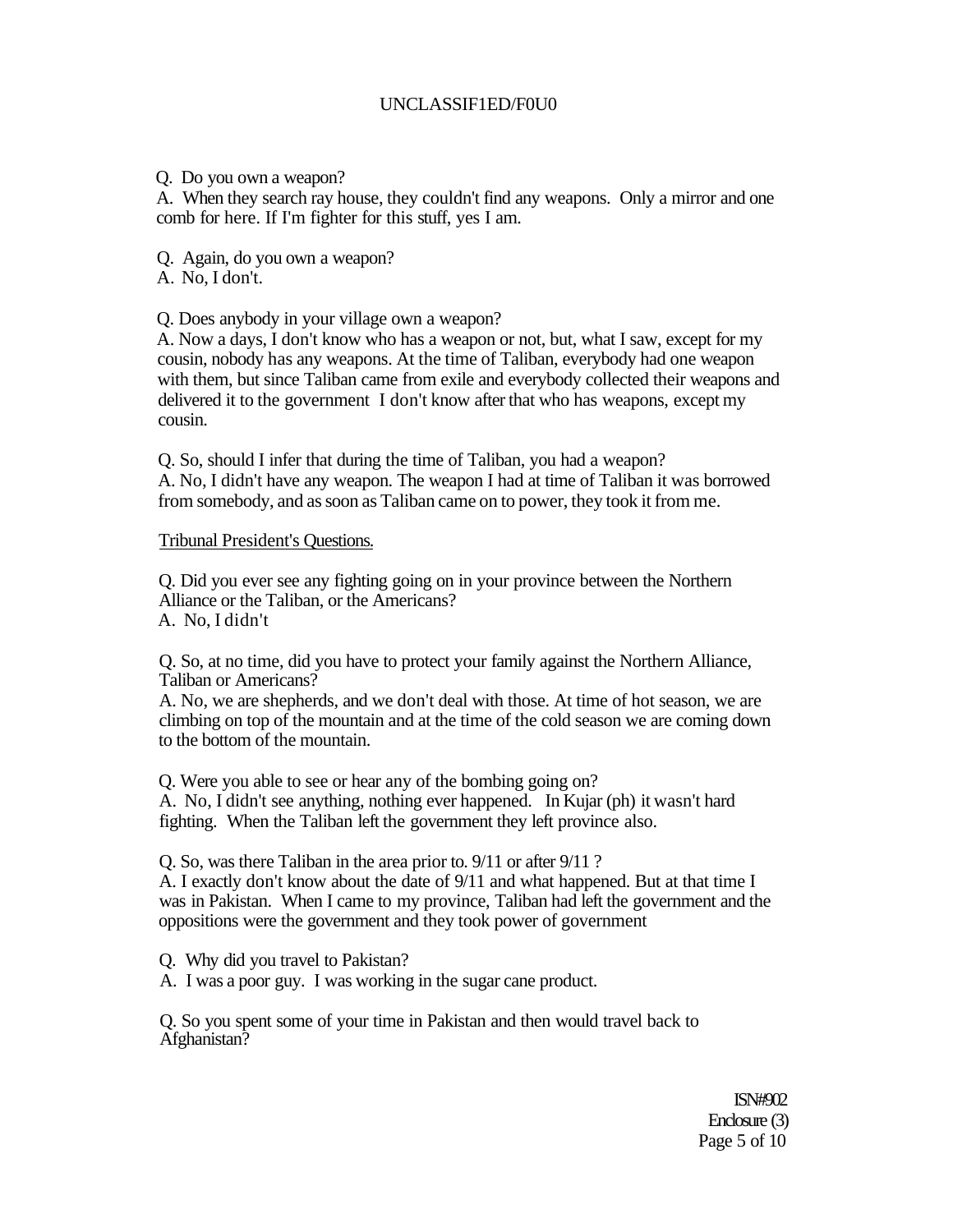A. Basically, at the hot season I was living on the top of the mountain; we aren't going anywhere else. But at the time of the cold season, we are coming down. We don't have anything to do. I have to go and find a job for me to support and at the winter I was working for 2500 in the sugar cane product.

Q. Where were you when someone approached you about joining the HIG or the Lashkar-e-Tayyiba?

A, I was working in the sugar cane product

Q. Do you remember who approached you?

A. No, I didn't know him, and I can't remember who was it. I confess this issue by myself. When I was working over there in the sugar cane product, this guy came, I didn't know him and he asked me, and I confess this issue to the interrogator and this interrogator brought this allegation about me. I confess truthfully to him, but he brought this issue about me although I said in the interrogation, he promised me that he would help me, but he brought a lie about me and, I don't know what kind of interrogations this is.

Tribunal President: That's all the questions I have.

Detainee: And after that every separate, every interrogator asked me what did you do, why are you in here, and they keep me for two and a half years. I didn't work with the Gulhuddin; I didn't work with the al Qaida. I was working in my job and why do you guys go over the limit on me. It's mean to me. I didn't do anything to keep me living here.

Tribunal President: Do you have any other comments?

Detainee: Without crime I'm in here. I'm asking from you guys to be kind to me. If I did anything wrong, the hardest jail you have in the United States you can put me, otherwise, please release me to go home.

Tribunal President: Taj Mohammed, we will consider everything that you have said. The government's evidence and also the comments from your witness and all of that will assist us in making a decision.

Detainee: Thank you very much.

Tribunal President: Personal Representative, can you get the witness?

Personal Representative: Yes Ma'am.

*The Tribunal President called for a brief recess while the witness is brought into the room.* 

*Hearing is reconvened with witness and detainee present* 

ISN3902 Enclosure (3) Page 6 of 10 002546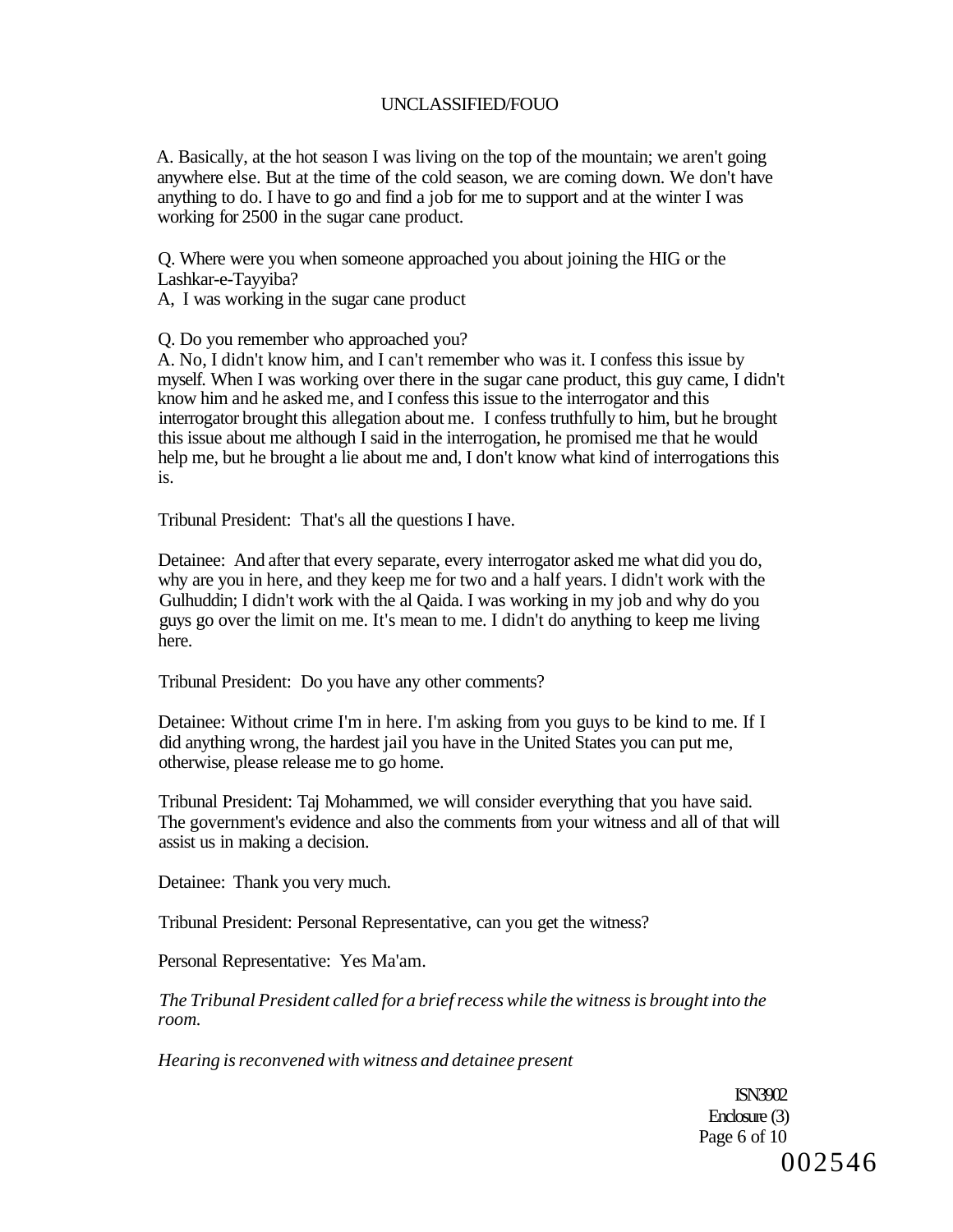Tribunal President: Is it Sada Jan?

Witness: Yes.

Tribunal President: You have been asked to be a witness for Taj Mohammed. I want to make it clear that this is not your Tribunal. Do you understand?

Witness: Yes.

Tribunal President: We will ask you questions and then Taj Mohammed may ask you questions. Personal Representative, do you have any questions for the witness?

Tribunal President: Thank you. Sada, would you like to take a Muslim Oath?

Witness: If you guys offer, this is up to you guys, if you like, it I will.

*The recorder administered the oath to the witness.* 

#### Personal Representative questions

Q. Sada Jan, how do you know Taj Mohammed? A. At the time of Taliban, when I was working, I knew he was working as a shepherd to keep his goats.

Q. Did you see him very frequently?

A. I have seen him, he was keeping goats, but I didn't talk with him, I was busy with my work.

Q. Do you know if Taj Mohammed is a member of any political or charity groups? A. As far as I know, Taj Mohammed is not a political person, he doesn't know about political issues and he never play with that issues, and we are Muslims all, and if you counted religious person and we are all Muslims and religious but not belong to any political party.

Personal Representative: (To Taj Mohammed) Do you have any questions?

Detainee: No I don't have any questions, whatever you ask him, it's good.

*Personal Representative goes back to asking witness questions.* 

Q. Have you ever seen Taj Mohammed carry weapons? A. No, I never see him.

Recorder's questions

ISN3902 Enclosure (3) Page 7 of 10 002547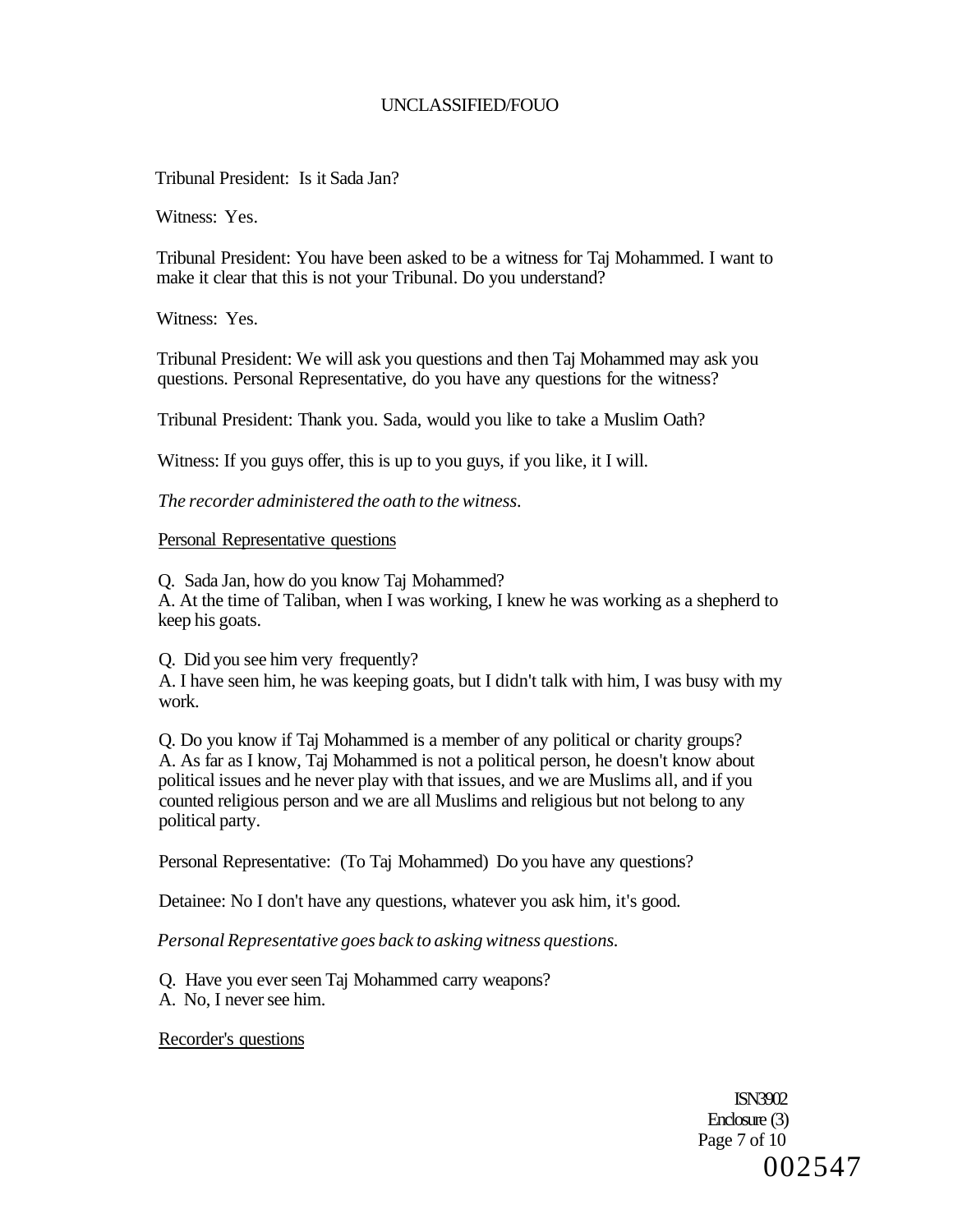- Q. Where are you from originally?
- A. I'm from Konan.(ph)

Q. And when you were captured, where were you captured?

- A. In my house.
- Q. Where you captured at the same time as Taj Mohammed?
- A, Taj Mohammed was arrested before me.

Q. How long did you know Taj Mohammed before you came here? A. At the time I was working as a carpenter and that was the Taliban era, and I could see him, he was passing with his goats and he didn't have a beard at that time also.

Q. Do you know anyone who is a member of the Taliban or al Qaida? A. No, I didn't know, if I know, I would tell, but I don't know.

## *The Personal Representative and the Recorder had no further questions.*

## Tribunal Member's questions

Q. Taj was a shepard, do you know what Taj' s other job was?

- A. No, I don't know what he was doing as far as I know he was a shepherd.
- Q. And do you know Ms cousin?
- A. No, I don't know.

Q. Are you both from the same village?

A. No, we are from the same province but our village is far away from each other.

## Tribunal President's questions

Q. Did you ever see Taj Mohammed have to fight to protect his family?

A. No, I never seen such a thing. We are poor people; we never right for our families, and today they brought us in here and linked us to al Qaida. (Interpreter stops, excuses self for error in translation) I was working with the new government, in getting some money to support my family, and otherwise I don't have anything to survive, and we are poor people. We have a little piece of Land to work as a farmer.

Q. Do you remember seeing any Taliban or al Qaida members in your province or in your village?

A. At the time of Taliban, like I told you, before, also, I was a carpenter and I don't have any relations, and I don't know them at all.

Q. Did you ever see any soldiers, American soldiers, Taliban soldiers, and al Qaida soldiers in your province?

> ISN#902 Enclosure (3) Page 8 of 10 002548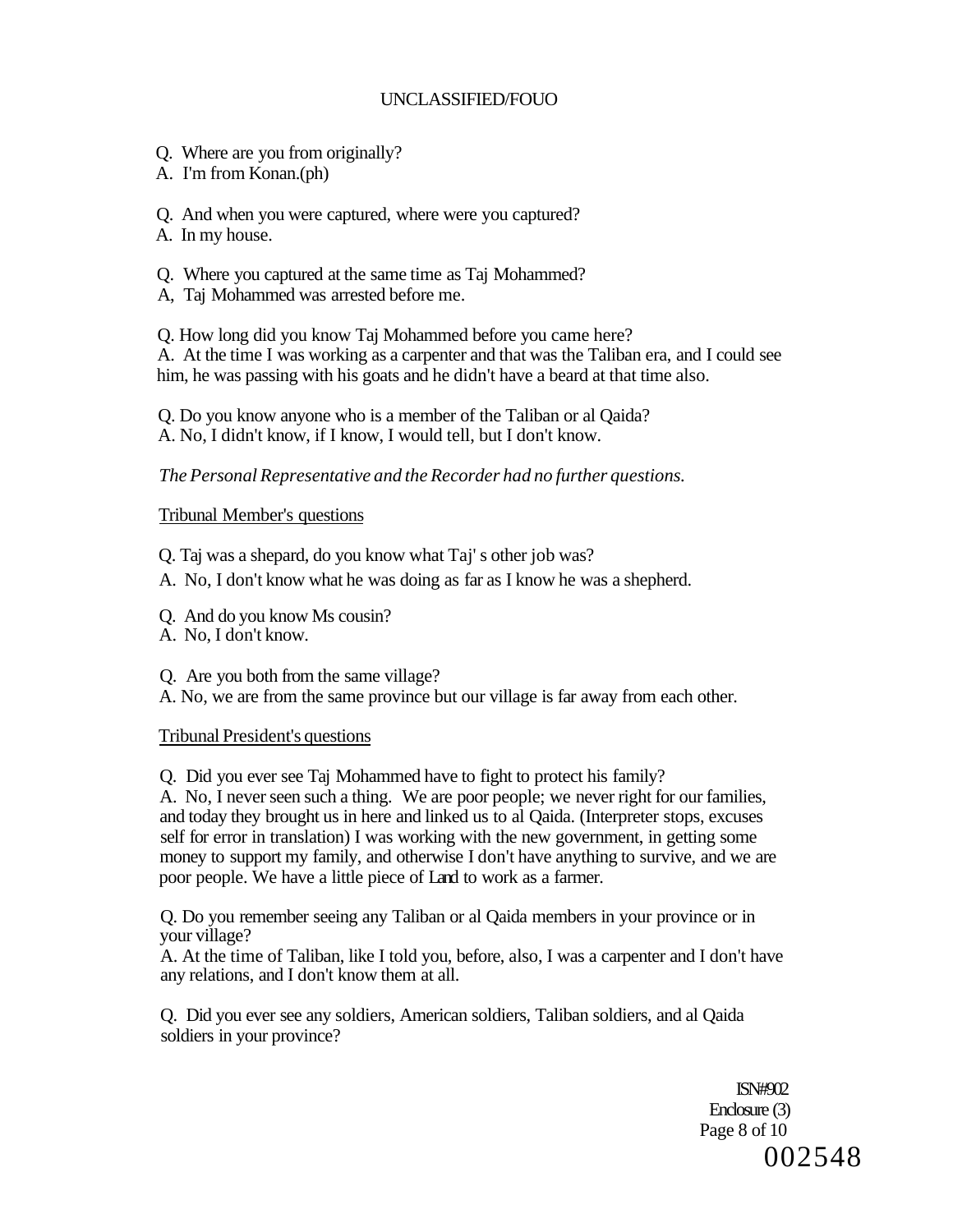A. I was working with the new government, and I see American soldiers, I see Afghan soldiers also. Americans walk over there, and I was working also, I didn't know they would arrest me, and bring me in here. I didn't know, we were happy that Americans came into Afghanistan, we would see stability, but I didn't know they would bring me in here and put me in the jail.

Q. Did you see any of the soldiers, Taliban soldiers, or al Qaida soldiers with weapons? A. No I didn't Some of the Taliban members, right now working with the government also, and I don't know how many of them is over there. And, about the other province, and Taliban members, I don't know and I'm not aware of.

Q. Are you aware of any Islami Gulbuddin soldiers in the area?

A. As far as I know, one of the commanders in the name of Nija Woobc (ph) and the other was Sadan, they were members of Islami. When I was there, they were working with the new government also, but by the time I was arrested, before my arrest they escaped and they were not with the government anymore.

Q. Do you know if that was before the attack on the Americans in the United States September 9/11, was that before or after?

A. It was in the time of the new government started. They were opposite of Taliban also, and they were in power, they were righting against Taliban, but, since American came, through that province, they escaped.

Q. Ok, Taj Mohammed, do you have any questions that you would like to ask the witness?

Detainee: No, I don't have any questions, and I also don't know this guy very well. He is a poor guy, he came, and made up a whole lot of his confession, so, the rest of it belongs to you guys, what decision you make about me.

Tribunal President: Thank you. We will take a brief recess while the witness is removed from the room.

*Tribunal is recessed until after witness is removed from the room.* 

Tribunal President: Taj Mohammed, do you have any other comments before we move on?

Detainee: No, I don't, if you all have questions, I am willing to give you answers.

*The Tribunal President confirms that the detainee had no further evidence or witnesses to present to the Tribunal. The Tribunal President explains the remainder of the Tribunal process to the detainee. The detainee has a question in regards to the Tribunal process and the gathering of information from his family. It is as follows:* 

> ISN#902 Enclosure (3) . Page 9 of 10 002549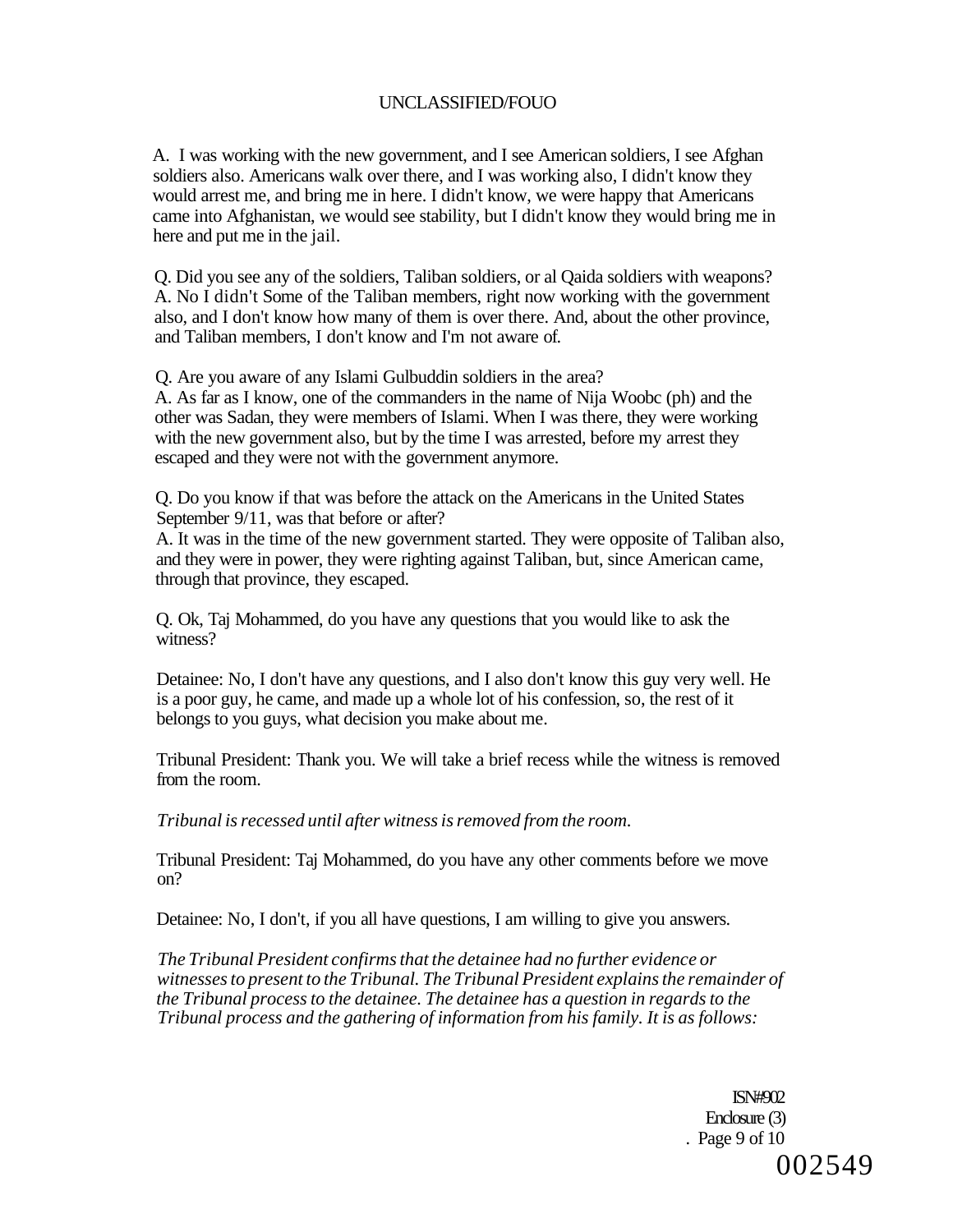## UNCLASS1FIED/F0U0

Detainee: How can I collect information? My family is in Kujar, (ph) in the province, in Afghanistan, and they are in the mountain.

Tribunal President: There will be an Administrative Officer or military officer assigned that will assist you in gathering that information from your family.

Detainee: Good.

*The Tribunal President adjourns ike Tribunal* 

## **AUTHENTICATION**

**I** certify the material contained in this transcript is a true and accurate summary of the testimony given during the proceedings.



Colonel, United States Army Tribunal President

> ISN#902 Enclosure (3) Page 10 of 10 002550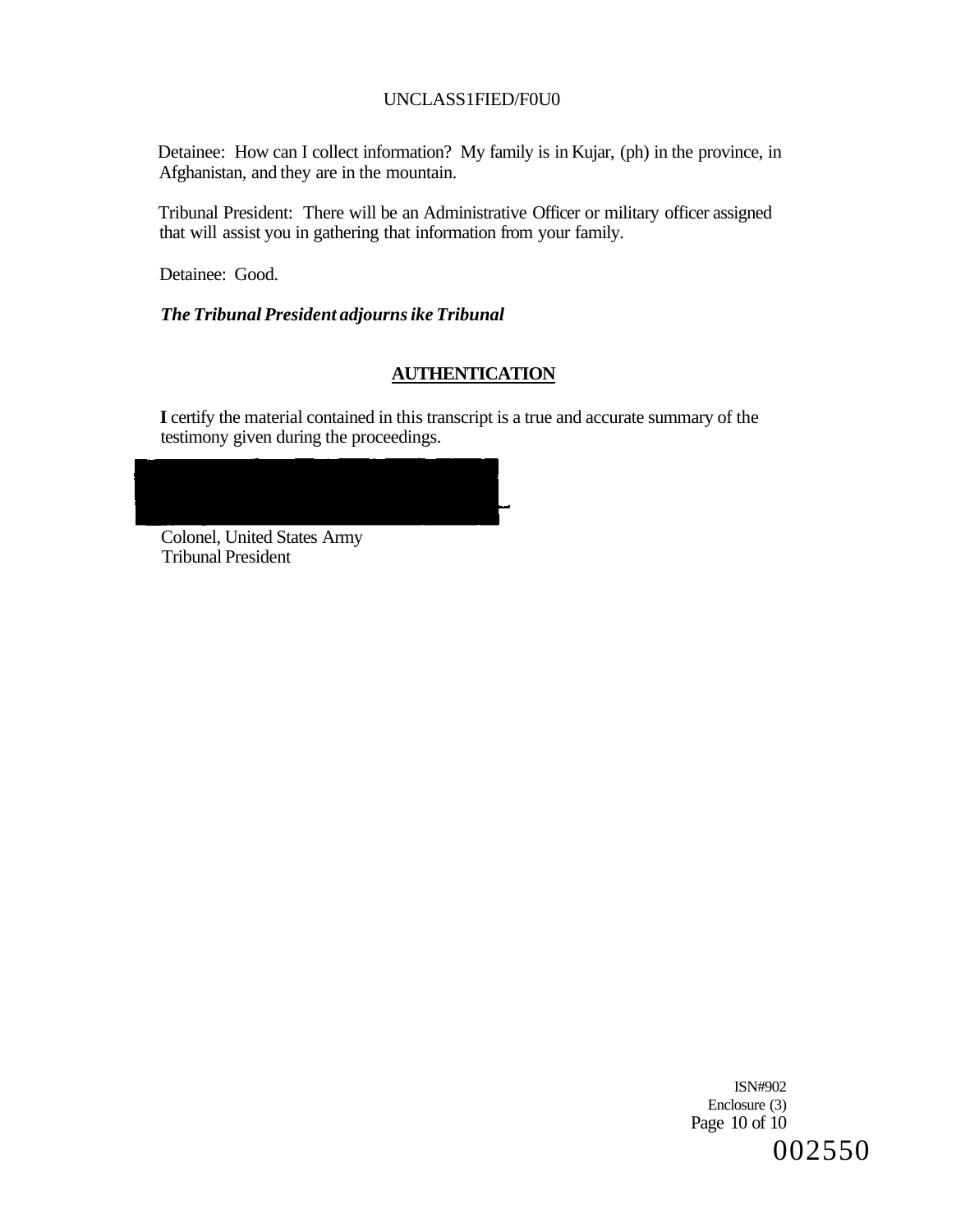## **Summarized Detainee Statement**

*The Tribunal President read the Hearing Instructions to the Detainee. The Detainee confirmed that h e understood the process and had no questions.* 

*The Personal Representative presented the Detainee Election Form (Exhibit D-A) to the Tribunal* 

*The Recorder presented the Unclassified Summary of Evidence (Exhibit R-l) to the Tribunal.* 

*The Recorder presented Exhibits R-2 into evidence and gave a brief description of the contents of the Unclassified Summary of Evidence (Exhibit R-l).* 

*The Recorder confirmed that he had no further unclassified evidence or witnesses and requested a closed Tribunal session to present classified evidence.* 

*The Tribunal President addressed the Detainee \*s request for deportation documentation from Afghanistan informing the Detainee that the document was not reasonably available and therefore denied.* 

Tribunal President: Was this a request that you made through your Personal Representative?

Detainee: Yes.

Tribunal President: This is the first time the Tribunal has seen this request. Personal Representative, did you make an on island look for this?

Persona] Representative: Yes ma'am and was unable to locate it

Tribunal President: Can you shed any more light on this?

Personal Representative: Yes ma'am. He last saw the document in Bahgram. He had not seen it in Guantanomo Bay but his interrogator saw it here. Therefore, I knew that if I did not find it here that we would not have it.

Tribunal President: It's reasonable to assume that it should have been located here. It should have came with him if was in fact seized on him in Bahgram, is that correct?

Personal Representative: Well ma'am, his interrogator saw it here.

Tribunal President: Unfortunately, based on this information we'll have to determine that it's not reasonably available.

> ISN# 758 Enclosure (3) Page 1 of 11

UNCLASSIFIED//FOUO

002551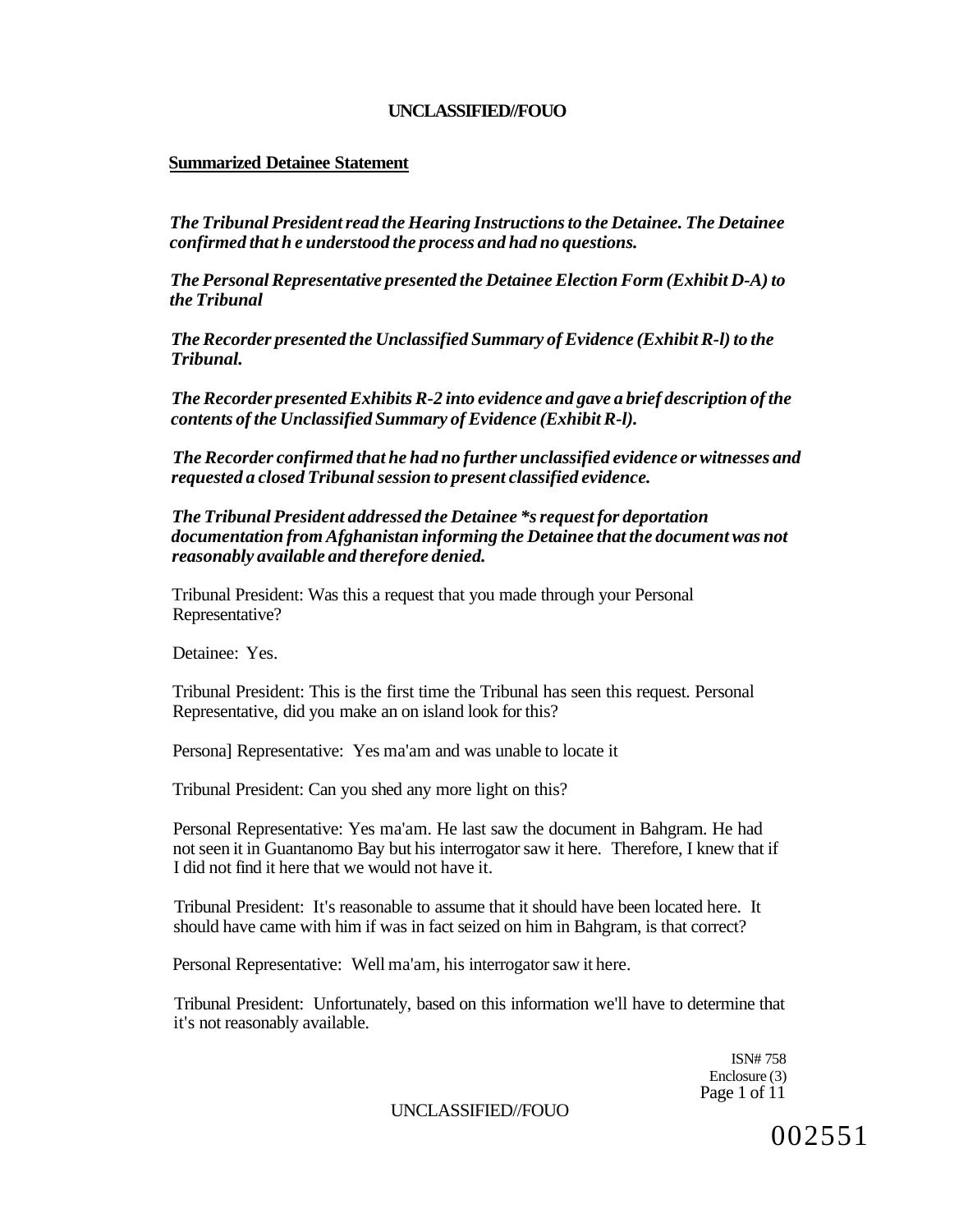*The Tribunal President opened the Tribunal to the Detainee to make his statement and asked if he would like to make his statement under oath,* 

Detainee: Okay, no problem.

*The Recorder administered the Muslim oath to the Detainee.* 

Detainee: First of all, all ofthese accusations do not exist In regard to being part of the Taliban or al Qaida, that's not true. I nave documents that prove that I was in a Taliban prison. That's all. I don't have anything eke, it's all there.

Personal Representative: I can review some of the things we discussed if you would like.

Detainee: Go ahead.

*3.a.I0. The Detainee stayed at the al Farouq camp inDarwanta, Afghanistan, where he received 1, 000 Rupees to continue his travels.* 

Personal Representative: He said that he had never been to al Farouq.

Detainee: I never visited al Farouq.

*3.0.13. Detainee was arrested by Pakistani authorities in Khudzar, Pakistan in July 2002.* 

Personal Representative: The true month was April, not July.

Detainee: That is true yes.

Personal Representative: He said that before 9/11, he worked with the Taliban fighting.

Detainee: Yes, I was with them only for one month.

Personal Representative: They asked him to leave and he was captured before he could leave.

Detainee; That is true.

Personal Representative: He was never involved in any fighting after he was asked to leave.

Detainee: I never participated in fighting in Afghanistan before or after.

Personal Representative: That concludes everything that we discussed.

Tribunal President: Does that conclude your statement?

rSN# 758 Enclosure (3) Page 2 of II UNCLASSIFIED//FOUO  $n / v \cdot * \text{er } \sim 0$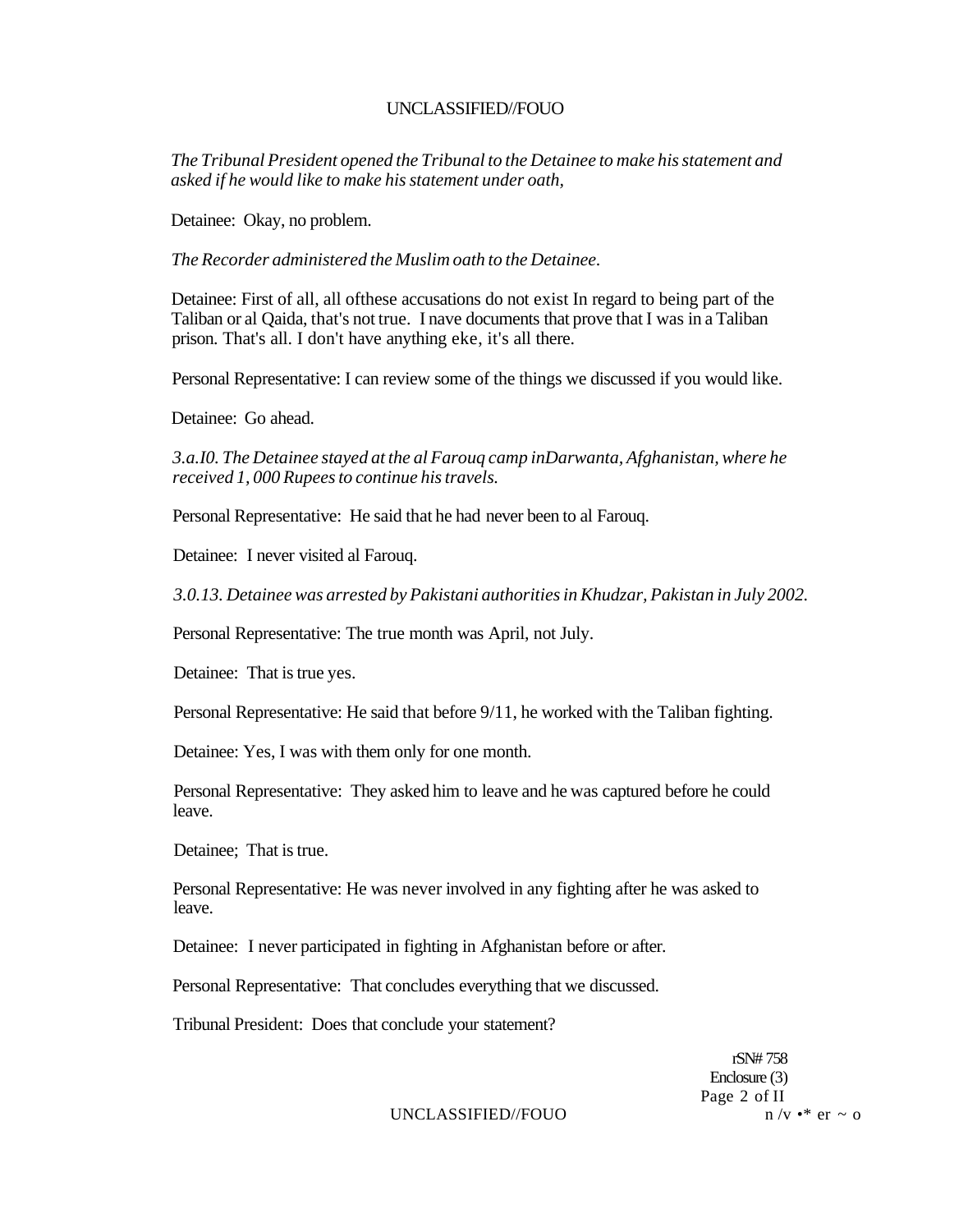Detainee: Yes. *I* am done.

Tribunal President: Would you be willing to answer some questions that we may have for you?

Detainee: Yes.

Tribunal President: I always like to say that this the only document that we have seen about you to this point So we may ask some questions reference your background or other things just because we don't any more information than this. Personal Representative, do you have any questions for the Detainee?

Personal Representative: No ma'am.

Tribunal President: Recorder, do you have any questions for the Detainee?

Recorder: Yes ma'am. Earlier you stated that all these accusations do not exist What do you mean by that?

Detainee: That all of these things you said 1 have done, I have not done any of those things. For example, being part of al Qaida or part of the Taliban, I am not part of any one of them.

Recorder: Were you ever in the Iraqi army?

Detainee: Yes.

Recorder: So some are true?

Detainee: Yes, some of these points axe true and others are not.

Recorder: One more question. You said that you did not attend the al Farouq in Darwanta?

Detainee: Yes.

Recorder: Did you attend any camp at Darwanta?

Detainee: I visited but I never trained.

Recorder: Visited a camp?

Detainee: Yes. I visited as a guest but never trained.

ISN# 758 Enclosure (3) Page 3 of 11<br>n r<sup>\*</sup> \* - ~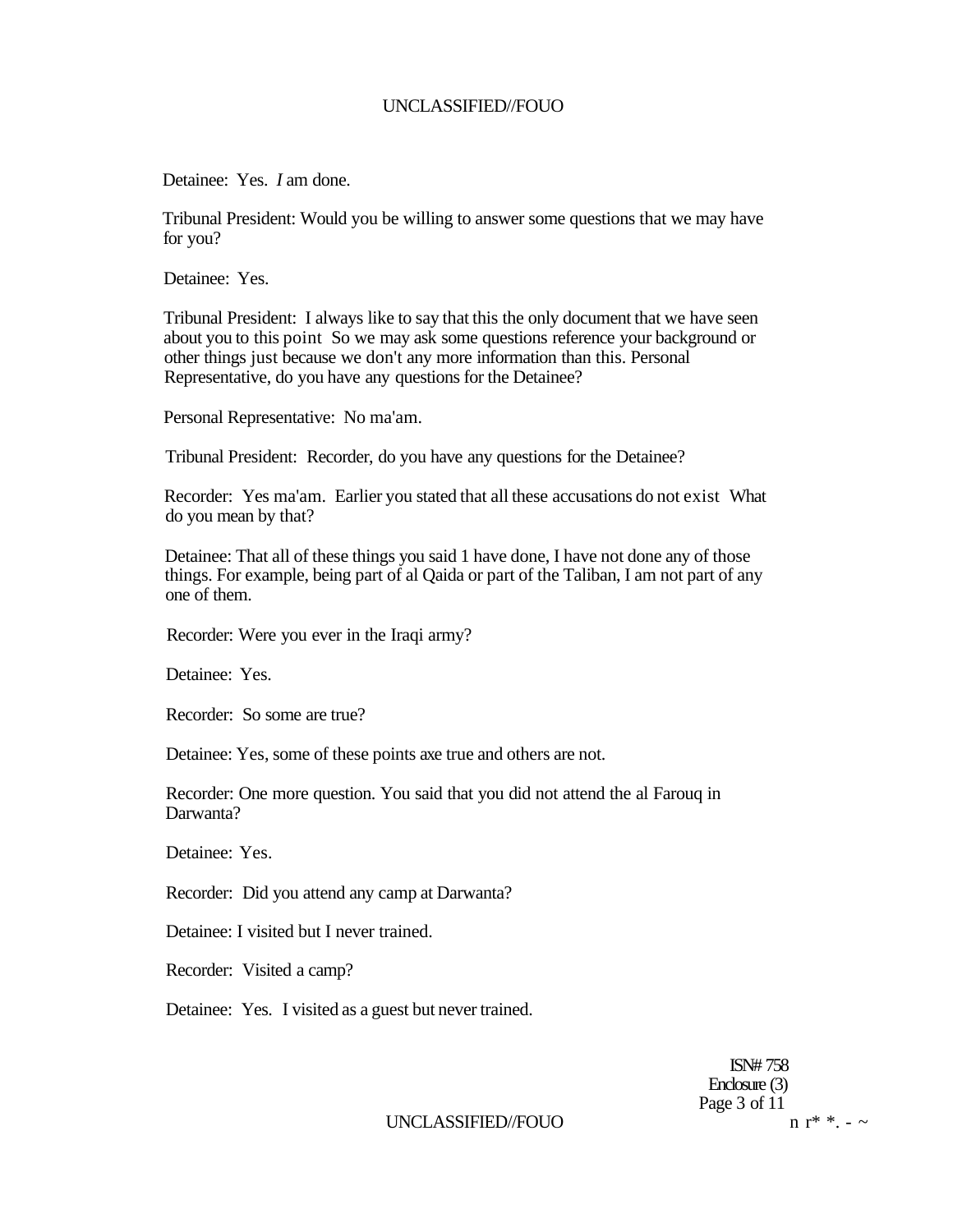Recorder: Can you tell me what al Farouq means?

Detaittee: Farouq's name is one ofthe disciples of Mohammed. He is one of the first brilliant leaders and that's the name of that training camp in Afghanistan.

Recorder: Do you recall the name ofthe camp you visited?

Detainee: 1 don't remember the other names but I know Darwanta I visited there.

Recorder: Thank you.

Detainee: You are welcome.

Tribunal President: Do any Tribunal members have any questions for the Detainee?

Tribunal Members' questions

- Q. We've just gone over this list here, the entire list. You had said basically that they were all false. But now we find that that is not necessarily true. So to clarify, you stated that you had never been to al Farouq but then you just stated that you were a guest at al Farouq.
- A. I said in Darwanta. Not in al Farouq.
- Q. Al Farouq is not in Darwanta?
- A. Al Farouq is in Khandahar.
- Q. What was you occupation while you were in Afghanistan?
- A. I didn't have a job when I was there. I was just an immigrant and I used to hunt birds.
- Q. How did you support yourself?
- A. I used to ask the leaders of Taliban for help and I used to go to some humanitarian organizations.
- Q. Which charitable organizations were these?
- A. Like the United Nations, the International Islamic Relief Organization, and also Doctors without Borders and the Red Cross.
- Q. How long did you live off charity?

ISN# 758 Enclosure (3) Page 4 of 11

UNCLASSIFIED//FOUO  $0^{\nu c}$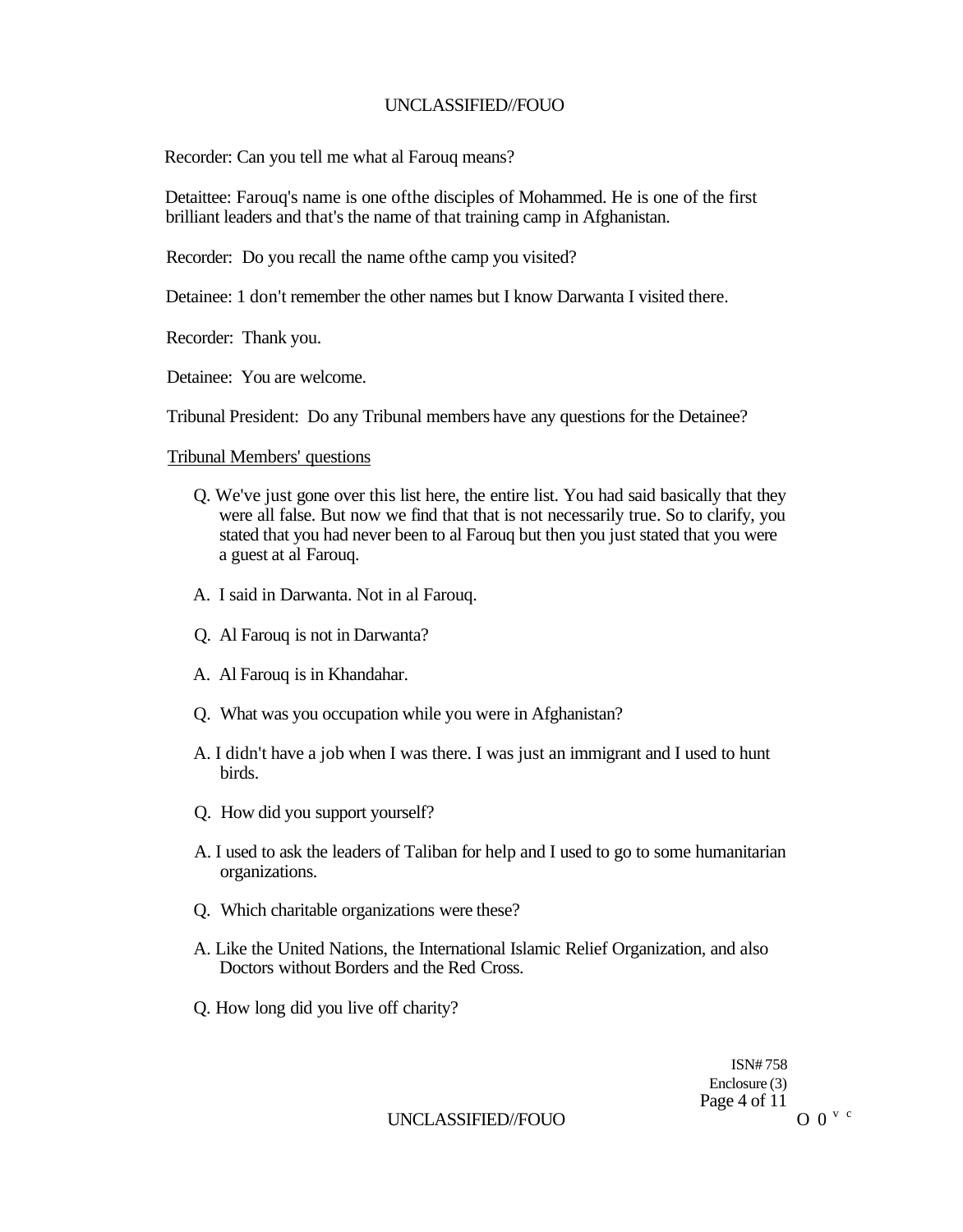- A. I wasn't staying permanently in Afghanistan. I used to go in and out.
- Q. Between Afghanistan and where?
- A. Pakistan.
- Q. So I understand you did not have a job in Pakistan either?
- A. That is true. I did not have a job in Pakistan either.
- Q. Okay so you did live off charity in both Afghanistan and Pakistan?
- A. Yes, that is true.
- Q. How many years did you live off charity?
- A. '96 to'97 is the firstperiod. And the second period is 2000 to 2001. In'95Iwas in a prison in Afghanistan.
- Q. Why were you in prison?
- A. I didn't have a passport.
- Q, You gave the years '96 to '97 and then you jumped to 2000 to 2001. So between 1997 and 2000, what did you do?
- A. 1997, '98, and'991 was in Pakistan.
- Q. Okay, let me ask this one more time. So between the time you left prison until the time you were captured, you lived off charity?
- A. That is true yes.
- Q. And you never asked for anything in return?
- A. No.
- Q. What is your education level?
- A. Third year in middle school.
- Q. Would you call yourself a very religious person?
- A. No, I'm not religious.

ISN# 75fi Enclosure (3) Page 5 of 11

## UNCLASSIFIED//FOUO

002S55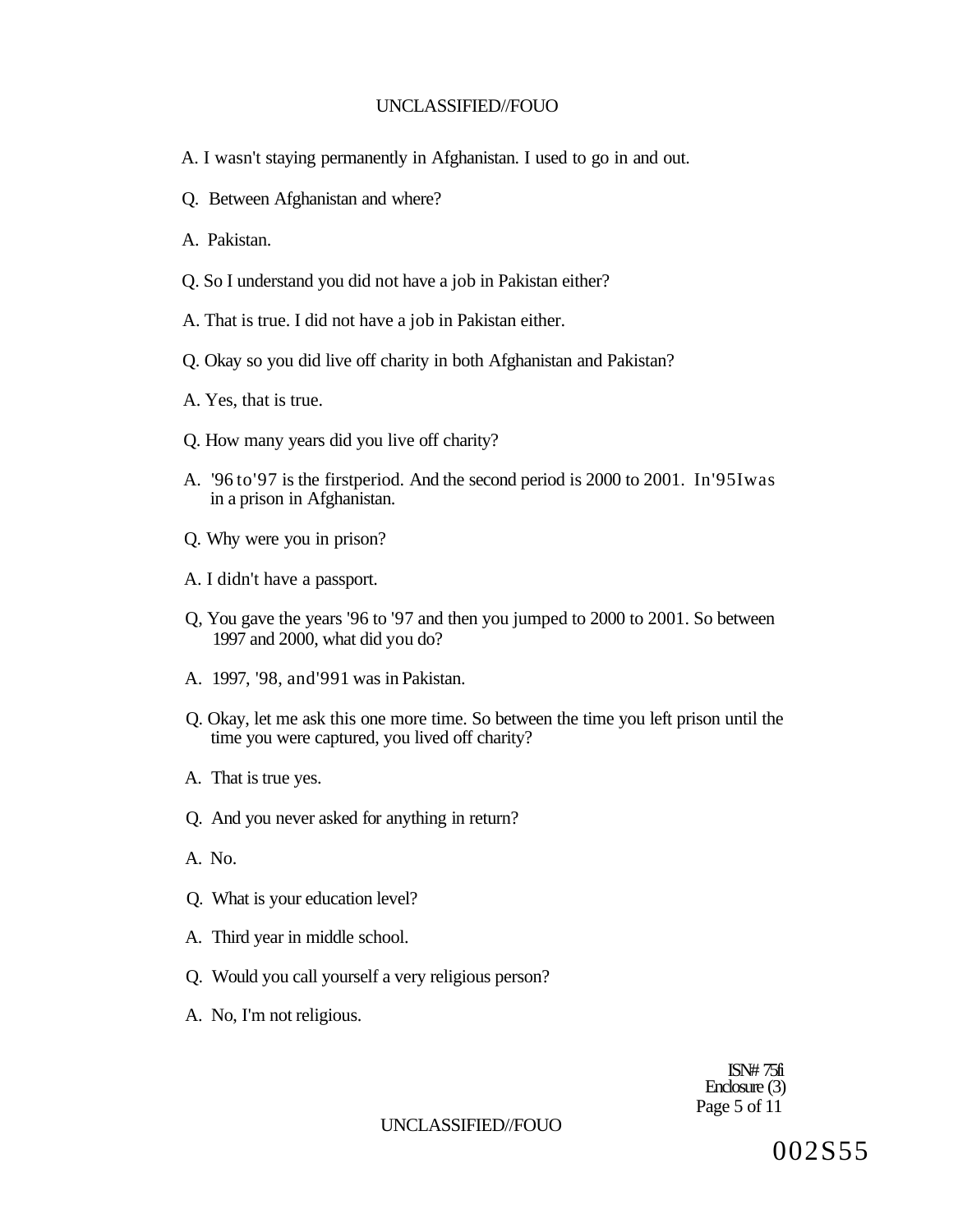- Q, While you were in the Iraqi army, did you receive training on Kalashnikov, on the mortar, and rocket propelled grenades?
- A. Yes, I trained on Kalashnikov, hand grenades, mortars but no rocket propelled grenades.
- Q. What was the reason you left Iraq to Afghanistan?
- A. First time I trying to go to Iran. Then we went to Turkmenistan and Turkmenistan sent us to Afghanistan.
- Q. You said they sent you to Afghanistan. Who sent you to Afghanistan?
- A. The government of Turkmenistan.
- Q. This just opens up two more questions. Why did you leave Iraq?
- A. I deserted the Saddam's army.
- Q. Why did Turkmenistan send you to Afghanistan?
- A. There was no Iraqi embassy in Turkmenistan, so they sent us to Afghanistan.
- Q. You said you did work with the Taliban is that correct?
- A. Yes, that is true. Only one month.
- Q. During that month, describe for us all the work you did with the Taliban.
- A. I was in a reserve unit. Our job was if there was an attack we move toward where the attack was coming from. It was a mobile unit I didn't participate in any attack myself.
- Q. Did you participate in any training of other Taliban soldiers? Did you train any of the other Taliban soldiers? Did you train Taliban?
- A. No.
- Q. Did you have a rank in the Taliban?
- A, No, I didn't have a rank.
- Q. How did you come to find out about this opening with the Taliban?

ISN# 758 Enclosure (3) Page 6 of 11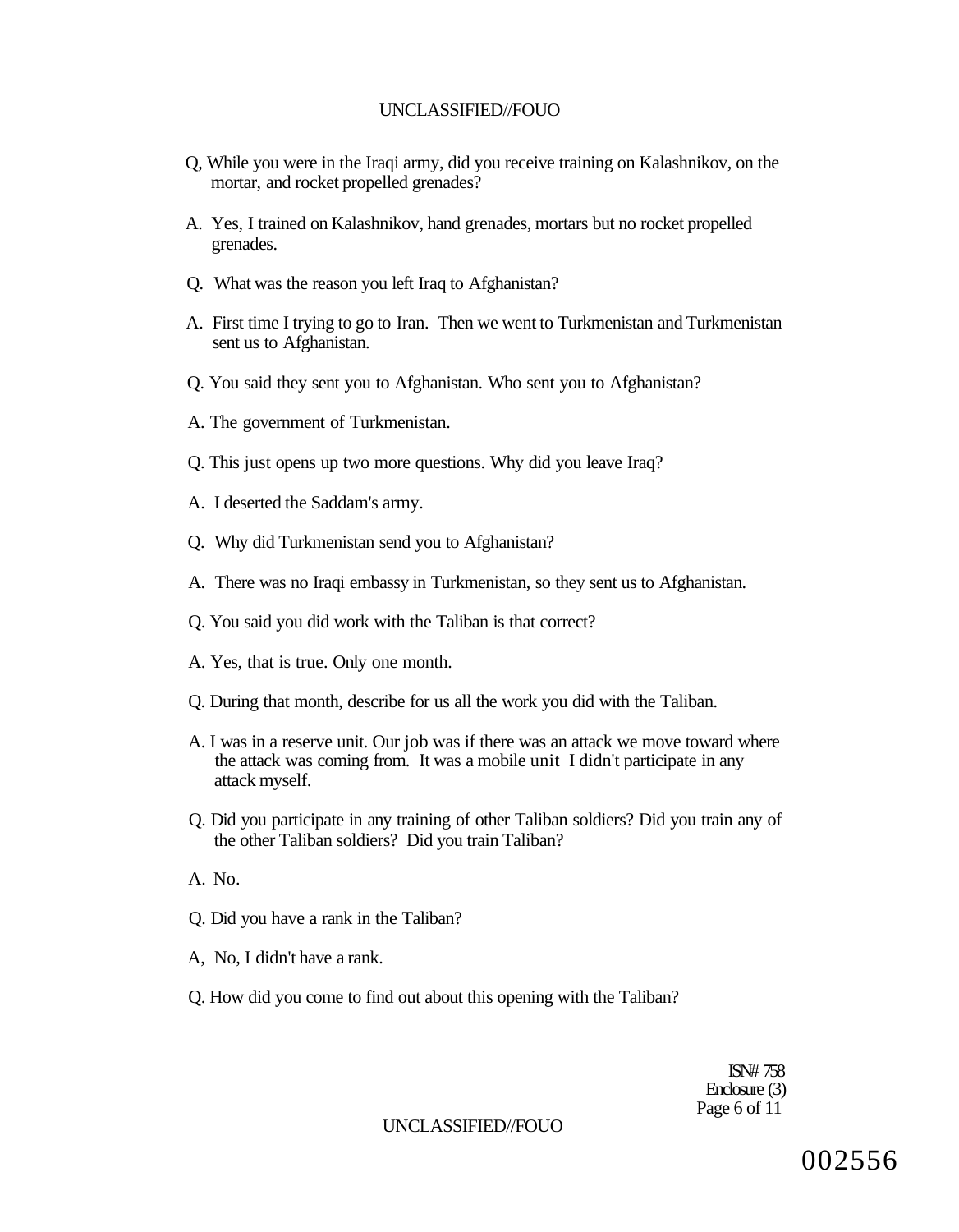- A. Taliban will hire anybody that comes and wants to join. They didn't have any structure or any device for hiring or recruiting people so anybody can come and join (inaudible).
- Q. Where did you join?
- A. It was in a school.
- Q. Where?
- A. MazarE Sharif.
- Q. How old are you?
- A. I am 39 now.
- Q. How many times have been arrested?
- A. In Afghanistan?
- Q, In your life.
- A. Many times. Five times.
- Q. What were those five times for? Describe for me.
- A. AU of it because I didn't have a passport.
- Q. How about this last time you were arrested? What was that for?
- A. Also because I didn't have a passport.
- Q. Did anybody tell you any other reason besides not having a passport for being arrested?
- A. They always accused me of being a spy.
- Q. This last time you were arrested you were accused of being a spy?
- A. No, last time they didn't accuse me of that. Just because I didn't have a passport.
- Q. Usama Bin Ladin, do you know him?
- A. Yes I know him.

ISN# 758 Enclosure (3) Page 7 of 11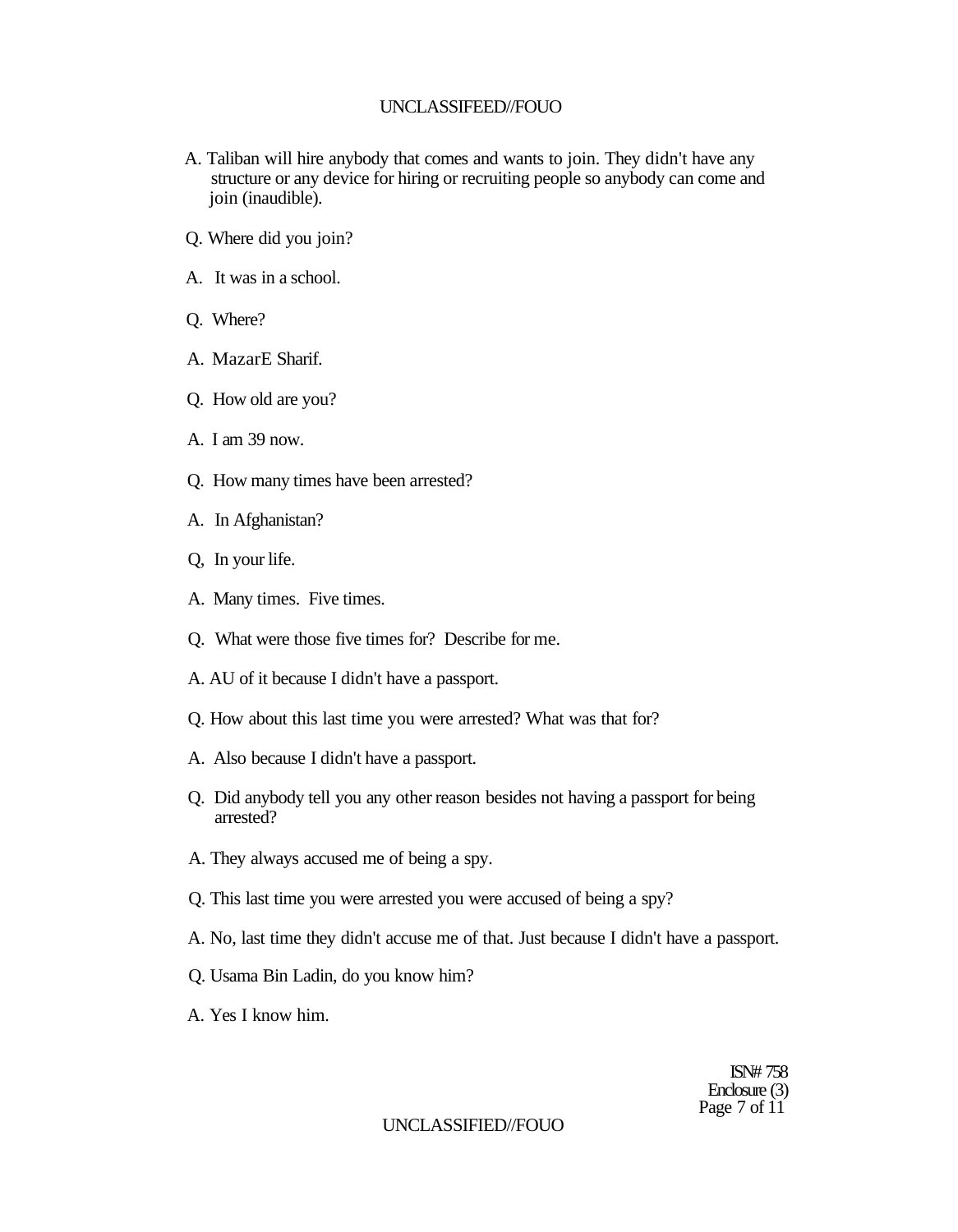- Q. How do you know him7
- A. I know him through T.V. and through newspapers.
- Q. Did you ever work for him?
- A. No, never.
- Q. Did you ever meet him?
- A. I never met him but I've seen him once.
- Q. Where did you see him?
- A. In Hundar (ph) area in Pakistan.
- Q. Describe the circumstances for us.
- A. He was going in the street in a small bus with tribe leaders. So I ran to the street I wanted to talk to him but he was already gone.
- Q. When was this?
- A. It in April of 2002.
- Q. You said you wanted to meet him. Why did you want to meet him?
- A. I wanted to know where he was going.
- Q. Did you want to ask him something?
- A. I just wanted to know where he was going. Because I wanted to report where he was going.
- Q. Who were you going to report it to?
- A. To the police.
- Q. The Pakistani police?
- A. Yes. After that I did report that but he left and I was arrested.
- Q. Did you know any of the people that Usama Bin Ladin was with at that time?
- A. Yes, I did know some. You mean the people in the streets with him?

ISN# 758 Enclosure (3) Page 8 of II

#### UNCLASSIFIED//FOUO

**00**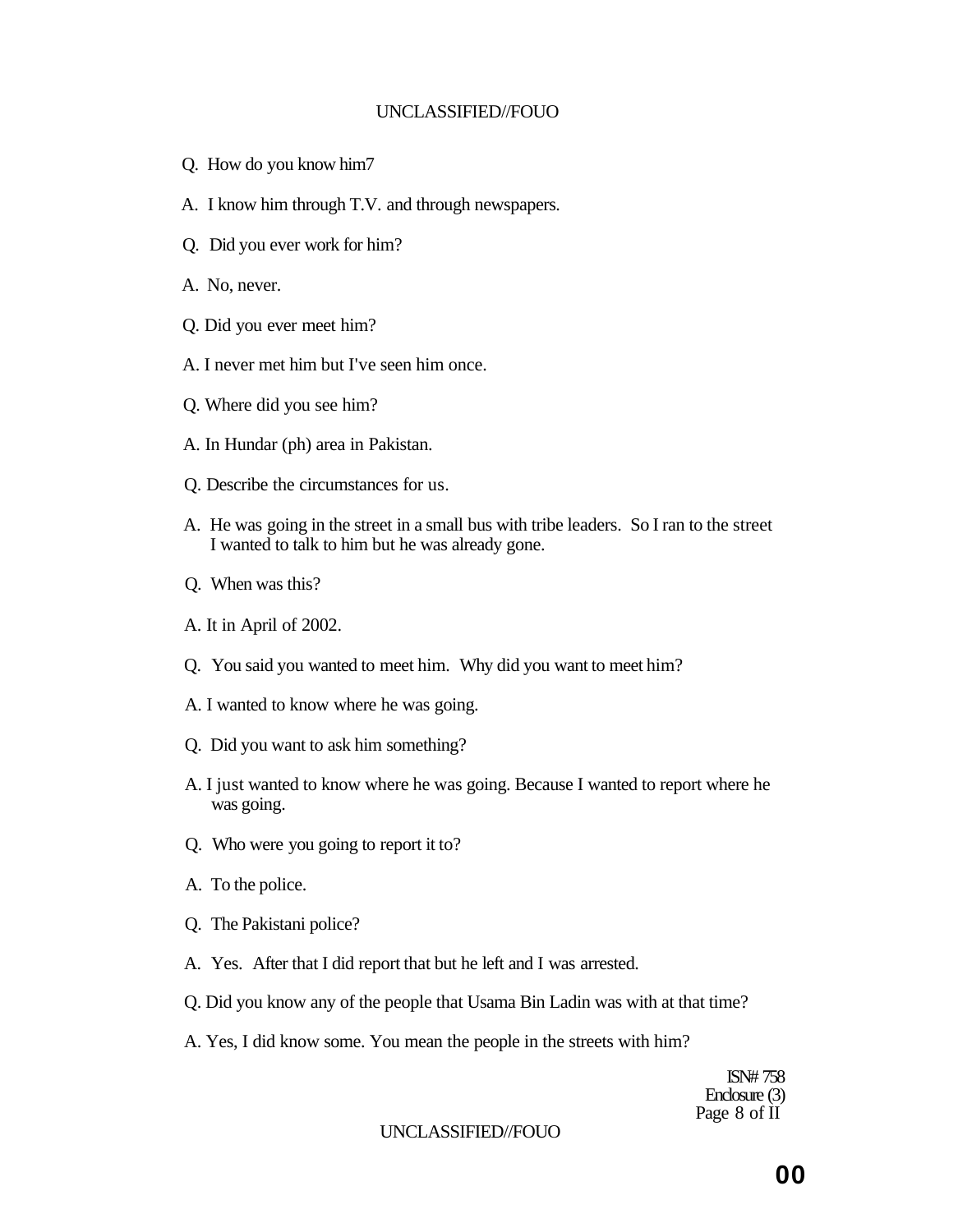Q. Yes.

- A. I know one whose name is Nonewe Kabar Idin (ph).
- Q. This person was actually with Usama Bin Ladin?
- A. Yes, he was with him in the cars.
- Q. How do you know this person?
- A. I know him for a long time.
- Q. How long?
- A. I know him since 1999.
- Q. Where do you know him from?
- A. I was planning to go to Quetta I didn't have money so I came to this person. He was one of the tribe leaders, sheiks. Since then we became friends.
- Q. Did you ever talk to him about Usama Bin Ladin?
- A. I talked to him the following day about Usama Bin Ladin and he told me I was crazy that wasn't Usama Bin Ladin.
- Q. How about before that day? Before you saw Usama Bin Ladin did you talk to him about Usama Bin Ladin?
- A. No. Before that, no.
- Q. Do you know anybody else that knows Usama Bin Ladin?
- A. Nonewe Sius (ph). He was the driver in that car.
- Q. How do you know him?
- A. I knew him also through Kabar Idin.
- Q. How long have you known him?
- A. I know him 2002.
- Q. Know anybody else who knows Usama Bin Ladin?

ISN# 758 Enclosure (3) Page9ofll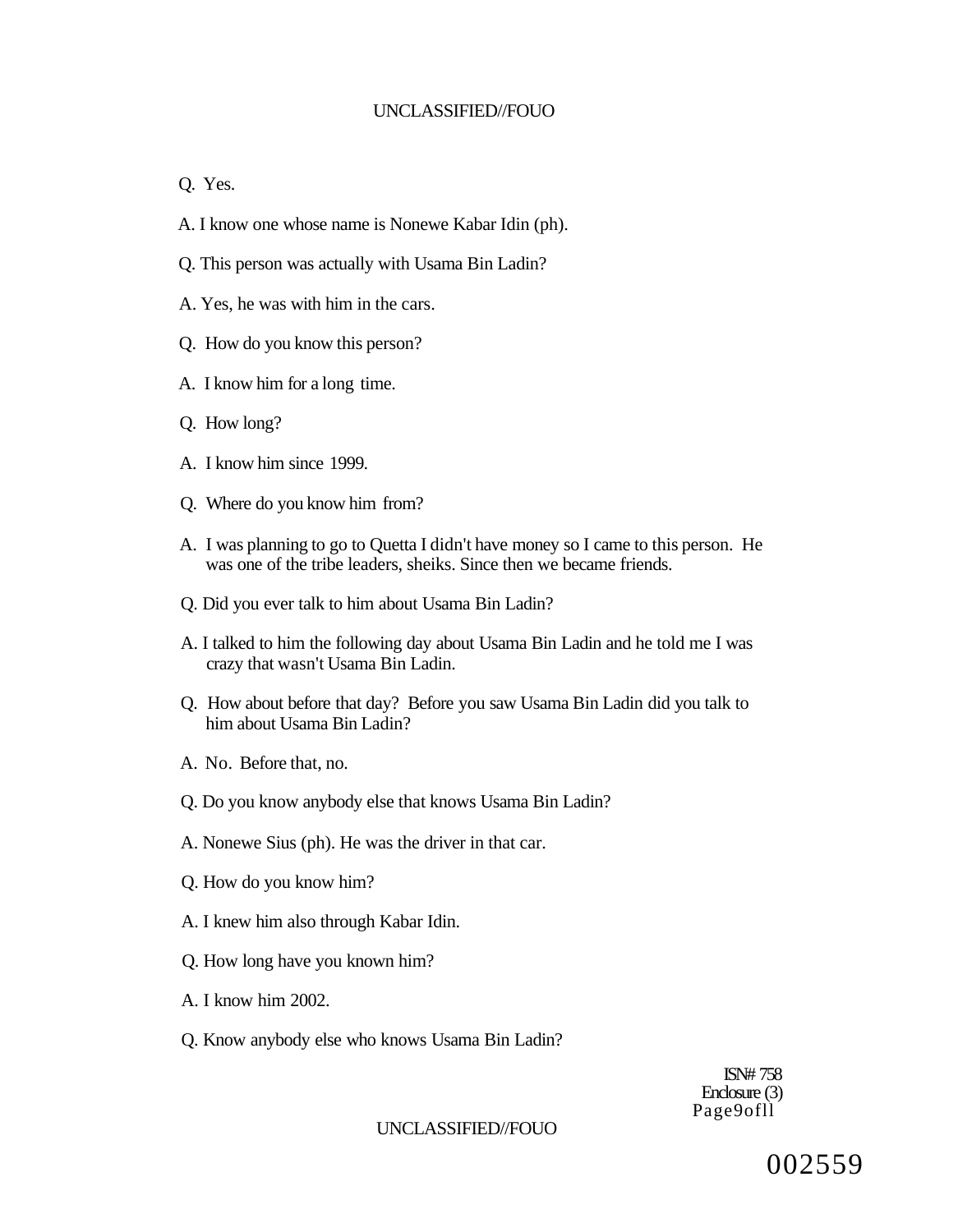- A, No, just these two.
- Q. You ever work with al Qaida?
- A. No not ever.
- Q. These two people that you mentioned, are they al Qaida?
- A. No, they are just scholars, Islamic scholars.
- Q. Other than the military training that you received with the Iraqi army, describe for us all the other military training you have received.
- A. Beside the army I didn't have any.
- Q. What is jihad?
- A. It's fighting.
- Q. Fighting who?
- A. The Muslim's point of view, anyone who is not Muslim you should fight them.

#### Tribunal President's questions

- Q. You said that you had a document to prove you were in a Taliban prison, can you elaborate on this?
- A. Yes.
- Q. Can you tell the year or just anything about it that you wanted to share with us?
- A. The date on the paper is August  $15<sup>th</sup>$ , 2001. Also the administration of the prison gave me that paper. They told me take this to the Red Cross and within twenty days we will give you (inaudible) and you're going to leave Afghanistan. If you don't leave in this period we are going to put you jail for a long tune. The Red Cross starting on my case trying to get me out of Afghanistan but that took extra time. After that it was the incident of 9/11 and the Red Cross and United Nations and everybody left and I was left alone.
- Q. So if I understand you right, the document you are talking about are the same as the deportation documents?
- A. Yes, it is the same.

ISN# 758 Enclosure (3) Page 10 of 11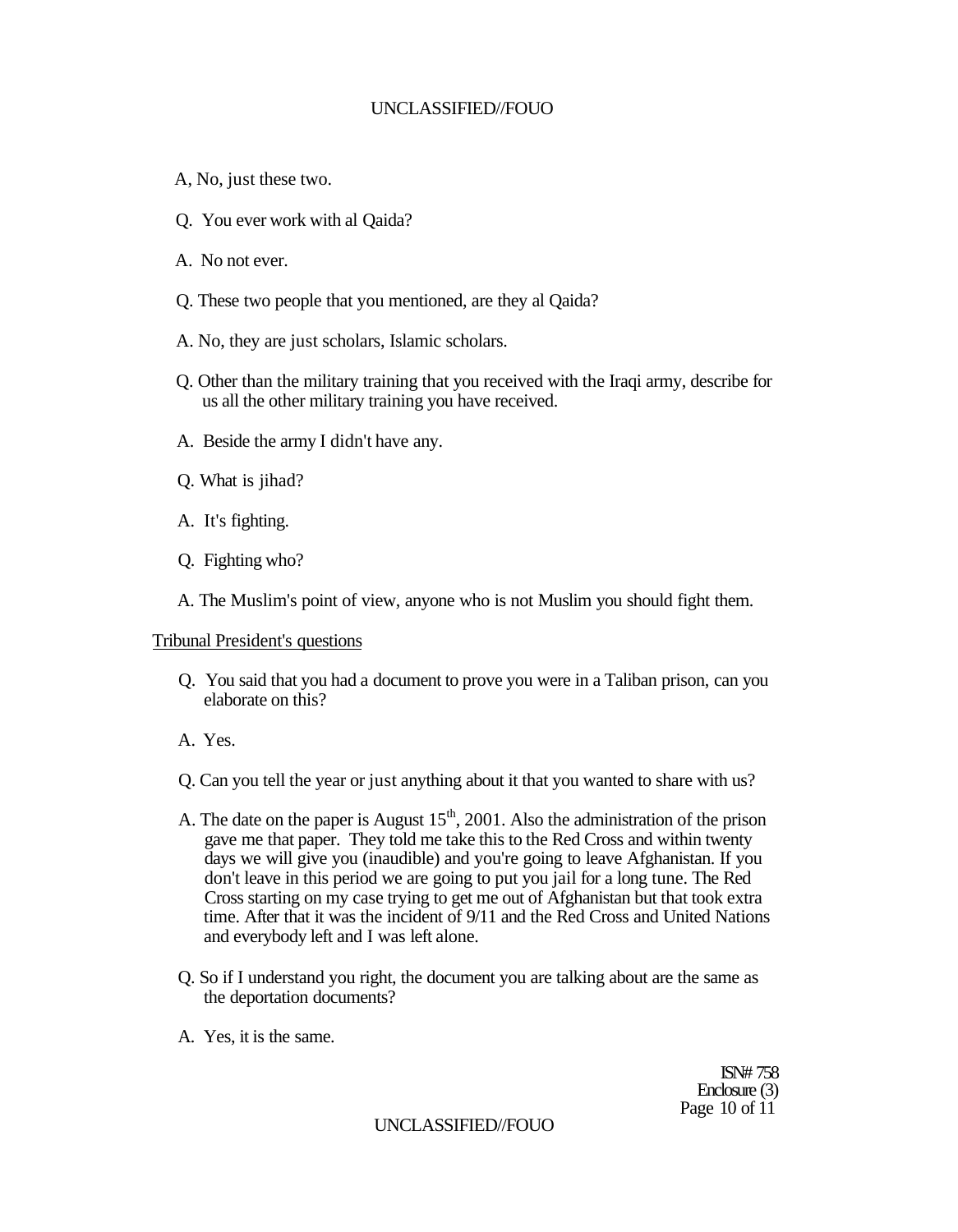- A. It's written in the Farsi language.
- Q. You've traveled around a lot. Where would you call home?
- A. Really, I don't have home. I was searching for a country or a nation but I couldn't find one.
- Q. No family to speak of?
- A. I have family in Iraq.

Tribunal President: I'd like to thank you for participating in this Tribunal today.

Detainee: You arc welcome.

Tribunal President: Is there anything else that you would like to tell us?

Detainee: No, I don't have anything else.

*The Tribunal President confirmed that the Personal Representative had no further evidence to present and that the Detainee no prevhusfy approved witnesses to present to the Tribunal and closed the open session.* 

*The Tribunal President explained the remainder of the Tribunal process to the Detainee and adjourned the open session.* 

#### **AUTHENTICATION**

I certify the material contained in this transcript is **a** true and accurate summary of the testimony given during the proceedings.



Colonel, U.S. Army Tribunal President

> ISN# 758 Enclosure (3) Page 11 of 11

UNCLASSIFIED//FOUO

002561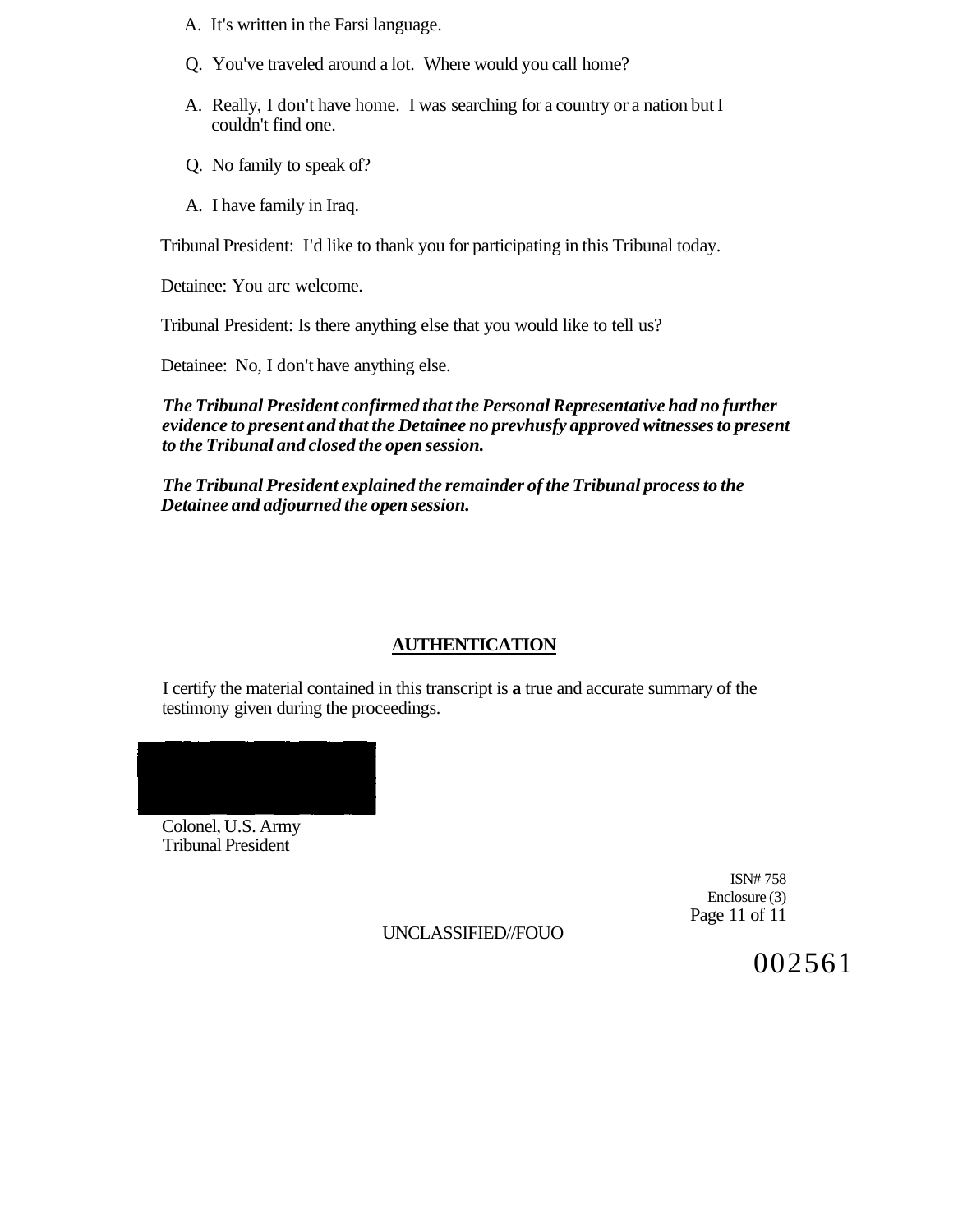## UNCLASSIF1ED//F0U0

## **Summarized Detainee Sworn Statement**

*The Tribunal President read the Bearing Instructions to the Detainee and confirmed that the Detainee understood and had no questions.* 

*The Personal Representative presented the Detainee Election Form (Exhibit D-A) to the Tribunal* 

*The Recorder presented the Unclassified Summary of Evidence (Exhibit R-l) to the Tribunal* 

*The Recorder presented Exhibits R-2 andR-3 into evidence and gave a brief description of the contents of the Unclassified Summary of Evidence (Exhibit R-l).* 

*The Recorder confirmed that he had no further unclassified evidence or witnesses and requested a closed Tribunal session to present classified evidence.* 

*The Tribunal President opened the Tribunal to the Detainee to make his statement and ashed if he would like to make his statement under oath.* 

*The Detainee stated that would like to make his statement under oath\** 

## *The Recorder administered the Muslim oath to the Detainee.*

Personal Representative: He will begin with an opening statement.

Detainee: The story of my life. I can start now by telling you that all of those accusations are false. If you like or if it is important to you, I can explain to you or tell you who Yunis is.

Tribunal President: Let me tell you first that is the only information that we have seen on you to this point. So anything that you think would be helpful to us please feel free to tell us.

Detainee: Good. In the name of merciful God, people in this detention facility have met with their lawyers who are American citizens. All of the lawyers advise them to not talk to the Tribunal. Not even personal information. Trusting myself, I know *Vm* not an enemy combatant. I'm not an enemy of anyone. I've never fought anyone. For that reason I'm speaking and I hope the Tribunal members will take this as the truth. After meeting with my Personal Representative, I had a lot to write and not a lot of time to prepare myself to give my statement. I've heard a lot of points, including my life in Morocco and leaving Morocco and traveling to Pakistan. I stayed for about six years in Pakistan. I was there for studying and humanitarian reasons. 1 left Pakistan and went to Yemen to study. For the same reason I went to Syria and stayed for three years. In the sixth month of year 2001,1 went to Afghanistan to do humanitarian work. I spoke before about who is Bin Laden and

> ISNtf 197 Enclosure (3) Page 1 of 16<br> $n^{\Lambda\Lambda}r$ -

 $UNCLASSFIED/FOUO$   $_{rt}^{\Lambda\Lambda}r$ -  $\leftarrow$   $\rightarrow$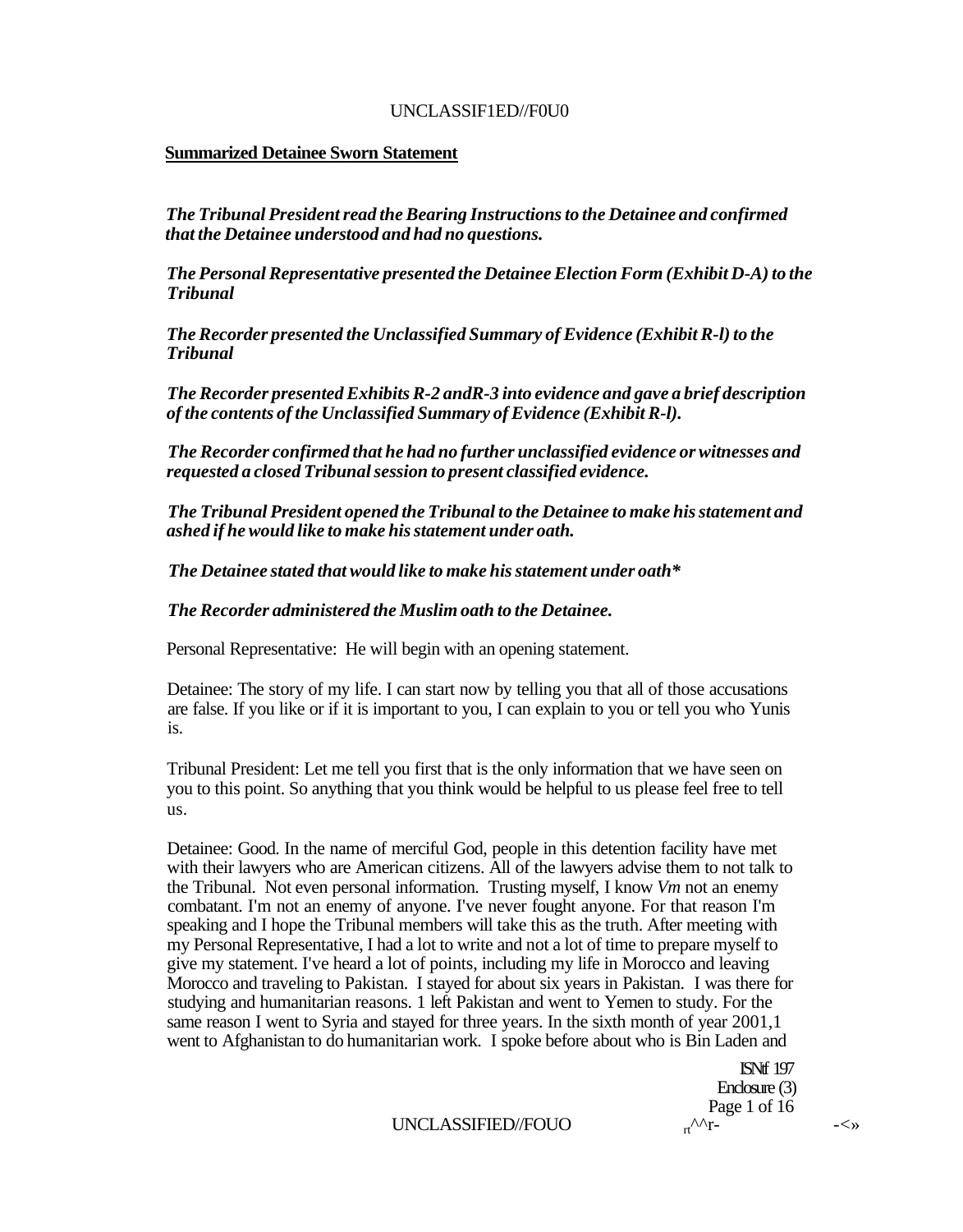the truth of who are the Taliban and all those groups that were mentioned in the accusations and the incident of September 11 and me leaving Pakistan and being given to American forces. The last place was Kandahar and then later I was taken to Cuba. I have a lot of words to say and I don't know how to tell all 14 years of my life in one hour.

*The Detainee began to retrieve the written notes that he had in his shirt pocket The translator assisted the Detainee in getting the pages of his statement in numerical order to allow the Detainee to continue his statement* 

Detainee: My name is Yunis Abdurrahman Shokuri. I was born in Morocco on 5/4/6\$. My family is very poor, made of nine males and five females. I studied middle school and high school in the same city in Morocco. In 1988,1 decided to leave to and complete my studies somewhere else. My hope was to go to Europe and finish my studies there. I never had the chance to go but there was a chance for me to go to Pakistan. Pakistan had a special place in my heart from what I heard from the al-Tabligh (ph) groups about this country.

## *3. a.* 7. *The Detainee traveled in June 2001 from Damascus, Syria through Turkey and Iran to Jalalabad, Afghanistan,*

The first accusation was about al-Tabligh group. I still do not understand because we can split that accusation into two, so if you could repeat it to me please.

Personal Representative: I will repeat if for you.

Detainee: I'm sorry. I want number two.

Personal Representative: Okay, I'll read it in English first.

## *3.a.2. Prior to helping the Moroccan Islamic Fighting Group (GICM). the Detainee was involved with Ja 'am al-Tabligh.*

Detainee: It's not understood that point very well. I do not know that group at all. I have never heard of it at all. I dare anyone that would even find any evidence or any name or anything about this group against me. All the groups in the world have a newspaper or maybe a paragraph about them and some kind of newspaper about certain groups. Moroccan fighters, I've heard of them at all. I don't know who made that up. Most of this accusation is about this group and I do not know about this fighting group. I do not know them. The other one about the al-Tabligh group, I will give you a summary of the al-Tabligh and who they arc.

Ja'am al-Tabligh was established in the country of India from the hands of one of the Indian Scientists, Sheik Kandaholi (ph). This happened about one hundred or one hundred and fifty years ago. It's an Islamic missionary group. It forbids violence against anyone. It asks for forgiveness and love for all the people. No discrimination against any religion. Islam is a message from God to all the people. Whoever is convinced of this religion, is

> ISN# 197 Enclosure (3) Page 2 of 16

UNCLASSIFIED//FOUO

00^563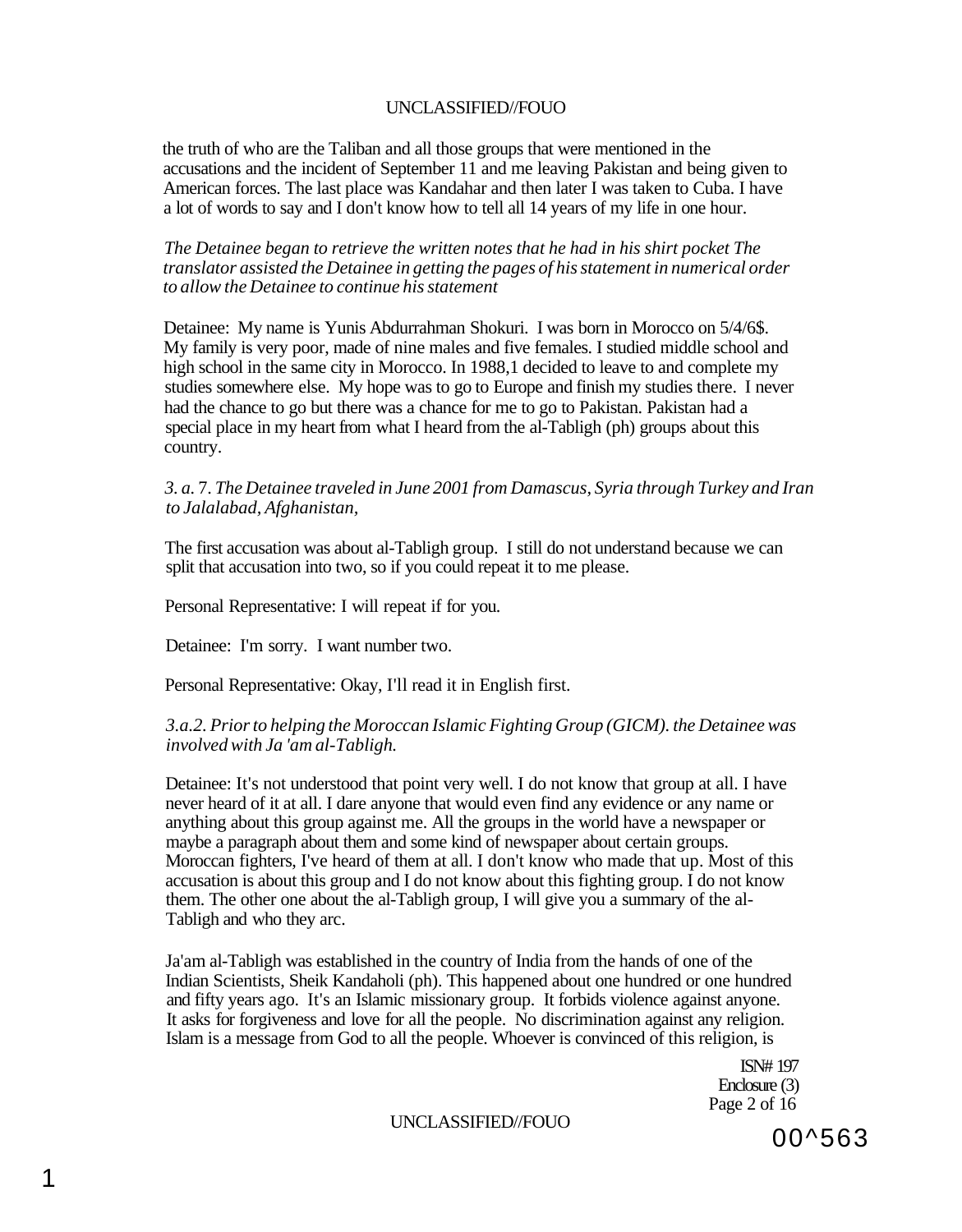free to decide rather to take that religion or not take that religion. The way they are is that they have good manners that were brought by the prophet Mohammed, peace upon him, and all the other prophets also. It is a worth while group. In the past one hundred and fifty years no one has accused it of anything, violence or terrorism. All the people know their ideology and their idea. Violence or terrorism or hatred were not used by any members of this group or any of that group. Their numbers are in millions. Their slogan is that there is no politics in religion and religion has no politics. They understand the jihad, the jihad against self and the devil. Fighting is forbidden. Also another slogan is that the people of Adam or humanitarian to be peaceful and not fighters or killers. My relationship to that group is that I met them in my country (Morocco) in 1985. I was raised on the hands of the members of that group. After leaving Morocco, 1 had no connection to that group whatsoever. Especially in Pakistan, I did not know anyone from that group there. I do not know where they came up with this accusation that I have a connection in Pakistan. Even if something was made up about this group, the whole world would know that it's not true. I spoke about this in the interrogation multiple times. I told them that accusation is stupidity given by the Americans to the world, because the world knows the truth about those people. I want to notify you also that all the interrogations, which are over 150 times that I have been interrogated, I spoke the truth, the whole truth. I gave everything I have to the investigators or interrogators. AU my advices that were given to the interrogators, even if they were useless, in my eyes, maybe to them it will be useful against those incidents that were happening in those days.

I will complete my story. In the year 1990,1 left Morocco and went to Pakistan. My sister and her husband accompanied me with my older brother. I went for immigration reasons. This immigration is the prophets way too, Prophet Mohammed peace be upon him, Prophet Moses peace upon him, and Prophet Abraham and Jesus peace upon him, they all immigrated, they went from one place *to* another. My reason was to finish my studies. For sure my family was stabled in Bashower (ph) city. I followed this group that my sister's husband worked for called the Humanitarian Committee. The Humanitarian Committee is based in Saudi Arabia to support the immigrants and orphans of Afghanis. After months I followed the same committee and after a year in 1991, my sister's husband passed away. I became responsible for the family. My brother went back to Morocco, After a period of time, in the beginning of 1993, my sister went back to Morocco also. In that time period I worked with another humanitarian committee called Islamic Humanitarian Charity. In 1994,1 registered and studied at the Islamic University in Islamabad.

I had an idea and decided to finish my studies. In this time period 1993, both of my parents passed away. My relationship to Morocco was just my parents. My brothers have their own families and their own lives and situations. I didn't have anything in Morocco. No house, work, or anything. My situation at the University did not help me at all because my financial status was very difficult. The study hours of the program were very difficult because it went by hours and not V<sub>i</sub> years. I had to find another way to finish my studies and I'd thought about Yemen a lot. The study there is more affordable. People always say that hearing is not always what you see. The situation there was not better the situation in Pakistan. I spent three months there. I registered officially in a Community College.

> ISN# 197 Enclosure (3) Page 3 of 16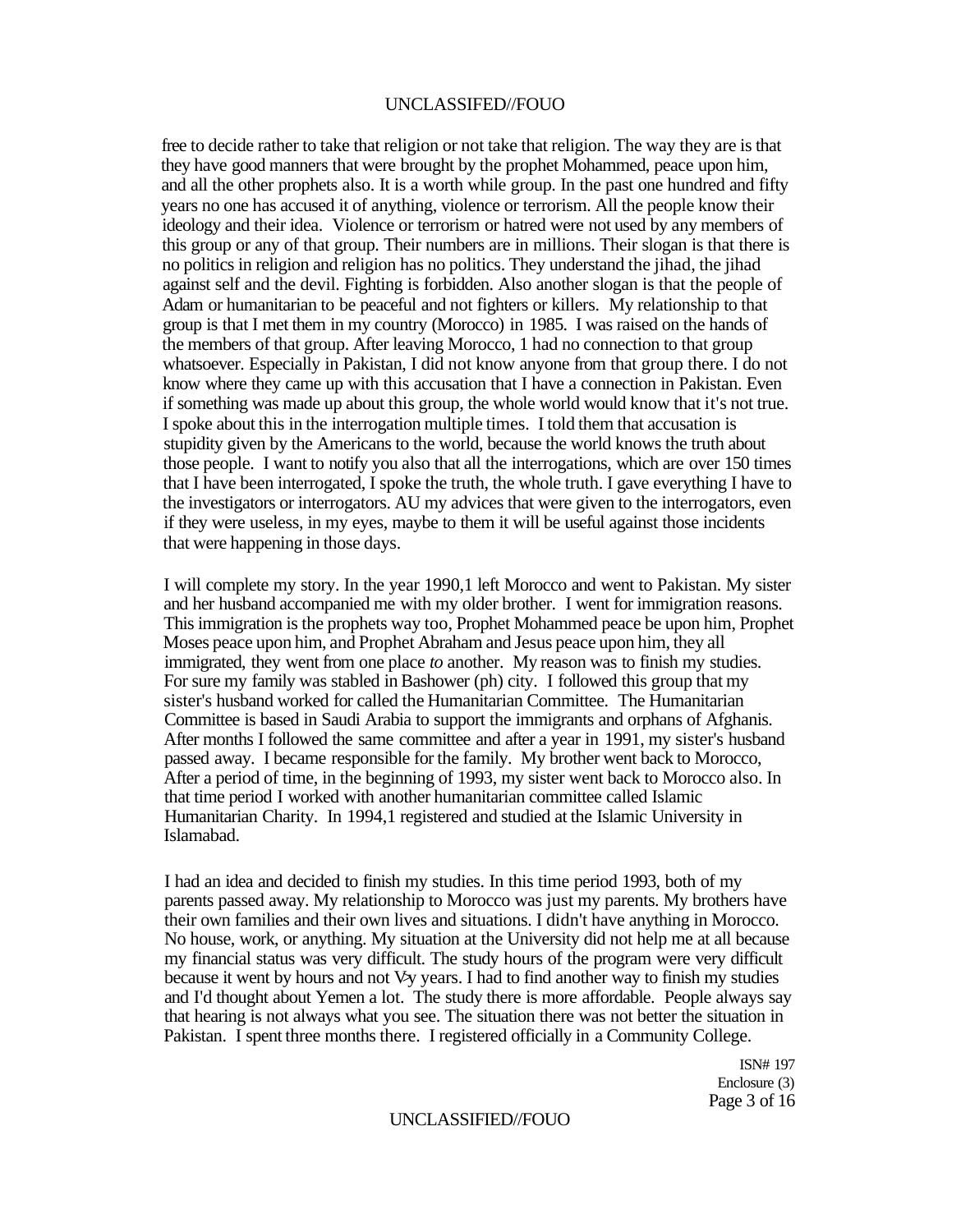Even getting a visa was very difficult there. I decided to go to Syria because I heard that education in Syria is much better and studying there is much better and for sure that was true. But registering at the college was very difficult also. They had multiple programs but they had many, many religious instructors. During my stay in Syria, I worked as a student in a Mosque with an Imam. I worked as a merchant also doing trade and sell. The first I see in Syria people who are Muslims and Christians living in peace together following the same rules in the same country. Even the Sheiks or the chiefs of tribes were always forgiving, especially religious forgiving. They took importance on education. Educating the heart and the mind are very important. I benefited a lot in that field.

At the end of year of 1999,1 married a young Algerian woman and this was strange that a Moroccan man married an Algerian woman. This was strange especially considering the number women of in Morocco. We have a lot of women in Morocco. Marriage there is much easier, getting married there is.

In 1994 there was an incident that happened in my life that changed it in many ways. It didn't happen to me personally but it happened to my brother who was living with me in Pakistan. When my brother returned to Morocco, he worked in the bureau office and all his work was in Pakistan. I have all official paperwork to prove that When my brother returned to Morocco, I stayed there a period of time. The Moroccans arrested him. He was tortured in the prison and was put under surveillance. This caused my family to live in fear. During this time my parents passed away. So I told my brothers and sisters that I wanted to come to Morocco, they all advised me to not come back to Morocco, because they did not want problems. If I returned back there I would not have a house to live in and would be forced to live with my brothers. All my brothers said they didn't want me to return. For me, I decided to not go back to Morocco I did not want to put myself in an awkward situation to the government, to me, or to anyone else. Even men I did not have anything strange going on in my life. I was in Pakistan and I was registered at the Moroccan Embassy and through the Embassy I registered at the university. Everyone who went from Morocco to Pakistan was arrested. Any Moroccan that went to Pakistan who went back to Morocco was arrested and his passport was taken away from him and he was interrogated. So this caused me to cut all ofmy connections to Morocco. For that reason I preferred to marry a woman that wasn't Moroccan. In the year of 2001, my financial situation was very difficult. In Syria I couldn't find a job that would fit me. In the sixth month of 20011 chose to travel to Afghanistan. At the beginning, I wanted to go to Pakistan but they were forcing all of the Arabs out. I heard all the charity organizations left Pakistan and went to Afghanistan. So, I thought that maybe I would find the same line of work that I was working before there. Especially charity work is a big thing in life. Helping the needy, the poor, and the Orphans, Especially in our religion, it's a duty. It's what God wants from us. So now *I* will answer why I traveled from Syria to Iran and then to Afghanistan.

*3.a.l. The detainee traveled in June 2001 from Damascus, Syria, through Turkey and Iran, to Jalalabad, Afghanistan.* 

> ISN#197 Enclosure (3) Page 4 of 16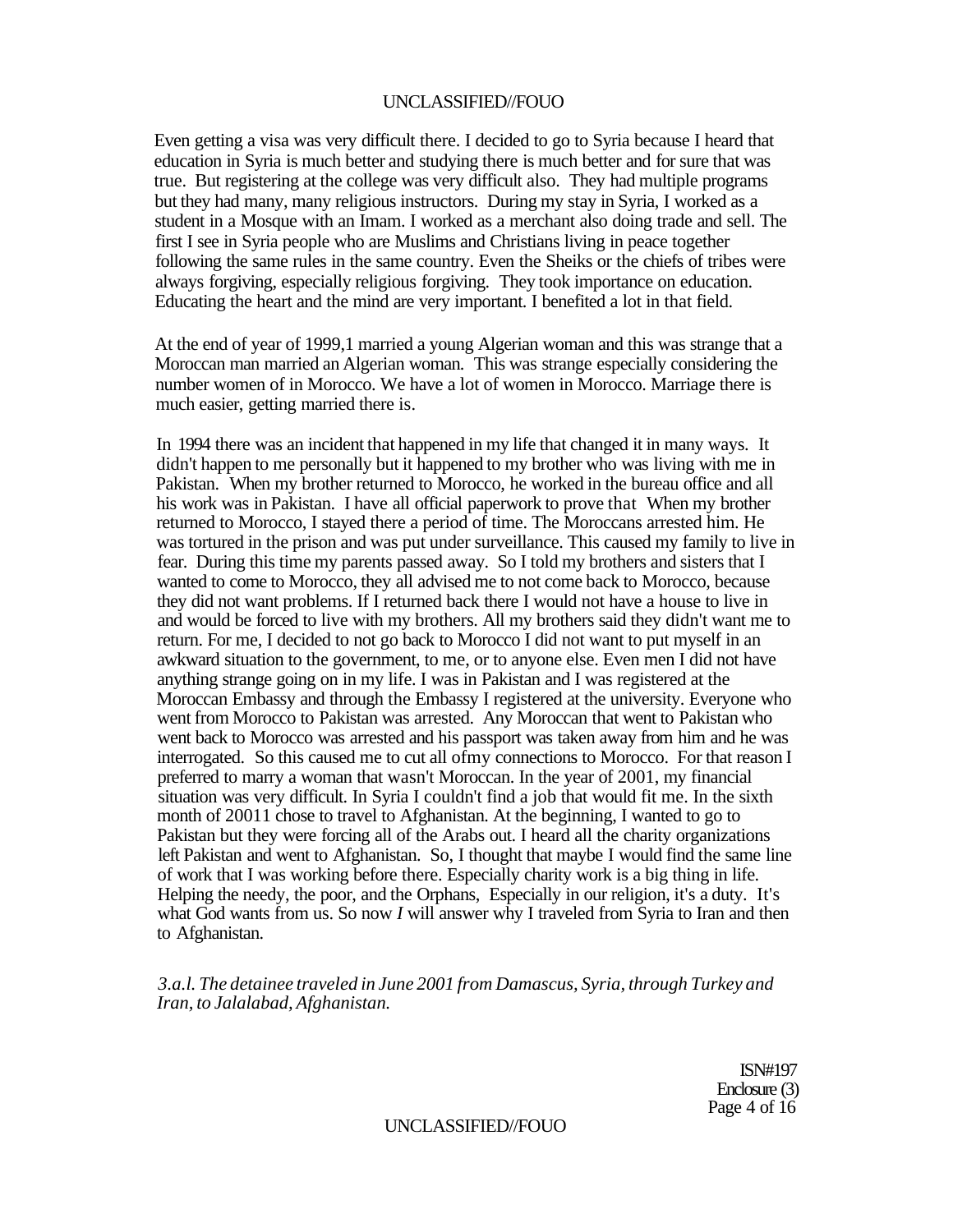Detainee: I am very shocked that this travel is an accusation. My Moroccan passport allows me to travel to any place in the world, even Israel, which most passports are not allowed to travel. Z traveled on an official visa. I chose that path because it was cheaper for me. I've never hear from any country to forbid that kind of travel. So I do not know how this travel could be an accusation against me. My travel to Afghanistan again was to find work and for sure when I got to Afghanistan I got stabled in Kabul city. Over there I found a house that belonged to Moroccans. So when I arrived to Pakistan I found a lot of Moroccans in that place. I felt very strange to travel to a country and find brothers that are willing to help others, especially people from Morocco. When I went there, I did not find employment. There was only charity organization there. They allow Saudis to work there. When I arrived there, my wife had a very strange disease, gas in the kidneys. I had never heard of that before. Here was no treatment for that in Kabul. So I decided to leave. But exiting Afghanistan was not as easy entering Afghanistan. Bntering Afghanistan is not like exiting Afghanistan. I tried with all my will and effort to leave but it was almost impossible. I was hoping for things to get better but I still wanted to leave as soon as possible. During that time Z was active in something very simple, Z can talk about it if you would like. Z find it like a charity work and work that God likes according to me. But I do not know if your holiness would agree with this or not. When Z arrived in Afghanistan, I found a group of Moroccan youth and they were all complaining about one thing. A lot of people want to use the Moroccans. How come a lot of people want to use them? We had to find a solution for this problem. We chose to open a guesthouse for the Moroccan to protect them from other ideas. We did not succeed in this a lot. The guesthouse only had 17 people. AH of these people did not have a connection to anything that has to do with fighting. They were not fighters. They had no connection to and were not associated with any other group at all. Most of them were homeless or they did not have anyone. But they were convinced about the same thing that what happens in Afghanistan (incomplete thought).

I want to talk about a situation or a story. The people in the guesthouse had the same ideas about who the Taliban was and the truth about Bin Laden and other groups in Afghanistan. The group had a special program so no fingers were pointed or accused of anything from Arabs or anything like that

I will start in the Moroccan house. This house had no enemies what so ever; it was not enemy to anybody. Far away some old accusations were put against it. They did not have any personal enemies and they were not enemies of any side. Even the Taliban and all the accusations they had against them. The leader of the Northern Alliance (inaudible) and all the militias belonging to that group, to Dostum (ph). This speaking of Afghan, this group in that guesthouse, the Moroccan house, died there fighting with the Taliban and anyone else was stupidity and there is no value and no benefits in fighting. In our religion of Islam, it teaches us to forgive other Muslims, forgive them. And the fighting between Muslims is forbidden. The fighting between Afghan, between themselves, lasted for about 20 years. There was value and no good came out of that fighting between those people. The best thing to do is sit somewhere far, far away from those people and what's happening in that country. That's what happened. Even our program in the guesthouse, we had a program about studying and education. We had another house outside Kabul, the

> ISN# 197 Enclosure (3 J Page 5 of 16

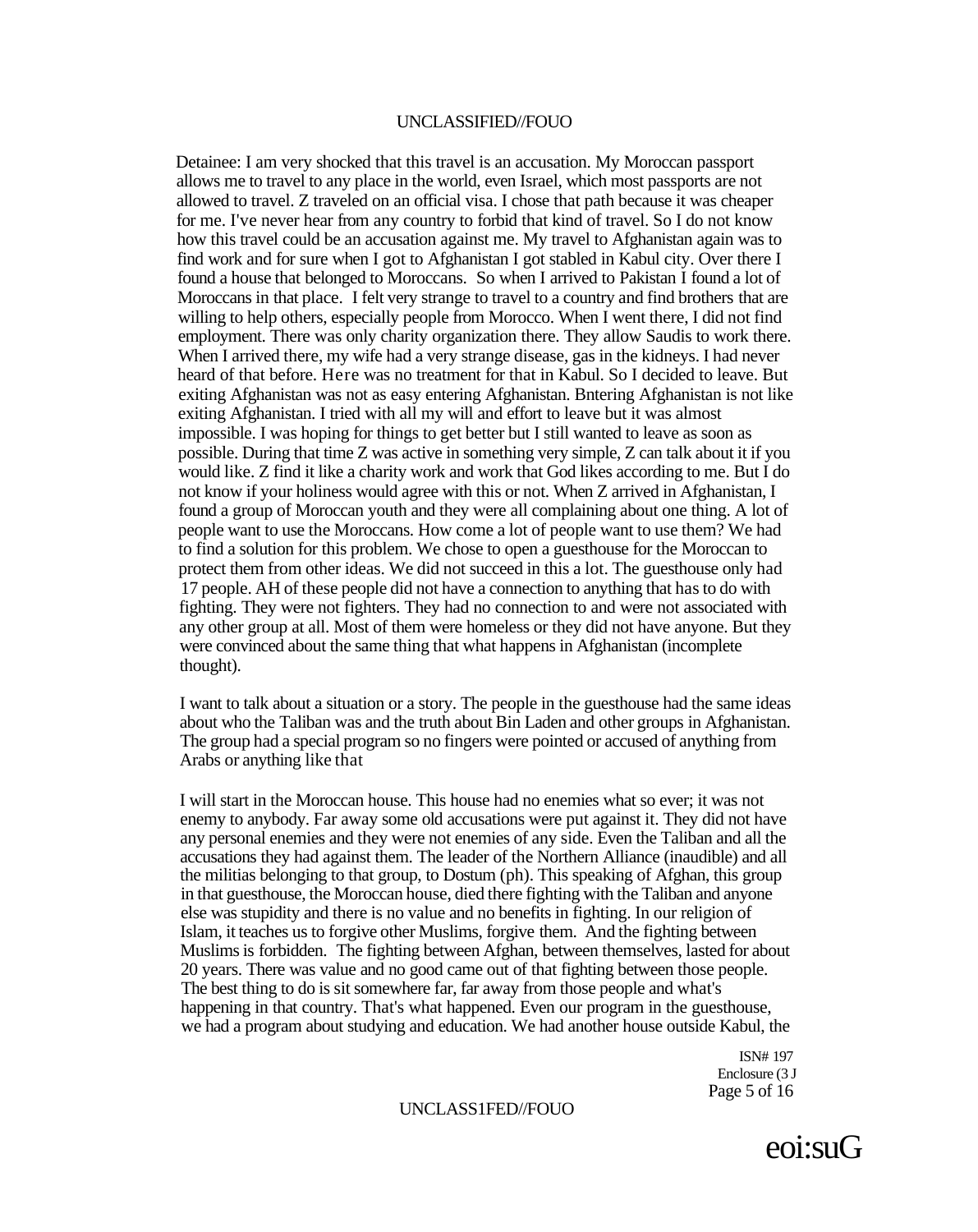### UNCLASSIF1ED//F0U0

same house that was called Amal Jahadar (ph). It had no connection what so ever to fighting. IVe never heard of that before. Jahadar (ph) is taken from the jihad against the inner self and against Satan, like I said before. If you want me to talk to you about the Amal Jahadar (ph) I can tell you the ideology and anything you would like about it. If you want to ask me about the fighters, the combatants or the fighters, I do not know anything about that. Something else also, something else was mentioned, like we had a camp or something and we shot Kalashnikovs?

Personal Representative: It was number ten in the summary of evidence.

#### *3.a.l0. The Detainee obtained AK-47 rifles and a mortar from the Taliban.*

Detainee: We had an AK-47 to protect ourselves. The mortar was not working. It was broken. It did not belong to me personally. It was not mine. I said it multiple times that I did not train and did have a personal weapon and did not need that at anytime. There is another thing after that

Personal Representative: Would you like me read all of the accusations now?

Detainee: No, I'm stilling talking about...

Personal Representative: Another accusation or what?

Detainee: Something about the front lines.

Tribunal President: Perhaps number eleven.

### *3.a. J1. Members of the GICM trained in an area between Kabul and the front lines against the Northern Alliance where they fired AK-47s.*

Detainee: This is not true. The truth is that we had a house outside Kabul. It was a very big, vacant house. We found the place because we wanted to be outside the city. It was very far away from fighting alliances, about five hours and about half an hour away from the Kabul city. We did not see any fighters. We did not have fighters by us. We did not hear fighting. We did not see fighting at all. That weapon was to guard the place. There were all different kinds of animals living around that place. There were also, thieves, smugglers, and robbers. We took that weapon from the Taliban government. We did not buy it from the black market. In the ninth month (September), when the incident happened, they returned the weapon that was giving for us and it was not used to fight at all. Like I said before this place was to raise self. Especially for people who want to look at the sky and the stars and pray and meditate. Even the new people that came to the house, liked the weather and the sun. They never wanted to go to other places or to other camps. They stayed there because they liked the place. It was a very nice place. It had water and greenery, and a big garden. I do not know what's strange about being in a house. We only stayed two months in that place and then we left it. The same guesthouse,

> ISN# 197 Enclosure (3) Page 6 of 16

# UNCLASSIFIED//FOUO

002567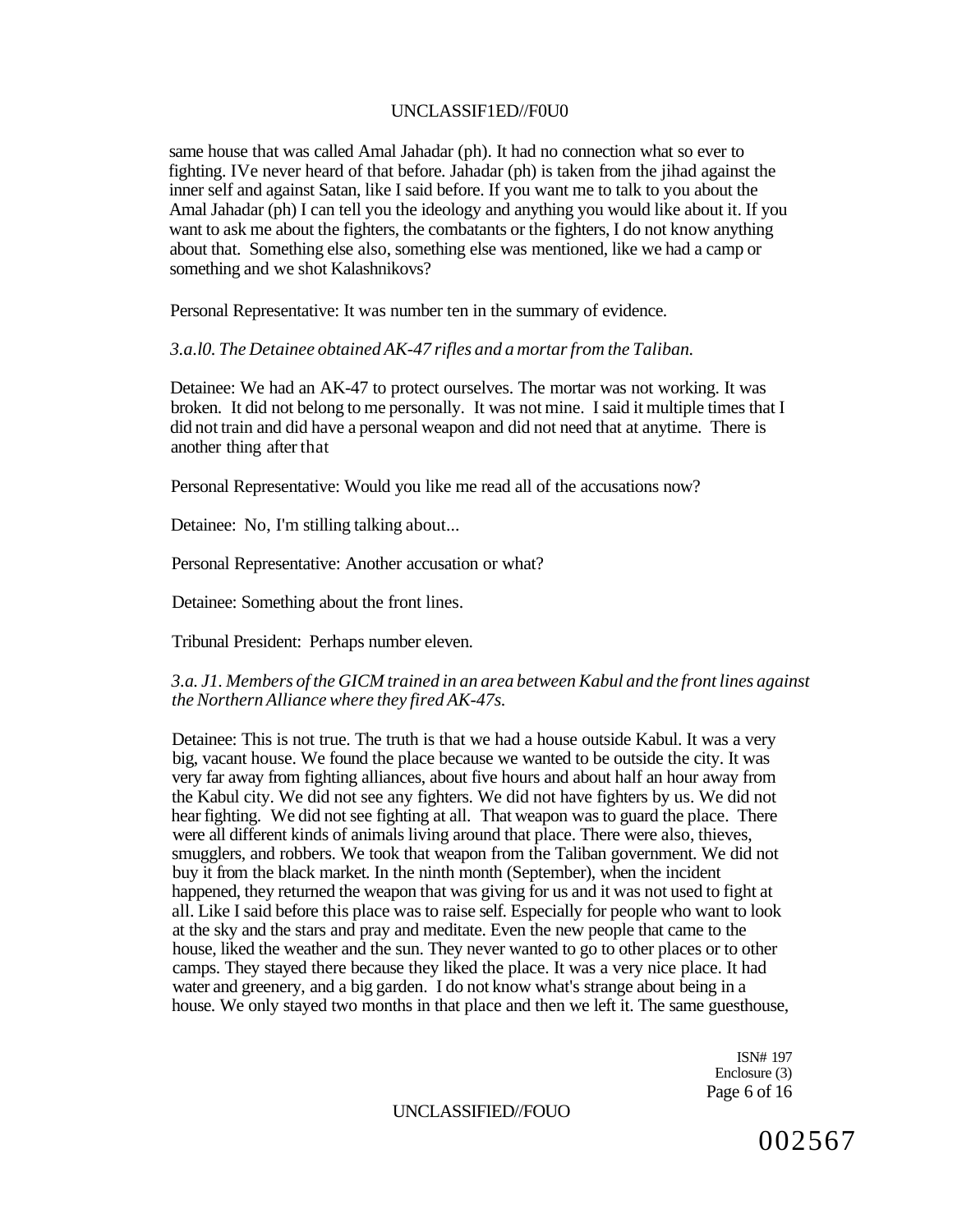we locked it after the incident of September  $11<sup>th</sup>$  and every person went their way. There was no name left there with the name of Amal Jahadar (ph). It was not left there.

I can also talk about the situation of the Moroccan guesthouse after the incident of September 11<sup>th</sup>. After this strange incident which shocked the world, and the United States accused al Qaida and personally Usama Bin Laden, the manager at the Moroccan house met with everyone there. They decided to close the guesthouse. They advised everyone there to leave Afghanistan in anyway. It happened, the house was locked and everyone left at the end of September. I personally traveled to Jalalabad, which was the closest city to Pakistan or to exit Afghanistan. It is known by everyone in Afghanistan that Jalalabad has no connection to fighting in Afghanistan. After the Taliban government fell there, the rulers were tribal and so the situation there stayed stable. Something unexpected happened. One of those days, I do not know exactly when, maybe October, Kabul fell. A day before I was able to make my wife leave Jalalabad to Pakistan. What we decided was that on the next day I would follow her. Even though she only took a small amount of money, of Pakistani money, thinking that I would follow her the following day, I would be going to follow her and get the rest our... I was surprised the next day that Jalalabad fell. So all the roads and all the ways to Pakistan were stopped or they were cut I was forced to escape with other people. The only way that was left was through the mountains. I stayed in a village there with Afghans. It was the month of Ramadan. I tried any and every way to leave the country. But all roads were very highly guarded. The person that was guarding those roads was an Afghani leader called Hirdid Ali (ph). He was known to be a smuggler before. He is known for having raped a lot of women and killed a lot of people. It was impossible to put my life in danger and take those (inaudible) to fight this man. So on the twentieth of Ramadan, I tried anyway so I could meet with my wife before the holiday. One of the Afghans went with me. It took us about a week and we entered Pakistani land.

I will answer the point.

### *3.a. 12. The Detainee left Jalabad on foot in November of 2001 when the city fell and was arrested by Pakistani police on 19 Dec 01 as he tried to cross Afghanistan and Pakistan border.*

Detainee: That is not true because I was in Pakistan. I was in Pakistan for two days. After that I decided to go from one city to another but in the market somebody saw me and noticed that I was Arabic. He started talking to me and the police interfered and said you shall come with us, so I went with them to the police station. They told me that they don't have any problems with me. They just want to make sure that my citizenship is Moroccan or not and we will send you to the Embassy in Islamabad. So they put me in a small prison and they took me by a vehicle to another prison. There I found other Arabs. I asked them how and where they were arrested and they told me they were trying to leave Afghanistan and they were arrested. Then at night, we were transferred to another jail with a larger group of people. Later I found myself in another prison and over there I found a group of people who are with me in this place now. From that prison we were given to American

> ISN# 197 Enclosure (3) Page 7 of 16

#### UNCLASSIFIED//FOUO

*CQZZCS*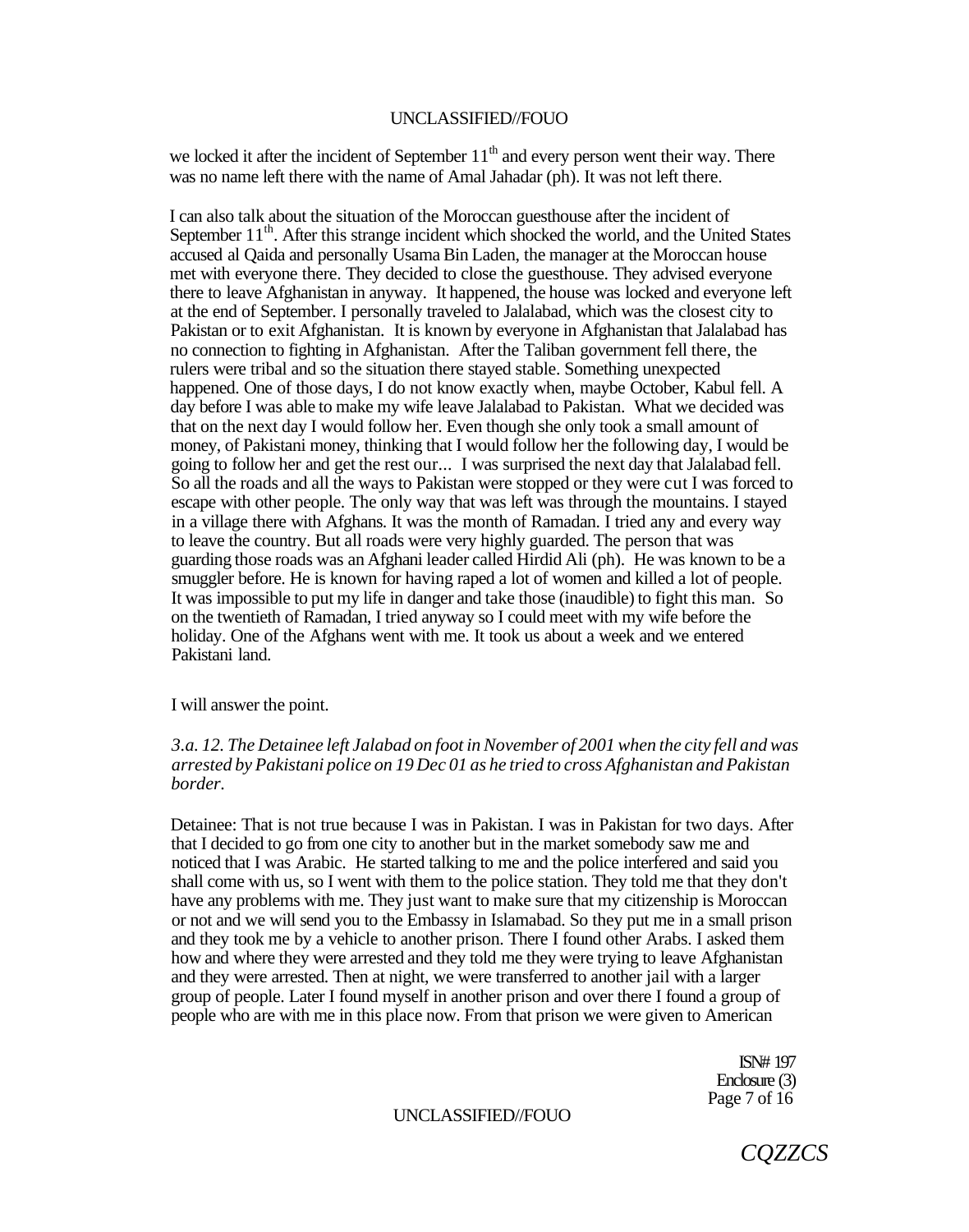soldiers. With all this travel I've seen any fighting, an American airplane, the Northern Alliance, I haven't seen any of that. That's my story.

Personal Representative: Would you like to now go through each one of these evidences and get your response?

Detainee: Yes.

Personal Representative: I know you have already answered a lot of them but we can go through.

*3.a\ 1. The Detainee traveled in June 200J from Damascus (ph) Syria through Turkey and Iran to Jalalabad, Afghanistan.* 

Detainee: Yes.

Personal Representative: I believe you answered more than that Is there anything else you would like to add to the point that you haven't already?

Detainee: No.

*3. a. 2. Prior to helping form the Moroccan Islamic Fighting group (GICM), the Detainee was involved with Ja 'am al-Tabligh.* 

Detainee: I answered that question that I was with al-Tabligh group in Morocco and I did not have any connection to them when I left Morocco. And the second part of that question, the GICM, I've never heard of that group. Never heard of that group before. I want to tell the Tribunal Members that there are a lot of Moroccans in Afghanistan. I don't know exactly what they are talking about honestly.

### *13. a. 3. Ja 'am al-Tabligh is a Pakistan based Islamic missionary organization that has been used as cover mask travel and activities of terrorist including members of al Qaida.*

Detainee: Answering that question, it's impossible. The al-Talbligh group don't allow any of their people to talk about violence, jihad, or hatred or anything to do with that. The world intelligence should know that. Security inside the al-Tabligh group is very strong. They don't allow anyone suspected of being a terrorist or anyone who is suspected of sitting with them. Even if he is in there and he says something that's wrong, they will tell him to leave the meeting. I do not know how to answer that.

### *3,a.4,The Detainee was the head of the Military Commission of the GICM which is the Moroccan Islamic Fighting group.*

Detainee: Like I said before, I've seen training. I have knowledge at all of military training. I've never received the training. And I've never heard this fighter group. In my whole life I've never heard of it.

> ISN# 197 Enclosure (3) Page 8 of 16

002569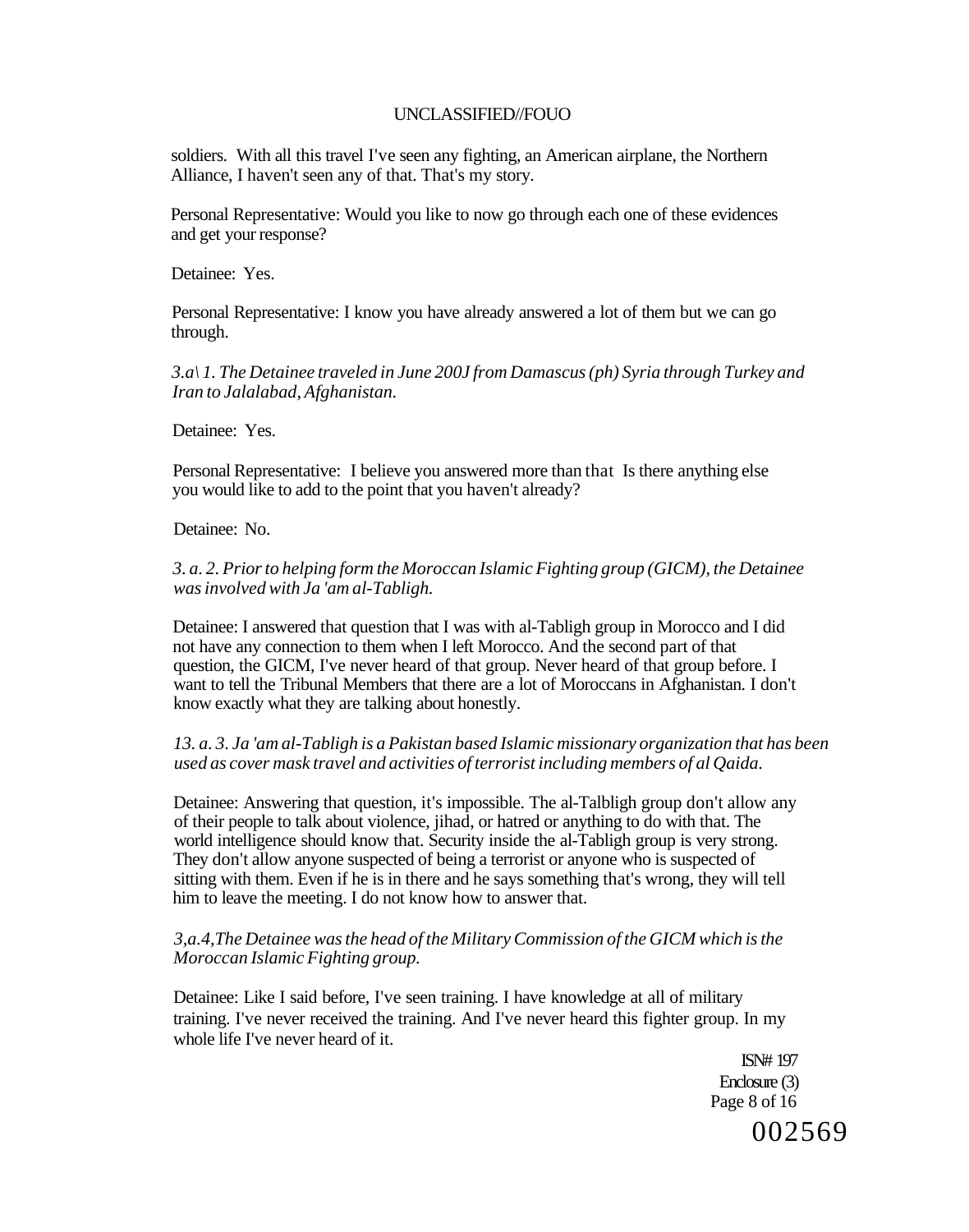*3.a.5. The GICMis associated with and supported by other known terrorist groups including the Libyan Islamic Fighting Group...* 

Detainee: Can I answer point by point? The Libyan Fighting Group, the whole world knows that group. There were enemies between them and us, many enemies. The house of Moroccan and that group were enemies of each other. The reason for that was that this group, the Libyan Islamic Fighting Group accused the Moroccan house of being an intelligence house. We used to make people aware of the all the groups and keep them away from all the groups. Those people had some Moroccans with them. So they would say things about us that were not true. How can someone who is an enemy of someone else be a supporter at the same time. How could that be possible?

Personal Representative: The next group is Hizb-E Islami Gulbuddin.

Detainee: This political party was active in Afghanistan between the civil war from 1992 to 1995. This party was finished so how can the Moroccan have a connection with that group?

Personal Representative: al Qaida.

Detainee: I would like to talk on who is Bin Laden. I personally went to Afghanistan in 1990. I heard the name Bin Laden after the Gulf War. During this time, most people in Bishou (ph) were making us aware of this man. Almost telling us to stay away from this man. During that time, Bin Laden was nobody and everyone was accusing Usaraa Bin Laden of being Saudi intelligence agent or working for the Saudi government. And his wealth comes from the Saudi government, especially Turki al Farsia (ph) the head of Saudi intelligence. After that, I heard that Bin Laden was stripped out of his Saudi citizenship and exiled from the kingdom. I was shocked that this would be a new game that the Saudi government would be playing with us. Especially during that time period there was fighting between Afghani's political parties and most people were taking a role of trying to bring peace between those political parties and bring them together.

Bin Laden was the only person who would leave Afghanistan and go to Sudan in a very strange way. He was supposedly to come in and try to bring peace between people but not leave the country and take all of his wealth and evacuate the country. When he got to Sudan, they received him like a hero. He became a close friend to Sudan's president and second person in charge in the Sudan. People were shocked. How could someone who was exiled, kicked out of their country to be third person in charge of Sudan? How could Sudan sacrifice a relationship with the world, Saudi Arabia for that person? Most people thought this man Bin Laden, was a double agent working for Saudi government But he would not be a danger to anyone in anyway in these years,

Second, we heard that he would be leaving Sudan, going to Afghanistan and when the civil war between the political parties ended; he would leave Sudan and go to Afghanistan. Everyone was asking, what's the role of this man? Why did he come back? After that, we

> ISN# 197 Enclosure (3) Page 9 of 16

#### UNCLASSIFIED//FOUO

C02E70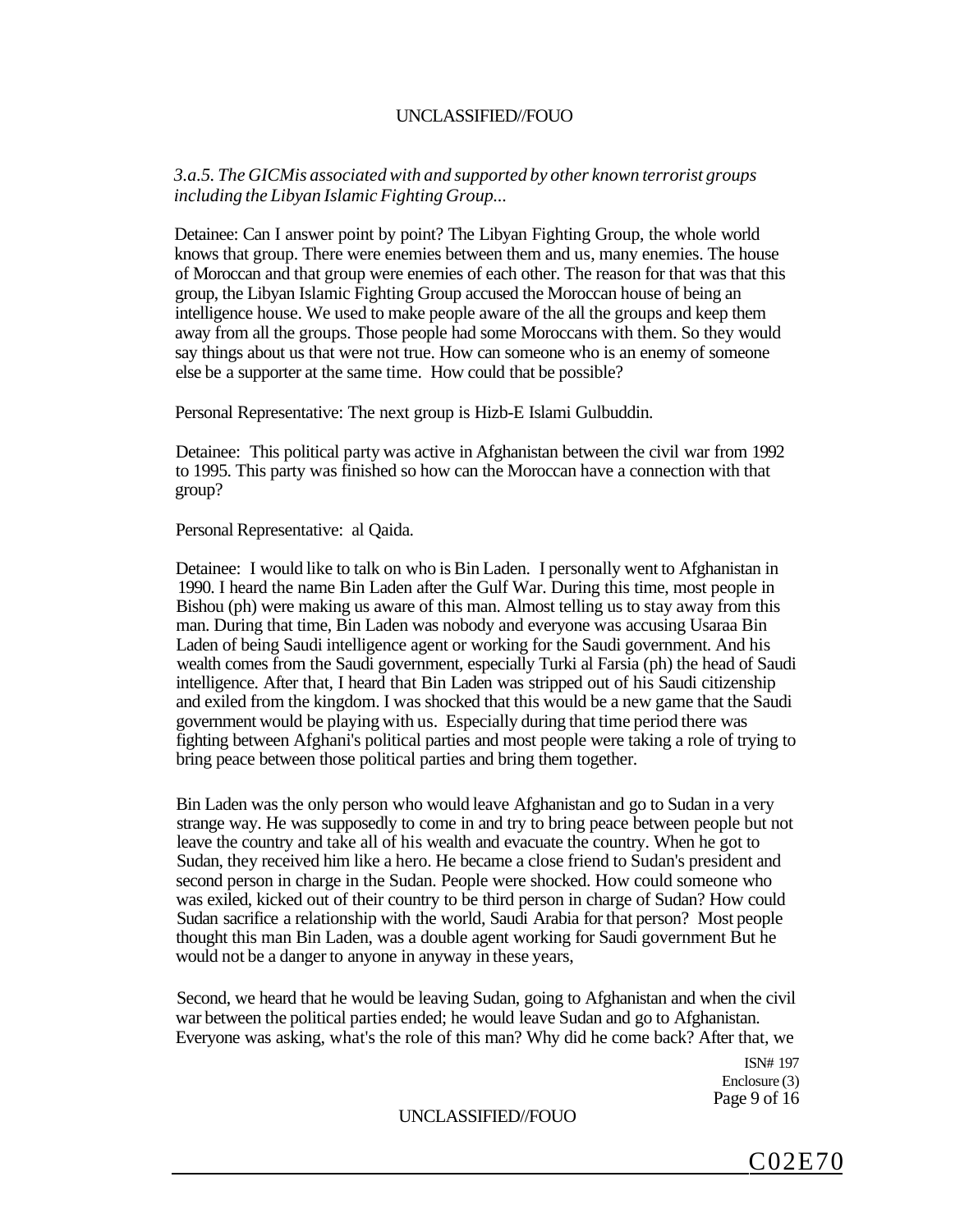heard about the terrorist thing that happened in Kenya and in Nairobi. A lot of Muslims were victims of those attacks. People were asking why did he do this? People were questioning why he migrated so many Arabs that were living in Pakistan and moved them to Afghanistan. AH of this was because of Bin Laden. A lot of people lost their business, their job, they lost almost everything because of this strange (thing) that Bin Laden did. After that we heard about another terrorist attack on an American ship in Yemen. People were shocked about this lunatic attack and it was done in the name of Islam.

In every meeting that happened, people would say that Usama Bin Laden is dangerous to the people, he's dangerous to us, he's dangerous to everyone around him. The people that made that aware to people was the Moroccan house. They would advise people about Bin Laden. I was one of the people that was telling others that Usama Bin Laden is someone dangerous, someone who is a bad person, and a crazy person and that what he does is bad for Islam. How can he be the only person in the world to say that jihad is fighting Americans? How could he just make that up? We were very honest in what we said against Bin Laden. For that reason, we received a lot of threats. But that was not important to us. We kept saying bad things about Bin Laden and about al Qaida.

Personal Representative: The next group is the Egyptian... Are you done with Bin Laden?

Detainee: What is the next group?

Personal Representative: The Egyptian Islamic Jihad.

Detainee: I do not know that name.

Personal Representative: Okay, the next one is the Egyptian National Tarouat Salah.

Detainee: I do not even know the meaning of the name,

Personal Representative: The next one is the Taliban.

Detainee: The Taliban came about around 1995. A person in Pakistani Intelligence wrote a book about the Taliban. The Taliban is made up by the Pakistani Army or the Pakistani Intelligence. Their interest is to do whatever is beneficial for the Pakistani government. So, most to the accusations or most of the things were pointed at the Taliban government and they would ask, who is Mullah Omar, where does he get his money, and where does he get his support? People in Afghanistan who had knowledge about the Afghani situation would make us aware and tell us about those people. Speaking of the Taliban or Sheik (inaudible), there was fighting between Muslims. According to me and other people in the Moroccan house, fighting between Muslims was forbidden and killer and the victim will be in Hell. How can these people be that way? That's what I have.

Personal Representative: Okay, and the last group is the Algerian Armed Islamic Group.

ISN# 197 Enclosure (3) Page 10 of 16

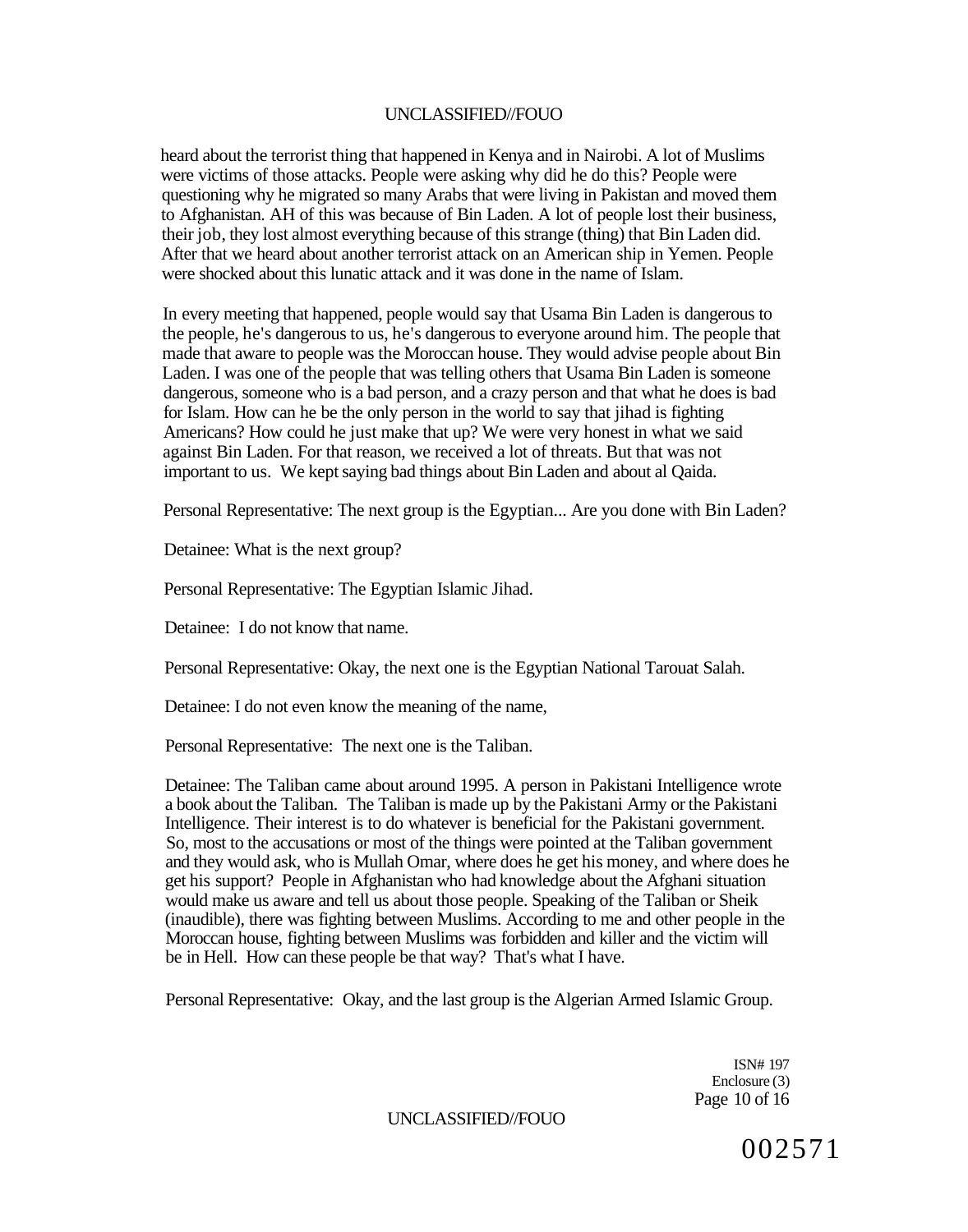Detainee: The Moroccan house was established about 2000,2001 by this Algerian group that is pretty old, maybe since 1992. They were known to have terrorist attacks in Algeria. It is known by all people that this is a terrorist group that killed women, children, and even animals. In Algerian there was two groups. Algerian Intelligence were killing people in the name of Islam and this terrorist group was killing people in the name of Islam and Islam is innocent of killing on both sides. So I do not know what they mean by support from those groups. I don't know what they mean. Those 17 people at that guesthouse and they were supporting all those groups in the world, how could that be possible? Honestly, that's like one of the jokes that heard in this place.

Personal Representative: Okay, the next piece of evidence is number six:

# *3.a.6. The GICM allies itself with al Qaida and supplies personnel for al Qaida for operations abroad.*

Detainee: The Tribunal know now my opinion of Bin Laden and terrorism. I have no connection what so ever with al Qaida and ask the Tribunal, what is the evidence that you have to prove that point Tve been here for three years. If they ask right now about my wife, which is the closest person to me, I do not know anything about it.

Personal Representative: Okay, the next one is number seven:

*S.a. 7. The GICM, with assistance from al Qaida, planned to carry out attacks against U.S. citizens in foreign countries.* 

Detainee: That doesn't need an answer.

### *3.a.8. The detainee associated with known al Qaida members.*

Detainee: Who are those members? If you ask me about any person, I will honestly answer you. But ifyou tell me that I knew people, I do not know people. Ifyouaskme about an actor or an actress in America, I could answer about that I will even tell you what kind of clothes they wear. But, how can I answer this kind of question? I assure you that I do not know anyone from al Qaida.

*3. a.* P. *The detainee is associated with a former Afghan Arab linked to an al Qaida sleeper cell in Morocco.* 

Detainee: Like I said before, I do not know anyone from al Qaida. I am not connected to any al Qaida people. None of my friends or family have any connection to al Qaida and I dare you bring any person from al Qaida that says I am connected to them.

Personal Representative: Okay, the next one, ten, I know you already answered. Would you like to add something briefly?

*3.a JO. The Detainee obtained AK-47 rifles and a mortar from the Taliban.* 

ISN# 197 Enclosure (3) Page 11 of 16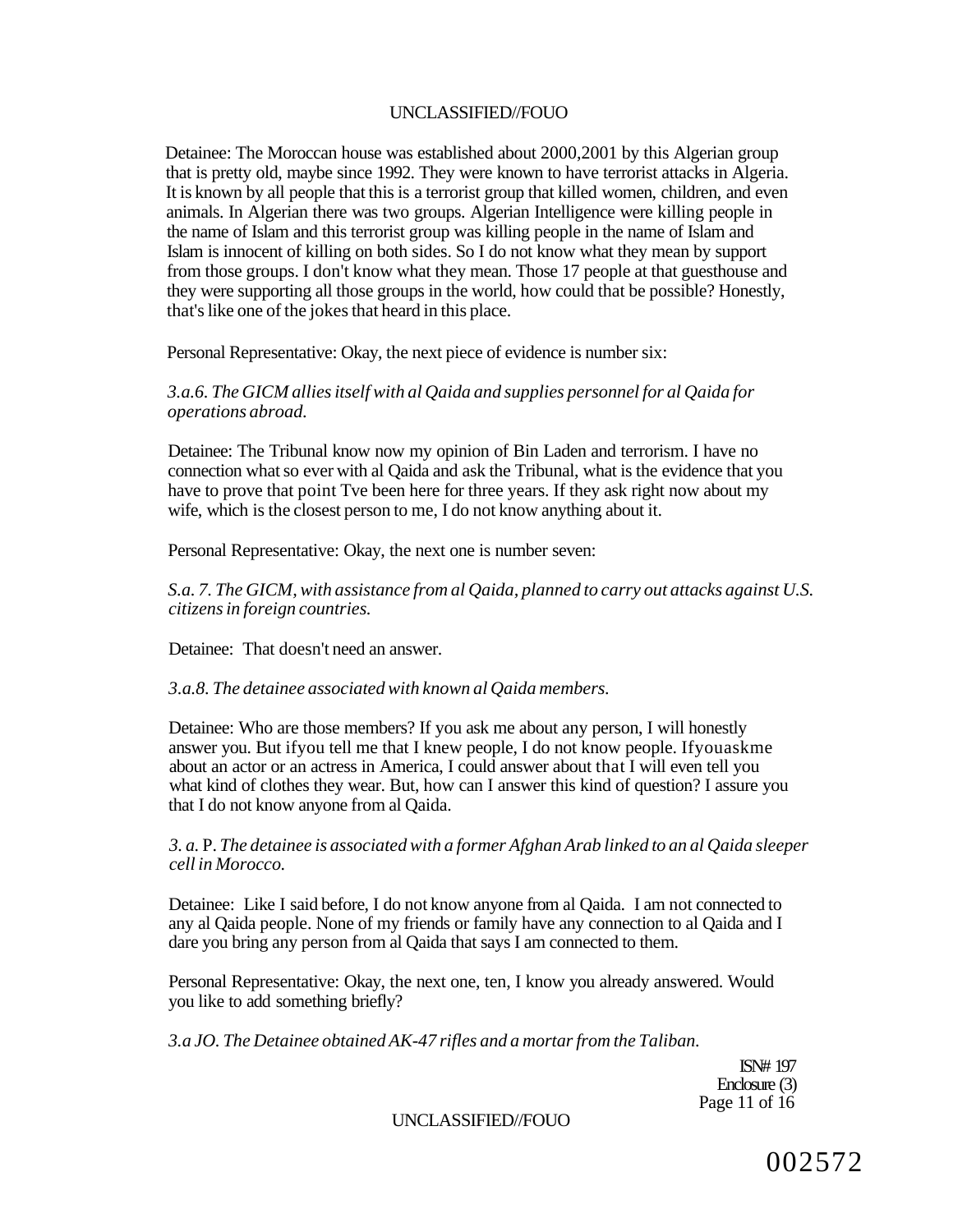Detainee: Like I mentioned before, the weapon was taken from an official, officially and it was turned to the government after two months. It was not fighting at all.

Personal Representative: Okay, number eleven (read bullet), I know you answered this one as well. Do you want to add anything to your answer?

*3.a. 11. Members of the GICM trained in an area between Kabul and the front lines against the Northern Alliance where they fired AK~47s.* 

Detainee: Like I mentioned before, this house was for self-improvement, meditation for people to relax and spend some good time. It was a beautiful house with a nice garden. It had no connection to fighting, training, or anything like that.

Personal Representative: Okay, and the last one, number 12 (read bullet).

*3,a. 12. The Detainee left Jalalabad on foot in November of 2001 when the city fell and was arrested by Pakistani police on 19 Dec 01 as he tried to cross Afghanistan and Pakistan border,* 

Detainee: I answered that.

Personal Representative: I know you already answered that

Tribunal President: Does that conclude your statement?

Detainee: I hope so.

Tribunal President: We may have some questions for you. Would you be willing to answer some questions?

Detainee: Any questions.

Tribunal President: Personal Representative, do you have any questions for the Detainee?

Personal Representative: No ma'am.

Tribunal President: Recorder, do you have any questions for the Detainee?

Recorder: No ma'am.

Tribunal President: Do any Tribunal Members have any questions for the Detainee.

#### Tribunal Member's questions

Q. Sir, do you have any enemies which would fabricate evidence against you?

ISN# 197 Enclosure (3) Page 12 of 16

### UNCLASSIFIED//FOUO

002573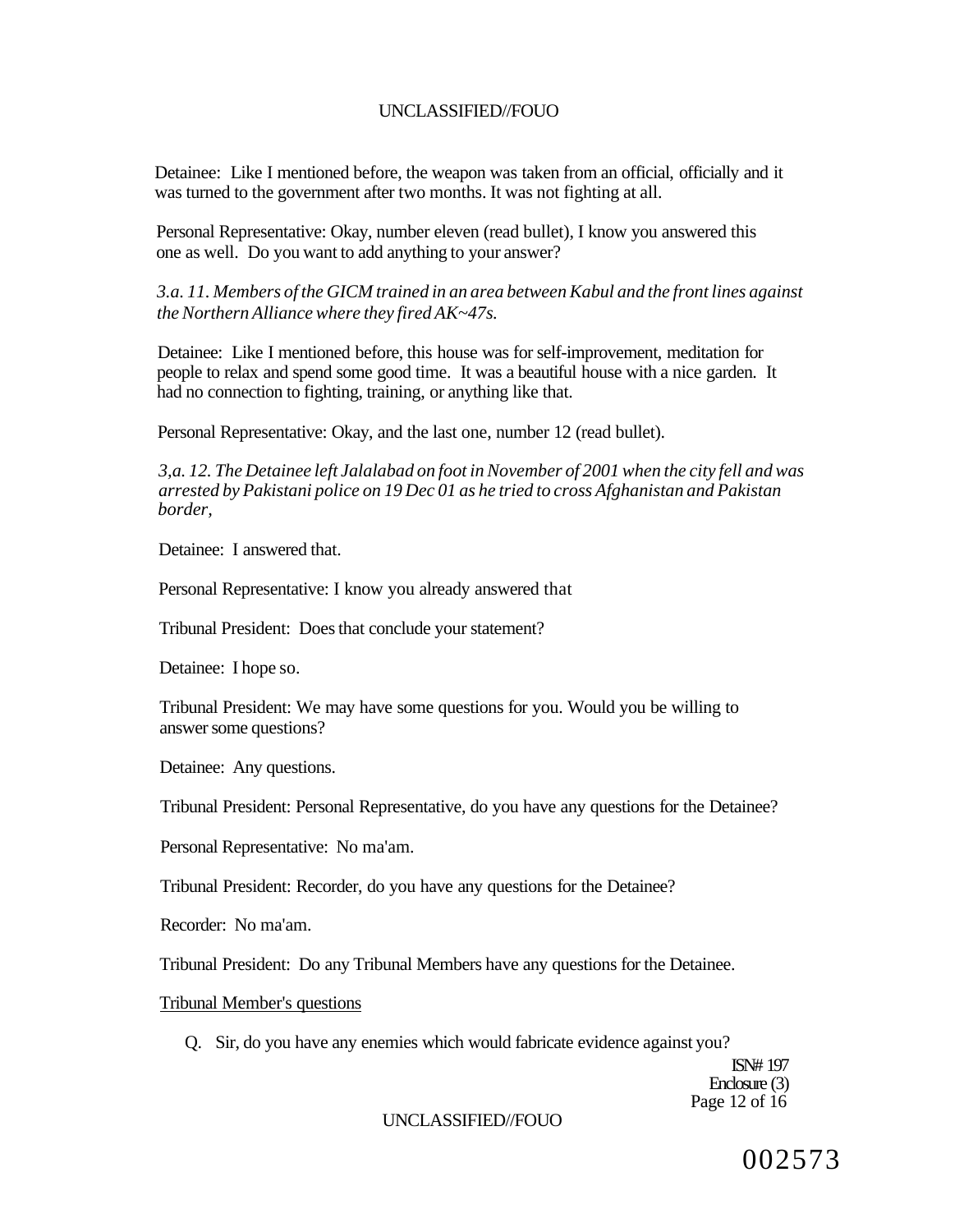A. Yes.

- Q. Who are those enemies?
- A. There is a person who is here called Abduall Rahim Asolri (ph).
- Q. How is this person your enemy?
- A. I did not know him before and I hadn't heard of his name. I was shocked at when I came to Cuba there was a person in front of me called Abduall Rahim Asolri (ph). This person was a spy in Afghanistan and was arrested in Afghanistan. He was tortured by al Qaida and detained in the Taliban prison. One day I was joking with him and laughing so I was shocked when I heard a very strange story from him. He told me, "I apologize, I am sorry. I've talked about you in the investigation." I was shocked and wanted to know what he said and what happened. He said that in Kandahar, he was interrogated, detained, and tortured and a female interrogator took her clothes off in front of him and doing very strange things in front of him. When he saw an album of pictures he told them that I looked like a man that was detained and tortured in Afghanistan. He mentioned a name that was (inaudible). It was a name that I haven't heard before. I was shocked and everyone that was standing by was shocked as well. He said that later in the interrogation, he spoke to them and said that what he said was not true. He said that he made a mistake in identity because the picture looked like another. He said that he told them that had given them the wrong information. I was shocked that during the whole year the interrogators were speaking to me about the same subject. I would tell them to go to that person and them because that's how that information came about That's the first person.

The second person is this Iraqi person here. His name is Alkhan Ani Eraki (ph). This man is also a spy and was arrested in Afghanistan, He spent time in the detention facility in Kabul at the hands of the Taliban. I saw him first at the camp in Kabul. In the American military camp in Kabul. I spent about two months there. There was no conversation done between us, or any kind of relationship between us. When we came to Cuba, about a whole year we met at the same detention facility. This man with other groups of Iraqis made up a way or a solution, a very stupid solution, to how to leave this place. They are Shiites and all the Arabs that are here are Sunni. Those Arabs are enemies of America and those Shiite Iraqis were all friends of Americans. Those people did very strange things to cause problems and conflicts between Sunnis and Shiites. They cursed the Prophet wife, peace upon him and friends of the prophet, peace upon them, and religious scientist in general...

Q. Ifl could interrupt you. all I was interested in was what enemies you had. I appreciate your answer but it's getting a little more detailed then I really need it.

> ISN# 197 Enclosure (3) Page 13 of 16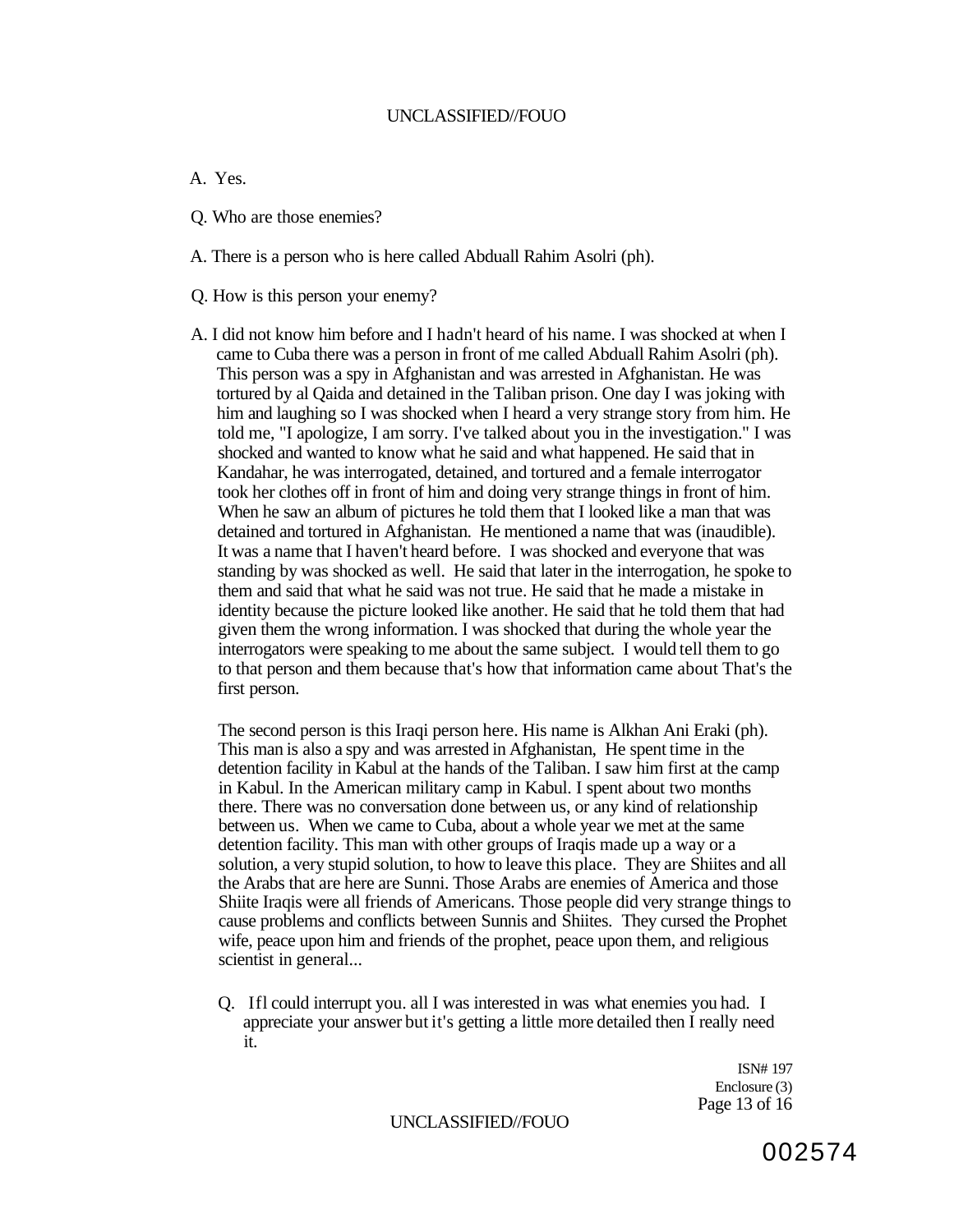A. He's not an enemy with me, but I'm explaining to you how this came about. This man, when they put me close to him. He started to curse other young people in the prison and those people were cursing him back. In about a month, he told me that he saw my picture in the investigation and he told them, "I do not know this man and this is the end of our investigation." But when this happened, the cursing between the group and him, he told me, he started to threaten me that he would accuse me of the same things he had accused Abduall Rahim Asolri (ph) of. He threatened me with that.

Tribunal President: I want to thank you for participating today in this Tribunal. Is there anything else that you would like to present to us?

Detainee: I just want to make a small statement. Me (inaudible), the only way I know the United States is through movies from Hollywood or through cartoons. I'm a big fan of a lot of their singers. I was shocked, the first time I saw an American soldier was at Kandahar Air Base. This was the first time I had ever seen an American man. I do not want to talk about all the pain that I suffered. Prom the first moment that I was sent from Kandahar to Afghanistan or given by the Pakistani government or forces to the American forces, I spent five months in Kandarhar. Maybe two years and five months in this place. All this I really do not want to think about the time. A lot of people investigated me and I've seen a lot of strange things. I wanted to mention some things that I think are important in this Tribunal.

If this Tribunal thinks of me as an Enemy Combatant I find that very strange and iunny at the same time. I've never fought anyone and have never even had the interest to fight anyone. I'm not an enemy of anyone. I don't have an interest to be enemy of anyone in the future. I do not allow for anyone to call me an Enemy Combatant when I don't consider them to be enemies. I want to mention things that have happened to me in Cuba...

Tribunal President: Let's take a brief recess. We need to do that Would you like some water or anything?

Detainee: Yes.

### *The Tribunal took a short recess and reopened after four minutes had passed*

Tribunal President: I'm sorry but we did need to take a recess. Please continue.

Detainee: When I came to Cuba, after two months of interrogation, I was offered something very strange. I do not know, I was talking to someone and I do not know what side they were from but it seemed to be that they are from International Terrorist Department of Defense. They asked me to work with them as an agent. To me, that was very strange. I refuse to work as a spy for any country in the world or for whatever was offered. I meant that but not as a spy. I agreed to do this on the basis of one reason. I felt

> ISN# 197 Enclosure (3) Page 14 of 16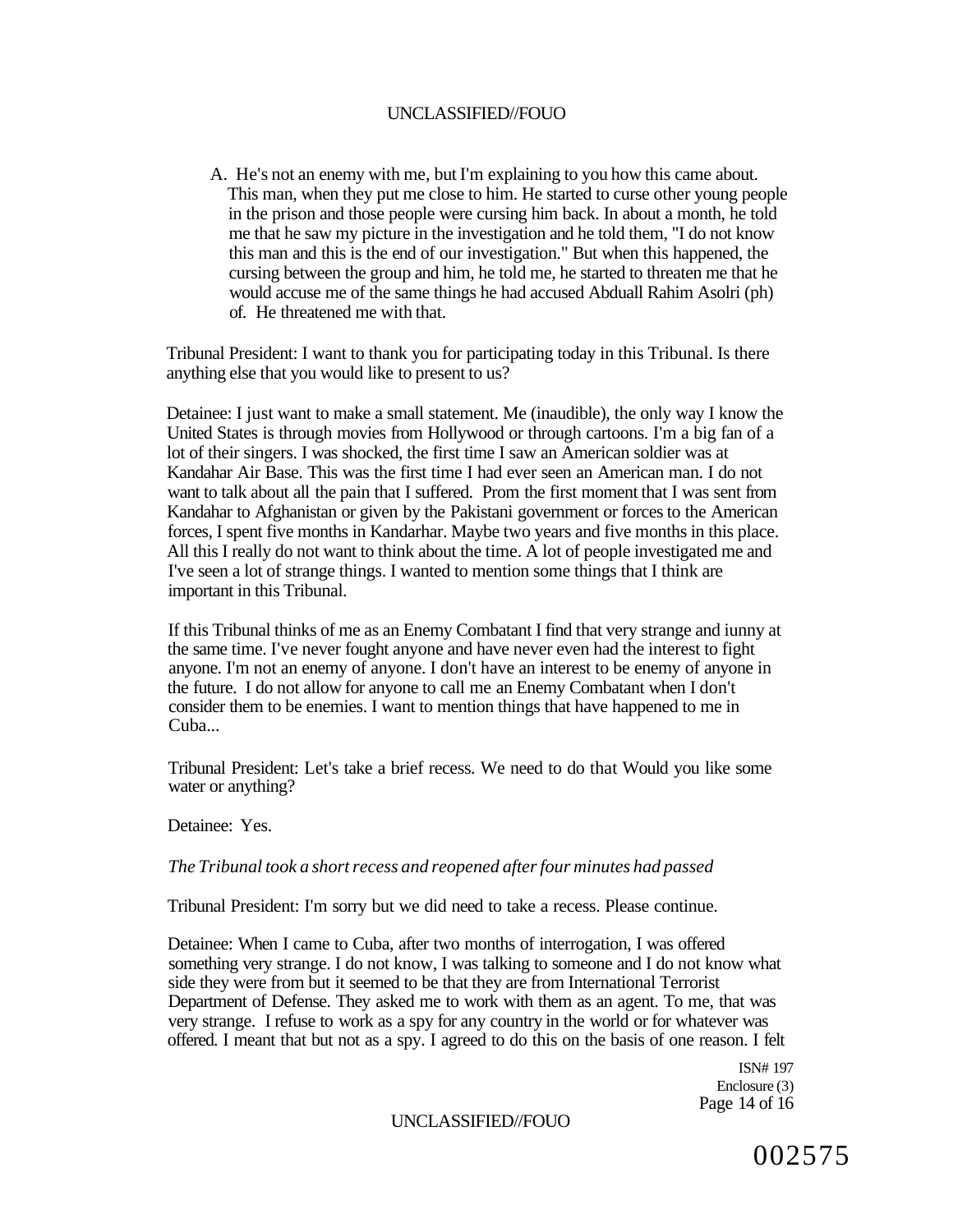it was religious obligation to tight Bin Laden. At that time, I was willing to put my life in danger just to get rid of that man Usama Bin Laden. The interrogators didn't take that seriously. After two years and five months that I have stayed here, I found that I was very weak person. Especially that I am an ill person. I am sick from top to bottom. At that time I was willing to do anything. Not for the United States or America honestly, but for the humanitarian issue. Especially, after I found my brothers being tortured in Kandahar and here. Especially after I have seen a person who was 105 years old that was pulled by the military and treated the worse way. Other similar aged people who were 85,95 years old and sick people also who are here. They do have their own procedures but I was not able to do all that. How could all of these people suffer and not Bin Laden? A person who is willing to sacrifice his own life to get rid of an American enemy Usama Bin Laden how could he be an Enemy Combatant?

Also in Kandahar something strange happened. When I got to Kandahar I made responsible for the tent, which could hold 55 people and twice it has happened that a guard that came into the tent and he dropped his keys in the tent. The people were able to take those keys and do whatever they want. But twice I have taken those keys and given them back to the guard. Also, a soldier dropped his knife, which contained a spoon, fork, utensils, and can opener and people who did not care would have been able to do something with the knife. But, I took that knife and I gave it to the guard. We would always talk to the young people and tell them how the United States had justice and equality is not like Pakistan or other countries. Some of the young people were tortured and interrogated and were not well treated but when I spoke to them, I convince them that America is a country that goes by laws and is a just country. The truth is mat the United States is the greatest country in this world. The United States has brought security to the world through all these operations like WWI and WWII. The United States has brought security to this world. So, I was shocked to see some of the American soldiers and how they act in front of people. I am even shocked at the American government

When I first saw myself in Kandahar, it was like I was in a cinema or a movie. I saw a movie in 1996 called 'The Siege". The movie was about terrorists carrying out terrorist attacks in the United States. This comes from being accused of that. The CIA and FBI were not successful in finding that terrorist group and the United States Army interfered and gathered all the people of Arabic decent and put them in a land cage or camp just like it happened in Kandahar. I was shocked, thinking am I in that movie or on a stage in Hollywood? Is this happening? Sometimes I laugh at myself and say when does that movie end?

I put my voice with the voices of people who condemn this kind of treatment. The victim of this is not the American government but the American citizens. Tliat's the truth.

*The Tribunal President confirmed that the Personal Representative had no further evidence to present and that the Detainee had no previously approved witnesses to present to the Tribunal and closed the open session.* 

> ISN# 197 Enclosure (3) Page 15 of 16